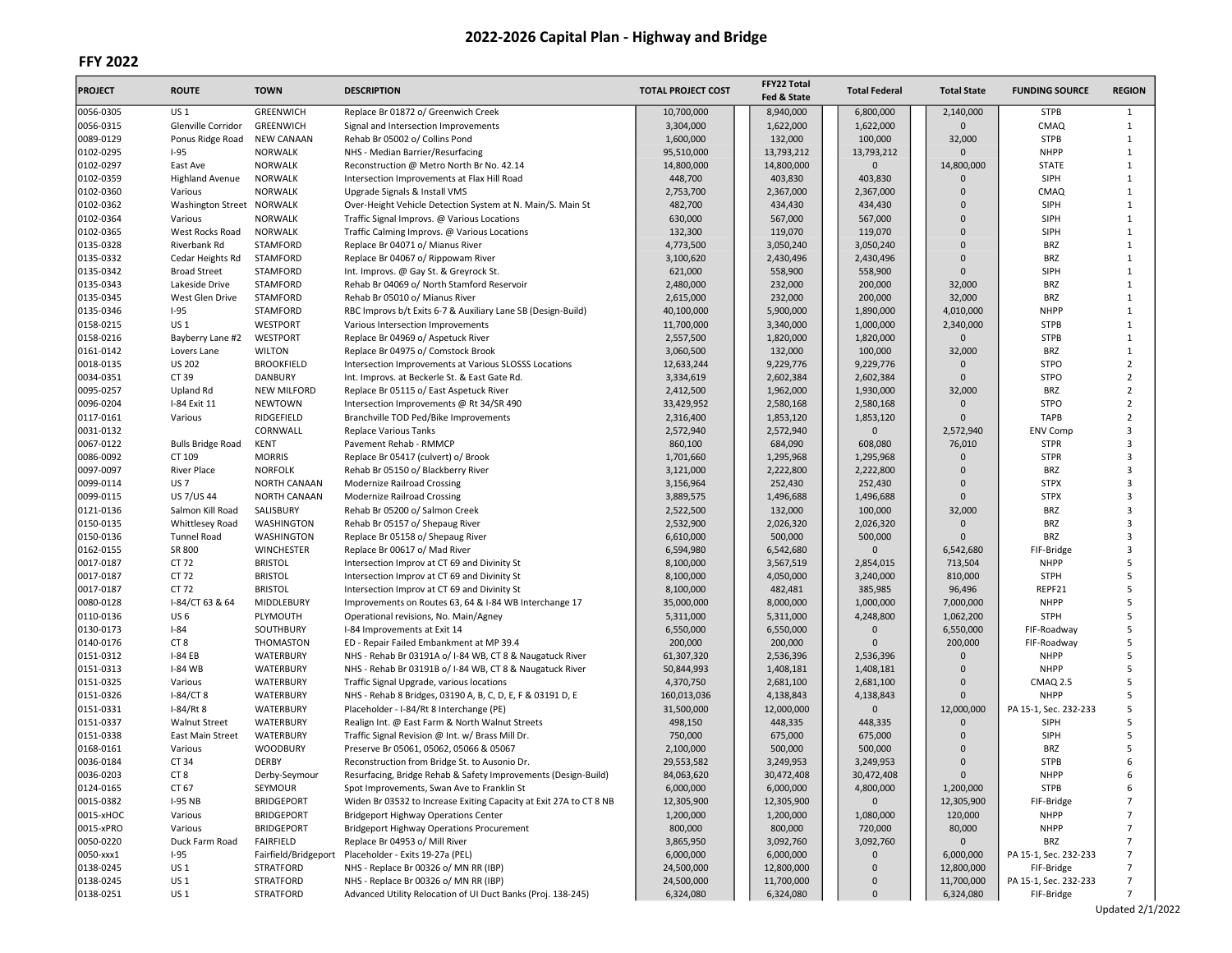| <b>PROJECT</b>         | <b>ROUTE</b>            | <b>TOWN</b>                    | <b>DESCRIPTION</b>                                                                     | <b>TOTAL PROJECT COST</b> | FFY22 Total<br>Fed & State | <b>Total Federal</b> | <b>Total State</b>    | <b>FUNDING SOURCE</b>                | <b>REGION</b> |
|------------------------|-------------------------|--------------------------------|----------------------------------------------------------------------------------------|---------------------------|----------------------------|----------------------|-----------------------|--------------------------------------|---------------|
| 0043-0129              | Trail                   | <b>EAST HAVEN</b>              | Ped/Bike Facilities - Shoreline Greenway                                               | 1,049,000                 | 154,719                    | 154,719              | $\mathbf{0}$          | <b>STPT</b>                          | 8             |
| 0043-0129              | Trail                   | <b>EAST HAVEN</b>              | Ped/Bike Facilities - Shoreline Greenway                                               | 1,049,000                 | 684,481                    | 684,481              | $\mathbf 0$           | <b>HPPS</b>                          | 8             |
| 0043-0132              | CT 337                  | <b>EAST HAVEN</b>              | Rehab Br 02166 o/ Morris Creek                                                         | 1,500,000                 | 1,500,000                  | 1,200,000            | 300,000               | <b>STPNH</b>                         | 8             |
| 0059-0168              | CT 77                   | <b>GUILFORD</b>                | Pedestrian Sidewalk Improvements                                                       | 1,295,906                 | 288,725                    | 288,725              | $\Omega$              | <b>TAPNH</b>                         | 8             |
| 0061-0153              | Various                 | <b>HAMDEN</b>                  | Walkable Sidewalk Ped/Bike Improvements                                                | 2,495,000                 | 300,000                    | 300,000              | $\mathbf 0$           | <b>TAPNH</b>                         | 8             |
| 0075-0135              | County Road             | <b>MADISON</b>                 | Replace Br 04852 o/ Hammonasset River                                                  | 2,534,200                 | 1,933,760                  | 1,933,760            | $\Omega$              | <b>STPNH</b>                         | 8             |
| 0075-0136              | Heatherwood Dr          | <b>MADISON</b>                 | Replace Br 04857 o/ Camp Laurelwood Brook                                              | 2,087,290                 | 200,000                    | 200,000              | $\Omega$              | <b>BRZ</b>                           | 8             |
| 0075-0136              | Heatherwood Dr          | <b>MADISON</b>                 | Replace Br 04857 o/ Camp Laurelwood Brook                                              | 2,087,290                 | 1,453,832                  | 1,453,832            | $\mathbf 0$           | <b>STPNH</b>                         | 8             |
| 0079-0212              | Center Street           | <b>MERIDEN</b>                 | Rehab Br 04185 o/ Harbor Brook                                                         | 5,350,000                 | 1,067,096                  | 1,067,096            | $\Omega$              | HPP                                  | 8             |
| 0079-0240              | I-91/I-691/Rt 15        | <b>MERIDEN</b>                 | Interchange Improvements - SB & EB to SB (RW)                                          | 1,000,000                 | 1,000,000                  | 0                    | 1,000,000             | PA 15-1, Sec. 232-233                | 8             |
| 0079-0240              | I-91/I-691/Rt 15        | <b>MERIDEN</b>                 | Reconfigure I-91/I-691/15 Interchange (PE)                                             | 29,400,000                | 10,000,000                 | $\overline{0}$       | 10,000,000            | PA 15-1, Sec. 232-233                | 8             |
| 0079-0245              | I-91/I-691/RT 15        | <b>MERIDEN</b>                 | Interchange Improvs - EB to NB (B/O from 79-240) (Design-Build)                        | 61,000,000                | 61,000,000                 | 0<br>$\Omega$        | 61,000,000            | PA 15-1, Sec. 232-233                | 8<br>8        |
| 0079-0246              | I-91/I-691/RT 15        | MERIDEN<br><b>MERIDEN</b>      | Interchange Improvs - NB & NB to WB (B/O from 79-240) (RW)                             | 1,000,000                 | 1,000,000                  | 85,000               | 1,000,000             | PA 15-1, Sec. 232-233<br><b>RTAP</b> | 8             |
| 0079-0248<br>0092-0682 | CT 34/SR 706            | <b>NEW HAVEN</b>               | 3D Model for Digital As-Builts<br>Traffic Signals, Various Intersections               | 106,250<br>2,095,000      | 106,250<br>1,537,000       | 1,537,000            | 21,250<br>$\mathbf 0$ | CMAQ 2.5                             | 8             |
| 0092-0686              | CT 15                   | <b>NEW HAVEN</b>               | Install MASH Metal Beam Rail                                                           | 2,030,000                 | 1,826,850                  | 1,461,480            | 365,370               | <b>NHPP</b>                          | 8             |
| 0092-0686              | CT 15                   | <b>NEW HAVEN</b>               | Install MASH Metal Beam Rail                                                           | 2,030,000                 | 203,150                    | 162,520              | 40,630                | REPF21                               | 8             |
| 0092-0692              | $I-95$                  |                                | New Haven - Branfor: Pavement Preservation - Mill & Overlay Resurfacing                | 11,247,000                | 11,247,000                 | $\overline{0}$       | 11,247,000            | FIF-Roadway                          | 8             |
| 0100-0180              | I-91/CT 40              | <b>NORTH HAVEN</b>             | Replace Highway Signs & Supports                                                       | 16,207,437                | 6,062,116                  | 6,062,116            | 0                     | <b>STPNH</b>                         | 8             |
| 0148-0212              | CT 150                  | WALLINGFORD                    | Rehab Br 03225 o/ Brook                                                                | 4,577,440                 | 2,661,952                  | 2,661,952            | $\Omega$              | <b>STPNH</b>                         | 8             |
| 0148-0212              | CT 150                  | WALLINGFORD                    | Rehab Br 03225 o/ Brook                                                                | 4,577,440                 | 800,000                    | 800,000              | $\Omega$              | <b>STPA</b>                          | 8             |
| 0156-0181              | $I-95$                  | <b>WEST HAVEN</b>              | NHS - Replace Br 00162 o/ MNRR & Extend Decel Lane (Design-Build)                      | 85,000,000                | 85,000,000                 | 76,500,000           | 8,500,000             | <b>TBD Federal</b>                   | 8             |
| 0167-0108              | CT 15                   |                                | Woodbridge/New Ha Heroes Tunnel Improvement under West Rock Ridge (RW)                 | 3,600,000                 | 3,600,000                  | 0                    | 3,600,000             | PA 15-1, Sec. 232-233                | 8             |
| 0167-0108              | CT 15                   |                                | Woodbridge/New Ha Heroes Tunnel Improvement under West Rock Ridge (FD)                 | 20,000,000                | 5,000,000                  | $\overline{0}$       | 5,000,000             | PA 15-1, Sec. 232-233                | 8             |
| 0170-3490              | Various                 | WALLINGFORD                    | Replace Traffic Signals w/ RR Pre-Empt                                                 | 2,700,000                 | 770,000                    | 500,000              | 270,000               | <b>STPX</b>                          | 8             |
| 0402-xxxx              | CTtransit               | <b>VARIOUS</b>                 | New Haven Bus Service Expansion Operating - Funds to FTA                               | 17,544,503                | 5,848,168                  | 4,678,534            | 1,169,634             | CMAQ                                 | 8             |
| 0007-0262              | US 5/CT 15              | <b>BERLIN</b>                  | Install CTSS w/ CV Tech (Phase 2)                                                      | 14,700,000                | 3,040,000                  | 100,000              | 2,940,000             | <b>STPH</b>                          | 10            |
| 0011-0158              | CT 185                  | <b>BLOOMFIELD</b>              | Replace Br 05576 (Culvert) o/ Tumbledown Brook Channel                                 | 1,931,400                 | 1,931,400                  | 1,545,120            | 386,280               | <b>STPS</b>                          | 10            |
| 0032-0150              | Hop River Rd            | <b>COVENTRY</b>                | Replace Br 04446 o/ Hop River                                                          | 3,425,000                 | 2,772,000                  | 2,740,000            | 32,000                | <b>BRZ</b>                           | 10            |
| 0042-0318              | <b>Brewer Street</b>    | <b>EAST HARTFORD</b>           | Reconstruction of Brewer St                                                            | 7,150,000                 | 2,200,054                  | 2,200,054            | 0                     | <b>STPH</b>                          | 10            |
| 0042-0318              | <b>Brewer Street</b>    | <b>EAST HARTFORD</b>           | Reconstruction of Brewer St                                                            | 7,150,000                 | 399,932                    | 399,932              | $\Omega$              | REPN21                               | 10            |
| 0046-0127              | CT 191                  | <b>EAST WINDSOR</b>            | Replace Br 01524 o/ Scantic River                                                      | 9,800,000                 | 2,587,500                  | 1,750,000            | 837,500               | <b>STPS</b>                          | 10            |
| 0046-0127              | CT 191                  | <b>EAST WINDSOR</b>            | Replace Br 01524 o/ Scantic River                                                      | 9,800,000                 | 5,472,270                  | 4,377,816            | 1,094,454             | <b>STPA</b>                          | 10            |
| 0046-0127              | CT 191                  | <b>EAST WINDSOR</b>            | Replace Br 01524 o/ Scantic River                                                      | 9,800,000                 | 140,230                    | 112,184              | 28,046                | <b>HIPS</b>                          | 10            |
| 0047-0120              | Strawberry Rd           | <b>ELLINGTON</b>               | Replace Br 06141 o/ Abbey Brook                                                        | 3,087,500                 | 2,502,000                  | 2,470,000            | 32,000                | <b>BRZ</b>                           | 10            |
| 0048-0198              | South River St          | <b>ENFIELD</b>                 | Replace Br 04506 over Freshwater Brook                                                 | 2,913,129                 | 2,330,503                  | 2,330,503            | $\mathbf{0}$          | <b>BRZ</b>                           | 10            |
| 0051-0274              | I-84/US 6/SR 531        | FARMINGTON                     | Realign I-84 EB On-Ramp and US 6                                                       | 5,432,100                 | 5,432,100                  | 4,345,680            | 1,086,420             | <b>STPH</b>                          | 10            |
| 0051-0275              | CT 167                  | <b>FARMINGTON</b>              | Culvert Replacement & Drainage Improvements                                            | 3,500,000                 | 3,500,000                  | 2,800,000            | 700,000               | <b>STPA</b>                          | 10            |
| 0053-0190              | Trail                   | <b>GLASTONBURY</b>             | Trail Connections to Putnam Br Walkway (CN)                                            | 11,100,000                | 11,100,000                 | $\mathbf 0$          | 11,100,000            | PA 15-1, Sec. 232-233                | 10            |
| 0053-0190              | Trail                   | GLASTONBURY                    | Trail Connections to Putnam Br Walkway (PE)                                            | 2,150,000                 | 150,000                    | $\Omega$             | 150,000               | PA 15-1, Sec. 232-233                | 10            |
| 0055-0144              | Moosehorn Rd            | <b>GRANBY</b>                  | Rehab Br 04528 o/ Moosehorn Brook                                                      | 2,432,400                 | 216,000                    | 184,000              | 32,000                | <b>BRZ</b>                           | 10            |
| 0055-0144              | Moosehorn Rd            | <b>GRANBY</b>                  | Rehab Br 04528 o/ Moosehorn Brook                                                      | 2,432,400                 | 1,761,920                  | 1,761,920            | $\mathbf 0$           | <b>STPH</b>                          | 10            |
| 0063-0703              | I-91/RT 15              | <b>HARTFORD</b>                | Relocation & Reconfigure Interchange 29                                                | 233,612,079               | 5,000,000                  | 5,000,000            | $\mathbf{0}$          | <b>NHPP</b>                          | 10            |
| 0063-0720              | Asylum Avenue           | <b>HARTFORD</b>                | Intersection Improvements at Sigourney Street                                          | 922,220                   | 829,998                    | 829,998              | $\Omega$              | SIPH                                 | 10            |
| 0063-0726              | $I-91$ SB               | <b>HARTFORD</b>                | NHS - Rehab Br 01469B o/ CSRR, SR 598 & TR803 (Design-Build)                           | 58,850,000                | 58,850,000                 | 52,965,000           | 5,885,000             | <b>TBD Federal</b>                   | 10            |
| 0076-0222              | $I-384$                 | MANCHESTER                     | Rehab Br 06650 (culvert) o/ Folly Brook                                                | 3,977,760                 | 3,977,760                  | $\mathbf 0$          | 3,977,760             | FIF-Bridge                           | 10            |
| 0076-0224<br>0077-0242 | Various<br><b>UCONN</b> | <b>MANCHESTER</b><br>MANSFIELD | Int. Improvs. @ Tolland Tpk, Buckland, Adams<br>SFY 21/22 Tech. Transfer Center - LTAP | 1,762,235<br>300,000      | 1,586,012<br>91,190        | 1,586,012<br>91,190  | $\Omega$<br>$\Omega$  | SIPH<br><b>RTAP</b>                  | 10<br>10      |
| 0088-0195              | Trail                   | <b>NEW BRITAIN</b>             | Ped/Bike Trail Loop in Stanley Quarter & A.H. Stanley Parks                            | 2,702,900                 | 2,162,320                  | 2,162,320            | 0                     | <b>TAPH</b>                          | 10            |
| 0093-0241              |                         | <b>NEWINGTON</b>               | CT Safety Research Center (7/1/21-6/30/26)                                             | 9,931,188                 | 2,243,716                  | 2,243,716            | $\Omega$              | Sect 154                             | 10            |
| 0093-0242              |                         | NEWINGTON                      | Highway Safety Office Tasks Consistent with SHSP (7/1/21-6/30/26)                      | 4,660,700                 | 870,820                    | 870,820              | $\mathbf{0}$          | Sect 154                             | 10            |
| 0093-0244              |                         | NEWINGTON                      | Compass Video Instruction                                                              | 18,750                    | 18,750                     | 15,000               | 3,750                 | <b>RTAP</b>                          | 10            |
| 0093-0245              |                         | NEWINGTON                      | CY 2022 DOT Training/Workforce Development                                             | 1,971,861                 | 1,971,861                  | 1,971,861            | $\mathbf 0$           | <b>NHPP</b>                          | 10            |
| 0093-xHOC              | Various                 | NEWINGTON                      | Newington Highway Operations Center                                                    | 4,800,000                 | 4,800,000                  | 3,840,000            | 960,000               | <b>NHPP</b>                          | 10            |
| 0093-xPRO              | Various                 | NEWINGTON                      | Newington Highway Operations Procurement                                               | 2,300,000                 | 2,300,000                  | 1,840,000            | 460,000               | <b>NHPP</b>                          | 10            |
| 0093-xxxx              |                         | NEWINGTON                      | DOT Training Placeholder (CY 2022)                                                     | 1,370,074                 | 1,370,074                  | 1,370,074            | 0                     | <b>NHPP</b>                          | 10            |
| 0109-0165              | Tomlinson Ave           | PLAINVILLE                     | Replace Br 04546 o/ Quinnipiac River                                                   | 1,880,600                 | 300,000                    | 300,000              | 0                     | BRZ                                  | 10            |
| 0109-0165              | Tomlinson Ave           | PLAINVILLE                     | Replace Br 04546 o/ Quinnipiac River                                                   | 1,880,600                 | 1,148,560                  | 1,148,560            | $\mathbf 0$           | <b>STPH</b>                          | 10            |
| 0109-0175              | Trail                   | PLAINVILLE                     | FCHT Phase 1 - Town Line Rd to Norton Park (RW)                                        | 680,000                   | 680,000                    | $\mathbf 0$          | 680,000               | PA 15-1, Sec. 232-233                | 10            |
| 0128-0153              | CT 10                   | SIMSBURY                       | NHS - Replace Br 00653 o/ Hop Brook                                                    | 4,252,379                 | 638,112                    | 638,112              | $\mathbf 0$           | <b>NHPP</b>                          | 10            |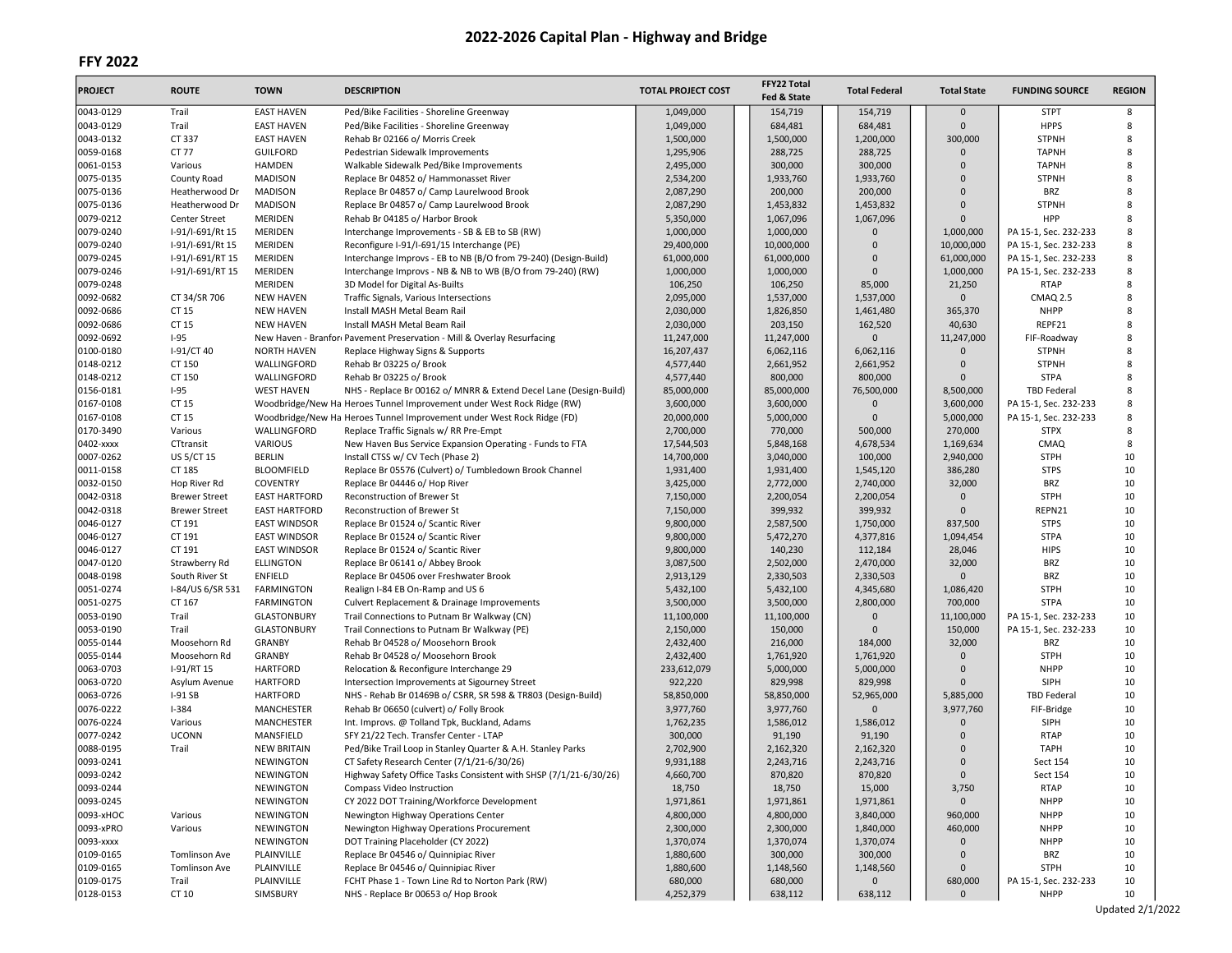| <b>PROJECT</b>         | <b>ROUTE</b>         | <b>TOWN</b>                            | <b>DESCRIPTION</b>                                                                                           | <b>TOTAL PROJECT COST</b> | FFY22 Total<br>Fed & State | <b>Total Federal</b>    | <b>Total State</b> | <b>FUNDING SOURCE</b> | <b>REGION</b> |
|------------------------|----------------------|----------------------------------------|--------------------------------------------------------------------------------------------------------------|---------------------------|----------------------------|-------------------------|--------------------|-----------------------|---------------|
| 0128-0153              | CT 10                | SIMSBURY                               | NHS - Replace Br 00653 o/ Hop Brook                                                                          | 4,252,379                 | 2,400,000                  | 2,400,000               | $\mathbf 0$        | <b>STPH</b>           | 10            |
| 0132-0129              | Eli Terry            | SOUTH WINDSOR                          | Pedestrian Safety Improvements                                                                               | 470,000                   | 470,000                    | 470,000                 | $\Omega$           | SRSI                  | 10            |
| 0134-0148              | CT 32/CT 190         | <b>STAFFORD</b>                        | Modern Roundabout at Routes 32 & 190                                                                         | 1,900,000                 | 1,900,000                  | 1,520,000               | 380,000            | <b>STPO</b>           | 10            |
| 0134-0152              | <b>Spring Street</b> | <b>STAFFORD</b>                        | Install Spring St RR Gates/TR Signal                                                                         | 900,000                   | 900,000                    | 810,000                 | 90,000             | <b>STPX</b>           | 10            |
| 0146-0204              | $I - 84$             | Vernon - Willington                    | Pavement Preservation - Mill & Overlay Resurfacing                                                           | 18,056,000                | 18,056,000                 | $\mathbf{0}$            | 18,056,000         | FIF-Roadway           | 10            |
| 0164-0243              | CT 75                | <b>WINDSOR</b>                         | Rehab Culvert @ Holcomb Hill Rd                                                                              | 450,000                   | 450,000                    | $\Omega$                | 450,000            | FIF-Roadway           | 10            |
| 0165-0509              | $I-91$               | <b>WINDSOR LOCKS</b>                   | Rehab Br 00454 o/ River, Amtrak & 159                                                                        | 38,700,000                | 38,700,000                 | $\Omega$                | 38,700,000         | FIF-Bridge            | 10            |
| 0171-0455<br>0171-0455 | Various<br>Various   | <b>DISTRICT 1</b><br><b>DISTRICT 1</b> | Replace Traffic Control Signals at Various Locations<br>Replace Traffic Control Signals at Various Locations | 4,350,000<br>4,350,000    | 3,748,735<br>601,265       | 3,748,735               | 0<br>120,253       | <b>STPA</b><br>REPF21 | 10<br>10      |
| 0320-0016              | cc                   | <b>WINDSOR LOCKS</b>                   | Community Connectivity Work under Windsor Locks Station proj                                                 | 321,949                   | 321,949                    | 481,012<br>$\mathbf{0}$ | 321,949            | PA 15-1, Sec. 232-233 | 10            |
| 0320-0016              | <b>LOTCIP</b>        | <b>WINDSOR LOCKS</b>                   | LOTCIP Work under Windsor Locks Station project                                                              | 2,567,600                 | 2,567,600                  | 0                       | 2,567,600          | <b>STATE</b>          | 10            |
| 0027-0126              | Carter Hill Road     | <b>CLINTON</b>                         | Replace Br 04610 o/ Menunketesuck River                                                                      | 2,318,300                 | 1,804,640                  | 1,804,640               | $\mathbf{0}$       | <b>BRZ</b>            | 11            |
| 0040-0141              | CT 82                | <b>EAST HADDAM</b>                     | Rehab Br 01138 o/ CT River                                                                                   | 57,276,400                | 20,126,292                 | 8,671,012               | 11,455,280         | <b>STPR</b>           | 11            |
| 0040-0146              | CT 82                | <b>EAST HADDAM</b>                     | Replace Br 02510 over Strongs Brook                                                                          | 2,997,420                 | 2,997,420                  | 2,397,936               | 599,484            | <b>STPR</b>           | 11            |
| 0082-0312              | CT 66                | MIDDLETOWN                             | NHS - Phase 2 Replace Br 00524 (Arrigoni), approach spans                                                    | 58,112,150                | 1,485,259                  | 1,485,259               | 0                  | NHPP-Exempt           | 11            |
| 0082-0316              | RT 17/RT 9           | MIDDLETOWN                             | Reconfigure Rt 17 On-ramp to Rt 9 NB                                                                         | 42,500,000                | 42,500,000                 | 34,000,000              | 8,500,000          | <b>TBD Federal</b>    | 11            |
| 0082-0321              | CT 154               |                                        |                                                                                                              | 2,319,555                 | 1,731,936                  |                         | 0                  | <b>STPA</b>           | 11            |
|                        |                      | MIDDLETOWN                             | Replace Br 02100 o/ Bible Rock Brook                                                                         |                           |                            | 1,731,936               |                    |                       |               |
| 0082-0322              | Portland St          | MIDDLETOWN                             | Upgrade Portland St. RR Xing & Close Access b/t CT 9 & Miller St., B/O o                                     | 2,400,000                 | 2,400,000                  | 1,920,000               | 480,000            | <b>STPH</b>           | 11            |
| 0154-0125              | Willard Avenue       | <b>WESTBROOK</b>                       | Rehab Br 00230 o/ I-95                                                                                       | 5,271,380                 | 5,271,380                  | 4,217,104               | 1,054,276          | <b>STPA</b>           | 11            |
| 0171-0416              | RT <sub>9</sub>      |                                        | Cromwell/Middletow RT 9 CCTV Installation                                                                    | 9,081,499                 | 3,173,392                  | 3,173,392               | 0                  | <b>CMAQ</b>           | 11            |
| 0044-0156              | $I-95$               | <b>EAST LYME</b>                       | Improve I-95 Interchange 74 at CT 161                                                                        | 142,100,000               | 51,820,000                 | 23,400,000              | 28,420,000         | <b>NHPP</b>           | 13            |
| 0044-xxx1              | $I-95$               |                                        | East Lyme/New Lond Placeholder - I-95 East Improvements (PE)                                                 | 5,000,000                 | 5,000,000                  | $\Omega$                | 5,000,000          | PA 15-1, Sec. 232-233 | 13            |
| 0058-0337              |                      | <b>GROTON</b>                          | Replace Wastewater Tank                                                                                      | 399,200                   | 399,200                    | $\mathbf 0$             | 399,200            | <b>ENV Comp</b>       | 13            |
| 0058-0340              | <b>I-95 NB</b>       |                                        | Groton-N. Stonington Safety Improv & Pvmt Rehab - Exit 89 to RI St Line - B/O of 58-307                      | 45,000,000                | 45,000,000                 | 40,500,000              | 4,500,000          | <b>NHPP</b>           | 13            |
| 0094-0256              | <b>I-95 NB</b>       | <b>NEW LONDON</b>                      | NHS - Rehab Br 03819 - NB Gold Star (Phase 1A)                                                               | 65,557,374                | 736,254                    | 0                       | 736,254            | PA 15-1, Sec. 232-233 | 13            |
| 0094-xCCP              | Various - CC         | <b>NEW LONDON</b>                      | Pedestrian Improvements at Signalized Intersections                                                          | 375,000                   | 375,000                    | $\Omega$                | 375,000            | PA 15-1, Sec. 232-233 | 13            |
| 0103-0259              | Sherman St           | <b>NORWICH</b>                         | Replace Br 04047 and 03797 o/ Yantic River                                                                   | 14,240,100                | 3,400,000                  | 3,400,000               | $\mathbf 0$        | <b>STPNL</b>          | 13            |
| 0103-0259              | Sherman St           | <b>NORWICH</b>                         | Replace Br 04047 and 03797 o/ Yantic River                                                                   | 14,240,100                | 101,575                    | 101,575                 | $\Omega$           | REPF21                | 13            |
| 0120-0095              | CT 11                | SALEM                                  | Rehab Br 06780 (culvert) o/ Brook                                                                            | 1,142,170                 | 813,736                    | 813,736                 | $\Omega$           | <b>STPR</b>           | 13            |
| 0108-0189              | Trail                | Plainfield/Sterling                    | Moosup Valley State Park Trail (RW)                                                                          | 255,000                   | 104,000                    | $\mathsf 0$             | 104,000            | PA 15-1, Sec. 232-233 | 15            |
| 0108-0189              | Trail                | Plainfield/Sterling                    | Moosup Valley State Park Trail (CN)                                                                          | 4,040,000                 | 4,040,000                  | $\mathbf 0$             | 4,040,000          | PA 15-1, Sec. 232-233 | 15            |
| 0170-3054              | Various              | STATEWIDE                              | Design of Pavement Preservation Projects                                                                     | 1,000,000                 | 1,000,000                  | 0                       | 1,000,000          | FIF-Roadway           | 70            |
| 0170-3250              | Various              | STATEWIDE                              | DOT & CLE Services for Br. Prog. Oversight                                                                   | 8,000,000                 | 8,000,000                  | $\overline{0}$          | 8,000,000          | FIF-Bridge            | 70            |
| 0170-3322              | Various              | STATEWIDE                              | TAM Guiderail Replacement Program                                                                            | 5,000,000                 | 5,000,000                  | $\overline{0}$          | 5,000,000          | FIF-Roadway           | 70            |
| 0170-3377              | Various              | STATEWIDE                              | <b>Statewide Scoping Activities</b>                                                                          | 2,000,000                 | 2,000,000                  | 0                       | 2,000,000          | <b>STATE</b>          | 70            |
| 0170-3384              | Various              | STATEWIDE                              | Innovative Bridge Prog Development (IBP)                                                                     | 5,500,000                 | 1,500,000                  | $\mathbf 0$             | 1,500,000          | PA 15-1, Sec. 232-233 | 70            |
| 0170-3417              | Various              | STATEWIDE                              | Mast Arm & Span Pole Inspections (thru 12/31/23)                                                             | 3,500,000                 | 750,000                    | 600,000                 | 150,000            | <b>STPA</b>           | 70            |
| 0170-3425              | Various              | STATEWIDE                              | TAM - Install ADA Curb Ramps and Sidewalks                                                                   | 4,235,000                 | 4,235,000                  | $\mathsf{O}\xspace$     | 4,235,000          | <b>STATE</b>          | 70            |
| 0170-3521              |                      |                                        |                                                                                                              | 480,000                   | 100,000                    | 80,000                  | 20,000             | <b>STPA</b>           | 70            |
|                        | Various              | STATEWIDE                              | NBI Bridge Scour Monitoring (1/1/19-12/31/23)                                                                |                           |                            |                         |                    |                       |               |
| 0170-3542              | Various              | STATEWIDE                              | CE Bridge Insp - Uwater - NHS Roads (9/1/19 - 8/31/23)                                                       | 3,000,000                 | 825,000                    | 660,000                 | 165,000            | <b>NHPP</b>           | 70            |
| 0170-3543              | Various              | STATEWIDE                              | CE Bridge Insp - Uwater - Non-NHS Roads (9/1/19 - 8/31/23)                                                   | 4,800,000                 | 1,200,000                  | 960,000                 | 240,000            | <b>STPA</b>           | 70            |
| 0170-3551              | Various              | STATEWIDE                              | NHS NBI Bridge Pin & Hanger Assemblies                                                                       | 9,100,000                 | 9,100,000                  | 7,280,000               | 1,820,000          | <b>TBD Federal</b>    | 70            |
| 0170-3555              |                      | STATEWIDE                              | Surface Transportation Workforce Development (thru 12/31/22)                                                 | 432,436                   | 132,436                    | 132,436                 | $\mathbf{0}$       | <b>STPA</b>           | 70            |
| 0170-3557              | Various              | <b>STATEWIDE</b>                       | Non-NHS NBI Br Pin & Hanger Assemblies                                                                       | 8,200,000                 | 8,200,000                  | 6,560,000               | 1,640,000          | <b>TBD Federal</b>    | 70            |
| 0170-3565              |                      | STATEWIDE                              | CT Safety Analysis Methods (thru 9/30/25)                                                                    | 7,500,000                 | 1,500,000                  | 1,500,000               | $\mathbf{0}$       | Sect 154              | 70            |
| 0170-3566              |                      | <b>Rural Towns</b>                     | HRRR Speed Management Program (thru 6/30/22)                                                                 | 1,368,000                 | 328,200                    | 328,200                 | $\Omega$           | SIPH                  | 70            |
| 0170-3577              | Various              | STATEWIDE                              | Epoxy Resin Pavement Markings (1 of 4) - thru 12/31/23                                                       | 6,000,000                 | 2,000,000                  | 2,000,000               | U                  | STPA                  | 70            |
| 0170-3578              | Various              | STATEWIDE                              | Epoxy Resin Pavement Markings (2 of 4) - thru 12/31/23                                                       | 6,683,300                 | 2,000,000                  | 2,000,000               | 0                  | <b>STPA</b>           | 70            |
| 0170-3579              | Various              | STATEWIDE                              | Epoxy Resin Pavement Markings (3 of 4) - thru 12/31/23                                                       | 6,216,700                 | 2,000,000                  | 2,000,000               | 0                  | <b>STPA</b>           | 70            |
| 0170-3580              | Various              | STATEWIDE                              | Epoxy Resin Pavement Markings (4 of 4) - thru 12/31/23                                                       | 6,333,255                 | 2,000,000                  | 2,000,000               | 0                  | <b>STPA</b>           | 70            |
| 0170-3581              |                      | STATEWIDE                              | Corrugated Metal Pipe (CMP) Sleeving Installation                                                            | 1,500,000                 | 1,500,000                  | $\mathbf 0$             | 1,500,000          | FIF-Roadway           | 70            |
| 0170-3583              | Various              | STATEWIDE                              | Rapid Response Bridge Repairs by State Forces (thru 12/31/24)                                                | 600,000                   | 150,000                    | 120,000                 | 30,000             | <b>STPA</b>           | 70            |
| 0170-3588              | Various              | STATEWIDE                              | SF Bridge Insp - NHS Roads (9/1/21 - 8/31/26)                                                                | 10,000,000                | 2,000,000                  | 1,600,000               | 400,000            | <b>NHPP</b>           | 70            |
| 0170-3589              | Various              | STATEWIDE                              | SF Bridge Insp - Non-NHS Roads (9/1/21 - 8/31/26)                                                            | 12,500,000                | 2,500,000                  | 2,000,000               | 500,000            | <b>STPA</b>           | 70            |
| 0170-3590              | Various              | STATEWIDE                              | CE Bridge Insp - NHS Roads, NBI Bridges Only (9/1/21 - 8/31/26)                                              | 75,000,000                | 15,000,000                 | 12,000,000              | 3,000,000          | <b>NHPP</b>           | 70            |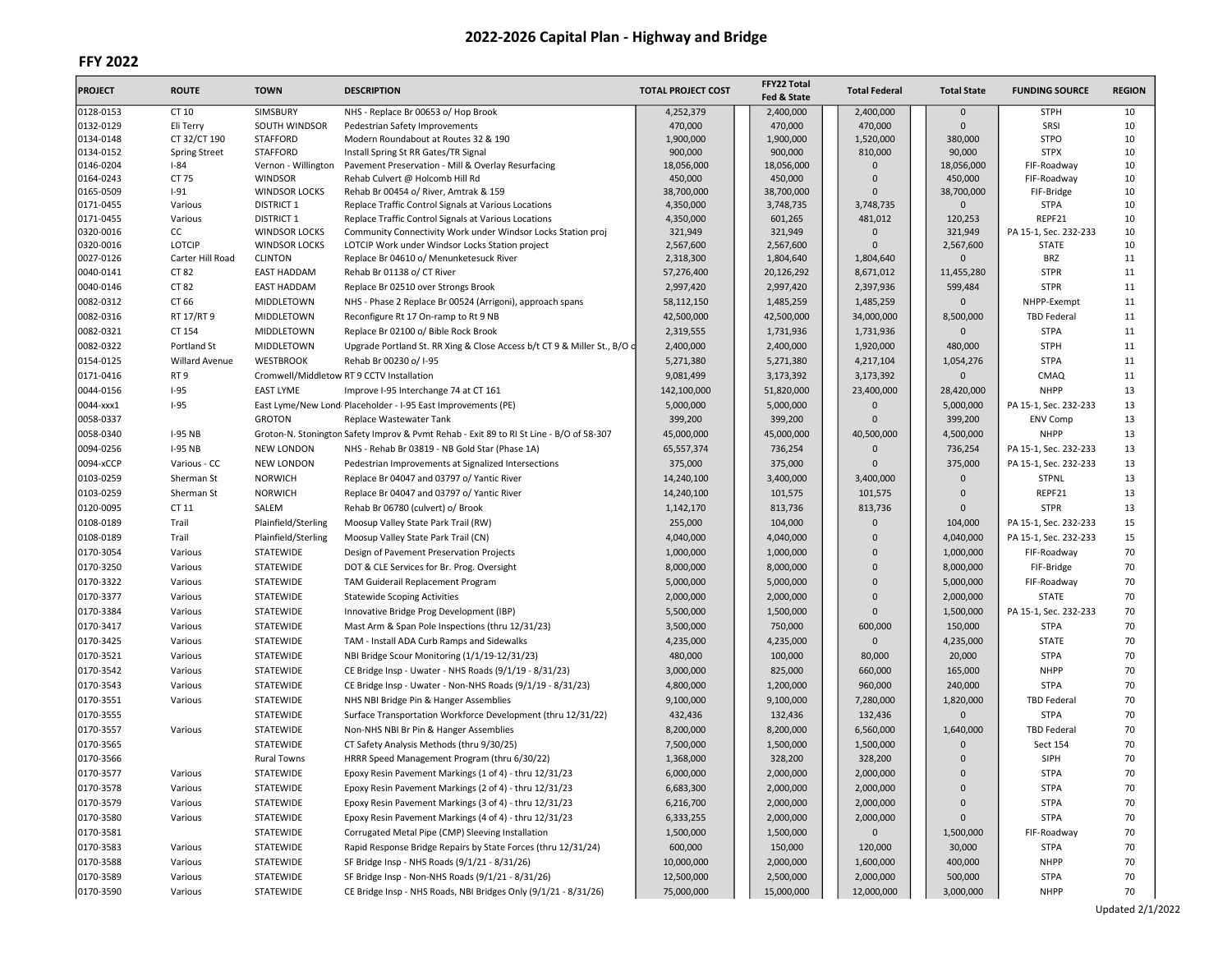| <b>PROJECT</b> | <b>ROUTE</b>       | <b>TOWN</b>                            | <b>DESCRIPTION</b>                                                                                 | <b>TOTAL PROJECT COST</b> | FFY22 Total<br>Fed & State | <b>Total Federal</b> | <b>Total State</b>     | <b>FUNDING SOURCE</b> | <b>REGION</b> |
|----------------|--------------------|----------------------------------------|----------------------------------------------------------------------------------------------------|---------------------------|----------------------------|----------------------|------------------------|-----------------------|---------------|
| 0170-3591      | Various            | STATEWIDE                              | CE Bridge Insp - Non-NHS Roads (9/1/21 - 8/31/26)                                                  | 40,000,000                | 8,000,000                  | 6,400,000            | 1,600,000              | <b>STPA</b>           | 70            |
| 0170-3592      | Various            | <b>STATEWIDE</b>                       | CE Sign Support Insp - NHS Roads (9/1/21 - 8/31/26)                                                | 11,250,000                | 2,250,000                  | 1,800,000            | 450,000                | <b>NHPP</b>           | 70            |
| 0170-3593      | Various            | <b>STATEWIDE</b>                       | CE Sign Support Insp - Non-NHS Roads (9/1/21 - 8/31/26)                                            | 2,500,000                 | 500,000                    | 400,000              | 100,000                | <b>STPA</b>           | 70            |
| 0170-3598      | Various            | <b>STATEWIDE</b>                       | Transyt Traffic Signal Upgrades - 2A                                                               | 16,783,700                | 3,611,300                  | $\Omega$             | 3,611,300              | FIF-Roadway           | 70            |
| 0170-3599      | Various            | STATEWIDE                              | Transyt Traffic Signal Upgrades - 2B                                                               | 7,338,500                 | 2,445,200                  | $\Omega$             | 2,445,200              | FIF-Roadway           | 70            |
| 0170-3608      | Various            | STATEWIDE                              | Wrong Way Signs w/ Flashers on High Risk Freeway Exit Ramps                                        | 1,000,000                 | 1,000,000                  | O                    | 1,000,000              | <b>STATE</b>          | 70            |
| 0170-3609      | Various            | <b>STATEWIDE</b>                       | Load Ratings for Bridges - NHS Roads (7/1/21-6/30/26)                                              | 6,650,000                 | 1,500,000                  | 1,200,000            | 300,000                | <b>NHPP</b>           | 70            |
| 0170-3610      | Various            | <b>STATEWIDE</b>                       | Load Ratings for Bridges - Non-NHS Roads (7/1/21-6/30/26)                                          | 4,250,000                 | 850,000                    | 680,000              | 170,000                | <b>STPA</b>           | 70            |
| 0170-3612      |                    | <b>STATEWIDE</b>                       | Federal Local Bridge Program Planning Activities (1/1/22-12/31/26)                                 | 3,570,000                 | 1,285,200                  | 571,200              | 714,000                | <b>BRZ</b>            | 70            |
| 0170-3614      |                    | VARIOUS                                | DEEP Review of DOT Projects - Land & Water Resources Division                                      | 1,250,000                 | 1,250,000                  | $\mathbf 0$          | 1,250,000              | <b>STATE</b>          | 70            |
| 0170-3615      |                    | <b>STATEWIDE</b>                       | Statewide Maintenance Activity                                                                     | 257,877                   | 257,877                    | $\mathbf{0}$         | 257,877                | <b>STATE</b>          | 70            |
| 0170-3616      |                    | STATEWIDE                              | CY 2022 AASHTO Training/Workforce Development                                                      | 273,500                   | 273,500                    | 273,500              | $\Omega$               | <b>NHPP</b>           | 70            |
| 0170-CCAM      | Various            | STATEWIDE                              | Community Connectivity & Alternative Mobility Prog Placeholder                                     | 12,000,000                | 12,000,000                 | $\mathbf{0}$         | 12,000,000             | <b>STATE</b>          | 70            |
| 0170-PTxx      | Various            | STATEWIDE                              | Public Trans Annual Program Placeholder                                                            | 2,169,070                 | 2,169,070                  | 1,735,256            | 433,814                | CMAQ                  | 70            |
| 0170-PTxx      | Various            | STATEWIDE                              | Public Trans Annual Program Placeholder                                                            | 3,455,210                 | 3,455,210                  | 2,764,168            | 691,042                | <b>CMAQ 2.5</b>       | 70            |
| 0170-xCCP      | Various - CC       | STATEWIDE                              | Community Connectivity Program Placeholder                                                         | 6,610,021                 | 6,610,021                  | $\mathbf{0}$         | 6,610,021              | PA 15-1, Sec. 232-233 | 70            |
| 0170-xHPR      |                    | <b>STATEWIDE</b>                       | HPR/SPR Placeholder                                                                                | 9,500,000                 | 9,500,000                  | 9,500,000            | $\mathbf 0$            | HPR                   | 70            |
| 0721-9997      |                    | <b>STATEWIDE</b>                       | SFY 21/22 SPR Research Program                                                                     | 3,826,558                 | 1,076,558                  | 861,246              | 215,312                | HPR                   | 70            |
| 0722-9996      |                    | <b>STATEWIDE</b>                       | SFY 22 & 23 MP Urban Program (7/1/21 - 6/30/23)                                                    | 17,846,088                | 7,631,329                  | 6,783,403            | 847,926                | MP                    | 70            |
| Asst-Mgmt      |                    | STATEWIDE                              | Asset Management Group                                                                             | 1,400,000                 | 1,400,000                  | 1,120,000            | 280,000                | <b>STPA</b>           | 70            |
| Brdg-BRUx      | Various            | STATEWIDE                              | SFY23 BRU Bridge Preservation Repairs                                                              | 20,000,000                | 20,000,000                 | $\overline{0}$       | 20,000,000             | FIF-Bridge            | 70            |
| Brdg-Jnts      | Various            | <b>STATEWIDE</b>                       | SFY23 Bridge Deck Joints following 2022 VIP                                                        | 5,000,000                 | 5,000,000                  | $\Omega$             | 5,000,000              | FIF-Bridge            | 70            |
| Brdg-Mgmt      |                    | STATEWIDE                              | <b>Bridge Management Group</b>                                                                     | 1,250,000                 | 1,250,000                  | 1,000,000            | 250,000                | <b>STPA</b>           | 70            |
| CHMP-xxxx      | Various            | STATEWIDE                              | CHAMP Safety Service Patrol (effective 5/23/22)                                                    | 4,537,000                 | 3,629,600                  | 3,629,600            | 0                      | <b>NHPP</b>           | 70            |
| CMAQ-COGS      | Various            | <b>STATEWIDE</b>                       | Future COG Project Awards for CMAQ (Reserve)                                                       | 12,000,000                | 12,000,000                 | 12,000,000           | $\Omega$               | CMAQ                  | 70            |
| EJxx-CMAQ      |                    |                                        | Environmental Justice Investment                                                                   | 3,125,000                 | 2,500,000                  | 2,500,000            | $\Omega$               | CMAQ                  | 70            |
| ENVx-COMP      |                    | <b>STATEWIDE</b>                       | Environmental Compliance Program Placeholder                                                       | 3,100,000                 | 3,100,000                  | $\Omega$             | 3,100,000              | <b>ENV Comp</b>       | 70            |
| EVSE-CMAQ      |                    | VARIOUS                                | Electric Vehicle Supply Equipment Installation at State Agencies                                   | 5,500,000                 | 2,750,000                  | 2,200,000            | 550,000                | CMAQ                  | 70            |
| Evxx-CMAQ      |                    |                                        | Electric Vehicle Acquisitions for State Fleet                                                      | 1,875,000                 | 625,000                    | 500.000              | 125,000                | CMAQ                  | 70            |
| Pvmt-VIPx      | Various            | <b>STATEWIDE</b>                       | TAM Maintenance Resurfacing (VIP) Program                                                          | 69,000,000                | 69,000,000                 | $\mathsf 0$          | 69,000,000             | <b>STATE</b>          | 70            |
| Sgnl-Circ      |                    | STATEWIDE                              | Traffic Signal System Circuit Rider Program (annual req't)                                         | 300,000                   | 300,000                    | 300,000              | $\overline{0}$         | CMAQ                  | 70            |
| TRAI-LSxx      | Various - Trail    | <b>STATEWIDE</b>                       | Expanded Trail/Alternative Mobility Program Placeholder                                            | 855,859                   | 855,859                    | $\Omega$             | 855,859                | PA 15-1, Sec. 232-233 | 70            |
| TRAN-SCOM      |                    |                                        | Transfer to NJ for 2022 TRANSCOM Work Program                                                      | 286,029                   | 286,029                    | 286,029              | $\mathbf 0$            | <b>NHPP</b>           | 70            |
| xVIP-IMPR      | Various            | STATEWIDE                              | VIP Related Safety Improvements                                                                    | 27,000,000                | 27,000,000                 | $\Omega$             | 27,000,000             | <b>STATE</b>          | 70            |
| xVIP-SIGN      | Various            | STATEWIDE                              |                                                                                                    | 9,000,000                 | 9,000,000                  | $\Omega$             | 9,000,000              | <b>STATE</b>          | 70            |
| 0171-0440      | Various            | <b>DISTRICT 1</b>                      | Sign Replacements on Roads Previously Paved thru VIP<br>Horizontal Curve Signs & Pavement Markings | 3,212,217                 | 2,119,890                  | 2,119,890            | $\mathbf 0$            | SIPH                  | 71            |
| 0171-0454      |                    |                                        |                                                                                                    |                           |                            |                      |                        | SIPH                  | 71            |
| 0171-0469      | Various<br>Various | <b>DISTRICT 1</b><br><b>DISTRICT 1</b> | Midblock Crosswalk Upgrades                                                                        | 724,582<br>3,095,228      | 304,162<br>1,636,312       | 273,746<br>1,636,312 | 30,416<br>$\mathbf{0}$ | SIPH                  | 71            |
|                |                    |                                        | Install High Friction Surface Treatment at Various Locations                                       |                           |                            |                      | $\Omega$               |                       |               |
| 0171-0473      | Various            | <b>DISTRICT 1</b>                      | Pedestrian Improvements at Signalized Intersections                                                | 500,000                   | 500,000                    | 500,000              |                        | SIPH                  | 71            |
| 0171-0475      | Various            | <b>DISTRICT 1</b>                      | Pavement Preservation - Ultra-Thin Bonded Overlay                                                  | 2,691,380                 | 2,691,380                  | $\mathbf{0}$         | 2,691,380<br>$\Omega$  | FIF-Roadway           | 71            |
| 0172-0477      | Various            | <b>DISTRICT 2</b>                      | Horizontal Curve Signs & Pvmt. Markings                                                            | 3,810,000                 | 500,000                    | 500,000              |                        | SIPH                  | 72            |
| 0172-0484      | Various            | <b>DISTRICT 2</b>                      | Traffic Signal Safety Improvements (Proj. #1)                                                      | 3,985,068                 | 2,609,460                  | 2,609,460            | $\overline{0}$         | SIPH                  | 72            |
| 0172-0485      | Various            | <b>DISTRICT 2</b>                      | Traffic Signal Safety Improvements (Proj. #2)                                                      | 4,622,600                 | 3,874,280                  | 3,874,280            | $\Omega$               | SIPH                  | 72            |
| 0172-0495      | Various            | <b>DISTRICT 2</b>                      | Midblock Crosswalk Upgrades                                                                        | 1,370,000                 | 1,370,000                  | 1,233,000            | 137,000                | SIPH                  | 72            |
| 0172-0506      | Various            | <b>DISTRICT 2</b>                      | Install High Friction Surface Treatment at Various Locations                                       | 3,925,104                 | 1,995,900                  | 1,995,900            | $\mathbf{0}$           | SIPH                  | 72            |
| 0172-0511      | Various            | <b>DISTRICT 2</b>                      | Pavement Preservation - Chip Seal                                                                  | 2,105,220                 | 2,105,220                  | $\overline{0}$       | 2,105,220              | FIF-Roadway           | 72            |
| 0172-0512      | Various            | <b>DISTRICT 2</b>                      | Pavement Preservation - Ultra-Thin Bonded Overlay                                                  | 7,807,460                 | 7,807,460                  | $\overline{0}$       | 7,807,460              | FIF-Roadway           | 72            |
| 0172-0516      | Various            | <b>DISTRICT 2</b>                      | Replace Traffic Signal Controllers & Cabinets - Various Locations                                  | 5,160,000                 | 5,160,000                  | 5,160,000            | $\mathbf 0$            | <b>STPA</b>           | 72            |
| 0173-0500      | Various            | <b>DISTRICT 3</b>                      | Traffic Signal Safety Improvs. - Proj. #1                                                          | 3,570,000                 | 857,000                    | 500,000              | 357,000                | SIPH                  | 73            |
| 0173-0501      | Various            | <b>DISTRICT 3</b>                      | Traffic Signal Safety Improvs. - Proj. #2                                                          | 4,205,000                 | 620,500                    | 200,000              | 420,500                | SIPH                  | 73            |
| 0173-0507      | Various            | <b>DISTRICT 3</b>                      | Midblock Crosswalk Upgrades                                                                        | 536,540                   | 536,540                    | 482,886              | 53,654                 | SIPH                  | 73            |
| 0173-0512      | Various            | <b>DISTRICT 3</b>                      | Replace Traffic Signal LED Lamps in Various Locations                                              | 3,245,000                 | 3,245,000                  | 2,596,000            | 649,000                | <b>STPA</b>           | 73            |
| 0173-0518      | Various            | <b>DISTRICT 3</b>                      | Install High Friction Surface Treatment at Various Locations                                       | 2,820,000                 | 782,000                    | 500,000              | 282,000                | SIPH                  | 73            |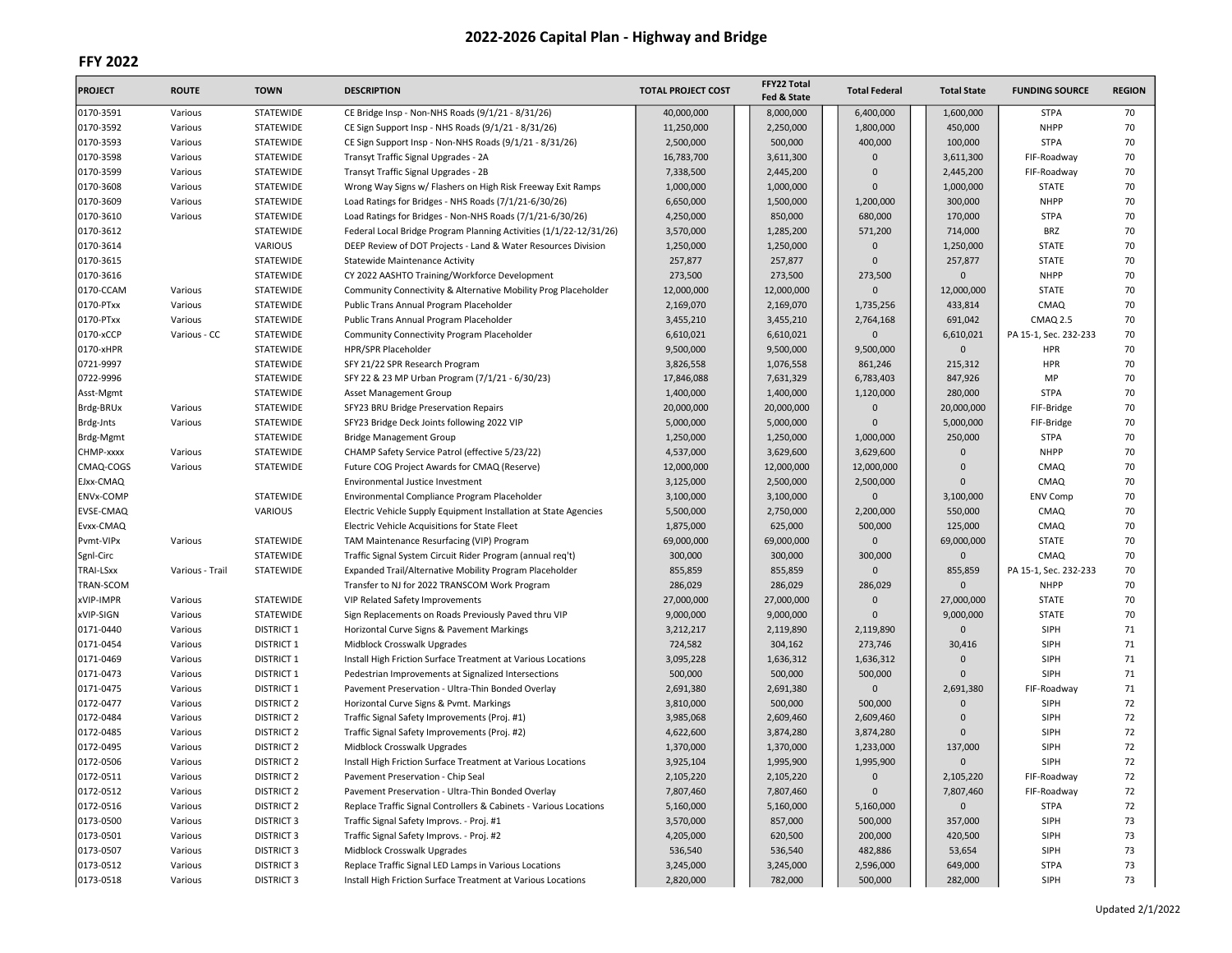| <b>PROJECT</b> | <b>ROUTE</b>    | <b>TOWN</b>       | <b>DESCRIPTION</b>                                           | <b>TOTAL PROJECT COST</b> | <b>FFY22 Total</b><br>Fed & State | <b>Total Federal</b> | <b>Total State</b> | <b>FUNDING SOURCE</b> | <b>REGION</b>  |
|----------------|-----------------|-------------------|--------------------------------------------------------------|---------------------------|-----------------------------------|----------------------|--------------------|-----------------------|----------------|
| 0173-0523      | Various         | <b>DISTRICT 3</b> | Pavement Preservation - Ultra-Thin Bonded Overlay            | 8,380,000                 | 8,380,000                         |                      | 8,380,000          | FIF-Roadway           | 73             |
| 0174-0438      | Various         | <b>DISTRICT 4</b> | Midblock Crosswalk Upgrades                                  | 1,070,000                 | 1,070,000                         | 963,000              | 107,000            | SIPH                  | 74             |
| 0174-0443      | Various         | <b>DISTRICT 4</b> | Traffic Signal LED Re-Lamping                                | 1,828,000                 | 1,828,000                         | 1,462,400            | 365,600            | <b>STPA</b>           | 74             |
| 0174-0450      | Various         | <b>DISTRICT 4</b> | Install High Friction Surface Treatment at Various Locations | 2,820,000                 | 782,000                           | 500,000              | 282,000            | <b>SIPH</b>           | 74             |
| 0174-0454      | Various         | <b>DISTRICT 4</b> | Pavement Preservation - Chip Seal                            | 4,570,000                 | 4,570,000                         |                      | 4,570,000          | FIF-Roadway           | 74             |
| 0174-0455      | Various         | <b>DISTRICT 4</b> | Pavement Preservation - Ultra-Thin Bonded Overlay            | 8,062,000                 | 8,062,000                         |                      | 8,062,000          | FIF-Roadway           | 74             |
| 0173-0511      | Various         | <b>DISTRICT 3</b> | Replace Highway Illumination Systems at Various Locations    | 16,925,020                | 16,925,020                        |                      | 16,925,020         | <b>STATE</b>          | 1,7            |
| 0171-0415      | RT 9/72         |                   | Farmington/Cromwel RT 9/72 CCTV Installation                 | 21,039,023                | 5,956,240                         | 5,956,240            |                    | CMAQ                  | 10,11          |
| 0172-0496      | Various         | <b>DISTRICT 2</b> | Replace Traffic Control Signals @ Various Locations          | 7,600,000                 | 7,600,000                         | 7,600,000            |                    | <b>STPA</b>           | 10, 11, 13, 15 |
| 0174-0424      | Various         | <b>DISTRICT 4</b> | Replace Traffic Signals at Various Locations                 | 6,250,000                 | 6,250,000                         | 6,250,000            |                    | <b>STPA</b>           | 2,5,10         |
| 0015-0381      | CT <sub>8</sub> |                   | Bridgeport-Winchest Replace Highway Signs & Supports         | 10,000,000                | 10,000,000                        |                      | 10,000,000         | FIF-Roadway           | 3,5,7          |
| 0304-xxxx      | <b>NHL</b>      | VARIOUS           | Waterbury Branch Service Expansion Operating - Funds to FTA  | 18,415,335                | 1,534,611                         | 1,227,689            | 306,922            | CMAQ                  | 5,6,8          |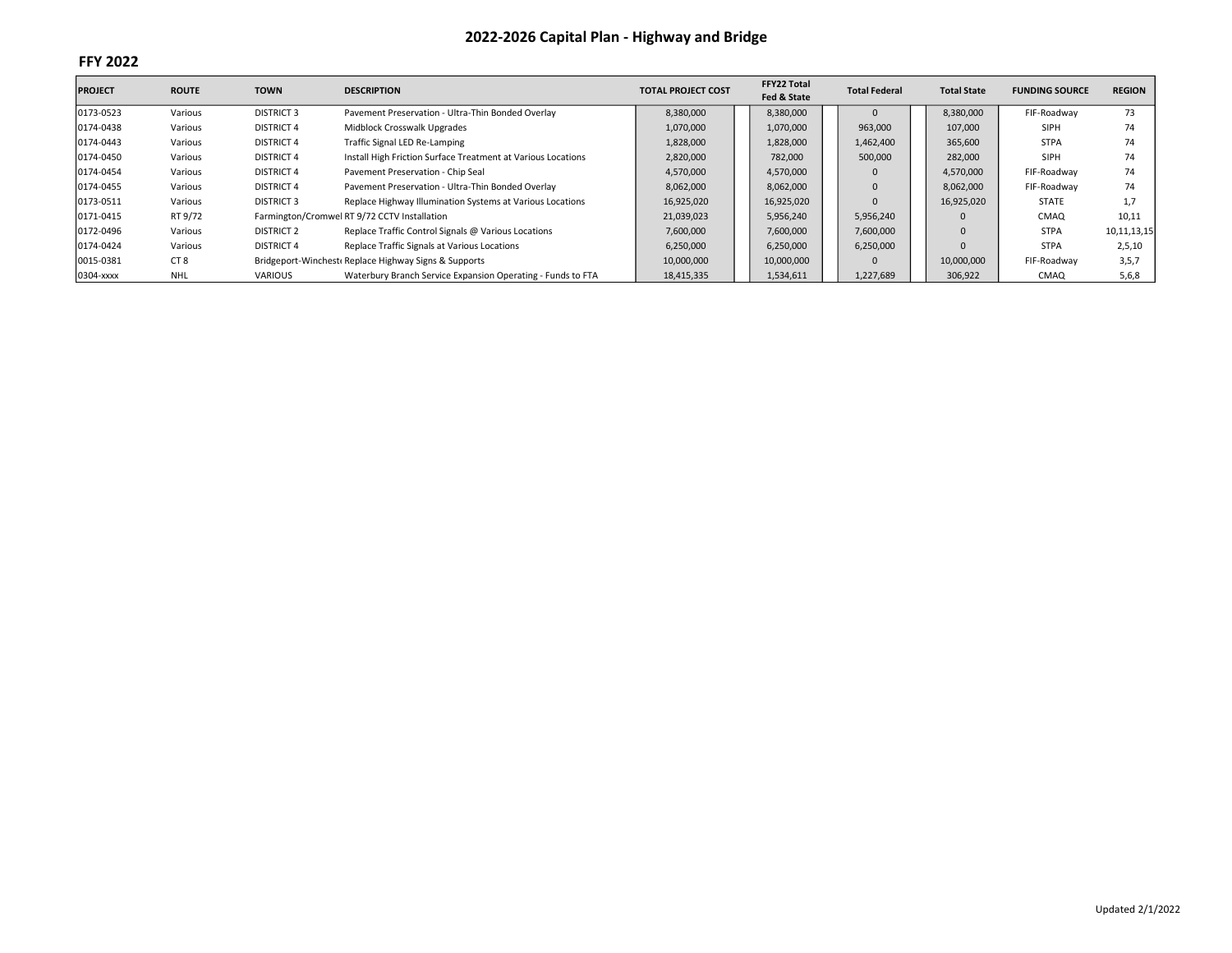# FFY 2023

| <b>PROJECT</b>         | <b>ROUTE</b>                  | <b>TOWN</b>                          | <b>DESCRIPTION</b>                                                                 | <b>TOTAL PROJECT COST</b> | FFY23 Total<br>Fed & State | <b>Total Federal</b>   | <b>Total State</b>    | <b>FUNDING SOURCE</b>    | <b>REGION</b>                    |
|------------------------|-------------------------------|--------------------------------------|------------------------------------------------------------------------------------|---------------------------|----------------------------|------------------------|-----------------------|--------------------------|----------------------------------|
| 0056-0305              | <b>US1</b>                    | GREENWICH                            | Replace Br 01872 o/ Greenwich Creek                                                | 10,700,000                | 1,760,000                  | 1,760,000              | $\Omega$              | <b>STPB</b>              | $\mathbf{1}$                     |
| 0056-0319              | $I - 684$                     | GREENWICH                            | NHS - Rehab Br 03514 o/ Byram River                                                | 10,000,000                | 9,996,324                  | 8,996,691              | 999,633               | <b>STPB</b>              | $\mathbf{1}$                     |
| 0056-0319              | $I - 684$                     | GREENWICH                            | NHS - Rehab Br 03514 o/ Byram River                                                | 10,000,000                | 2,674                      | 2,407                  | 267                   | <b>STPNY</b>             | $\mathbf{1}$                     |
| 0056-0319              | $I - 684$                     | GREENWICH                            | NHS - Rehab Br 03514 o/ Byram River                                                | 10,000,000                | 1,002                      | 1,002                  | $\mathbf 0$           | <b>HICNY</b>             | $\mathbf{1}$                     |
| 0056-0321              | US 1                          | GREENWICH                            | Replace Failing ACCMP b/t Old Post Rd #1 & Ferris Drive                            | 1,660,000                 | 1,660,000                  | 1,328,000              | 332,000               | <b>NHPP</b>              | $\mathbf{1}$                     |
| 0089-0129              | Ponus Ridge Road              | <b>NEW CANAAN</b>                    | Rehab Br 05002 o/ Collins Pond                                                     | 1,600,000                 | 1,180,000                  | 1,180,000              | $\mathbf{0}$          | <b>STPB</b>              | $\mathbf{1}$                     |
| 0089-0130              |                               | <b>NEW CANAAN</b>                    | Maintenance Facility Tank Replacements                                             | 2,100,000                 | 2,100,000                  | $\mathbf{0}$           | 2,100,000             | ENV Comp                 | $\mathbf{1}$                     |
| 0102-0358              | US 7/15                       | <b>NORWALK</b>                       | Complete the Routes 15 & 7 Interchange (RW)                                        | 2,000,000                 | 2,000,000                  | $\Omega$               | 2,000,000             | PA 15-1, Sec. 232-233    | $\mathbf{1}$                     |
| 0102-0358              | US 7/15                       | <b>NORWALK</b>                       | Complete the Routes 15 & 7 Interchange (FD)                                        | 24,000,000                | 10,000,000                 | $\Omega$               | 10,000,000            | PA 15-1, Sec. 232-233    | $\mathbf{1}$                     |
| 0102-0366              | West Cedar St                 | NORWALK                              | Replace Br 04152 o/ Five Mile River                                                | 3,700,000                 | 2,960,000                  | 2,960,000              | $\mathbf 0$           | <b>BRZ</b>               | $\mathbf{1}$                     |
| 0135-0343              | Lakeside Drive                | <b>STAMFORD</b>                      | Rehab Br 04069 o/ North Stamford Reservoir                                         | 2,480,000                 | 1,784,000                  | 1,784,000              | $\Omega$              | <b>BRZ</b>               | $\mathbf{1}$                     |
| 0135-0344              | Wire Mill Drive               | <b>STAMFORD</b>                      | Replace Br 04070 o/ Haviland Brook                                                 | 3,087,500                 | 2,502,000                  | 2,470,000              | 32,000                | <b>BRZ</b>               | $\mathbf{1}$                     |
| 0135-0345              | West Glen Drive               | STAMFORD                             | Rehab Br 05010 o/ Mianus River                                                     | 2,615,000                 | 1,892,000                  | 1,892,000              | $\mathbf 0$           | <b>BRZ</b>               | $\mathbf{1}$                     |
| 0135-0346              | $I-95$                        | STAMFORD                             | RBC Improvs b/t Exits 6-7 & Auxiliary Lane SB (Design-Build)                       | 40,100,000                | 19,000,000                 | 19,000,000             | $\Omega$              | <b>NHPP</b>              | $\mathbf{1}$                     |
| 0157-0086              | Davis Hill Rd/River R WESTON  |                                      | Rehab Br 04351 & 04960 o/ Saugatuck River                                          | 3,700,000                 | 2,960,000                  | 2,960,000              | $\Omega$              | <b>BRZ</b>               | $\mathbf{1}$                     |
| 0157-0088              | Michael's Way                 | WESTON                               | Replace Br 07001 o/ West Branch Saugatuck River                                    | 2,025,000                 | 300,000                    | 300,000                | $\Omega$              | <b>BRZ</b>               | 1                                |
| 0158-0215              | US 1                          | WESTPORT                             | Various Intersection Improvements                                                  | 11,700,000                | 8,360,000                  | 8,360,000              | $\Omega$              | <b>STPB</b>              | $\mathbf{1}$                     |
| 0158-0218              | Old Road #2                   | WESTPORT                             | Replace Br 04971 o/ Sasco Brook                                                    | 3,087,500                 | 132,000                    | 100,000                | 32,000                | <b>BRZ</b>               | $\mathbf{1}$                     |
| 0158-0219              | Greens Farm Road              | WESTPORT                             | Replace Br 04972 o/ Sasco Brook                                                    | 3,087,500                 | 2,502,000                  | 2,470,000              | 32,000                | <b>BRZ</b>               | $\mathbf{1}$                     |
| 0158-0220              |                               | WESTPORT                             | Maintenance Facility Tank Replacements                                             | 1,500,000                 | 1,500,000                  | $\mathbf 0$            | 1,500,000             | <b>ENV Comp</b>          | $\mathbf{1}$                     |
| 0161-0142              | Lovers Lane                   | <b>WILTON</b>                        | Replace Br 04975 o/ Comstock Brook                                                 | 3,060,500                 | 2,348,400                  | 2,348,400              | $\Omega$              | BRZ                      | $\mathbf{1}$                     |
| 0161-0143              | Arrow Head Rd                 | <b>WILTON</b>                        | Replace Br 05501 o/ Norwalk River                                                  | 3,631,550                 | 2,937,240                  | 2,905,240              | 32,000                | <b>BRZ</b>               | $\mathbf{1}$                     |
| 0161-0144              | Honey Hill Road               | <b>WILTON</b>                        | Rehab Br 04976 o/ Norwalk River                                                    | 2,860,000                 | 132,000                    | 100,000                | 32,000                | <b>BRZ</b>               | $\mathbf{1}$                     |
| 0161-0145              | Cannon Road                   | <b>WILTON</b>                        | Rehab Br 04981 o/ Norwalk River                                                    | 3,950,000                 | 3,192,000                  | 3,160,000              | 32,000                | <b>STPB</b>              | $\mathbf{1}$                     |
| 0173-0497              | I-95/US7                      | <b>DISTRICT 3</b>                    | Upgrade & Install CCTV Cameras                                                     | 16,500,000                | 16,500,000                 | 13,200,000             | 3,300,000             | <b>NHPP</b>              | $\mathbf{1}$                     |
| 0034-0324              | CT 53                         | <b>DANBURY</b>                       | Int. Improv. @ Coal Pit Hill & Triangle St                                         | 10,700,000                | 10,700,000                 | 8,560,000              | 2,140,000             | <b>STPO</b>              | $\overline{2}$                   |
| 0034-0349              | $I - 84$                      | <b>DANBURY</b>                       | Reconstruction between Exits 3 & 8 (PE)                                            | 38,000,000                | 8,000,000                  | $\mathbf{0}$           | 8,000,000             | PA 15-1, Sec. 232-233    | $\overline{2}$                   |
| 0095-0256              | Various                       | <b>NEW MILFORD</b>                   | Ped/Bike Improvs. Along US 7 & Aspetuk Ave                                         | 1,715,000                 | 1,372,000                  | 1,372,000              | $\mathbf 0$           | <b>TAPO</b>              | $\overline{2}$                   |
| 0095-0258              | Sand Road<br>Van Car Road     | <b>NEW MILFORD</b>                   | Replace Br 05263 o/ West Aspetuck River<br>Replace Br 05122 o/ East Aspetuck River | 2,522,500                 | 132,000                    | 100,000                | 32,000                | <b>BRZ</b><br><b>BRZ</b> | $\overline{2}$<br>$\overline{2}$ |
| 0095-0259              |                               | <b>NEW MILFORD</b><br><b>NEWTOWN</b> | NHS - Rehab Br 01218 & 04180 o/ Housatonic River (Rochambeau)                      | 2,522,500                 | 132,000                    | 100,000                | 32,000<br>$\mathbf 0$ | <b>NHPP</b>              | $\overline{2}$                   |
| 0096-0201<br>0117-0163 | $I-84$<br>Portland Avenue     | RIDGEFIELD                           |                                                                                    | 66,243,253<br>2,345,000   | 4,758,571<br>1,906,000     | 4,758,571<br>1,876,000 | 30,000                | <b>BRZ</b>               | $\overline{2}$                   |
| 0117-0164              | Portland Ave/Depot RIDGEFIELD |                                      | Replace Br 05510 o/ Norwalk River<br>RR Xing Improv. on Danbury Branch             | 5,265,000                 | 5,265,000                  | 4,738,500              | 526,500               | <b>STPX</b>              | $\overline{2}$                   |
| 0117-0165              | Depot Road                    | RIDGEFIELD                           | Replace Br 07031 o/ Norwalk River                                                  | 2,005,000                 | 132,000                    | 100,000                | 32,000                | <b>BRZ</b>               | $\overline{2}$                   |
| 0117-0165              | Depot Road                    | RIDGEFIELD                           | Replace Br 07031 o/ Norwalk River                                                  | 2,005,000                 | 1,504,000                  | 1,504,000              | $\mathbf 0$           | <b>STPO</b>              | $\overline{2}$                   |
| 0029-0104              | Various                       | <b>COLEBROOK</b>                     | Replace Br 05141 & Preserve Br 05146                                               | 6,000,000                 | 4,800,000                  | 4,800,000              | $\Omega$              | <b>BRZ</b>               | 3                                |
| 0073-0194              | <b>US 202</b>                 | LITCHFIELD                           | Replace Br 02231 o/ Still Brook                                                    | 1,800,000                 | 1,800,000                  | 1,440,000              | 360,000               | <b>STPR</b>              | 3                                |
| 0097-0095              | <b>US44</b>                   | <b>NORFOLK</b>                       | Replacement of Retaining Walls on US 44                                            | 24,000,000                | 5,800,000                  | 1,000,000              | 4,800,000             | <b>STPR</b>              | 3                                |
| 0099-0131              |                               | <b>NORTH CANAAN</b>                  | Maintenance Facility Tank Replacements                                             | 2,300,000                 | 2,300,000                  | $\mathbf{0}$           | 2,300,000             | <b>ENV Comp</b>          | 3                                |
| 0121-0136              | Salmon Kill Road              | SALISBURY                            | Rehab Br 05200 o/ Salmon Creek                                                     | 2,522,500                 | 1,918,000                  | 1,918,000              | $\Omega$              | <b>BRZ</b>               | $\overline{3}$                   |
| 0149-0088              | CT 45                         | WARREN                               | Repair Embankment on Lake Waramaug Brook                                           | 1,500,000                 | 1,500,000                  | 1,200,000              | 300,000               | <b>STPR</b>              | 3                                |
| 0150-0136              | <b>Tunnel Road</b>            | WASHINGTON                           | Replace Br 05158 o/ Shepaug River                                                  | 6,610,000                 | 4,788,000                  | 4,788,000              | $\Omega$              | <b>BRZ</b>               | 3                                |
| 0162-0157              | Case Avenue                   | <b>WINCHESTER</b>                    | Rehab Br 05127 o/ Mad River                                                        | 2,200,000                 | 1,760,000                  | 1,760,000              | $\Omega$              | <b>BRZ</b>               | 3                                |
| 0017-0192              | East Street                   | <b>BRISTOL</b>                       | Replace Br 04487 o/ Pequabuck River                                                | 4,150,000                 | 300,000                    | 300,000                | $\mathbf{0}$          | <b>BRZ</b>               | 5                                |
| 0017-0193              | Mellen Street                 | <b>BRISTOL</b>                       | Rehab Br 04488 o/ Pequabuck River                                                  | 2,250,000                 | 300,000                    | 300,000                | $\Omega$              | <b>BRZ</b>               | 5                                |
| 0080-0128              | I-84/CT 63 & 64               | MIDDLEBURY                           | Improvements on Routes 63, 64 & I-84 WB Interchange 17                             | 35,000,000                | 13,500,000                 | 13,500,000             | $\Omega$              | <b>NHPP</b>              | 5                                |
| 0087-0148              | CT 63                         | <b>NAUGATUCK</b>                     | Rehab Br 06772 (Culvert) o/ Straitsville Brook                                     | 1,000,000                 | 1,000,000                  | $\mathbf{0}$           | 1,000,000             | FIF-Bridge               | 5                                |
| 0110-0137              | Napco Drive                   | PLYMOUTH                             | Replace Br 06129 o/ Pequabuck River                                                | 2,522,500                 | 2,050,000                  | 2,018,000              | 32,000                | BRZ                      | 5                                |
| 0151-0331              | I-84/Rt 8                     | WATERBURY                            | Placeholder - I-84/Rt 8 Interchange (PE)                                           | 41,500,000                | 10,000,000                 | $\mathbf{0}$           | 10,000,000            | PA 15-1, Sec. 232-233    | 5                                |
| 0168-0161              | Various                       | <b>WOODBURY</b>                      | Preserve Br 05061, 05062, 05066 & 05067                                            | 2,100,000                 | 1,180,000                  | 1,180,000              | $\mathbf{0}$          | <b>STPO</b>              | 5                                |
| 0126-0176              | CI 8                          | SHELTON                              | NHS - Rehab Br 00571A (Commodore Hull) o/ CT 10 & Housatonic River                 | 8,300,000                 | 8,300,000                  | 6,640,000              | 1,660,000             | <b>STPB</b>              | 6                                |
| 0015-0339              | CT 130                        | <b>BRIDGEPORT</b>                    | Rehab Br 02475 o/ Pequonnock River (Phase 2)                                       | 24,000,000                | 24,000,000                 | $\mathbf{0}$           | 24,000,000            | FIF-Bridge               | 7                                |
| 0015-0368              | Lafayette Circle              | <b>BRIDGEPORT</b>                    | Realign @ Lafayette Cir. & Improvs on SR 700                                       | 12,000,000                | 9,000,000                  | 8,000,000              | 1,000,000             | <b>STPB</b>              | $\overline{7}$                   |
| 0015-xHOC              | Various                       | <b>BRIDGEPORT</b>                    | <b>Bridgeport Highway Operations Center</b>                                        | 1,200,000                 | 1,200,000                  | 1,080,000              | 120,000               | <b>NHPP</b>              | 7                                |
| 0015-xPRO              | Various                       | <b>BRIDGEPORT</b>                    | <b>Bridgeport Highway Operations Procurement</b>                                   | 800,000                   | 800,000                    | 720,000                | 80,000                | <b>NHPP</b>              | $\overline{7}$                   |
| 0050-xxx1              | $1 - 95$                      | Fairfield/Bridgeport                 | Placeholder - Exits 19-27a (PD)                                                    | 8,000,000                 | 4,000,000                  | $\mathbf 0$            | 4,000,000             | PA 15-1, Sec. 232-233    | 7                                |
| 0059-0157              | CT 146                        | <b>GUILFORD</b>                      | Replace Br 02677 o/ Stream                                                         | 14,000,000                | 14,000,000                 | $\mathbf{0}$           | 14,000,000            | FIF-Bridge               | 8                                |
| 0061-0153              | Various                       | <b>HAMDEN</b>                        | Walkable Sidewalk Ped/Bike Improvements                                            | 2,495,000                 | 1,696,000                  | 1,696,000              | $\mathbf 0$           | <b>TAPNH</b>             | 8                                |
| 0083-0268              | $I-95$                        | <b>MILFORD</b>                       | Rehab/Reline Br 06798 (Culvert) o/ Stubby Plain Brook                              | 1,400,000                 | 1,400,000                  | 1,260,000              | 140,000               | <b>STPNH</b>             | 8                                |
| 0083-0269              | Naugatuck Avenue MILFORD      |                                      | Rehab Br 03641 o/ Metro North RR                                                   | 2,600,000                 | 2,600,000                  | 0                      | 2,600,000             | FIF-Bridge               | 8                                |

Updated 2/1/2022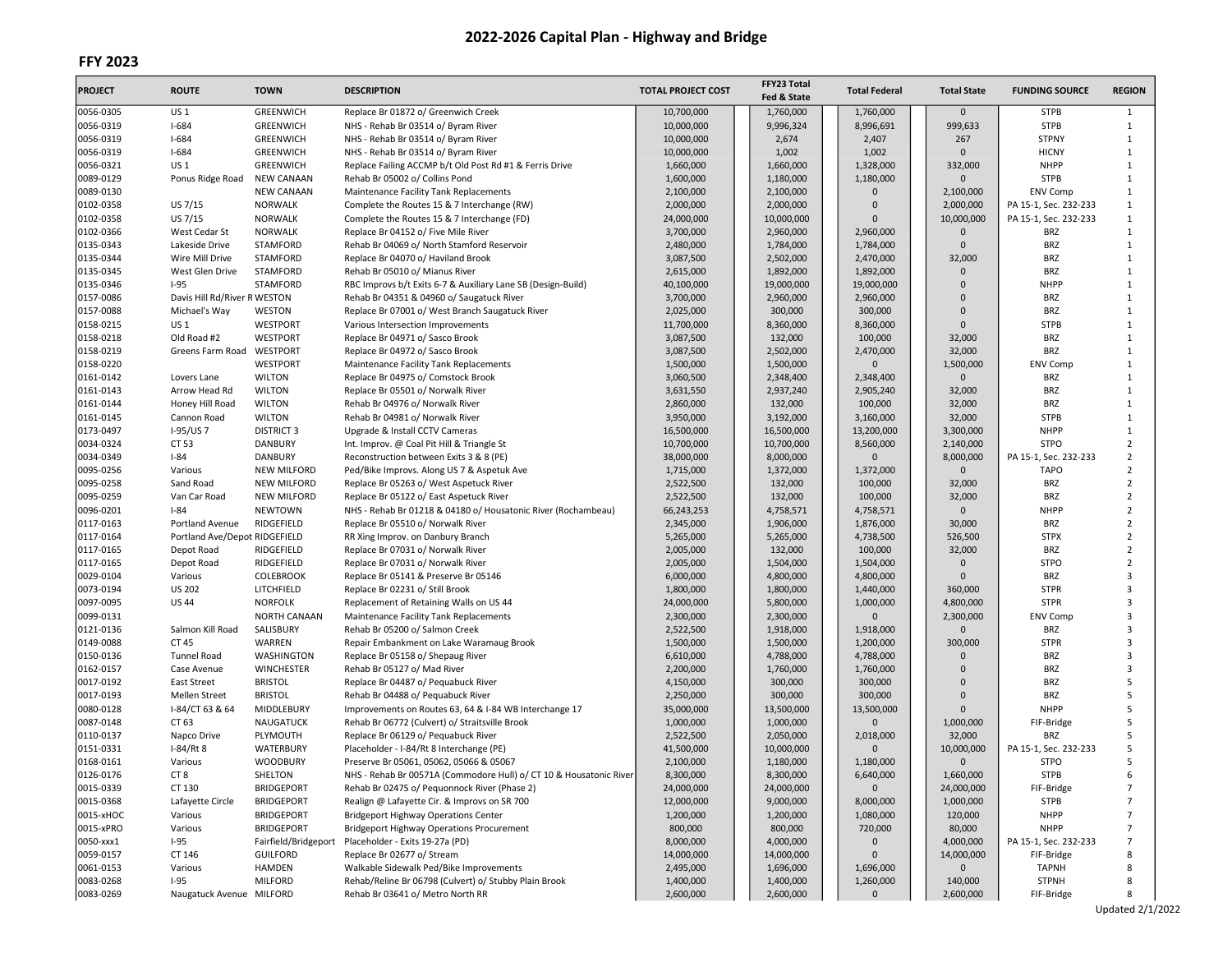| 0083-0271<br>CT 15<br>Milford-Meriden<br>Replace Highway Signs & Supports<br>11,100,000<br>11,100,000<br>11,100,000<br>$\mathbf{0}$<br><b>NHPP</b><br>8<br>0106-0108<br>US 1<br>ORANGE<br>16,000,000<br>4,000,000<br><b>STPNH</b><br>8<br>Operational Lane from Milford to CT 114<br>20,000,000<br>12,000,000<br>0148-0209<br>SR 702<br>WALLINGFORD<br>6,000,000<br>6,000,000<br>4,800,000<br>1,200,000<br><b>STPNH</b><br>8<br>Rehab Br 06537 (culvert) o/ Wharton Brook<br>0148-0213<br><b>CT 15 NB</b><br>WALLINGFORD<br>7,750,000<br>1,750,000<br>200,000<br><b>STPNH</b><br>8<br>NHS - Rehab Br 00793A o/ Quinnipiac River<br>1,550,000<br>0156-0178<br>West Haven Station WEST HAVEN<br>723,834<br>723,834<br>723,834<br>$\mathbf 0$<br><b>HPPS</b><br>8<br>Sidewalk/Bike Path Streetscape<br>0167-0108<br>CT 15<br>20,000,000<br>3,000,000<br>3,000,000<br>8<br>Woodbridge/New Ha Heroes Tunnel Improvement under West Rock Ridge (FD)<br>$\mathbf{0}$<br>PA 15-1, Sec. 232-233<br>0167-0109<br>CT 15<br>Woodbridge/New Ha Improve Heroes Tunnel u/ West Rock Ridge - B/O from 167-108<br>25,000,000<br>25,000,000<br>25,000,000<br>8<br>$\Omega$<br>PA 15-1, Sec. 232-233<br>8<br>WALLINGFORD<br>0170-3490<br>Various<br>Replace Traffic Signals w/ RR Pre-Empt<br>2,700,000<br>1,930,000<br>1,930,000<br>0<br><b>STPX</b><br>0402-xxxx<br>VARIOUS<br>17,544,503<br>5,848,168<br>4,678,534<br>1,169,634<br>CMAQ<br>8<br>CTtransit<br>New Haven Bus Service Expansion Operating - Funds to FTA<br>0001-0106<br>Bunker Hill Road<br>ANDOVER<br>2,522,500<br>532,000<br>500,000<br>32,000<br><b>BRZ</b><br>10<br>Replace Br 04583 o/ Hop River<br>10<br>0007-0262<br><b>US 5/CT 15</b><br><b>BERLIN</b><br>$\Omega$<br><b>STPH</b><br>Install CTSS w/ CV Tech (Phase 2)<br>14,700,000<br>11,660,000<br>11,660,000<br>0030-0097<br>3,634,000<br>3,634,000<br>$\mathbf 0$<br>3,634,000<br>PA 15-1, Sec. 232-233<br>10<br>Trail<br>Columbia/Coventry<br>Hop River State Park Trail (CN)<br>0042-0319<br>Trail<br><b>EAST HARTFORD</b><br>475,000<br>10<br>Hockanum River Park Trail - Phase 3<br>700,800<br>475,000<br>$\mathbf{0}$<br><b>SECT 125</b><br>0046-0127<br>9,800,000<br><b>STPS</b><br>10<br>CT 191<br><b>EAST WINDSOR</b><br>Replace Br 01524 o/ Scantic River<br>1,600,000<br>1,600,000<br>$\Omega$<br>0047-0121<br>CT 140<br>7,500,000<br>6,000,000<br><b>STPH</b><br>10<br><b>ELLINGTON</b><br>Intersection Improvements at Burbank Road<br>7,500,000<br>1,500,000<br>10<br>0053-0189<br>CT 17<br><b>GLASTONBURY</b><br>4,750,000<br>3,800,000<br><b>NHPP</b><br>NHS - Remove Brs. 00388 & 00389 & Revise CT 17 SB @ New London Tp<br>4,750,000<br>950,000<br>0053-0195<br>10<br><b>GLASTONBURY</b><br>2,987,440<br>132,000<br>100,000<br>32,000<br><b>BRZ</b><br>Mill Street<br>Replace Br 04509 o/ Salmon Brook<br>10<br>0055-0145<br><b>BRZ</b><br>Simsbury Rd<br><b>GRANBY</b><br>Rehab Br 04525 o/ West Branch Salmon Brook<br>2,480,000<br>2,016,000<br>1,984,000<br>32,000<br>0055-0146<br>2,480,000<br>2,016,000<br>1,984,000<br>10<br>Donahue Rd<br><b>GRANBY</b><br>Rehab Br 04516 o/ Belden Brook<br>32,000<br><b>BRZ</b><br>0063-0716<br>17,500,000<br>10<br>$I - 84$<br><b>HARTFORD</b><br>I-84 Viaduct Replacement (PE)<br>42,000,000<br>17,500,000<br>$\Omega$<br>PA 15-1, Sec. 232-233<br>10<br>0063-0721<br><b>HARTFORD</b><br>Riverwalk<br>Ped/Bike Trail Extension, from the Boathouse to Weston Street<br>3,000,000<br>1,058,445<br>1,058,445<br>$\mathbf{0}$<br><b>TAPS</b><br>0063-0721<br><b>HARTFORD</b><br>3,000,000<br>1,341,555<br>1,341,555<br>$\mathbf 0$<br><b>TAPH</b><br>10<br>Riverwalk<br>Ped/Bike Trail Extension, from the Boathouse to Weston Street<br>10<br>0066-0110<br>2,522,500<br>32,000<br><b>BRZ</b><br>Old Colchester Road HEBRON<br>Replace Br 04695 o/ Raymond Brook<br>132,000<br>100,000<br>0093-0241<br>10<br>9,931,188<br>2,045,582<br>2,045,582<br>$\mathbf{0}$<br><b>NEWINGTON</b><br>CT Safety Research Center (7/1/21-6/30/26)<br>Sect 154<br>0093-0242<br><b>NEWINGTON</b><br>Highway Safety Office Tasks Consistent with SHSP (7/1/21-6/30/26)<br>928,338<br>928,338<br>$\mathbf{0}$<br>Sect 154<br>10<br>4,660,700<br>10<br>0093-xHOC<br>4,800,000<br>3,840,000<br><b>NHPP</b><br>Various<br><b>NEWINGTON</b><br>Newington Highway Operations Center<br>4,800,000<br>960,000<br>0093-xPRO<br>1,840,000<br>460,000<br><b>NHPP</b><br>10<br>Various<br><b>NEWINGTON</b><br>Newington Highway Operations Procurement<br>2,300,000<br>2,300,000<br>0093-xxxx<br>1,370,074<br>1,370,074<br>1,370,074<br>$\mathbf 0$<br><b>NHPP</b><br>10<br><b>NEWINGTON</b><br>DOT Training Placeholder (CY 2023)<br>0109-0175<br>PLAINVILLE<br>5,300,000<br>5,300,000<br>5,300,000<br>10<br>Trail<br>FCHT Phase 1 - Town Line Rd to Norton Park (CN)<br>$\Omega$<br>PA 15-1, Sec. 232-233<br>10<br>0109-0176<br>Trail<br>PLAINVILLE<br>FCHT Phase 2 - Route 72 to Northwest Dr (RW)<br>575,000<br>575,000<br>575,000<br>PA 15-1, Sec. 232-233<br>0<br>0128-0154<br>SIMSBURY<br>300,000<br>300,000<br>300,000<br>10<br>Maintenance Facility Fuel Canopy Installation<br>$\Omega$<br><b>ENV Comp</b><br>0131-0190<br>9,200,000<br>10<br>CT 10/322<br>SOUTHINGTON<br>NHS - Remove Br 00518 & Recon CT10/322, Replace Br 00646 & 05753<br>9,200,000<br>9,200,000<br>$\Omega$<br>FIF-Bridge<br>0131-0208<br><b>BRZ</b><br>10<br><b>Newell Street</b><br>SOUTHINGTON<br>Replace Br 04560 o/ Quinnipiac River<br>2,987,440<br>132,000<br>100,000<br>32,000<br>0134-0151<br>CT 19<br>STAFFORD<br>725,800<br>725,800<br>580,640<br><b>STPA</b><br>10<br>Culvert Replacement under East Street<br>145,160<br>10<br>0142-0152<br>CT 74<br><b>TOLLAND</b><br>Replace Br 01120 o/ Skungamaug River<br>6,850,000<br>1,850,000<br>480,000<br>1,370,000<br><b>STPR</b><br>0164-0242<br>CT 159<br><b>WINDSOR</b><br>1,000,000<br>1,000,000<br>800,000<br>200,000<br><b>STPS</b><br>10<br>Rehab Br 06574 (Culvert) o/ Mill Brook<br>0171-0480<br>$1-84/1-91$<br><b>DISTRICT 1</b><br>1,700,000<br>340,000<br><b>NHPP</b><br>10<br>Replace Highway Signs on Ramps<br>1,700,000<br>1,360,000<br>0037-0103<br>CT 68<br><b>DURHAM</b><br>2,500,000<br>2,500,000<br>2,000,000<br>500,000<br><b>STPR</b><br>11<br>Replace Br 02442 o/ Saw Mill Brook<br>0060-0160<br>5,840,000<br><b>STPH</b><br>11<br>CT 82/CT 154<br><b>HADDAM</b><br>Replace 2 T-type Intersections with Roundabouts w/ Br 00622<br>7,300,000<br>7,300,000<br>1,460,000<br>0060-0164<br>HADDAM<br>2,300,000<br>2,300,000<br>2,300,000<br>11<br>Maintenance Facility Tank Replacements<br>$\mathbf 0$<br><b>ENV Comp</b><br>0074-0069<br>LYME<br>2,025,000<br>1,620,000<br>1,620,000<br><b>BRZ</b><br>11<br>Macintosh Road<br>Replace Br 04726 o/ Eightmile River<br>$\Omega$<br>0082-0318<br>CT <sub>9</sub><br><b>NHPP</b><br>11<br>MIDDLETOWN<br>Removal of Traffic Signals on Route 9<br>65,000,000<br>14,000,000<br>1,000,000<br>13,000,000<br>0104-0175<br>CT 156<br><b>OLD LYME</b><br>7,900,000<br>2,500,000<br>2,000,000<br>500,000<br><b>STPNL</b><br>11<br>Replace Br 02713 o/ Four Mile River & Br 06896 o/ Armstrong Brook<br>0104-0175<br>CT 156<br><b>STPA</b><br>11<br><b>OLD LYME</b><br>Replace Br 02713 o/ Four Mile River & Br 06896 o/ Armstrong Brook<br>7,900,000<br>5,400,000<br>4,320,000<br>1,080,000<br>13<br>0013-0089<br>CT <sub>2</sub><br>912,000<br>228,000<br><b>STPR</b><br><b>BOZRAH</b><br>Rehab Br 06847 (Culvert) o/ Polly Brook<br>1,140,000<br>1,140,000<br>13<br>0044-0156<br>$I-95$<br>$\mathbf{0}$<br><b>NHPP</b><br><b>EAST LYME</b><br>Improve I-95 Interchange 74 at CT 161<br>142,100,000<br>14,000,000<br>14,000,000<br>0044-0156<br>$I-95$<br><b>EAST LYME</b><br>142,100,000<br>7,400,000<br>7,400,000<br>$\Omega$<br>NHPP-Exempt<br>13<br>Improve I-95 Interchange 74 at CT 161<br>0057-0121<br>2,025,000<br>300,000<br>300,000<br>13<br>Carroll Road<br>GRISWOLD<br>Replace Br 04671 o/ Pachaug River<br>$\Omega$<br>BRZ<br>0058-0307<br>3,500,000<br><b>NHPP</b><br>13<br><b>I-95 SB</b><br>Groton-N. Stonington Safety Improv & Pvmt Rehab - Exit 89 to RI St Line<br>35,000,000<br>4,500,000<br>1,000,000<br>0094-0256<br><b>I-95 NB</b><br><b>NEW LONDON</b><br>NHS - Rehab Br 03819 - NB Gold Star (Phase 1A)<br>65,557,374<br>5,000,000<br>5,000,000<br>$\mathbf{0}$<br><b>NHPP</b><br>13<br>0103-0259<br>Sherman St<br><b>NORWICH</b><br>Replace Br 04047 and 03797 o/ Yantic River<br>14,240,100<br>3,366,845<br>3,366,845<br>$\mathbf 0$<br>STPA<br>13<br>0103-0279<br>500,000<br>13<br><b>NORWICH</b><br>Maintenance Facility Tank Replacements (East Great Plains)<br>500,000<br>500,000<br>$\mathbf 0$<br><b>ENV Comp</b><br>0120-0094<br>CT 85<br>SALEM<br>Corridor Improvements North of CT 82<br>2,035,000<br>2,035,000<br>1,628,000<br>407,000<br><b>STPNL</b><br>13<br>0024-0091<br>CHAPLIN<br>Replace Br 04603 o/ Natchaug River<br>2,835,000<br>300,000<br>300,000<br>15<br><b>England Road</b><br>$\mathbf 0$<br>BRZ<br>0062-0096<br><b>HAMPTON</b><br>2,500,000<br>2,500,000<br>2,000,000<br><b>STPR</b><br>15<br>CT 97<br>Replace Br 02591 o/ Fuller Brook<br>500,000<br>0111-0125<br>Taft Pond Road<br>POMFRET<br>132,000<br>100,000<br>15<br>Replace Br 05664 o/ Mashamoquet Brook<br>1,793,500<br>32,000<br>BRZ<br>0141-0157<br>Replace Br 02128 o/ Sunset Hill Brook<br>3,300,000<br>3,010,400<br>2,408,320<br><b>STPW</b><br>15<br>CT 12<br>THOMPSON<br>602,080<br>0141-0157<br>THOMPSON<br><b>HICW</b><br>15<br>CT 12<br>Replace Br 02128 o/ Sunset Hill Brook<br>3,300,000<br>289,600<br>289,600<br>0<br>0170-3054<br>STATEWIDE<br>1,000,000<br>1,000,000<br>1,000,000<br>70<br>Various<br>Design of Pavement Preservation Projects<br>FIF-Roadway<br>0 | <b>PROJECT</b> | <b>ROUTE</b> | <b>TOWN</b> | <b>DESCRIPTION</b>                         | <b>TOTAL PROJECT COST</b> | FFY23 Total<br>Fed & State | <b>Total Federal</b> | <b>Total State</b> | <b>FUNDING SOURCE</b> | <b>REGION</b> |
|----------------------------------------------------------------------------------------------------------------------------------------------------------------------------------------------------------------------------------------------------------------------------------------------------------------------------------------------------------------------------------------------------------------------------------------------------------------------------------------------------------------------------------------------------------------------------------------------------------------------------------------------------------------------------------------------------------------------------------------------------------------------------------------------------------------------------------------------------------------------------------------------------------------------------------------------------------------------------------------------------------------------------------------------------------------------------------------------------------------------------------------------------------------------------------------------------------------------------------------------------------------------------------------------------------------------------------------------------------------------------------------------------------------------------------------------------------------------------------------------------------------------------------------------------------------------------------------------------------------------------------------------------------------------------------------------------------------------------------------------------------------------------------------------------------------------------------------------------------------------------------------------------------------------------------------------------------------------------------------------------------------------------------------------------------------------------------------------------------------------------------------------------------------------------------------------------------------------------------------------------------------------------------------------------------------------------------------------------------------------------------------------------------------------------------------------------------------------------------------------------------------------------------------------------------------------------------------------------------------------------------------------------------------------------------------------------------------------------------------------------------------------------------------------------------------------------------------------------------------------------------------------------------------------------------------------------------------------------------------------------------------------------------------------------------------------------------------------------------------------------------------------------------------------------------------------------------------------------------------------------------------------------------------------------------------------------------------------------------------------------------------------------------------------------------------------------------------------------------------------------------------------------------------------------------------------------------------------------------------------------------------------------------------------------------------------------------------------------------------------------------------------------------------------------------------------------------------------------------------------------------------------------------------------------------------------------------------------------------------------------------------------------------------------------------------------------------------------------------------------------------------------------------------------------------------------------------------------------------------------------------------------------------------------------------------------------------------------------------------------------------------------------------------------------------------------------------------------------------------------------------------------------------------------------------------------------------------------------------------------------------------------------------------------------------------------------------------------------------------------------------------------------------------------------------------------------------------------------------------------------------------------------------------------------------------------------------------------------------------------------------------------------------------------------------------------------------------------------------------------------------------------------------------------------------------------------------------------------------------------------------------------------------------------------------------------------------------------------------------------------------------------------------------------------------------------------------------------------------------------------------------------------------------------------------------------------------------------------------------------------------------------------------------------------------------------------------------------------------------------------------------------------------------------------------------------------------------------------------------------------------------------------------------------------------------------------------------------------------------------------------------------------------------------------------------------------------------------------------------------------------------------------------------------------------------------------------------------------------------------------------------------------------------------------------------------------------------------------------------------------------------------------------------------------------------------------------------------------------------------------------------------------------------------------------------------------------------------------------------------------------------------------------------------------------------------------------------------------------------------------------------------------------------------------------------------------------------------------------------------------------------------------------------------------------------------------------------------------------------------------------------------------------------------------------------------------------------------------------------------------------------------------------------------------------------------------------------------------------------------------------------------------------------------------------------------------------------------------------------------------------------------------------------------------------------------------------------------------------------------------------------------------------------------------------------------------------------------------------------------------------------------------------------------------------------------------------------------------------------------------------------------------------------------------------------------------------------------------------------------------------------------------------------------------------------------------------------------------------------------------------------------------------------------------------------------------------------------------------------------------------------------------------------------------------------------------------------------------------------------------------------------------------------------------------------------------------------------------------------------------------------------------------------------------------------------------------------------------------------------------------------------------------------------------------------------------------------------------------------------------------------------------------------------------------------------------------------------------------------------------------------------------------------------------------------------------------------------------------------------------------------------------------------------------------------------------------------------------------------------------------------------------------------------------------------------------------------------------------------------------------------------------------------------------------------------------------------------------------------------------------------------------------------------------------------------------------------------------------------------------------------------------------------------------------------------------------------------------------------------------------------------------------------------------------------------------------------------------------------------------------------------------------------------------------------------------------------------------------------------|----------------|--------------|-------------|--------------------------------------------|---------------------------|----------------------------|----------------------|--------------------|-----------------------|---------------|
|                                                                                                                                                                                                                                                                                                                                                                                                                                                                                                                                                                                                                                                                                                                                                                                                                                                                                                                                                                                                                                                                                                                                                                                                                                                                                                                                                                                                                                                                                                                                                                                                                                                                                                                                                                                                                                                                                                                                                                                                                                                                                                                                                                                                                                                                                                                                                                                                                                                                                                                                                                                                                                                                                                                                                                                                                                                                                                                                                                                                                                                                                                                                                                                                                                                                                                                                                                                                                                                                                                                                                                                                                                                                                                                                                                                                                                                                                                                                                                                                                                                                                                                                                                                                                                                                                                                                                                                                                                                                                                                                                                                                                                                                                                                                                                                                                                                                                                                                                                                                                                                                                                                                                                                                                                                                                                                                                                                                                                                                                                                                                                                                                                                                                                                                                                                                                                                                                                                                                                                                                                                                                                                                                                                                                                                                                                                                                                                                                                                                                                                                                                                                                                                                                                                                                                                                                                                                                                                                                                                                                                                                                                                                                                                                                                                                                                                                                                                                                                                                                                                                                                                                                                                                                                                                                                                                                                                                                                                                                                                                                                                                                                                                                                                                                                                                                                                                                                                                                                                                                                                                                                                                                                                                                                                                                                                                                                                                                                                                                                                                                                                                                                                                                                                                                                                                                                                                                                                                                                                                                                                                                                                                                                                                                                                                              |                |              |             |                                            |                           |                            |                      |                    |                       |               |
|                                                                                                                                                                                                                                                                                                                                                                                                                                                                                                                                                                                                                                                                                                                                                                                                                                                                                                                                                                                                                                                                                                                                                                                                                                                                                                                                                                                                                                                                                                                                                                                                                                                                                                                                                                                                                                                                                                                                                                                                                                                                                                                                                                                                                                                                                                                                                                                                                                                                                                                                                                                                                                                                                                                                                                                                                                                                                                                                                                                                                                                                                                                                                                                                                                                                                                                                                                                                                                                                                                                                                                                                                                                                                                                                                                                                                                                                                                                                                                                                                                                                                                                                                                                                                                                                                                                                                                                                                                                                                                                                                                                                                                                                                                                                                                                                                                                                                                                                                                                                                                                                                                                                                                                                                                                                                                                                                                                                                                                                                                                                                                                                                                                                                                                                                                                                                                                                                                                                                                                                                                                                                                                                                                                                                                                                                                                                                                                                                                                                                                                                                                                                                                                                                                                                                                                                                                                                                                                                                                                                                                                                                                                                                                                                                                                                                                                                                                                                                                                                                                                                                                                                                                                                                                                                                                                                                                                                                                                                                                                                                                                                                                                                                                                                                                                                                                                                                                                                                                                                                                                                                                                                                                                                                                                                                                                                                                                                                                                                                                                                                                                                                                                                                                                                                                                                                                                                                                                                                                                                                                                                                                                                                                                                                                                                              |                |              |             |                                            |                           |                            |                      |                    |                       |               |
|                                                                                                                                                                                                                                                                                                                                                                                                                                                                                                                                                                                                                                                                                                                                                                                                                                                                                                                                                                                                                                                                                                                                                                                                                                                                                                                                                                                                                                                                                                                                                                                                                                                                                                                                                                                                                                                                                                                                                                                                                                                                                                                                                                                                                                                                                                                                                                                                                                                                                                                                                                                                                                                                                                                                                                                                                                                                                                                                                                                                                                                                                                                                                                                                                                                                                                                                                                                                                                                                                                                                                                                                                                                                                                                                                                                                                                                                                                                                                                                                                                                                                                                                                                                                                                                                                                                                                                                                                                                                                                                                                                                                                                                                                                                                                                                                                                                                                                                                                                                                                                                                                                                                                                                                                                                                                                                                                                                                                                                                                                                                                                                                                                                                                                                                                                                                                                                                                                                                                                                                                                                                                                                                                                                                                                                                                                                                                                                                                                                                                                                                                                                                                                                                                                                                                                                                                                                                                                                                                                                                                                                                                                                                                                                                                                                                                                                                                                                                                                                                                                                                                                                                                                                                                                                                                                                                                                                                                                                                                                                                                                                                                                                                                                                                                                                                                                                                                                                                                                                                                                                                                                                                                                                                                                                                                                                                                                                                                                                                                                                                                                                                                                                                                                                                                                                                                                                                                                                                                                                                                                                                                                                                                                                                                                                                              |                |              |             |                                            |                           |                            |                      |                    |                       |               |
|                                                                                                                                                                                                                                                                                                                                                                                                                                                                                                                                                                                                                                                                                                                                                                                                                                                                                                                                                                                                                                                                                                                                                                                                                                                                                                                                                                                                                                                                                                                                                                                                                                                                                                                                                                                                                                                                                                                                                                                                                                                                                                                                                                                                                                                                                                                                                                                                                                                                                                                                                                                                                                                                                                                                                                                                                                                                                                                                                                                                                                                                                                                                                                                                                                                                                                                                                                                                                                                                                                                                                                                                                                                                                                                                                                                                                                                                                                                                                                                                                                                                                                                                                                                                                                                                                                                                                                                                                                                                                                                                                                                                                                                                                                                                                                                                                                                                                                                                                                                                                                                                                                                                                                                                                                                                                                                                                                                                                                                                                                                                                                                                                                                                                                                                                                                                                                                                                                                                                                                                                                                                                                                                                                                                                                                                                                                                                                                                                                                                                                                                                                                                                                                                                                                                                                                                                                                                                                                                                                                                                                                                                                                                                                                                                                                                                                                                                                                                                                                                                                                                                                                                                                                                                                                                                                                                                                                                                                                                                                                                                                                                                                                                                                                                                                                                                                                                                                                                                                                                                                                                                                                                                                                                                                                                                                                                                                                                                                                                                                                                                                                                                                                                                                                                                                                                                                                                                                                                                                                                                                                                                                                                                                                                                                                                              |                |              |             |                                            |                           |                            |                      |                    |                       |               |
|                                                                                                                                                                                                                                                                                                                                                                                                                                                                                                                                                                                                                                                                                                                                                                                                                                                                                                                                                                                                                                                                                                                                                                                                                                                                                                                                                                                                                                                                                                                                                                                                                                                                                                                                                                                                                                                                                                                                                                                                                                                                                                                                                                                                                                                                                                                                                                                                                                                                                                                                                                                                                                                                                                                                                                                                                                                                                                                                                                                                                                                                                                                                                                                                                                                                                                                                                                                                                                                                                                                                                                                                                                                                                                                                                                                                                                                                                                                                                                                                                                                                                                                                                                                                                                                                                                                                                                                                                                                                                                                                                                                                                                                                                                                                                                                                                                                                                                                                                                                                                                                                                                                                                                                                                                                                                                                                                                                                                                                                                                                                                                                                                                                                                                                                                                                                                                                                                                                                                                                                                                                                                                                                                                                                                                                                                                                                                                                                                                                                                                                                                                                                                                                                                                                                                                                                                                                                                                                                                                                                                                                                                                                                                                                                                                                                                                                                                                                                                                                                                                                                                                                                                                                                                                                                                                                                                                                                                                                                                                                                                                                                                                                                                                                                                                                                                                                                                                                                                                                                                                                                                                                                                                                                                                                                                                                                                                                                                                                                                                                                                                                                                                                                                                                                                                                                                                                                                                                                                                                                                                                                                                                                                                                                                                                                              |                |              |             |                                            |                           |                            |                      |                    |                       |               |
|                                                                                                                                                                                                                                                                                                                                                                                                                                                                                                                                                                                                                                                                                                                                                                                                                                                                                                                                                                                                                                                                                                                                                                                                                                                                                                                                                                                                                                                                                                                                                                                                                                                                                                                                                                                                                                                                                                                                                                                                                                                                                                                                                                                                                                                                                                                                                                                                                                                                                                                                                                                                                                                                                                                                                                                                                                                                                                                                                                                                                                                                                                                                                                                                                                                                                                                                                                                                                                                                                                                                                                                                                                                                                                                                                                                                                                                                                                                                                                                                                                                                                                                                                                                                                                                                                                                                                                                                                                                                                                                                                                                                                                                                                                                                                                                                                                                                                                                                                                                                                                                                                                                                                                                                                                                                                                                                                                                                                                                                                                                                                                                                                                                                                                                                                                                                                                                                                                                                                                                                                                                                                                                                                                                                                                                                                                                                                                                                                                                                                                                                                                                                                                                                                                                                                                                                                                                                                                                                                                                                                                                                                                                                                                                                                                                                                                                                                                                                                                                                                                                                                                                                                                                                                                                                                                                                                                                                                                                                                                                                                                                                                                                                                                                                                                                                                                                                                                                                                                                                                                                                                                                                                                                                                                                                                                                                                                                                                                                                                                                                                                                                                                                                                                                                                                                                                                                                                                                                                                                                                                                                                                                                                                                                                                                                              |                |              |             |                                            |                           |                            |                      |                    |                       |               |
|                                                                                                                                                                                                                                                                                                                                                                                                                                                                                                                                                                                                                                                                                                                                                                                                                                                                                                                                                                                                                                                                                                                                                                                                                                                                                                                                                                                                                                                                                                                                                                                                                                                                                                                                                                                                                                                                                                                                                                                                                                                                                                                                                                                                                                                                                                                                                                                                                                                                                                                                                                                                                                                                                                                                                                                                                                                                                                                                                                                                                                                                                                                                                                                                                                                                                                                                                                                                                                                                                                                                                                                                                                                                                                                                                                                                                                                                                                                                                                                                                                                                                                                                                                                                                                                                                                                                                                                                                                                                                                                                                                                                                                                                                                                                                                                                                                                                                                                                                                                                                                                                                                                                                                                                                                                                                                                                                                                                                                                                                                                                                                                                                                                                                                                                                                                                                                                                                                                                                                                                                                                                                                                                                                                                                                                                                                                                                                                                                                                                                                                                                                                                                                                                                                                                                                                                                                                                                                                                                                                                                                                                                                                                                                                                                                                                                                                                                                                                                                                                                                                                                                                                                                                                                                                                                                                                                                                                                                                                                                                                                                                                                                                                                                                                                                                                                                                                                                                                                                                                                                                                                                                                                                                                                                                                                                                                                                                                                                                                                                                                                                                                                                                                                                                                                                                                                                                                                                                                                                                                                                                                                                                                                                                                                                                                              |                |              |             |                                            |                           |                            |                      |                    |                       |               |
|                                                                                                                                                                                                                                                                                                                                                                                                                                                                                                                                                                                                                                                                                                                                                                                                                                                                                                                                                                                                                                                                                                                                                                                                                                                                                                                                                                                                                                                                                                                                                                                                                                                                                                                                                                                                                                                                                                                                                                                                                                                                                                                                                                                                                                                                                                                                                                                                                                                                                                                                                                                                                                                                                                                                                                                                                                                                                                                                                                                                                                                                                                                                                                                                                                                                                                                                                                                                                                                                                                                                                                                                                                                                                                                                                                                                                                                                                                                                                                                                                                                                                                                                                                                                                                                                                                                                                                                                                                                                                                                                                                                                                                                                                                                                                                                                                                                                                                                                                                                                                                                                                                                                                                                                                                                                                                                                                                                                                                                                                                                                                                                                                                                                                                                                                                                                                                                                                                                                                                                                                                                                                                                                                                                                                                                                                                                                                                                                                                                                                                                                                                                                                                                                                                                                                                                                                                                                                                                                                                                                                                                                                                                                                                                                                                                                                                                                                                                                                                                                                                                                                                                                                                                                                                                                                                                                                                                                                                                                                                                                                                                                                                                                                                                                                                                                                                                                                                                                                                                                                                                                                                                                                                                                                                                                                                                                                                                                                                                                                                                                                                                                                                                                                                                                                                                                                                                                                                                                                                                                                                                                                                                                                                                                                                                                              |                |              |             |                                            |                           |                            |                      |                    |                       |               |
|                                                                                                                                                                                                                                                                                                                                                                                                                                                                                                                                                                                                                                                                                                                                                                                                                                                                                                                                                                                                                                                                                                                                                                                                                                                                                                                                                                                                                                                                                                                                                                                                                                                                                                                                                                                                                                                                                                                                                                                                                                                                                                                                                                                                                                                                                                                                                                                                                                                                                                                                                                                                                                                                                                                                                                                                                                                                                                                                                                                                                                                                                                                                                                                                                                                                                                                                                                                                                                                                                                                                                                                                                                                                                                                                                                                                                                                                                                                                                                                                                                                                                                                                                                                                                                                                                                                                                                                                                                                                                                                                                                                                                                                                                                                                                                                                                                                                                                                                                                                                                                                                                                                                                                                                                                                                                                                                                                                                                                                                                                                                                                                                                                                                                                                                                                                                                                                                                                                                                                                                                                                                                                                                                                                                                                                                                                                                                                                                                                                                                                                                                                                                                                                                                                                                                                                                                                                                                                                                                                                                                                                                                                                                                                                                                                                                                                                                                                                                                                                                                                                                                                                                                                                                                                                                                                                                                                                                                                                                                                                                                                                                                                                                                                                                                                                                                                                                                                                                                                                                                                                                                                                                                                                                                                                                                                                                                                                                                                                                                                                                                                                                                                                                                                                                                                                                                                                                                                                                                                                                                                                                                                                                                                                                                                                                              |                |              |             |                                            |                           |                            |                      |                    |                       |               |
|                                                                                                                                                                                                                                                                                                                                                                                                                                                                                                                                                                                                                                                                                                                                                                                                                                                                                                                                                                                                                                                                                                                                                                                                                                                                                                                                                                                                                                                                                                                                                                                                                                                                                                                                                                                                                                                                                                                                                                                                                                                                                                                                                                                                                                                                                                                                                                                                                                                                                                                                                                                                                                                                                                                                                                                                                                                                                                                                                                                                                                                                                                                                                                                                                                                                                                                                                                                                                                                                                                                                                                                                                                                                                                                                                                                                                                                                                                                                                                                                                                                                                                                                                                                                                                                                                                                                                                                                                                                                                                                                                                                                                                                                                                                                                                                                                                                                                                                                                                                                                                                                                                                                                                                                                                                                                                                                                                                                                                                                                                                                                                                                                                                                                                                                                                                                                                                                                                                                                                                                                                                                                                                                                                                                                                                                                                                                                                                                                                                                                                                                                                                                                                                                                                                                                                                                                                                                                                                                                                                                                                                                                                                                                                                                                                                                                                                                                                                                                                                                                                                                                                                                                                                                                                                                                                                                                                                                                                                                                                                                                                                                                                                                                                                                                                                                                                                                                                                                                                                                                                                                                                                                                                                                                                                                                                                                                                                                                                                                                                                                                                                                                                                                                                                                                                                                                                                                                                                                                                                                                                                                                                                                                                                                                                                                              |                |              |             |                                            |                           |                            |                      |                    |                       |               |
|                                                                                                                                                                                                                                                                                                                                                                                                                                                                                                                                                                                                                                                                                                                                                                                                                                                                                                                                                                                                                                                                                                                                                                                                                                                                                                                                                                                                                                                                                                                                                                                                                                                                                                                                                                                                                                                                                                                                                                                                                                                                                                                                                                                                                                                                                                                                                                                                                                                                                                                                                                                                                                                                                                                                                                                                                                                                                                                                                                                                                                                                                                                                                                                                                                                                                                                                                                                                                                                                                                                                                                                                                                                                                                                                                                                                                                                                                                                                                                                                                                                                                                                                                                                                                                                                                                                                                                                                                                                                                                                                                                                                                                                                                                                                                                                                                                                                                                                                                                                                                                                                                                                                                                                                                                                                                                                                                                                                                                                                                                                                                                                                                                                                                                                                                                                                                                                                                                                                                                                                                                                                                                                                                                                                                                                                                                                                                                                                                                                                                                                                                                                                                                                                                                                                                                                                                                                                                                                                                                                                                                                                                                                                                                                                                                                                                                                                                                                                                                                                                                                                                                                                                                                                                                                                                                                                                                                                                                                                                                                                                                                                                                                                                                                                                                                                                                                                                                                                                                                                                                                                                                                                                                                                                                                                                                                                                                                                                                                                                                                                                                                                                                                                                                                                                                                                                                                                                                                                                                                                                                                                                                                                                                                                                                                                              |                |              |             |                                            |                           |                            |                      |                    |                       |               |
|                                                                                                                                                                                                                                                                                                                                                                                                                                                                                                                                                                                                                                                                                                                                                                                                                                                                                                                                                                                                                                                                                                                                                                                                                                                                                                                                                                                                                                                                                                                                                                                                                                                                                                                                                                                                                                                                                                                                                                                                                                                                                                                                                                                                                                                                                                                                                                                                                                                                                                                                                                                                                                                                                                                                                                                                                                                                                                                                                                                                                                                                                                                                                                                                                                                                                                                                                                                                                                                                                                                                                                                                                                                                                                                                                                                                                                                                                                                                                                                                                                                                                                                                                                                                                                                                                                                                                                                                                                                                                                                                                                                                                                                                                                                                                                                                                                                                                                                                                                                                                                                                                                                                                                                                                                                                                                                                                                                                                                                                                                                                                                                                                                                                                                                                                                                                                                                                                                                                                                                                                                                                                                                                                                                                                                                                                                                                                                                                                                                                                                                                                                                                                                                                                                                                                                                                                                                                                                                                                                                                                                                                                                                                                                                                                                                                                                                                                                                                                                                                                                                                                                                                                                                                                                                                                                                                                                                                                                                                                                                                                                                                                                                                                                                                                                                                                                                                                                                                                                                                                                                                                                                                                                                                                                                                                                                                                                                                                                                                                                                                                                                                                                                                                                                                                                                                                                                                                                                                                                                                                                                                                                                                                                                                                                                                              |                |              |             |                                            |                           |                            |                      |                    |                       |               |
|                                                                                                                                                                                                                                                                                                                                                                                                                                                                                                                                                                                                                                                                                                                                                                                                                                                                                                                                                                                                                                                                                                                                                                                                                                                                                                                                                                                                                                                                                                                                                                                                                                                                                                                                                                                                                                                                                                                                                                                                                                                                                                                                                                                                                                                                                                                                                                                                                                                                                                                                                                                                                                                                                                                                                                                                                                                                                                                                                                                                                                                                                                                                                                                                                                                                                                                                                                                                                                                                                                                                                                                                                                                                                                                                                                                                                                                                                                                                                                                                                                                                                                                                                                                                                                                                                                                                                                                                                                                                                                                                                                                                                                                                                                                                                                                                                                                                                                                                                                                                                                                                                                                                                                                                                                                                                                                                                                                                                                                                                                                                                                                                                                                                                                                                                                                                                                                                                                                                                                                                                                                                                                                                                                                                                                                                                                                                                                                                                                                                                                                                                                                                                                                                                                                                                                                                                                                                                                                                                                                                                                                                                                                                                                                                                                                                                                                                                                                                                                                                                                                                                                                                                                                                                                                                                                                                                                                                                                                                                                                                                                                                                                                                                                                                                                                                                                                                                                                                                                                                                                                                                                                                                                                                                                                                                                                                                                                                                                                                                                                                                                                                                                                                                                                                                                                                                                                                                                                                                                                                                                                                                                                                                                                                                                                                              |                |              |             |                                            |                           |                            |                      |                    |                       |               |
|                                                                                                                                                                                                                                                                                                                                                                                                                                                                                                                                                                                                                                                                                                                                                                                                                                                                                                                                                                                                                                                                                                                                                                                                                                                                                                                                                                                                                                                                                                                                                                                                                                                                                                                                                                                                                                                                                                                                                                                                                                                                                                                                                                                                                                                                                                                                                                                                                                                                                                                                                                                                                                                                                                                                                                                                                                                                                                                                                                                                                                                                                                                                                                                                                                                                                                                                                                                                                                                                                                                                                                                                                                                                                                                                                                                                                                                                                                                                                                                                                                                                                                                                                                                                                                                                                                                                                                                                                                                                                                                                                                                                                                                                                                                                                                                                                                                                                                                                                                                                                                                                                                                                                                                                                                                                                                                                                                                                                                                                                                                                                                                                                                                                                                                                                                                                                                                                                                                                                                                                                                                                                                                                                                                                                                                                                                                                                                                                                                                                                                                                                                                                                                                                                                                                                                                                                                                                                                                                                                                                                                                                                                                                                                                                                                                                                                                                                                                                                                                                                                                                                                                                                                                                                                                                                                                                                                                                                                                                                                                                                                                                                                                                                                                                                                                                                                                                                                                                                                                                                                                                                                                                                                                                                                                                                                                                                                                                                                                                                                                                                                                                                                                                                                                                                                                                                                                                                                                                                                                                                                                                                                                                                                                                                                                                              |                |              |             |                                            |                           |                            |                      |                    |                       |               |
|                                                                                                                                                                                                                                                                                                                                                                                                                                                                                                                                                                                                                                                                                                                                                                                                                                                                                                                                                                                                                                                                                                                                                                                                                                                                                                                                                                                                                                                                                                                                                                                                                                                                                                                                                                                                                                                                                                                                                                                                                                                                                                                                                                                                                                                                                                                                                                                                                                                                                                                                                                                                                                                                                                                                                                                                                                                                                                                                                                                                                                                                                                                                                                                                                                                                                                                                                                                                                                                                                                                                                                                                                                                                                                                                                                                                                                                                                                                                                                                                                                                                                                                                                                                                                                                                                                                                                                                                                                                                                                                                                                                                                                                                                                                                                                                                                                                                                                                                                                                                                                                                                                                                                                                                                                                                                                                                                                                                                                                                                                                                                                                                                                                                                                                                                                                                                                                                                                                                                                                                                                                                                                                                                                                                                                                                                                                                                                                                                                                                                                                                                                                                                                                                                                                                                                                                                                                                                                                                                                                                                                                                                                                                                                                                                                                                                                                                                                                                                                                                                                                                                                                                                                                                                                                                                                                                                                                                                                                                                                                                                                                                                                                                                                                                                                                                                                                                                                                                                                                                                                                                                                                                                                                                                                                                                                                                                                                                                                                                                                                                                                                                                                                                                                                                                                                                                                                                                                                                                                                                                                                                                                                                                                                                                                                                              |                |              |             |                                            |                           |                            |                      |                    |                       |               |
|                                                                                                                                                                                                                                                                                                                                                                                                                                                                                                                                                                                                                                                                                                                                                                                                                                                                                                                                                                                                                                                                                                                                                                                                                                                                                                                                                                                                                                                                                                                                                                                                                                                                                                                                                                                                                                                                                                                                                                                                                                                                                                                                                                                                                                                                                                                                                                                                                                                                                                                                                                                                                                                                                                                                                                                                                                                                                                                                                                                                                                                                                                                                                                                                                                                                                                                                                                                                                                                                                                                                                                                                                                                                                                                                                                                                                                                                                                                                                                                                                                                                                                                                                                                                                                                                                                                                                                                                                                                                                                                                                                                                                                                                                                                                                                                                                                                                                                                                                                                                                                                                                                                                                                                                                                                                                                                                                                                                                                                                                                                                                                                                                                                                                                                                                                                                                                                                                                                                                                                                                                                                                                                                                                                                                                                                                                                                                                                                                                                                                                                                                                                                                                                                                                                                                                                                                                                                                                                                                                                                                                                                                                                                                                                                                                                                                                                                                                                                                                                                                                                                                                                                                                                                                                                                                                                                                                                                                                                                                                                                                                                                                                                                                                                                                                                                                                                                                                                                                                                                                                                                                                                                                                                                                                                                                                                                                                                                                                                                                                                                                                                                                                                                                                                                                                                                                                                                                                                                                                                                                                                                                                                                                                                                                                                                              |                |              |             |                                            |                           |                            |                      |                    |                       |               |
|                                                                                                                                                                                                                                                                                                                                                                                                                                                                                                                                                                                                                                                                                                                                                                                                                                                                                                                                                                                                                                                                                                                                                                                                                                                                                                                                                                                                                                                                                                                                                                                                                                                                                                                                                                                                                                                                                                                                                                                                                                                                                                                                                                                                                                                                                                                                                                                                                                                                                                                                                                                                                                                                                                                                                                                                                                                                                                                                                                                                                                                                                                                                                                                                                                                                                                                                                                                                                                                                                                                                                                                                                                                                                                                                                                                                                                                                                                                                                                                                                                                                                                                                                                                                                                                                                                                                                                                                                                                                                                                                                                                                                                                                                                                                                                                                                                                                                                                                                                                                                                                                                                                                                                                                                                                                                                                                                                                                                                                                                                                                                                                                                                                                                                                                                                                                                                                                                                                                                                                                                                                                                                                                                                                                                                                                                                                                                                                                                                                                                                                                                                                                                                                                                                                                                                                                                                                                                                                                                                                                                                                                                                                                                                                                                                                                                                                                                                                                                                                                                                                                                                                                                                                                                                                                                                                                                                                                                                                                                                                                                                                                                                                                                                                                                                                                                                                                                                                                                                                                                                                                                                                                                                                                                                                                                                                                                                                                                                                                                                                                                                                                                                                                                                                                                                                                                                                                                                                                                                                                                                                                                                                                                                                                                                                                              |                |              |             |                                            |                           |                            |                      |                    |                       |               |
|                                                                                                                                                                                                                                                                                                                                                                                                                                                                                                                                                                                                                                                                                                                                                                                                                                                                                                                                                                                                                                                                                                                                                                                                                                                                                                                                                                                                                                                                                                                                                                                                                                                                                                                                                                                                                                                                                                                                                                                                                                                                                                                                                                                                                                                                                                                                                                                                                                                                                                                                                                                                                                                                                                                                                                                                                                                                                                                                                                                                                                                                                                                                                                                                                                                                                                                                                                                                                                                                                                                                                                                                                                                                                                                                                                                                                                                                                                                                                                                                                                                                                                                                                                                                                                                                                                                                                                                                                                                                                                                                                                                                                                                                                                                                                                                                                                                                                                                                                                                                                                                                                                                                                                                                                                                                                                                                                                                                                                                                                                                                                                                                                                                                                                                                                                                                                                                                                                                                                                                                                                                                                                                                                                                                                                                                                                                                                                                                                                                                                                                                                                                                                                                                                                                                                                                                                                                                                                                                                                                                                                                                                                                                                                                                                                                                                                                                                                                                                                                                                                                                                                                                                                                                                                                                                                                                                                                                                                                                                                                                                                                                                                                                                                                                                                                                                                                                                                                                                                                                                                                                                                                                                                                                                                                                                                                                                                                                                                                                                                                                                                                                                                                                                                                                                                                                                                                                                                                                                                                                                                                                                                                                                                                                                                                                              |                |              |             |                                            |                           |                            |                      |                    |                       |               |
|                                                                                                                                                                                                                                                                                                                                                                                                                                                                                                                                                                                                                                                                                                                                                                                                                                                                                                                                                                                                                                                                                                                                                                                                                                                                                                                                                                                                                                                                                                                                                                                                                                                                                                                                                                                                                                                                                                                                                                                                                                                                                                                                                                                                                                                                                                                                                                                                                                                                                                                                                                                                                                                                                                                                                                                                                                                                                                                                                                                                                                                                                                                                                                                                                                                                                                                                                                                                                                                                                                                                                                                                                                                                                                                                                                                                                                                                                                                                                                                                                                                                                                                                                                                                                                                                                                                                                                                                                                                                                                                                                                                                                                                                                                                                                                                                                                                                                                                                                                                                                                                                                                                                                                                                                                                                                                                                                                                                                                                                                                                                                                                                                                                                                                                                                                                                                                                                                                                                                                                                                                                                                                                                                                                                                                                                                                                                                                                                                                                                                                                                                                                                                                                                                                                                                                                                                                                                                                                                                                                                                                                                                                                                                                                                                                                                                                                                                                                                                                                                                                                                                                                                                                                                                                                                                                                                                                                                                                                                                                                                                                                                                                                                                                                                                                                                                                                                                                                                                                                                                                                                                                                                                                                                                                                                                                                                                                                                                                                                                                                                                                                                                                                                                                                                                                                                                                                                                                                                                                                                                                                                                                                                                                                                                                                                              |                |              |             |                                            |                           |                            |                      |                    |                       |               |
|                                                                                                                                                                                                                                                                                                                                                                                                                                                                                                                                                                                                                                                                                                                                                                                                                                                                                                                                                                                                                                                                                                                                                                                                                                                                                                                                                                                                                                                                                                                                                                                                                                                                                                                                                                                                                                                                                                                                                                                                                                                                                                                                                                                                                                                                                                                                                                                                                                                                                                                                                                                                                                                                                                                                                                                                                                                                                                                                                                                                                                                                                                                                                                                                                                                                                                                                                                                                                                                                                                                                                                                                                                                                                                                                                                                                                                                                                                                                                                                                                                                                                                                                                                                                                                                                                                                                                                                                                                                                                                                                                                                                                                                                                                                                                                                                                                                                                                                                                                                                                                                                                                                                                                                                                                                                                                                                                                                                                                                                                                                                                                                                                                                                                                                                                                                                                                                                                                                                                                                                                                                                                                                                                                                                                                                                                                                                                                                                                                                                                                                                                                                                                                                                                                                                                                                                                                                                                                                                                                                                                                                                                                                                                                                                                                                                                                                                                                                                                                                                                                                                                                                                                                                                                                                                                                                                                                                                                                                                                                                                                                                                                                                                                                                                                                                                                                                                                                                                                                                                                                                                                                                                                                                                                                                                                                                                                                                                                                                                                                                                                                                                                                                                                                                                                                                                                                                                                                                                                                                                                                                                                                                                                                                                                                                                              |                |              |             |                                            |                           |                            |                      |                    |                       |               |
|                                                                                                                                                                                                                                                                                                                                                                                                                                                                                                                                                                                                                                                                                                                                                                                                                                                                                                                                                                                                                                                                                                                                                                                                                                                                                                                                                                                                                                                                                                                                                                                                                                                                                                                                                                                                                                                                                                                                                                                                                                                                                                                                                                                                                                                                                                                                                                                                                                                                                                                                                                                                                                                                                                                                                                                                                                                                                                                                                                                                                                                                                                                                                                                                                                                                                                                                                                                                                                                                                                                                                                                                                                                                                                                                                                                                                                                                                                                                                                                                                                                                                                                                                                                                                                                                                                                                                                                                                                                                                                                                                                                                                                                                                                                                                                                                                                                                                                                                                                                                                                                                                                                                                                                                                                                                                                                                                                                                                                                                                                                                                                                                                                                                                                                                                                                                                                                                                                                                                                                                                                                                                                                                                                                                                                                                                                                                                                                                                                                                                                                                                                                                                                                                                                                                                                                                                                                                                                                                                                                                                                                                                                                                                                                                                                                                                                                                                                                                                                                                                                                                                                                                                                                                                                                                                                                                                                                                                                                                                                                                                                                                                                                                                                                                                                                                                                                                                                                                                                                                                                                                                                                                                                                                                                                                                                                                                                                                                                                                                                                                                                                                                                                                                                                                                                                                                                                                                                                                                                                                                                                                                                                                                                                                                                                                              |                |              |             |                                            |                           |                            |                      |                    |                       |               |
|                                                                                                                                                                                                                                                                                                                                                                                                                                                                                                                                                                                                                                                                                                                                                                                                                                                                                                                                                                                                                                                                                                                                                                                                                                                                                                                                                                                                                                                                                                                                                                                                                                                                                                                                                                                                                                                                                                                                                                                                                                                                                                                                                                                                                                                                                                                                                                                                                                                                                                                                                                                                                                                                                                                                                                                                                                                                                                                                                                                                                                                                                                                                                                                                                                                                                                                                                                                                                                                                                                                                                                                                                                                                                                                                                                                                                                                                                                                                                                                                                                                                                                                                                                                                                                                                                                                                                                                                                                                                                                                                                                                                                                                                                                                                                                                                                                                                                                                                                                                                                                                                                                                                                                                                                                                                                                                                                                                                                                                                                                                                                                                                                                                                                                                                                                                                                                                                                                                                                                                                                                                                                                                                                                                                                                                                                                                                                                                                                                                                                                                                                                                                                                                                                                                                                                                                                                                                                                                                                                                                                                                                                                                                                                                                                                                                                                                                                                                                                                                                                                                                                                                                                                                                                                                                                                                                                                                                                                                                                                                                                                                                                                                                                                                                                                                                                                                                                                                                                                                                                                                                                                                                                                                                                                                                                                                                                                                                                                                                                                                                                                                                                                                                                                                                                                                                                                                                                                                                                                                                                                                                                                                                                                                                                                                                              |                |              |             |                                            |                           |                            |                      |                    |                       |               |
|                                                                                                                                                                                                                                                                                                                                                                                                                                                                                                                                                                                                                                                                                                                                                                                                                                                                                                                                                                                                                                                                                                                                                                                                                                                                                                                                                                                                                                                                                                                                                                                                                                                                                                                                                                                                                                                                                                                                                                                                                                                                                                                                                                                                                                                                                                                                                                                                                                                                                                                                                                                                                                                                                                                                                                                                                                                                                                                                                                                                                                                                                                                                                                                                                                                                                                                                                                                                                                                                                                                                                                                                                                                                                                                                                                                                                                                                                                                                                                                                                                                                                                                                                                                                                                                                                                                                                                                                                                                                                                                                                                                                                                                                                                                                                                                                                                                                                                                                                                                                                                                                                                                                                                                                                                                                                                                                                                                                                                                                                                                                                                                                                                                                                                                                                                                                                                                                                                                                                                                                                                                                                                                                                                                                                                                                                                                                                                                                                                                                                                                                                                                                                                                                                                                                                                                                                                                                                                                                                                                                                                                                                                                                                                                                                                                                                                                                                                                                                                                                                                                                                                                                                                                                                                                                                                                                                                                                                                                                                                                                                                                                                                                                                                                                                                                                                                                                                                                                                                                                                                                                                                                                                                                                                                                                                                                                                                                                                                                                                                                                                                                                                                                                                                                                                                                                                                                                                                                                                                                                                                                                                                                                                                                                                                                                              |                |              |             |                                            |                           |                            |                      |                    |                       |               |
|                                                                                                                                                                                                                                                                                                                                                                                                                                                                                                                                                                                                                                                                                                                                                                                                                                                                                                                                                                                                                                                                                                                                                                                                                                                                                                                                                                                                                                                                                                                                                                                                                                                                                                                                                                                                                                                                                                                                                                                                                                                                                                                                                                                                                                                                                                                                                                                                                                                                                                                                                                                                                                                                                                                                                                                                                                                                                                                                                                                                                                                                                                                                                                                                                                                                                                                                                                                                                                                                                                                                                                                                                                                                                                                                                                                                                                                                                                                                                                                                                                                                                                                                                                                                                                                                                                                                                                                                                                                                                                                                                                                                                                                                                                                                                                                                                                                                                                                                                                                                                                                                                                                                                                                                                                                                                                                                                                                                                                                                                                                                                                                                                                                                                                                                                                                                                                                                                                                                                                                                                                                                                                                                                                                                                                                                                                                                                                                                                                                                                                                                                                                                                                                                                                                                                                                                                                                                                                                                                                                                                                                                                                                                                                                                                                                                                                                                                                                                                                                                                                                                                                                                                                                                                                                                                                                                                                                                                                                                                                                                                                                                                                                                                                                                                                                                                                                                                                                                                                                                                                                                                                                                                                                                                                                                                                                                                                                                                                                                                                                                                                                                                                                                                                                                                                                                                                                                                                                                                                                                                                                                                                                                                                                                                                                                              |                |              |             |                                            |                           |                            |                      |                    |                       |               |
|                                                                                                                                                                                                                                                                                                                                                                                                                                                                                                                                                                                                                                                                                                                                                                                                                                                                                                                                                                                                                                                                                                                                                                                                                                                                                                                                                                                                                                                                                                                                                                                                                                                                                                                                                                                                                                                                                                                                                                                                                                                                                                                                                                                                                                                                                                                                                                                                                                                                                                                                                                                                                                                                                                                                                                                                                                                                                                                                                                                                                                                                                                                                                                                                                                                                                                                                                                                                                                                                                                                                                                                                                                                                                                                                                                                                                                                                                                                                                                                                                                                                                                                                                                                                                                                                                                                                                                                                                                                                                                                                                                                                                                                                                                                                                                                                                                                                                                                                                                                                                                                                                                                                                                                                                                                                                                                                                                                                                                                                                                                                                                                                                                                                                                                                                                                                                                                                                                                                                                                                                                                                                                                                                                                                                                                                                                                                                                                                                                                                                                                                                                                                                                                                                                                                                                                                                                                                                                                                                                                                                                                                                                                                                                                                                                                                                                                                                                                                                                                                                                                                                                                                                                                                                                                                                                                                                                                                                                                                                                                                                                                                                                                                                                                                                                                                                                                                                                                                                                                                                                                                                                                                                                                                                                                                                                                                                                                                                                                                                                                                                                                                                                                                                                                                                                                                                                                                                                                                                                                                                                                                                                                                                                                                                                                                              |                |              |             |                                            |                           |                            |                      |                    |                       |               |
|                                                                                                                                                                                                                                                                                                                                                                                                                                                                                                                                                                                                                                                                                                                                                                                                                                                                                                                                                                                                                                                                                                                                                                                                                                                                                                                                                                                                                                                                                                                                                                                                                                                                                                                                                                                                                                                                                                                                                                                                                                                                                                                                                                                                                                                                                                                                                                                                                                                                                                                                                                                                                                                                                                                                                                                                                                                                                                                                                                                                                                                                                                                                                                                                                                                                                                                                                                                                                                                                                                                                                                                                                                                                                                                                                                                                                                                                                                                                                                                                                                                                                                                                                                                                                                                                                                                                                                                                                                                                                                                                                                                                                                                                                                                                                                                                                                                                                                                                                                                                                                                                                                                                                                                                                                                                                                                                                                                                                                                                                                                                                                                                                                                                                                                                                                                                                                                                                                                                                                                                                                                                                                                                                                                                                                                                                                                                                                                                                                                                                                                                                                                                                                                                                                                                                                                                                                                                                                                                                                                                                                                                                                                                                                                                                                                                                                                                                                                                                                                                                                                                                                                                                                                                                                                                                                                                                                                                                                                                                                                                                                                                                                                                                                                                                                                                                                                                                                                                                                                                                                                                                                                                                                                                                                                                                                                                                                                                                                                                                                                                                                                                                                                                                                                                                                                                                                                                                                                                                                                                                                                                                                                                                                                                                                                                              |                |              |             |                                            |                           |                            |                      |                    |                       |               |
|                                                                                                                                                                                                                                                                                                                                                                                                                                                                                                                                                                                                                                                                                                                                                                                                                                                                                                                                                                                                                                                                                                                                                                                                                                                                                                                                                                                                                                                                                                                                                                                                                                                                                                                                                                                                                                                                                                                                                                                                                                                                                                                                                                                                                                                                                                                                                                                                                                                                                                                                                                                                                                                                                                                                                                                                                                                                                                                                                                                                                                                                                                                                                                                                                                                                                                                                                                                                                                                                                                                                                                                                                                                                                                                                                                                                                                                                                                                                                                                                                                                                                                                                                                                                                                                                                                                                                                                                                                                                                                                                                                                                                                                                                                                                                                                                                                                                                                                                                                                                                                                                                                                                                                                                                                                                                                                                                                                                                                                                                                                                                                                                                                                                                                                                                                                                                                                                                                                                                                                                                                                                                                                                                                                                                                                                                                                                                                                                                                                                                                                                                                                                                                                                                                                                                                                                                                                                                                                                                                                                                                                                                                                                                                                                                                                                                                                                                                                                                                                                                                                                                                                                                                                                                                                                                                                                                                                                                                                                                                                                                                                                                                                                                                                                                                                                                                                                                                                                                                                                                                                                                                                                                                                                                                                                                                                                                                                                                                                                                                                                                                                                                                                                                                                                                                                                                                                                                                                                                                                                                                                                                                                                                                                                                                                                              |                |              |             |                                            |                           |                            |                      |                    |                       |               |
|                                                                                                                                                                                                                                                                                                                                                                                                                                                                                                                                                                                                                                                                                                                                                                                                                                                                                                                                                                                                                                                                                                                                                                                                                                                                                                                                                                                                                                                                                                                                                                                                                                                                                                                                                                                                                                                                                                                                                                                                                                                                                                                                                                                                                                                                                                                                                                                                                                                                                                                                                                                                                                                                                                                                                                                                                                                                                                                                                                                                                                                                                                                                                                                                                                                                                                                                                                                                                                                                                                                                                                                                                                                                                                                                                                                                                                                                                                                                                                                                                                                                                                                                                                                                                                                                                                                                                                                                                                                                                                                                                                                                                                                                                                                                                                                                                                                                                                                                                                                                                                                                                                                                                                                                                                                                                                                                                                                                                                                                                                                                                                                                                                                                                                                                                                                                                                                                                                                                                                                                                                                                                                                                                                                                                                                                                                                                                                                                                                                                                                                                                                                                                                                                                                                                                                                                                                                                                                                                                                                                                                                                                                                                                                                                                                                                                                                                                                                                                                                                                                                                                                                                                                                                                                                                                                                                                                                                                                                                                                                                                                                                                                                                                                                                                                                                                                                                                                                                                                                                                                                                                                                                                                                                                                                                                                                                                                                                                                                                                                                                                                                                                                                                                                                                                                                                                                                                                                                                                                                                                                                                                                                                                                                                                                                                              |                |              |             |                                            |                           |                            |                      |                    |                       |               |
|                                                                                                                                                                                                                                                                                                                                                                                                                                                                                                                                                                                                                                                                                                                                                                                                                                                                                                                                                                                                                                                                                                                                                                                                                                                                                                                                                                                                                                                                                                                                                                                                                                                                                                                                                                                                                                                                                                                                                                                                                                                                                                                                                                                                                                                                                                                                                                                                                                                                                                                                                                                                                                                                                                                                                                                                                                                                                                                                                                                                                                                                                                                                                                                                                                                                                                                                                                                                                                                                                                                                                                                                                                                                                                                                                                                                                                                                                                                                                                                                                                                                                                                                                                                                                                                                                                                                                                                                                                                                                                                                                                                                                                                                                                                                                                                                                                                                                                                                                                                                                                                                                                                                                                                                                                                                                                                                                                                                                                                                                                                                                                                                                                                                                                                                                                                                                                                                                                                                                                                                                                                                                                                                                                                                                                                                                                                                                                                                                                                                                                                                                                                                                                                                                                                                                                                                                                                                                                                                                                                                                                                                                                                                                                                                                                                                                                                                                                                                                                                                                                                                                                                                                                                                                                                                                                                                                                                                                                                                                                                                                                                                                                                                                                                                                                                                                                                                                                                                                                                                                                                                                                                                                                                                                                                                                                                                                                                                                                                                                                                                                                                                                                                                                                                                                                                                                                                                                                                                                                                                                                                                                                                                                                                                                                                                              |                |              |             |                                            |                           |                            |                      |                    |                       |               |
|                                                                                                                                                                                                                                                                                                                                                                                                                                                                                                                                                                                                                                                                                                                                                                                                                                                                                                                                                                                                                                                                                                                                                                                                                                                                                                                                                                                                                                                                                                                                                                                                                                                                                                                                                                                                                                                                                                                                                                                                                                                                                                                                                                                                                                                                                                                                                                                                                                                                                                                                                                                                                                                                                                                                                                                                                                                                                                                                                                                                                                                                                                                                                                                                                                                                                                                                                                                                                                                                                                                                                                                                                                                                                                                                                                                                                                                                                                                                                                                                                                                                                                                                                                                                                                                                                                                                                                                                                                                                                                                                                                                                                                                                                                                                                                                                                                                                                                                                                                                                                                                                                                                                                                                                                                                                                                                                                                                                                                                                                                                                                                                                                                                                                                                                                                                                                                                                                                                                                                                                                                                                                                                                                                                                                                                                                                                                                                                                                                                                                                                                                                                                                                                                                                                                                                                                                                                                                                                                                                                                                                                                                                                                                                                                                                                                                                                                                                                                                                                                                                                                                                                                                                                                                                                                                                                                                                                                                                                                                                                                                                                                                                                                                                                                                                                                                                                                                                                                                                                                                                                                                                                                                                                                                                                                                                                                                                                                                                                                                                                                                                                                                                                                                                                                                                                                                                                                                                                                                                                                                                                                                                                                                                                                                                                                              |                |              |             |                                            |                           |                            |                      |                    |                       |               |
|                                                                                                                                                                                                                                                                                                                                                                                                                                                                                                                                                                                                                                                                                                                                                                                                                                                                                                                                                                                                                                                                                                                                                                                                                                                                                                                                                                                                                                                                                                                                                                                                                                                                                                                                                                                                                                                                                                                                                                                                                                                                                                                                                                                                                                                                                                                                                                                                                                                                                                                                                                                                                                                                                                                                                                                                                                                                                                                                                                                                                                                                                                                                                                                                                                                                                                                                                                                                                                                                                                                                                                                                                                                                                                                                                                                                                                                                                                                                                                                                                                                                                                                                                                                                                                                                                                                                                                                                                                                                                                                                                                                                                                                                                                                                                                                                                                                                                                                                                                                                                                                                                                                                                                                                                                                                                                                                                                                                                                                                                                                                                                                                                                                                                                                                                                                                                                                                                                                                                                                                                                                                                                                                                                                                                                                                                                                                                                                                                                                                                                                                                                                                                                                                                                                                                                                                                                                                                                                                                                                                                                                                                                                                                                                                                                                                                                                                                                                                                                                                                                                                                                                                                                                                                                                                                                                                                                                                                                                                                                                                                                                                                                                                                                                                                                                                                                                                                                                                                                                                                                                                                                                                                                                                                                                                                                                                                                                                                                                                                                                                                                                                                                                                                                                                                                                                                                                                                                                                                                                                                                                                                                                                                                                                                                                                              |                |              |             |                                            |                           |                            |                      |                    |                       |               |
|                                                                                                                                                                                                                                                                                                                                                                                                                                                                                                                                                                                                                                                                                                                                                                                                                                                                                                                                                                                                                                                                                                                                                                                                                                                                                                                                                                                                                                                                                                                                                                                                                                                                                                                                                                                                                                                                                                                                                                                                                                                                                                                                                                                                                                                                                                                                                                                                                                                                                                                                                                                                                                                                                                                                                                                                                                                                                                                                                                                                                                                                                                                                                                                                                                                                                                                                                                                                                                                                                                                                                                                                                                                                                                                                                                                                                                                                                                                                                                                                                                                                                                                                                                                                                                                                                                                                                                                                                                                                                                                                                                                                                                                                                                                                                                                                                                                                                                                                                                                                                                                                                                                                                                                                                                                                                                                                                                                                                                                                                                                                                                                                                                                                                                                                                                                                                                                                                                                                                                                                                                                                                                                                                                                                                                                                                                                                                                                                                                                                                                                                                                                                                                                                                                                                                                                                                                                                                                                                                                                                                                                                                                                                                                                                                                                                                                                                                                                                                                                                                                                                                                                                                                                                                                                                                                                                                                                                                                                                                                                                                                                                                                                                                                                                                                                                                                                                                                                                                                                                                                                                                                                                                                                                                                                                                                                                                                                                                                                                                                                                                                                                                                                                                                                                                                                                                                                                                                                                                                                                                                                                                                                                                                                                                                                                              |                |              |             |                                            |                           |                            |                      |                    |                       |               |
|                                                                                                                                                                                                                                                                                                                                                                                                                                                                                                                                                                                                                                                                                                                                                                                                                                                                                                                                                                                                                                                                                                                                                                                                                                                                                                                                                                                                                                                                                                                                                                                                                                                                                                                                                                                                                                                                                                                                                                                                                                                                                                                                                                                                                                                                                                                                                                                                                                                                                                                                                                                                                                                                                                                                                                                                                                                                                                                                                                                                                                                                                                                                                                                                                                                                                                                                                                                                                                                                                                                                                                                                                                                                                                                                                                                                                                                                                                                                                                                                                                                                                                                                                                                                                                                                                                                                                                                                                                                                                                                                                                                                                                                                                                                                                                                                                                                                                                                                                                                                                                                                                                                                                                                                                                                                                                                                                                                                                                                                                                                                                                                                                                                                                                                                                                                                                                                                                                                                                                                                                                                                                                                                                                                                                                                                                                                                                                                                                                                                                                                                                                                                                                                                                                                                                                                                                                                                                                                                                                                                                                                                                                                                                                                                                                                                                                                                                                                                                                                                                                                                                                                                                                                                                                                                                                                                                                                                                                                                                                                                                                                                                                                                                                                                                                                                                                                                                                                                                                                                                                                                                                                                                                                                                                                                                                                                                                                                                                                                                                                                                                                                                                                                                                                                                                                                                                                                                                                                                                                                                                                                                                                                                                                                                                                                              |                |              |             |                                            |                           |                            |                      |                    |                       |               |
|                                                                                                                                                                                                                                                                                                                                                                                                                                                                                                                                                                                                                                                                                                                                                                                                                                                                                                                                                                                                                                                                                                                                                                                                                                                                                                                                                                                                                                                                                                                                                                                                                                                                                                                                                                                                                                                                                                                                                                                                                                                                                                                                                                                                                                                                                                                                                                                                                                                                                                                                                                                                                                                                                                                                                                                                                                                                                                                                                                                                                                                                                                                                                                                                                                                                                                                                                                                                                                                                                                                                                                                                                                                                                                                                                                                                                                                                                                                                                                                                                                                                                                                                                                                                                                                                                                                                                                                                                                                                                                                                                                                                                                                                                                                                                                                                                                                                                                                                                                                                                                                                                                                                                                                                                                                                                                                                                                                                                                                                                                                                                                                                                                                                                                                                                                                                                                                                                                                                                                                                                                                                                                                                                                                                                                                                                                                                                                                                                                                                                                                                                                                                                                                                                                                                                                                                                                                                                                                                                                                                                                                                                                                                                                                                                                                                                                                                                                                                                                                                                                                                                                                                                                                                                                                                                                                                                                                                                                                                                                                                                                                                                                                                                                                                                                                                                                                                                                                                                                                                                                                                                                                                                                                                                                                                                                                                                                                                                                                                                                                                                                                                                                                                                                                                                                                                                                                                                                                                                                                                                                                                                                                                                                                                                                                                              |                |              |             |                                            |                           |                            |                      |                    |                       |               |
|                                                                                                                                                                                                                                                                                                                                                                                                                                                                                                                                                                                                                                                                                                                                                                                                                                                                                                                                                                                                                                                                                                                                                                                                                                                                                                                                                                                                                                                                                                                                                                                                                                                                                                                                                                                                                                                                                                                                                                                                                                                                                                                                                                                                                                                                                                                                                                                                                                                                                                                                                                                                                                                                                                                                                                                                                                                                                                                                                                                                                                                                                                                                                                                                                                                                                                                                                                                                                                                                                                                                                                                                                                                                                                                                                                                                                                                                                                                                                                                                                                                                                                                                                                                                                                                                                                                                                                                                                                                                                                                                                                                                                                                                                                                                                                                                                                                                                                                                                                                                                                                                                                                                                                                                                                                                                                                                                                                                                                                                                                                                                                                                                                                                                                                                                                                                                                                                                                                                                                                                                                                                                                                                                                                                                                                                                                                                                                                                                                                                                                                                                                                                                                                                                                                                                                                                                                                                                                                                                                                                                                                                                                                                                                                                                                                                                                                                                                                                                                                                                                                                                                                                                                                                                                                                                                                                                                                                                                                                                                                                                                                                                                                                                                                                                                                                                                                                                                                                                                                                                                                                                                                                                                                                                                                                                                                                                                                                                                                                                                                                                                                                                                                                                                                                                                                                                                                                                                                                                                                                                                                                                                                                                                                                                                                                              |                |              |             |                                            |                           |                            |                      |                    |                       |               |
|                                                                                                                                                                                                                                                                                                                                                                                                                                                                                                                                                                                                                                                                                                                                                                                                                                                                                                                                                                                                                                                                                                                                                                                                                                                                                                                                                                                                                                                                                                                                                                                                                                                                                                                                                                                                                                                                                                                                                                                                                                                                                                                                                                                                                                                                                                                                                                                                                                                                                                                                                                                                                                                                                                                                                                                                                                                                                                                                                                                                                                                                                                                                                                                                                                                                                                                                                                                                                                                                                                                                                                                                                                                                                                                                                                                                                                                                                                                                                                                                                                                                                                                                                                                                                                                                                                                                                                                                                                                                                                                                                                                                                                                                                                                                                                                                                                                                                                                                                                                                                                                                                                                                                                                                                                                                                                                                                                                                                                                                                                                                                                                                                                                                                                                                                                                                                                                                                                                                                                                                                                                                                                                                                                                                                                                                                                                                                                                                                                                                                                                                                                                                                                                                                                                                                                                                                                                                                                                                                                                                                                                                                                                                                                                                                                                                                                                                                                                                                                                                                                                                                                                                                                                                                                                                                                                                                                                                                                                                                                                                                                                                                                                                                                                                                                                                                                                                                                                                                                                                                                                                                                                                                                                                                                                                                                                                                                                                                                                                                                                                                                                                                                                                                                                                                                                                                                                                                                                                                                                                                                                                                                                                                                                                                                                                              |                |              |             |                                            |                           |                            |                      |                    |                       |               |
|                                                                                                                                                                                                                                                                                                                                                                                                                                                                                                                                                                                                                                                                                                                                                                                                                                                                                                                                                                                                                                                                                                                                                                                                                                                                                                                                                                                                                                                                                                                                                                                                                                                                                                                                                                                                                                                                                                                                                                                                                                                                                                                                                                                                                                                                                                                                                                                                                                                                                                                                                                                                                                                                                                                                                                                                                                                                                                                                                                                                                                                                                                                                                                                                                                                                                                                                                                                                                                                                                                                                                                                                                                                                                                                                                                                                                                                                                                                                                                                                                                                                                                                                                                                                                                                                                                                                                                                                                                                                                                                                                                                                                                                                                                                                                                                                                                                                                                                                                                                                                                                                                                                                                                                                                                                                                                                                                                                                                                                                                                                                                                                                                                                                                                                                                                                                                                                                                                                                                                                                                                                                                                                                                                                                                                                                                                                                                                                                                                                                                                                                                                                                                                                                                                                                                                                                                                                                                                                                                                                                                                                                                                                                                                                                                                                                                                                                                                                                                                                                                                                                                                                                                                                                                                                                                                                                                                                                                                                                                                                                                                                                                                                                                                                                                                                                                                                                                                                                                                                                                                                                                                                                                                                                                                                                                                                                                                                                                                                                                                                                                                                                                                                                                                                                                                                                                                                                                                                                                                                                                                                                                                                                                                                                                                                                              |                |              |             |                                            |                           |                            |                      |                    |                       |               |
|                                                                                                                                                                                                                                                                                                                                                                                                                                                                                                                                                                                                                                                                                                                                                                                                                                                                                                                                                                                                                                                                                                                                                                                                                                                                                                                                                                                                                                                                                                                                                                                                                                                                                                                                                                                                                                                                                                                                                                                                                                                                                                                                                                                                                                                                                                                                                                                                                                                                                                                                                                                                                                                                                                                                                                                                                                                                                                                                                                                                                                                                                                                                                                                                                                                                                                                                                                                                                                                                                                                                                                                                                                                                                                                                                                                                                                                                                                                                                                                                                                                                                                                                                                                                                                                                                                                                                                                                                                                                                                                                                                                                                                                                                                                                                                                                                                                                                                                                                                                                                                                                                                                                                                                                                                                                                                                                                                                                                                                                                                                                                                                                                                                                                                                                                                                                                                                                                                                                                                                                                                                                                                                                                                                                                                                                                                                                                                                                                                                                                                                                                                                                                                                                                                                                                                                                                                                                                                                                                                                                                                                                                                                                                                                                                                                                                                                                                                                                                                                                                                                                                                                                                                                                                                                                                                                                                                                                                                                                                                                                                                                                                                                                                                                                                                                                                                                                                                                                                                                                                                                                                                                                                                                                                                                                                                                                                                                                                                                                                                                                                                                                                                                                                                                                                                                                                                                                                                                                                                                                                                                                                                                                                                                                                                                                              |                |              |             |                                            |                           |                            |                      |                    |                       |               |
|                                                                                                                                                                                                                                                                                                                                                                                                                                                                                                                                                                                                                                                                                                                                                                                                                                                                                                                                                                                                                                                                                                                                                                                                                                                                                                                                                                                                                                                                                                                                                                                                                                                                                                                                                                                                                                                                                                                                                                                                                                                                                                                                                                                                                                                                                                                                                                                                                                                                                                                                                                                                                                                                                                                                                                                                                                                                                                                                                                                                                                                                                                                                                                                                                                                                                                                                                                                                                                                                                                                                                                                                                                                                                                                                                                                                                                                                                                                                                                                                                                                                                                                                                                                                                                                                                                                                                                                                                                                                                                                                                                                                                                                                                                                                                                                                                                                                                                                                                                                                                                                                                                                                                                                                                                                                                                                                                                                                                                                                                                                                                                                                                                                                                                                                                                                                                                                                                                                                                                                                                                                                                                                                                                                                                                                                                                                                                                                                                                                                                                                                                                                                                                                                                                                                                                                                                                                                                                                                                                                                                                                                                                                                                                                                                                                                                                                                                                                                                                                                                                                                                                                                                                                                                                                                                                                                                                                                                                                                                                                                                                                                                                                                                                                                                                                                                                                                                                                                                                                                                                                                                                                                                                                                                                                                                                                                                                                                                                                                                                                                                                                                                                                                                                                                                                                                                                                                                                                                                                                                                                                                                                                                                                                                                                                                              |                |              |             |                                            |                           |                            |                      |                    |                       |               |
|                                                                                                                                                                                                                                                                                                                                                                                                                                                                                                                                                                                                                                                                                                                                                                                                                                                                                                                                                                                                                                                                                                                                                                                                                                                                                                                                                                                                                                                                                                                                                                                                                                                                                                                                                                                                                                                                                                                                                                                                                                                                                                                                                                                                                                                                                                                                                                                                                                                                                                                                                                                                                                                                                                                                                                                                                                                                                                                                                                                                                                                                                                                                                                                                                                                                                                                                                                                                                                                                                                                                                                                                                                                                                                                                                                                                                                                                                                                                                                                                                                                                                                                                                                                                                                                                                                                                                                                                                                                                                                                                                                                                                                                                                                                                                                                                                                                                                                                                                                                                                                                                                                                                                                                                                                                                                                                                                                                                                                                                                                                                                                                                                                                                                                                                                                                                                                                                                                                                                                                                                                                                                                                                                                                                                                                                                                                                                                                                                                                                                                                                                                                                                                                                                                                                                                                                                                                                                                                                                                                                                                                                                                                                                                                                                                                                                                                                                                                                                                                                                                                                                                                                                                                                                                                                                                                                                                                                                                                                                                                                                                                                                                                                                                                                                                                                                                                                                                                                                                                                                                                                                                                                                                                                                                                                                                                                                                                                                                                                                                                                                                                                                                                                                                                                                                                                                                                                                                                                                                                                                                                                                                                                                                                                                                                                              |                |              |             |                                            |                           |                            |                      |                    |                       |               |
|                                                                                                                                                                                                                                                                                                                                                                                                                                                                                                                                                                                                                                                                                                                                                                                                                                                                                                                                                                                                                                                                                                                                                                                                                                                                                                                                                                                                                                                                                                                                                                                                                                                                                                                                                                                                                                                                                                                                                                                                                                                                                                                                                                                                                                                                                                                                                                                                                                                                                                                                                                                                                                                                                                                                                                                                                                                                                                                                                                                                                                                                                                                                                                                                                                                                                                                                                                                                                                                                                                                                                                                                                                                                                                                                                                                                                                                                                                                                                                                                                                                                                                                                                                                                                                                                                                                                                                                                                                                                                                                                                                                                                                                                                                                                                                                                                                                                                                                                                                                                                                                                                                                                                                                                                                                                                                                                                                                                                                                                                                                                                                                                                                                                                                                                                                                                                                                                                                                                                                                                                                                                                                                                                                                                                                                                                                                                                                                                                                                                                                                                                                                                                                                                                                                                                                                                                                                                                                                                                                                                                                                                                                                                                                                                                                                                                                                                                                                                                                                                                                                                                                                                                                                                                                                                                                                                                                                                                                                                                                                                                                                                                                                                                                                                                                                                                                                                                                                                                                                                                                                                                                                                                                                                                                                                                                                                                                                                                                                                                                                                                                                                                                                                                                                                                                                                                                                                                                                                                                                                                                                                                                                                                                                                                                                                              |                |              |             |                                            |                           |                            |                      |                    |                       |               |
|                                                                                                                                                                                                                                                                                                                                                                                                                                                                                                                                                                                                                                                                                                                                                                                                                                                                                                                                                                                                                                                                                                                                                                                                                                                                                                                                                                                                                                                                                                                                                                                                                                                                                                                                                                                                                                                                                                                                                                                                                                                                                                                                                                                                                                                                                                                                                                                                                                                                                                                                                                                                                                                                                                                                                                                                                                                                                                                                                                                                                                                                                                                                                                                                                                                                                                                                                                                                                                                                                                                                                                                                                                                                                                                                                                                                                                                                                                                                                                                                                                                                                                                                                                                                                                                                                                                                                                                                                                                                                                                                                                                                                                                                                                                                                                                                                                                                                                                                                                                                                                                                                                                                                                                                                                                                                                                                                                                                                                                                                                                                                                                                                                                                                                                                                                                                                                                                                                                                                                                                                                                                                                                                                                                                                                                                                                                                                                                                                                                                                                                                                                                                                                                                                                                                                                                                                                                                                                                                                                                                                                                                                                                                                                                                                                                                                                                                                                                                                                                                                                                                                                                                                                                                                                                                                                                                                                                                                                                                                                                                                                                                                                                                                                                                                                                                                                                                                                                                                                                                                                                                                                                                                                                                                                                                                                                                                                                                                                                                                                                                                                                                                                                                                                                                                                                                                                                                                                                                                                                                                                                                                                                                                                                                                                                                              |                |              |             |                                            |                           |                            |                      |                    |                       |               |
|                                                                                                                                                                                                                                                                                                                                                                                                                                                                                                                                                                                                                                                                                                                                                                                                                                                                                                                                                                                                                                                                                                                                                                                                                                                                                                                                                                                                                                                                                                                                                                                                                                                                                                                                                                                                                                                                                                                                                                                                                                                                                                                                                                                                                                                                                                                                                                                                                                                                                                                                                                                                                                                                                                                                                                                                                                                                                                                                                                                                                                                                                                                                                                                                                                                                                                                                                                                                                                                                                                                                                                                                                                                                                                                                                                                                                                                                                                                                                                                                                                                                                                                                                                                                                                                                                                                                                                                                                                                                                                                                                                                                                                                                                                                                                                                                                                                                                                                                                                                                                                                                                                                                                                                                                                                                                                                                                                                                                                                                                                                                                                                                                                                                                                                                                                                                                                                                                                                                                                                                                                                                                                                                                                                                                                                                                                                                                                                                                                                                                                                                                                                                                                                                                                                                                                                                                                                                                                                                                                                                                                                                                                                                                                                                                                                                                                                                                                                                                                                                                                                                                                                                                                                                                                                                                                                                                                                                                                                                                                                                                                                                                                                                                                                                                                                                                                                                                                                                                                                                                                                                                                                                                                                                                                                                                                                                                                                                                                                                                                                                                                                                                                                                                                                                                                                                                                                                                                                                                                                                                                                                                                                                                                                                                                                                              |                |              |             |                                            |                           |                            |                      |                    |                       |               |
|                                                                                                                                                                                                                                                                                                                                                                                                                                                                                                                                                                                                                                                                                                                                                                                                                                                                                                                                                                                                                                                                                                                                                                                                                                                                                                                                                                                                                                                                                                                                                                                                                                                                                                                                                                                                                                                                                                                                                                                                                                                                                                                                                                                                                                                                                                                                                                                                                                                                                                                                                                                                                                                                                                                                                                                                                                                                                                                                                                                                                                                                                                                                                                                                                                                                                                                                                                                                                                                                                                                                                                                                                                                                                                                                                                                                                                                                                                                                                                                                                                                                                                                                                                                                                                                                                                                                                                                                                                                                                                                                                                                                                                                                                                                                                                                                                                                                                                                                                                                                                                                                                                                                                                                                                                                                                                                                                                                                                                                                                                                                                                                                                                                                                                                                                                                                                                                                                                                                                                                                                                                                                                                                                                                                                                                                                                                                                                                                                                                                                                                                                                                                                                                                                                                                                                                                                                                                                                                                                                                                                                                                                                                                                                                                                                                                                                                                                                                                                                                                                                                                                                                                                                                                                                                                                                                                                                                                                                                                                                                                                                                                                                                                                                                                                                                                                                                                                                                                                                                                                                                                                                                                                                                                                                                                                                                                                                                                                                                                                                                                                                                                                                                                                                                                                                                                                                                                                                                                                                                                                                                                                                                                                                                                                                                                              |                |              |             |                                            |                           |                            |                      |                    |                       |               |
|                                                                                                                                                                                                                                                                                                                                                                                                                                                                                                                                                                                                                                                                                                                                                                                                                                                                                                                                                                                                                                                                                                                                                                                                                                                                                                                                                                                                                                                                                                                                                                                                                                                                                                                                                                                                                                                                                                                                                                                                                                                                                                                                                                                                                                                                                                                                                                                                                                                                                                                                                                                                                                                                                                                                                                                                                                                                                                                                                                                                                                                                                                                                                                                                                                                                                                                                                                                                                                                                                                                                                                                                                                                                                                                                                                                                                                                                                                                                                                                                                                                                                                                                                                                                                                                                                                                                                                                                                                                                                                                                                                                                                                                                                                                                                                                                                                                                                                                                                                                                                                                                                                                                                                                                                                                                                                                                                                                                                                                                                                                                                                                                                                                                                                                                                                                                                                                                                                                                                                                                                                                                                                                                                                                                                                                                                                                                                                                                                                                                                                                                                                                                                                                                                                                                                                                                                                                                                                                                                                                                                                                                                                                                                                                                                                                                                                                                                                                                                                                                                                                                                                                                                                                                                                                                                                                                                                                                                                                                                                                                                                                                                                                                                                                                                                                                                                                                                                                                                                                                                                                                                                                                                                                                                                                                                                                                                                                                                                                                                                                                                                                                                                                                                                                                                                                                                                                                                                                                                                                                                                                                                                                                                                                                                                                                              |                |              |             |                                            |                           |                            |                      |                    |                       |               |
|                                                                                                                                                                                                                                                                                                                                                                                                                                                                                                                                                                                                                                                                                                                                                                                                                                                                                                                                                                                                                                                                                                                                                                                                                                                                                                                                                                                                                                                                                                                                                                                                                                                                                                                                                                                                                                                                                                                                                                                                                                                                                                                                                                                                                                                                                                                                                                                                                                                                                                                                                                                                                                                                                                                                                                                                                                                                                                                                                                                                                                                                                                                                                                                                                                                                                                                                                                                                                                                                                                                                                                                                                                                                                                                                                                                                                                                                                                                                                                                                                                                                                                                                                                                                                                                                                                                                                                                                                                                                                                                                                                                                                                                                                                                                                                                                                                                                                                                                                                                                                                                                                                                                                                                                                                                                                                                                                                                                                                                                                                                                                                                                                                                                                                                                                                                                                                                                                                                                                                                                                                                                                                                                                                                                                                                                                                                                                                                                                                                                                                                                                                                                                                                                                                                                                                                                                                                                                                                                                                                                                                                                                                                                                                                                                                                                                                                                                                                                                                                                                                                                                                                                                                                                                                                                                                                                                                                                                                                                                                                                                                                                                                                                                                                                                                                                                                                                                                                                                                                                                                                                                                                                                                                                                                                                                                                                                                                                                                                                                                                                                                                                                                                                                                                                                                                                                                                                                                                                                                                                                                                                                                                                                                                                                                                                              |                |              |             |                                            |                           |                            |                      |                    |                       |               |
|                                                                                                                                                                                                                                                                                                                                                                                                                                                                                                                                                                                                                                                                                                                                                                                                                                                                                                                                                                                                                                                                                                                                                                                                                                                                                                                                                                                                                                                                                                                                                                                                                                                                                                                                                                                                                                                                                                                                                                                                                                                                                                                                                                                                                                                                                                                                                                                                                                                                                                                                                                                                                                                                                                                                                                                                                                                                                                                                                                                                                                                                                                                                                                                                                                                                                                                                                                                                                                                                                                                                                                                                                                                                                                                                                                                                                                                                                                                                                                                                                                                                                                                                                                                                                                                                                                                                                                                                                                                                                                                                                                                                                                                                                                                                                                                                                                                                                                                                                                                                                                                                                                                                                                                                                                                                                                                                                                                                                                                                                                                                                                                                                                                                                                                                                                                                                                                                                                                                                                                                                                                                                                                                                                                                                                                                                                                                                                                                                                                                                                                                                                                                                                                                                                                                                                                                                                                                                                                                                                                                                                                                                                                                                                                                                                                                                                                                                                                                                                                                                                                                                                                                                                                                                                                                                                                                                                                                                                                                                                                                                                                                                                                                                                                                                                                                                                                                                                                                                                                                                                                                                                                                                                                                                                                                                                                                                                                                                                                                                                                                                                                                                                                                                                                                                                                                                                                                                                                                                                                                                                                                                                                                                                                                                                                                              |                |              |             |                                            |                           |                            |                      |                    |                       |               |
|                                                                                                                                                                                                                                                                                                                                                                                                                                                                                                                                                                                                                                                                                                                                                                                                                                                                                                                                                                                                                                                                                                                                                                                                                                                                                                                                                                                                                                                                                                                                                                                                                                                                                                                                                                                                                                                                                                                                                                                                                                                                                                                                                                                                                                                                                                                                                                                                                                                                                                                                                                                                                                                                                                                                                                                                                                                                                                                                                                                                                                                                                                                                                                                                                                                                                                                                                                                                                                                                                                                                                                                                                                                                                                                                                                                                                                                                                                                                                                                                                                                                                                                                                                                                                                                                                                                                                                                                                                                                                                                                                                                                                                                                                                                                                                                                                                                                                                                                                                                                                                                                                                                                                                                                                                                                                                                                                                                                                                                                                                                                                                                                                                                                                                                                                                                                                                                                                                                                                                                                                                                                                                                                                                                                                                                                                                                                                                                                                                                                                                                                                                                                                                                                                                                                                                                                                                                                                                                                                                                                                                                                                                                                                                                                                                                                                                                                                                                                                                                                                                                                                                                                                                                                                                                                                                                                                                                                                                                                                                                                                                                                                                                                                                                                                                                                                                                                                                                                                                                                                                                                                                                                                                                                                                                                                                                                                                                                                                                                                                                                                                                                                                                                                                                                                                                                                                                                                                                                                                                                                                                                                                                                                                                                                                                                              |                |              |             |                                            |                           |                            |                      |                    |                       |               |
|                                                                                                                                                                                                                                                                                                                                                                                                                                                                                                                                                                                                                                                                                                                                                                                                                                                                                                                                                                                                                                                                                                                                                                                                                                                                                                                                                                                                                                                                                                                                                                                                                                                                                                                                                                                                                                                                                                                                                                                                                                                                                                                                                                                                                                                                                                                                                                                                                                                                                                                                                                                                                                                                                                                                                                                                                                                                                                                                                                                                                                                                                                                                                                                                                                                                                                                                                                                                                                                                                                                                                                                                                                                                                                                                                                                                                                                                                                                                                                                                                                                                                                                                                                                                                                                                                                                                                                                                                                                                                                                                                                                                                                                                                                                                                                                                                                                                                                                                                                                                                                                                                                                                                                                                                                                                                                                                                                                                                                                                                                                                                                                                                                                                                                                                                                                                                                                                                                                                                                                                                                                                                                                                                                                                                                                                                                                                                                                                                                                                                                                                                                                                                                                                                                                                                                                                                                                                                                                                                                                                                                                                                                                                                                                                                                                                                                                                                                                                                                                                                                                                                                                                                                                                                                                                                                                                                                                                                                                                                                                                                                                                                                                                                                                                                                                                                                                                                                                                                                                                                                                                                                                                                                                                                                                                                                                                                                                                                                                                                                                                                                                                                                                                                                                                                                                                                                                                                                                                                                                                                                                                                                                                                                                                                                                                              |                |              |             |                                            |                           |                            |                      |                    |                       |               |
|                                                                                                                                                                                                                                                                                                                                                                                                                                                                                                                                                                                                                                                                                                                                                                                                                                                                                                                                                                                                                                                                                                                                                                                                                                                                                                                                                                                                                                                                                                                                                                                                                                                                                                                                                                                                                                                                                                                                                                                                                                                                                                                                                                                                                                                                                                                                                                                                                                                                                                                                                                                                                                                                                                                                                                                                                                                                                                                                                                                                                                                                                                                                                                                                                                                                                                                                                                                                                                                                                                                                                                                                                                                                                                                                                                                                                                                                                                                                                                                                                                                                                                                                                                                                                                                                                                                                                                                                                                                                                                                                                                                                                                                                                                                                                                                                                                                                                                                                                                                                                                                                                                                                                                                                                                                                                                                                                                                                                                                                                                                                                                                                                                                                                                                                                                                                                                                                                                                                                                                                                                                                                                                                                                                                                                                                                                                                                                                                                                                                                                                                                                                                                                                                                                                                                                                                                                                                                                                                                                                                                                                                                                                                                                                                                                                                                                                                                                                                                                                                                                                                                                                                                                                                                                                                                                                                                                                                                                                                                                                                                                                                                                                                                                                                                                                                                                                                                                                                                                                                                                                                                                                                                                                                                                                                                                                                                                                                                                                                                                                                                                                                                                                                                                                                                                                                                                                                                                                                                                                                                                                                                                                                                                                                                                                                              |                |              |             |                                            |                           |                            |                      |                    |                       |               |
|                                                                                                                                                                                                                                                                                                                                                                                                                                                                                                                                                                                                                                                                                                                                                                                                                                                                                                                                                                                                                                                                                                                                                                                                                                                                                                                                                                                                                                                                                                                                                                                                                                                                                                                                                                                                                                                                                                                                                                                                                                                                                                                                                                                                                                                                                                                                                                                                                                                                                                                                                                                                                                                                                                                                                                                                                                                                                                                                                                                                                                                                                                                                                                                                                                                                                                                                                                                                                                                                                                                                                                                                                                                                                                                                                                                                                                                                                                                                                                                                                                                                                                                                                                                                                                                                                                                                                                                                                                                                                                                                                                                                                                                                                                                                                                                                                                                                                                                                                                                                                                                                                                                                                                                                                                                                                                                                                                                                                                                                                                                                                                                                                                                                                                                                                                                                                                                                                                                                                                                                                                                                                                                                                                                                                                                                                                                                                                                                                                                                                                                                                                                                                                                                                                                                                                                                                                                                                                                                                                                                                                                                                                                                                                                                                                                                                                                                                                                                                                                                                                                                                                                                                                                                                                                                                                                                                                                                                                                                                                                                                                                                                                                                                                                                                                                                                                                                                                                                                                                                                                                                                                                                                                                                                                                                                                                                                                                                                                                                                                                                                                                                                                                                                                                                                                                                                                                                                                                                                                                                                                                                                                                                                                                                                                                                              |                |              |             |                                            |                           |                            |                      |                    |                       |               |
|                                                                                                                                                                                                                                                                                                                                                                                                                                                                                                                                                                                                                                                                                                                                                                                                                                                                                                                                                                                                                                                                                                                                                                                                                                                                                                                                                                                                                                                                                                                                                                                                                                                                                                                                                                                                                                                                                                                                                                                                                                                                                                                                                                                                                                                                                                                                                                                                                                                                                                                                                                                                                                                                                                                                                                                                                                                                                                                                                                                                                                                                                                                                                                                                                                                                                                                                                                                                                                                                                                                                                                                                                                                                                                                                                                                                                                                                                                                                                                                                                                                                                                                                                                                                                                                                                                                                                                                                                                                                                                                                                                                                                                                                                                                                                                                                                                                                                                                                                                                                                                                                                                                                                                                                                                                                                                                                                                                                                                                                                                                                                                                                                                                                                                                                                                                                                                                                                                                                                                                                                                                                                                                                                                                                                                                                                                                                                                                                                                                                                                                                                                                                                                                                                                                                                                                                                                                                                                                                                                                                                                                                                                                                                                                                                                                                                                                                                                                                                                                                                                                                                                                                                                                                                                                                                                                                                                                                                                                                                                                                                                                                                                                                                                                                                                                                                                                                                                                                                                                                                                                                                                                                                                                                                                                                                                                                                                                                                                                                                                                                                                                                                                                                                                                                                                                                                                                                                                                                                                                                                                                                                                                                                                                                                                                                              |                |              |             |                                            |                           |                            |                      |                    |                       |               |
|                                                                                                                                                                                                                                                                                                                                                                                                                                                                                                                                                                                                                                                                                                                                                                                                                                                                                                                                                                                                                                                                                                                                                                                                                                                                                                                                                                                                                                                                                                                                                                                                                                                                                                                                                                                                                                                                                                                                                                                                                                                                                                                                                                                                                                                                                                                                                                                                                                                                                                                                                                                                                                                                                                                                                                                                                                                                                                                                                                                                                                                                                                                                                                                                                                                                                                                                                                                                                                                                                                                                                                                                                                                                                                                                                                                                                                                                                                                                                                                                                                                                                                                                                                                                                                                                                                                                                                                                                                                                                                                                                                                                                                                                                                                                                                                                                                                                                                                                                                                                                                                                                                                                                                                                                                                                                                                                                                                                                                                                                                                                                                                                                                                                                                                                                                                                                                                                                                                                                                                                                                                                                                                                                                                                                                                                                                                                                                                                                                                                                                                                                                                                                                                                                                                                                                                                                                                                                                                                                                                                                                                                                                                                                                                                                                                                                                                                                                                                                                                                                                                                                                                                                                                                                                                                                                                                                                                                                                                                                                                                                                                                                                                                                                                                                                                                                                                                                                                                                                                                                                                                                                                                                                                                                                                                                                                                                                                                                                                                                                                                                                                                                                                                                                                                                                                                                                                                                                                                                                                                                                                                                                                                                                                                                                                                              |                |              |             |                                            |                           |                            |                      |                    |                       |               |
|                                                                                                                                                                                                                                                                                                                                                                                                                                                                                                                                                                                                                                                                                                                                                                                                                                                                                                                                                                                                                                                                                                                                                                                                                                                                                                                                                                                                                                                                                                                                                                                                                                                                                                                                                                                                                                                                                                                                                                                                                                                                                                                                                                                                                                                                                                                                                                                                                                                                                                                                                                                                                                                                                                                                                                                                                                                                                                                                                                                                                                                                                                                                                                                                                                                                                                                                                                                                                                                                                                                                                                                                                                                                                                                                                                                                                                                                                                                                                                                                                                                                                                                                                                                                                                                                                                                                                                                                                                                                                                                                                                                                                                                                                                                                                                                                                                                                                                                                                                                                                                                                                                                                                                                                                                                                                                                                                                                                                                                                                                                                                                                                                                                                                                                                                                                                                                                                                                                                                                                                                                                                                                                                                                                                                                                                                                                                                                                                                                                                                                                                                                                                                                                                                                                                                                                                                                                                                                                                                                                                                                                                                                                                                                                                                                                                                                                                                                                                                                                                                                                                                                                                                                                                                                                                                                                                                                                                                                                                                                                                                                                                                                                                                                                                                                                                                                                                                                                                                                                                                                                                                                                                                                                                                                                                                                                                                                                                                                                                                                                                                                                                                                                                                                                                                                                                                                                                                                                                                                                                                                                                                                                                                                                                                                                                              |                |              |             |                                            |                           |                            |                      |                    |                       |               |
|                                                                                                                                                                                                                                                                                                                                                                                                                                                                                                                                                                                                                                                                                                                                                                                                                                                                                                                                                                                                                                                                                                                                                                                                                                                                                                                                                                                                                                                                                                                                                                                                                                                                                                                                                                                                                                                                                                                                                                                                                                                                                                                                                                                                                                                                                                                                                                                                                                                                                                                                                                                                                                                                                                                                                                                                                                                                                                                                                                                                                                                                                                                                                                                                                                                                                                                                                                                                                                                                                                                                                                                                                                                                                                                                                                                                                                                                                                                                                                                                                                                                                                                                                                                                                                                                                                                                                                                                                                                                                                                                                                                                                                                                                                                                                                                                                                                                                                                                                                                                                                                                                                                                                                                                                                                                                                                                                                                                                                                                                                                                                                                                                                                                                                                                                                                                                                                                                                                                                                                                                                                                                                                                                                                                                                                                                                                                                                                                                                                                                                                                                                                                                                                                                                                                                                                                                                                                                                                                                                                                                                                                                                                                                                                                                                                                                                                                                                                                                                                                                                                                                                                                                                                                                                                                                                                                                                                                                                                                                                                                                                                                                                                                                                                                                                                                                                                                                                                                                                                                                                                                                                                                                                                                                                                                                                                                                                                                                                                                                                                                                                                                                                                                                                                                                                                                                                                                                                                                                                                                                                                                                                                                                                                                                                                                              |                |              |             |                                            |                           |                            |                      |                    |                       |               |
|                                                                                                                                                                                                                                                                                                                                                                                                                                                                                                                                                                                                                                                                                                                                                                                                                                                                                                                                                                                                                                                                                                                                                                                                                                                                                                                                                                                                                                                                                                                                                                                                                                                                                                                                                                                                                                                                                                                                                                                                                                                                                                                                                                                                                                                                                                                                                                                                                                                                                                                                                                                                                                                                                                                                                                                                                                                                                                                                                                                                                                                                                                                                                                                                                                                                                                                                                                                                                                                                                                                                                                                                                                                                                                                                                                                                                                                                                                                                                                                                                                                                                                                                                                                                                                                                                                                                                                                                                                                                                                                                                                                                                                                                                                                                                                                                                                                                                                                                                                                                                                                                                                                                                                                                                                                                                                                                                                                                                                                                                                                                                                                                                                                                                                                                                                                                                                                                                                                                                                                                                                                                                                                                                                                                                                                                                                                                                                                                                                                                                                                                                                                                                                                                                                                                                                                                                                                                                                                                                                                                                                                                                                                                                                                                                                                                                                                                                                                                                                                                                                                                                                                                                                                                                                                                                                                                                                                                                                                                                                                                                                                                                                                                                                                                                                                                                                                                                                                                                                                                                                                                                                                                                                                                                                                                                                                                                                                                                                                                                                                                                                                                                                                                                                                                                                                                                                                                                                                                                                                                                                                                                                                                                                                                                                                                              |                |              |             |                                            |                           |                            |                      |                    |                       |               |
|                                                                                                                                                                                                                                                                                                                                                                                                                                                                                                                                                                                                                                                                                                                                                                                                                                                                                                                                                                                                                                                                                                                                                                                                                                                                                                                                                                                                                                                                                                                                                                                                                                                                                                                                                                                                                                                                                                                                                                                                                                                                                                                                                                                                                                                                                                                                                                                                                                                                                                                                                                                                                                                                                                                                                                                                                                                                                                                                                                                                                                                                                                                                                                                                                                                                                                                                                                                                                                                                                                                                                                                                                                                                                                                                                                                                                                                                                                                                                                                                                                                                                                                                                                                                                                                                                                                                                                                                                                                                                                                                                                                                                                                                                                                                                                                                                                                                                                                                                                                                                                                                                                                                                                                                                                                                                                                                                                                                                                                                                                                                                                                                                                                                                                                                                                                                                                                                                                                                                                                                                                                                                                                                                                                                                                                                                                                                                                                                                                                                                                                                                                                                                                                                                                                                                                                                                                                                                                                                                                                                                                                                                                                                                                                                                                                                                                                                                                                                                                                                                                                                                                                                                                                                                                                                                                                                                                                                                                                                                                                                                                                                                                                                                                                                                                                                                                                                                                                                                                                                                                                                                                                                                                                                                                                                                                                                                                                                                                                                                                                                                                                                                                                                                                                                                                                                                                                                                                                                                                                                                                                                                                                                                                                                                                                                              |                |              |             |                                            |                           |                            |                      |                    |                       |               |
|                                                                                                                                                                                                                                                                                                                                                                                                                                                                                                                                                                                                                                                                                                                                                                                                                                                                                                                                                                                                                                                                                                                                                                                                                                                                                                                                                                                                                                                                                                                                                                                                                                                                                                                                                                                                                                                                                                                                                                                                                                                                                                                                                                                                                                                                                                                                                                                                                                                                                                                                                                                                                                                                                                                                                                                                                                                                                                                                                                                                                                                                                                                                                                                                                                                                                                                                                                                                                                                                                                                                                                                                                                                                                                                                                                                                                                                                                                                                                                                                                                                                                                                                                                                                                                                                                                                                                                                                                                                                                                                                                                                                                                                                                                                                                                                                                                                                                                                                                                                                                                                                                                                                                                                                                                                                                                                                                                                                                                                                                                                                                                                                                                                                                                                                                                                                                                                                                                                                                                                                                                                                                                                                                                                                                                                                                                                                                                                                                                                                                                                                                                                                                                                                                                                                                                                                                                                                                                                                                                                                                                                                                                                                                                                                                                                                                                                                                                                                                                                                                                                                                                                                                                                                                                                                                                                                                                                                                                                                                                                                                                                                                                                                                                                                                                                                                                                                                                                                                                                                                                                                                                                                                                                                                                                                                                                                                                                                                                                                                                                                                                                                                                                                                                                                                                                                                                                                                                                                                                                                                                                                                                                                                                                                                                                                              |                |              |             |                                            |                           |                            |                      |                    |                       |               |
|                                                                                                                                                                                                                                                                                                                                                                                                                                                                                                                                                                                                                                                                                                                                                                                                                                                                                                                                                                                                                                                                                                                                                                                                                                                                                                                                                                                                                                                                                                                                                                                                                                                                                                                                                                                                                                                                                                                                                                                                                                                                                                                                                                                                                                                                                                                                                                                                                                                                                                                                                                                                                                                                                                                                                                                                                                                                                                                                                                                                                                                                                                                                                                                                                                                                                                                                                                                                                                                                                                                                                                                                                                                                                                                                                                                                                                                                                                                                                                                                                                                                                                                                                                                                                                                                                                                                                                                                                                                                                                                                                                                                                                                                                                                                                                                                                                                                                                                                                                                                                                                                                                                                                                                                                                                                                                                                                                                                                                                                                                                                                                                                                                                                                                                                                                                                                                                                                                                                                                                                                                                                                                                                                                                                                                                                                                                                                                                                                                                                                                                                                                                                                                                                                                                                                                                                                                                                                                                                                                                                                                                                                                                                                                                                                                                                                                                                                                                                                                                                                                                                                                                                                                                                                                                                                                                                                                                                                                                                                                                                                                                                                                                                                                                                                                                                                                                                                                                                                                                                                                                                                                                                                                                                                                                                                                                                                                                                                                                                                                                                                                                                                                                                                                                                                                                                                                                                                                                                                                                                                                                                                                                                                                                                                                                                              |                |              |             |                                            |                           |                            |                      |                    |                       |               |
|                                                                                                                                                                                                                                                                                                                                                                                                                                                                                                                                                                                                                                                                                                                                                                                                                                                                                                                                                                                                                                                                                                                                                                                                                                                                                                                                                                                                                                                                                                                                                                                                                                                                                                                                                                                                                                                                                                                                                                                                                                                                                                                                                                                                                                                                                                                                                                                                                                                                                                                                                                                                                                                                                                                                                                                                                                                                                                                                                                                                                                                                                                                                                                                                                                                                                                                                                                                                                                                                                                                                                                                                                                                                                                                                                                                                                                                                                                                                                                                                                                                                                                                                                                                                                                                                                                                                                                                                                                                                                                                                                                                                                                                                                                                                                                                                                                                                                                                                                                                                                                                                                                                                                                                                                                                                                                                                                                                                                                                                                                                                                                                                                                                                                                                                                                                                                                                                                                                                                                                                                                                                                                                                                                                                                                                                                                                                                                                                                                                                                                                                                                                                                                                                                                                                                                                                                                                                                                                                                                                                                                                                                                                                                                                                                                                                                                                                                                                                                                                                                                                                                                                                                                                                                                                                                                                                                                                                                                                                                                                                                                                                                                                                                                                                                                                                                                                                                                                                                                                                                                                                                                                                                                                                                                                                                                                                                                                                                                                                                                                                                                                                                                                                                                                                                                                                                                                                                                                                                                                                                                                                                                                                                                                                                                                                              | 0170-3250      | Various      | STATEWIDE   | DOT & CLE Services for Br. Prog. Oversight | 4,000,000                 | 4,000,000                  | $\mathsf 0$          | 4,000,000          | FIF-Bridge            | 70            |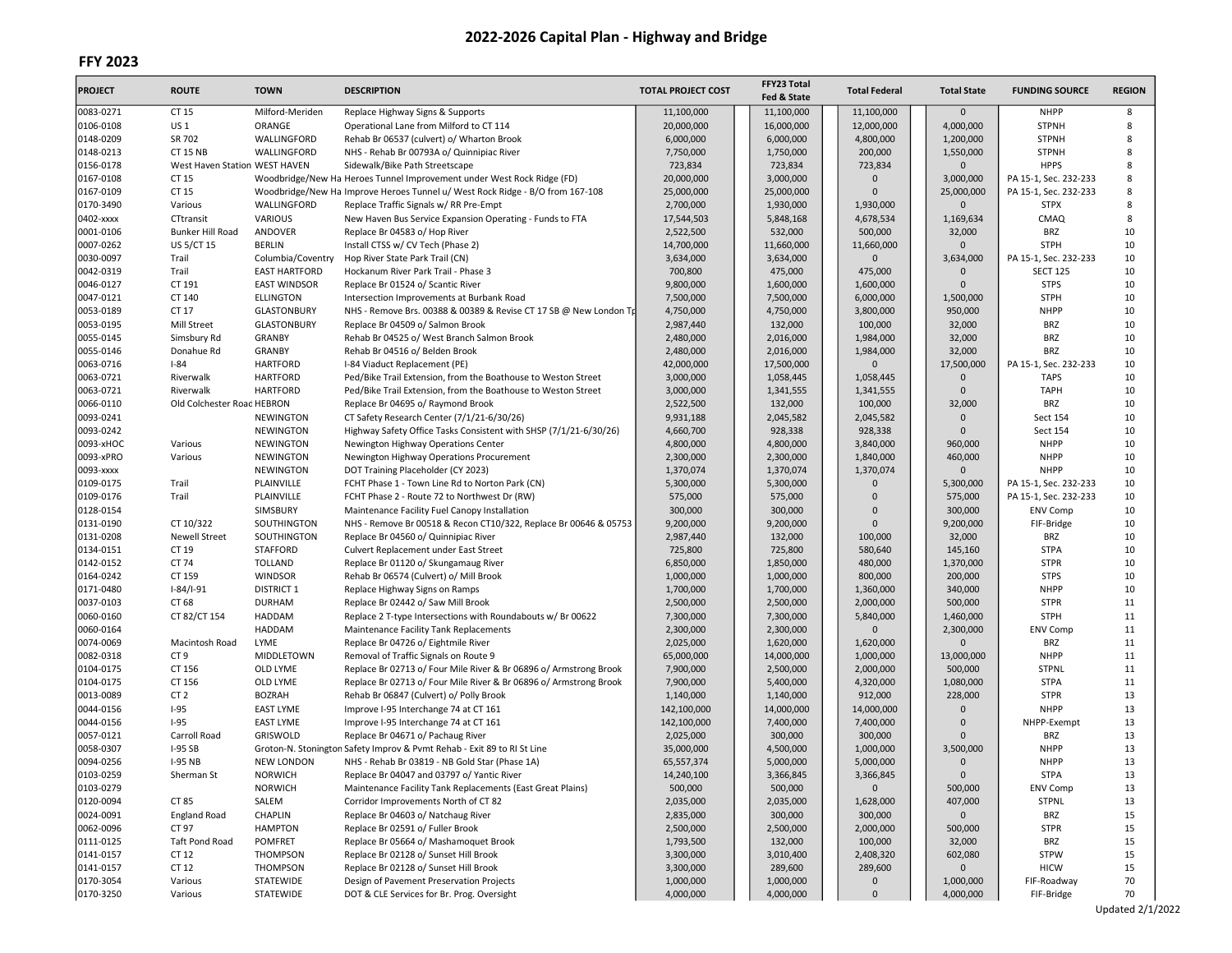| <b>PROJECT</b>         | <b>ROUTE</b>       | <b>TOWN</b>                   | <b>DESCRIPTION</b>                                                                                                 | <b>TOTAL PROJECT COST</b> | FFY23 Total<br>Fed & State | <b>Total Federal</b> | <b>Total State</b>     | <b>FUNDING SOURCE</b>      | <b>REGION</b> |
|------------------------|--------------------|-------------------------------|--------------------------------------------------------------------------------------------------------------------|---------------------------|----------------------------|----------------------|------------------------|----------------------------|---------------|
| 0170-3322              | Various            | STATEWIDE                     | TAM Guiderail Replacement Program                                                                                  | 5,000,000                 | 5,000,000                  | $\mathbf 0$          | 5,000,000              | FIF-Roadway                | 70            |
| 0170-3377              | Various            | STATEWIDE                     | <b>Statewide Scoping Activities</b>                                                                                | 1,000,000                 | 1,000,000                  | $\Omega$             | 1,000,000              | <b>STATE</b>               | 70            |
| 0170-3425              | Various            | STATEWIDE                     | TAM - Install ADA Curb Ramps and Sidewalks                                                                         | 11,235,000                | 11,235,000                 | $\Omega$             | 11,235,000             | <b>STATE</b>               | 70            |
| 0170-3521              | Various            | STATEWIDE                     | NBI Bridge Scour Monitoring (1/1/19-12/31/23)                                                                      | 480,000                   | 100,000                    | 80,000               | 20,000                 | <b>STPA</b>                | 70            |
| 0170-3565              |                    | STATEWIDE                     | CT Safety Analysis Methods (thru 9/30/25)                                                                          | 7,500,000                 | 596,348                    | 596,348              | $\Omega$               | <b>Sect 154</b>            | 70            |
| 0170-3577              | Various            | STATEWIDE                     | Epoxy Resin Pavement Markings (1 of 4) - thru 12/31/23                                                             | 6,000,000                 | 2,000,000                  | 2,000,000            | $\Omega$               | <b>STPA</b>                | 70            |
| 0170-3578              | Various            | STATEWIDE                     | Epoxy Resin Pavement Markings (2 of 4) - thru 12/31/23                                                             | 6,683,300                 | 2,000,000                  | 2,000,000            | $\Omega$               | <b>STPA</b>                | 70            |
| 0170-3579              | Various            | STATEWIDE                     | Epoxy Resin Pavement Markings (3 of 4) - thru 12/31/23                                                             | 6,216,700                 | 2,000,000                  | 2,000,000            | $\Omega$               | <b>STPA</b>                | 70            |
| 0170-3580              | Various            | <b>STATEWIDE</b>              | Epoxy Resin Pavement Markings (4 of 4) - thru 12/31/23                                                             | 6,333,255                 | 2,000,000                  | 2,000,000            | $\Omega$               | <b>STPA</b>                | 70            |
| 0170-3581              |                    | STATEWIDE                     | Corrugated Metal Pipe (CMP) Sleeving Installation                                                                  | 1,500,000                 | 1,500,000                  | $\Omega$             | 1,500,000              | FIF-Roadway                | 70            |
| 0170-3583              | Various            | STATEWIDE                     | Rapid Response Bridge Repairs by State Forces (thru 12/31/24)                                                      | 600,000                   | 150,000                    | 120,000              | 30,000                 | <b>STPA</b>                | 70            |
| 0170-3588              | Various            | STATEWIDE                     | SF Bridge Insp - NHS Roads (9/1/21 - 8/31/26)                                                                      | 10,000,000                | 2,000,000                  | 1,600,000            | 400,000                | <b>NHPP</b>                | 70            |
| 0170-3589              | Various            | STATEWIDE                     | SF Bridge Insp - Non-NHS Roads (9/1/21 - 8/31/26)                                                                  | 12,500,000                | 2,500,000                  | 2,000,000            | 500,000                | <b>STPA</b>                | 70            |
| 0170-3590              | Various            | STATEWIDE                     | CE Bridge Insp - NHS Roads, NBI Bridges Only (9/1/21 - 8/31/26)                                                    | 75,000,000                | 15,000,000                 | 12,000,000           | 3,000,000              | <b>NHPP</b>                | 70            |
| 0170-3591              | Various            | STATEWIDE                     | CE Bridge Insp - Non-NHS Roads (9/1/21 - 8/31/26)                                                                  | 40,000,000                | 8,000,000                  | 6,400,000            | 1,600,000              | <b>STPA</b>                | 70            |
| 0170-3592              | Various            | STATEWIDE                     | CE Sign Support Insp - NHS Roads (9/1/21 - 8/31/26)                                                                | 11,250,000                | 2,250,000                  | 1,800,000            | 450,000                | <b>NHPP</b>                | 70            |
| 0170-3593              | Various            | STATEWIDE                     | CE Sign Support Insp - Non-NHS Roads (9/1/21 - 8/31/26)                                                            | 2,500,000                 | 500,000                    | 400,000              | 100,000                | <b>STPA</b>                | 70            |
| 0170-3598<br>0170-3599 | Various<br>Various | <b>STATEWIDE</b><br>STATEWIDE | Transyt Traffic Signal Upgrades - 3A<br>Transyt Traffic Signal Upgrades - 3B                                       | 16,783,700<br>7,338,500   | 5,788,400<br>2,531,100     | $\Omega$<br>$\Omega$ | 5,788,400<br>2,531,100 | FIF-Roadway<br>FIF-Roadway | 70<br>70      |
|                        |                    |                               |                                                                                                                    |                           |                            | $\Omega$             |                        |                            |               |
| 0170-3600              | Various            | STATEWIDE<br>STATEWIDE        | Transyt Traffic Signal Upgrades - 2C                                                                               | 1,034,600                 | 345,000                    |                      | 345,000                | FIF-Roadway<br><b>NHPP</b> | 70            |
| 0170-3609<br>0170-3610 | Various<br>Various | STATEWIDE                     | Load Ratings for Bridges - NHS Roads (7/1/21-6/30/26)<br>Load Ratings for Bridges - Non-NHS Roads (7/1/21-6/30/26) | 6,650,000<br>4,250,000    | 1,050,000<br>850,000       | 840,000<br>680,000   | 210,000<br>170,000     | <b>STPA</b>                | 70<br>70      |
| 0170-3612              |                    | <b>STATEWIDE</b>              | Federal Local Bridge Program Planning Activities (1/1/22-12/31/26)                                                 | 3,570,000                 | 571,200                    | 571,200              | $\Omega$               | <b>BRZ</b>                 | 70            |
| 0170-5025              | Various            | STATEWIDE                     | Install & Remove Overhead Sign Supports at Various Locations                                                       | 5,150,000                 | 5,150,000                  | $\Omega$             | 5,150,000              | FIF-Roadway                | 70            |
| 0170-CCAM              | Various            | STATEWIDE                     | Community Connectivity & Alternative Mobility Prog Placeholder                                                     | 12,000,000                | 12,000,000                 | $\Omega$             | 12,000,000             | <b>STATE</b>               | 70            |
| 0170-PTxx              | Various            | STATEWIDE                     | Public Trans Annual Program Placeholder                                                                            | 2,234,145                 | 2,234,145                  | 1,787,316            | 446,829                | CMAQ                       | 70            |
| 0170-PTxx              | Various            | STATEWIDE                     | Public Trans Annual Program Placeholder                                                                            | 3,558,870                 | 3,558,870                  | 2,847,096            | 711,774                | <b>CMAQ 2.5</b>            | 70            |
| 0170-xHPR              |                    | STATEWIDE                     | HPR/SPR Placeholder                                                                                                | 9,500,000                 | 9,500,000                  | 9,500,000            | $\Omega$               | <b>HPR</b>                 | 70            |
| 0170-xxMP              |                    | STATEWIDE                     | MP Placeholder                                                                                                     | 7,500,000                 | 6,750,000                  | 6,000,000            | 750,000                | MP                         | 70            |
| 170U-Wnhs              | Various            | STATEWIDE                     | CE Bridge Insp - Underwater - NHS Roads (PH Eff. 9/1/23)                                                           | 3,000,000                 | 750,000                    | 600,000              | 150,000                | <b>NHPP</b>                | 70            |
| 170U-Wnon              | Various            | STATEWIDE                     | CE Bridge Insp - Underwater - Non-NHS Roads (PH Eff. 9/1/23)                                                       | 4,800,000                 | 1,200,000                  | 960,000              | 240,000                | <b>STPA</b>                | 70            |
| Asst-Mgmt              |                    | <b>STATEWIDE</b>              | Asset Management Group                                                                                             | 1,400,000                 | 1,400,000                  | 1,120,000            | 280,000                | <b>STPA</b>                | 70            |
| Brdg-BRUx              | Various            | STATEWIDE                     | SFY24 BRU Bridge Preservation Repairs                                                                              | 20,000,000                | 20,000,000                 | $\Omega$             | 20,000,000             | FIF-Bridge                 | 70            |
| Brdg-Jnts              | Various            | <b>STATEWIDE</b>              | SFY24 Bridge Deck Joints following 2023 VIP                                                                        | 5,000,000                 | 5,000,000                  | $\Omega$             | 5,000,000              | FIF-Bridge                 | 70            |
| Brdg-Mgmt              |                    | STATEWIDE                     | <b>Bridge Management Group</b>                                                                                     | 1,250,000                 | 1,250,000                  | 1,000,000            | 250,000                | <b>STPA</b>                | 70            |
| CHMP-xxxx              | Various            | STATEWIDE                     | <b>CHAMP Safety Service Patrol</b>                                                                                 | 4,537,000                 | 3,629,600                  | 3,629,600            | $\Omega$               | <b>NHPP</b>                | 70            |
| CMAQ-COGS              | Various            | STATEWIDE                     | Future COG Project Awards for CMAQ (Reserve)                                                                       | 12,000,000                | 12,000,000                 | 12,000,000           | $\Omega$               | CMAQ                       | 70            |
| <b>ENVx-COMP</b>       |                    | STATEWIDE                     | Environmental Compliance Program Placeholder                                                                       | 4,000,000                 | 4,000,000                  | $\mathbf{0}$         | 4,000,000              | <b>ENV Comp</b>            | 70            |
| <b>EVSE-CMAQ</b>       |                    | VARIOUS                       | Electric Vehicle Supply Equipment Installation at State Agencies                                                   | 5,500,000                 | 2,750,000                  | 2,200,000            | 550,000                | CMAQ                       | 70            |
| Evxx-CMAQ              |                    |                               | Electric Vehicle Acquisitions for State Fleet                                                                      | 1,875,000                 | 1,250,000                  | 1,000,000            | 250,000                | CMAQ                       | 70            |
| Pvmt-Pres              | Various            | STATEWIDE                     | TAM Pavement Preservation (Pvmt Mgmt List)                                                                         | 25,000,000                | 25,000,000                 | $\Omega$             | 25,000,000             | FIF-Roadway                | 70            |
| Pvmt-VIPx              | Various            | STATEWIDE                     | TAM Maintenance Resurfacing (VIP) Program                                                                          | 69,000,000                | 69,000,000                 | $\Omega$             | 69,000,000             | <b>STATE</b>               | 70            |
| Sgnl-Circ              |                    | STATEWIDE                     | Traffic Signal System Circuit Rider Program (annual req't)                                                         | 300,000                   | 300,000                    | 300,000              | $\Omega$               | CMAQ                       | 70            |
| TRAN-SCOM              |                    |                               | Transfer to NJ for 2023 TRANSCOM Work Program                                                                      | 286,029                   | 286,029                    | 286,029              | $\Omega$               | <b>NHPP</b>                | 70            |
| xVIP-IMPR              | Various            | STATEWIDE                     | VIP Related Safety Improvements                                                                                    | 27,000,000                | 27,000,000                 | $\mathbf 0$          | 27,000,000             | <b>STATE</b>               | 70            |
| xVIP-SIGN              | Various            | STATEWIDE                     | Sign Replacements on Roads Previously Paved thru VIP                                                               | 4,500,000                 | 4,500,000                  | $\Omega$             | 4,500,000              | <b>STATE</b>               | 70            |
|                        |                    |                               |                                                                                                                    |                           |                            |                      |                        |                            |               |
| 0171-0468              | Various            | <b>DISTRICT 1</b>             | Midblock Crosswalk Upgrades (RRFBs)                                                                                | 1,669,000                 | 1,669,000                  | 1,502,100            | 166,900                | SIPH                       | 71            |
| 0171-0470              | Various            | <b>DISTRICT 1</b>             | Install Signs & Update Markings at Unsignalized Locations                                                          | 2,650,000                 | 2,650,000                  | 2,650,000            | $\Omega$               | <b>SIPH</b>                | 71            |
| 0172-0477              | Various            | <b>DISTRICT 2</b>             | Horizontal Curve Signs & Pvmt. Markings                                                                            | 3,810,000                 | 3,310,000                  | 3,310,000            | $\Omega$               | SIPH                       | 72            |
| 0172-0505              | Various            | <b>DISTRICT 2</b>             | Midblock Crosswalk Upgrades (RRFBs)                                                                                | 381,000                   | 381,000                    | 342,900              | 38,100                 | <b>SIPH</b>                | 72            |
| 0172-0507              | Various            | <b>DISTRICT 2</b>             | Install Signs & Update Markings at Unsignalized Locations                                                          | 575,000                   | 575,000                    | 575,000              | $\mathbf{0}$           | SIPH                       | 72            |
| 0172-0508              | Various            | <b>DISTRICT 2</b>             | Install Curve Warning Signs at Various Locations                                                                   | 365,000                   | 365,000                    | 365,000              | $\Omega$               | <b>SIPH</b>                | 72            |
| 0172-0509              | Various            | <b>DISTRICT 2</b>             | Pedestrian Improvements at Signalized Intersections                                                                | 600,000                   | 600,000                    | 600,000              | $\Omega$               | SIPH                       | 72            |
| 0172-0510              | Various            | <b>DISTRICT 2</b>             | Clearance Interval Retiming for Local Traffic Signals                                                              | 50,000                    | 50,000                     | 50,000               | $\Omega$               | <b>SIPH</b>                | 72            |
| 0173-0500              | Various            | <b>DISTRICT 3</b>             | Traffic Signal Safety Improvs. - Proj. #1                                                                          | 3,570,000                 | 2,713,000                  | 2,713,000            | $\Omega$               | <b>SIPH</b>                | 73            |
| 0173-0501              | Various            | <b>DISTRICT 3</b>             | Traffic Signal Safety Improvs. - Proj. #2                                                                          | 4,205,000                 | 3,584,500                  | 3,584,500            | $\Omega$               | SIPH                       | 73            |
| 0173-0516              | Various            | <b>DISTRICT 3</b>             | Midblock Crosswalk Upgrades (RRFBs)                                                                                | 1,049,000                 | 1,049,000                  | 944,100              | 104,900                | <b>SIPH</b>                | 73            |
|                        |                    |                               |                                                                                                                    |                           |                            |                      |                        |                            |               |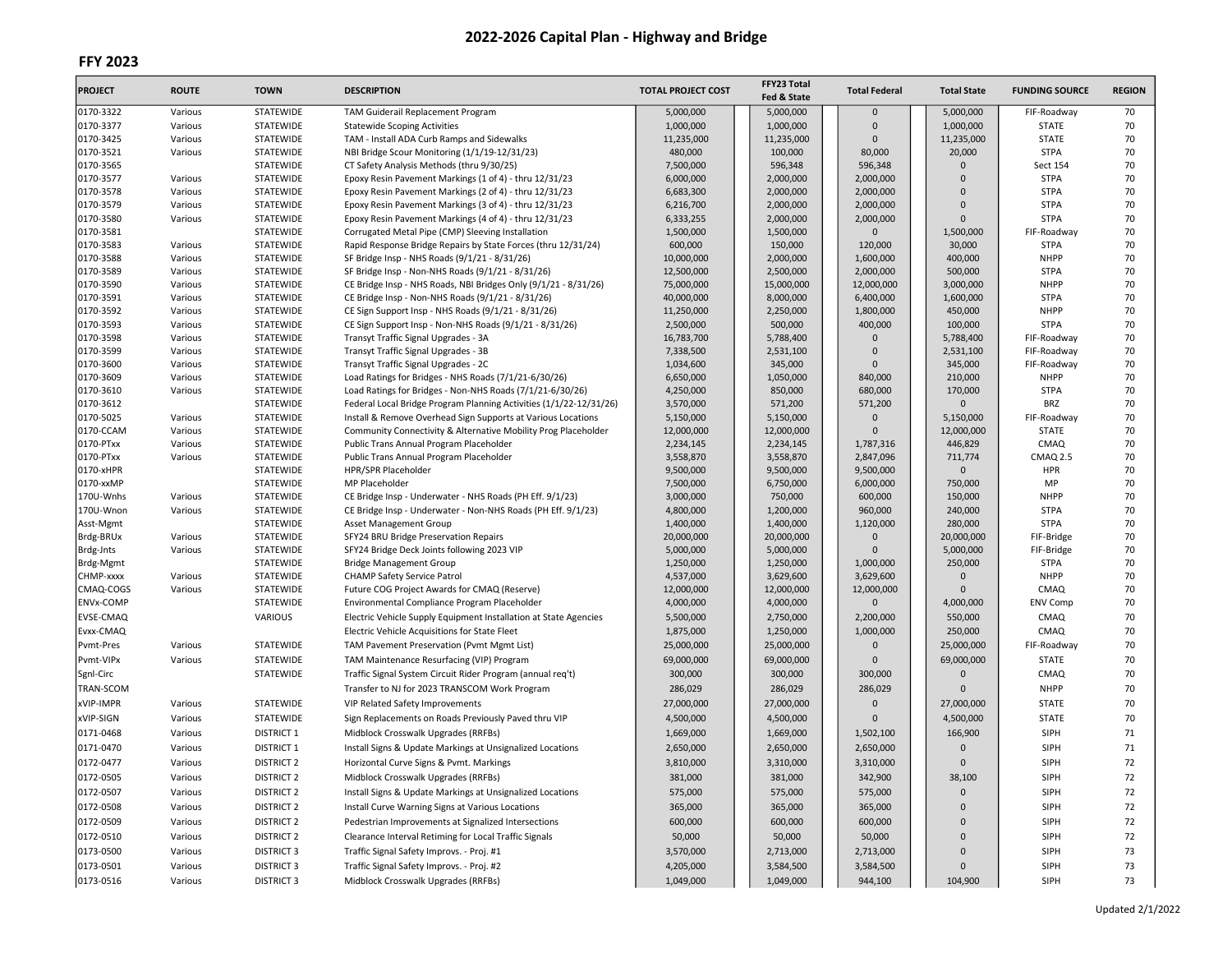| <b>PROJECT</b> | <b>ROUTE</b>       | <b>TOWN</b>       | <b>DESCRIPTION</b>                                                   | <b>TOTAL PROJECT COST</b> | FFY23 Total<br>Fed & State | <b>Total Federal</b> | <b>Total State</b> | <b>FUNDING SOURCE</b> | <b>REGION</b> |
|----------------|--------------------|-------------------|----------------------------------------------------------------------|---------------------------|----------------------------|----------------------|--------------------|-----------------------|---------------|
| 0173-0517      | Various            | <b>DISTRICT 3</b> | Install Signs & Update Markings at Unsignalized Locations            | 4,450,000                 | 4,450,000                  | 4,450,000            | 0                  | SIPH                  | 73            |
| 0173-0518      | Various            | <b>DISTRICT 3</b> | Install High Friction Surface Treatment at Various Locations         | 2,820,000                 | 2,038,000                  | 2,038,000            | $\Omega$           | <b>SIPH</b>           | 73            |
| 0173-0521      | Various            | <b>DISTRICT 3</b> | Pedestrian Improvements at Signalized Intersections                  | 1,700,000                 | 1,700,000                  | 1,700,000            |                    | SIPH                  | 73            |
| 0174-0447      | Various            | <b>DISTRICT 4</b> | Midblock Crosswalk Upgrades (RRFBs)                                  | 1,192,000                 | 1,192,000                  | 1,072,800            | 119,200            | <b>SIPH</b>           | 74            |
| 0174-0449      | Various            | <b>DISTRICT 4</b> | Install Signs & Update Markings at Unsignalized Locations            | 1,900,000                 | 1,900,000                  | 1,900,000            |                    | <b>SIPH</b>           | 74            |
| 0174-0450      | Various            | <b>DISTRICT 4</b> | Install High Friction Surface Treatment at Various Locations         | 2,820,000                 | 2,038,000                  | 2,038,000            | $\mathbf 0$        | SIPH                  | 74            |
| 0174-0451      | Various            | <b>DISTRICT 4</b> | Install Curve Warning Signs at Various Locations                     | 305,000                   | 305,000                    | 305,000              |                    | <b>SIPH</b>           | 74            |
| 0174-0452      | Various            | <b>DISTRICT 4</b> | Pedestrian Improvements at Signalized Intersections                  | 670,000                   | 670,000                    | 670,000              |                    | SIPH                  | 74            |
| 0173-0510      | Various            | <b>DISTRICT 3</b> | Replace Traffic Control Signals at Various Locations                 | 4,510,000                 | 4,510,000                  |                      | 4,510,000          | FIF-Roadway           | 1,7,8         |
| 0170-5026      | US 6/I-384         | <b>STATEWIDE</b>  | Replace Highway Signs & Supports                                     | 12,850,000                | 12,850,000                 | 10,280,000           | 2,570,000          | <b>NHPP</b>           | 10,13         |
| 0146-0203      | $I - 84$           | Vernon-Union      | Replace Highway Signs & Supports                                     | 8,500,000                 | 8,500,000                  | 7,650,000            | 850,000            | <b>NHPP</b>           | 10,15         |
| 0172-0501      | Various            | <b>DISTRICT 2</b> | Install Traffic Control Signals in Various Locations                 | 6,863,000                 | 6,863,000                  |                      | 6,863,000          | <b>TBD Federal</b>    | 13,15         |
| 0174-0442      | Various            | <b>DISTRICT 4</b> | Replace Traffic Control Signals at Various Locations                 | 5,709,000                 | 5,709,000                  | $\Omega$             | 5,709,000          | FIF-Roadway           | 3,5,7,10      |
| 0171-0459      | Various            | <b>DISTRICT 1</b> | Replace Traffic Control Signals at Various Locations                 | 6,408,000                 | 6,408,000                  |                      | 6,408,000          | <b>TBD Federal</b>    | 5,10,11       |
| 0304-xxxx      | <b>NHL</b>         | VARIOUS           | Waterbury Branch Service Expansion Operating - Funds to FTA          | 18,415,335                | 6,138,445                  | 4,910,756            | 1,227,689          | CMAQ                  | 5,6,8         |
| 0170-3548      | Various Interstate | STATEWIDE         | Pin & Hanger Assemblies for Fracture Critical Interstate NBI Bridges | 8,300,000                 | 8,300,000                  | $\Omega$             | 8,300,000          | FIF-Bridge            | 5,8,10        |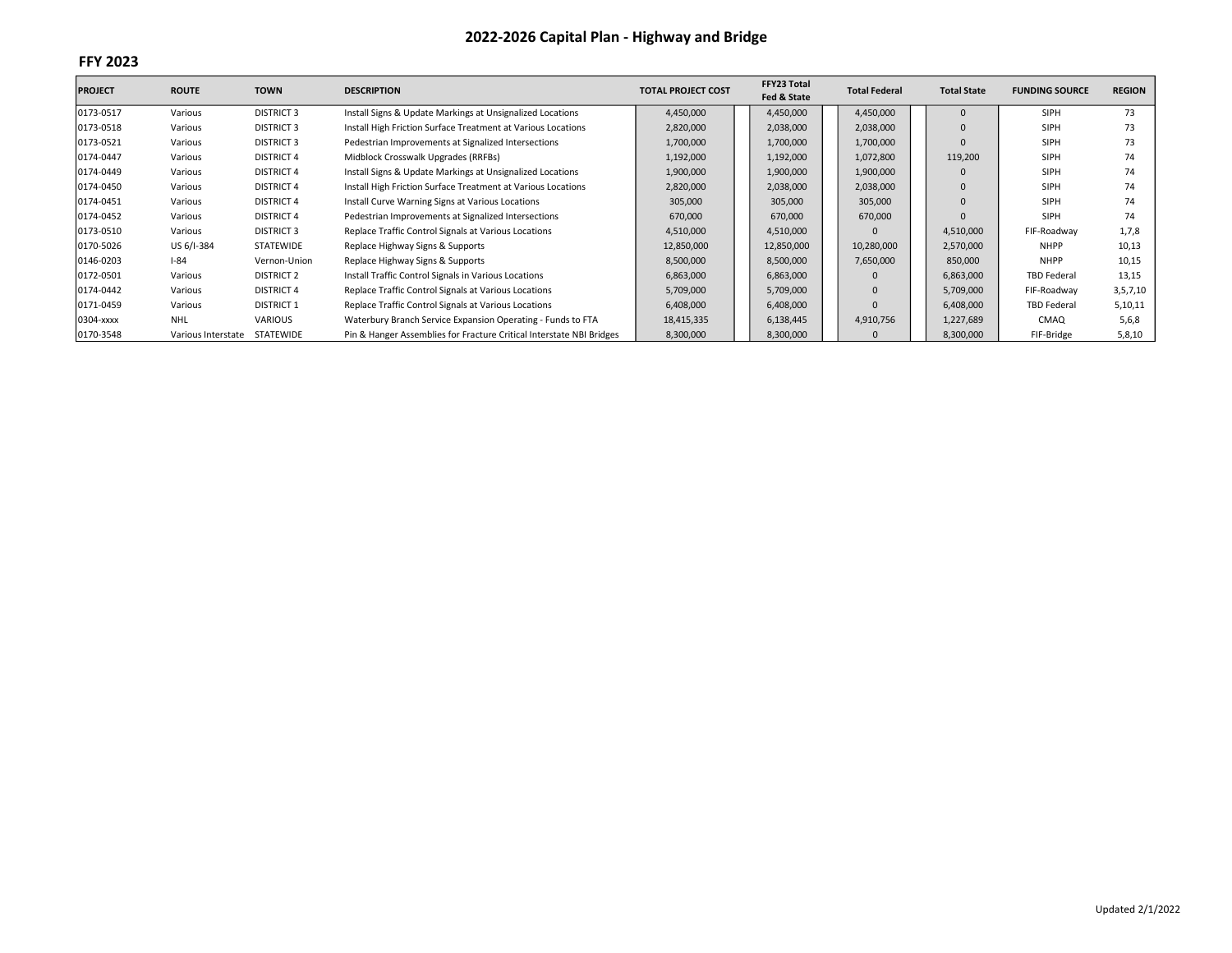| <b>PROJECT</b>         | <b>ROUTE</b>                | <b>TOWN</b>          | <b>DESCRIPTION</b>                                                                                      | <b>TOTAL PROJECT COST</b> | FFY24 Total<br>Fed & State | <b>Total Federal</b>     | <b>Total State</b>     | <b>FUNDING SOUIRCE</b>      | <b>REGION</b>                    |
|------------------------|-----------------------------|----------------------|---------------------------------------------------------------------------------------------------------|---------------------------|----------------------------|--------------------------|------------------------|-----------------------------|----------------------------------|
| 0035-0198              | $I-95$                      | <b>DARIEN</b>        | Reline Br 06821 (Culvert) o/ Drainage                                                                   | 1,800,000                 | 1,800,000                  | $\mathbf 0$              | 1,800,000              | FIF-Bridge                  | $\mathbf{1}$                     |
| 0102-0296              | CT 15                       |                      | New Canaan/Norwall Resurfacing, Bridge & Safety Improvements, CT 124 to Main Ave                        | 59,051,500                | 5,000,000                  | 5,000,000                | $\Omega$               | <b>STPB</b>                 | $\mathbf{1}$                     |
| 0135-0346              | $I-95$                      | <b>STAMFORD</b>      | RBC Improvs b/t Exits 6-7 & Auxiliary Lane SB (Design-Build)                                            | 40,100,000                | 10,000,000                 | 10,000,000               | $\Omega$               | <b>STPB</b>                 | $\mathbf{1}$                     |
| 0157-0088              | Michael's Way               | WESTON               | Replace Br 07001 o/ West Branch Saugatuck River                                                         | 2,025,000                 | 1,320,000                  | 1,320,000                | $\Omega$               | <b>BRZ</b>                  | $\mathbf{1}$                     |
| 0157-0089              | Various                     | WESTON               | Pedestrian Improvements at Various Locations                                                            | 2,200,000                 | 1,760,000                  | 1,760,000                | $\Omega$               | <b>TAPB</b>                 | $\mathbf{1}$                     |
| 0158-0218              | Old Road #2                 | WESTPORT             | Replace Br 04971 o/ Sasco Brook                                                                         | 3,087,500                 | 2,370,000                  | 2,370,000                | $\Omega$               | <b>BRZ</b>                  | $\mathbf{1}$                     |
| 0161-0144              | Honey Hill Road             | <b>WILTON</b>        | Rehab Br 04976 o/ Norwalk River                                                                         | 2,860,000                 | 2,188,000                  | 2,188,000                | $\Omega$               | <b>BRZ</b>                  | $\mathbf{1}$                     |
| 0034-0349              | $I-84$                      | <b>DANBURY</b>       | Reconstruction between Exits 3 & 8 (PE)                                                                 | 46,000,000                | 8,000,000                  | $\Omega$                 | 8,000,000              | PA 15-1, Sec. 232-233       | $\overline{2}$                   |
| 0034-0354              | CT 53                       | <b>DANBURY</b>       | Replace Stone Box Culvert under South Street                                                            | 880,000                   | 880,000                    | $\Omega$                 | 880,000                | FIF-Roadway                 | $\overline{2}$                   |
| 0095-0258              | Sand Road                   | <b>NEW MILFORD</b>   | Replace Br 05263 o/ West Aspetuck River                                                                 | 2,522,500                 | 1,918,000                  | 1.918.000                | $\Omega$               | <b>BRZ</b>                  | $\overline{2}$                   |
| 0095-0259              | Van Car Road                | <b>NEW MILFORD</b>   | Replace Br 05122 o/ East Aspetuck River                                                                 | 2,522,500                 | 1,918,000                  | 1,918,000                | $\Omega$               | <b>BRZ</b>                  | $\overline{2}$                   |
| 0067-0123              | Various                     | <b>KENT</b>          | Pedestrian Improvements at Various Locations                                                            | 2,000,000                 | 1,600,000                  | 1,600,000                | $\Omega$               | <b>TAPR</b>                 | 3                                |
| 0097-0095              | <b>US44</b>                 | <b>NORFOLK</b>       | Replacement of Retaining Walls on US 44                                                                 | 24,000,000                | 18,200,000                 | 18,200,000               | $\Omega$               | <b>STPR</b>                 | $\overline{3}$                   |
| 0097-0098              | Mountain Road               | <b>NORFOLK</b>       | Replace Br 06926 o/ Spaulding Brook                                                                     | 1,858,818                 | 1,519,054                  | 1,487,054                | 32,000                 | <b>BRZ</b>                  | 3                                |
| 0119-0121              | Wellers Bridge Road ROXBURY |                      | Rehab Br 05068 o/ Shepaug River                                                                         | 2,987,440                 | 2,421,952                  | 2,389,952                | 32,000                 | <b>BRZ</b>                  | $\overline{3}$                   |
| 0010-0090              | CT 132                      | <b>BETHLEHEM</b>     | Intersection Improvements at Magnolia Hill & Nonnewaug Rds                                              | 2,013,500                 | 2,013,500                  | 1,610,800                | 402,700                | <b>STPR</b>                 | 5                                |
| 0010-0091              | Falls Road                  | <b>BETHLEHEM</b>     | Replace Br 05170 o/ Nonnewaug Brook                                                                     | 1,858,818                 | 1,519,054                  | 1,487,054                | 32,000                 | <b>BRZ</b>                  | 5                                |
| 0017-0192              | <b>East Street</b>          | <b>BRISTOL</b>       | Replace Br 04487 o/ Pequabuck River                                                                     | 4,150,000                 | 3,020,000                  | 3,020,000                | $\Omega$               | <b>BRZ</b>                  | 5                                |
| 0017-0193              | <b>Mellen Street</b>        | <b>BRISTOL</b>       | Rehab Br 04488 o/ Pequabuck River                                                                       | 2,250,000                 | 1,500,000                  | 1,500,000                | $\Omega$               | <b>BRZ</b>                  | 5                                |
| 0080-0128              | I-84/CT 63 & 64             | MIDDLEBURY           | Improvements on Routes 63, 64 & I-84 WB Interchange 17                                                  | 35,000,000                | 10,000,000                 | 10,000,000               | $\Omega$               | <b>STPO</b>                 | 5                                |
| 0080-0132              | South Street                | MIDDLEBURY           | Rehab Br 01164 o/ I-84                                                                                  | 5,800,000                 | 1,660,000                  | 500,000                  | 1,160,000              | <b>STPO</b>                 | 5                                |
| 0151-0331              | $I-84/Rt8$                  | WATERBURY            | Placeholder - I-84/Rt 8 Interchange (PE)                                                                | 51,500,000                | 10,000,000                 | $\Omega$                 | 10,000,000             | PA 15-1, Sec. 232-233       | 5                                |
| 0153-0125              | Trail                       | WATERTOWN            | Construct Steele Brook Greenway Multi-Use Trail                                                         | 2,205,000                 | 1,764,000                  | 1,764,000                | $\Omega$               | <b>TAPO</b>                 | 5                                |
| 0015-0385              | CT 130                      | <b>BRIDGEPORT</b>    | Rehab Movable Br 03637 o/ Yellow Mill Pond                                                              | 15,000,000                | 15,000,000                 | $\mathbf{0}$             | 15,000,000             | FIF-Bridge                  | $\overline{7}$                   |
| 0015-xHOC              | Various                     | <b>BRIDGEPORT</b>    | <b>Bridgeport Highway Operations Center</b>                                                             | 1,200,000                 | 1,200,000                  | 1,080,000                | 120,000                | <b>NHPP</b>                 | $\overline{7}$<br>$\overline{7}$ |
| 0015-xPRO              | Various                     | <b>BRIDGEPORT</b>    | <b>Bridgeport Highway Operations Procurement</b>                                                        | 800,000                   | 800,000                    | 720,000                  | 80,000                 | <b>NHPP</b>                 | $\overline{7}$                   |
| 0050-xxx1              | $I-95$                      | Fairfield/Bridgeport | Placeholder - Exits 19-27a (PD)                                                                         | 8,000,000                 | 4,000,000                  | $\mathbf{0}$<br>$\Omega$ | 4,000,000              | PA 15-1, Sec. 232-233       |                                  |
| 0126-0177<br>0144-0199 | CT <sub>8</sub><br>CT 127   | SHELTON<br>TRUMBULL  | Deck Repairs to Br 00571A (Commodore Hull), 00571B, 00571C<br>Route 127 Trail Connector                 | 11,750,000                | 11,750,000<br>920,000      | 920,000                  | 11,750,000<br>$\Omega$ | <b>STATE</b><br><b>TAPB</b> | $\overline{7}$                   |
| 0061-0154              | Various                     | <b>HAMDEN</b>        |                                                                                                         | 1,150,000                 | 1,040,000                  |                          | $\Omega$               | <b>TAPNH</b>                | 8                                |
| 0079-0240              | I-91/I-691/RT 15            | <b>MERIDEN</b>       | Farmington Canal Heritage Trail Crossing Improvs. (Phase 1)<br>Interchange Improvements - SB & EB to SB | 1,300,000<br>169,000,000  | 43,800,000                 | 1,040,000<br>13,000,000  | 30,800,000             | <b>NHPP</b>                 | 8                                |
| 0079-0240              | I-91/I-691/RT 15            | <b>MERIDEN</b>       | Interchange Improvements - SB & EB to SB                                                                | 169,000,000               | 15,000,000                 | 12,000,000               | 3,000,000              | <b>STPNH</b>                | 8                                |
| 0079-0246              | I-91/I-691/RT 15            | <b>MERIDEN</b>       | Interchange Improvements - NB & NB to WB (B/O from 79-240)                                              | 215,000,000               | 168,154,281                | $\mathbf{0}$             | 168,154,281            | FIF-Roadway                 | 8                                |
| 0079-0246              | I-91/I-691/RT 15            | <b>MERIDEN</b>       | Interchange Improvements - NB & NB to WB (B/O from 79-240)                                              | 215,000,000               | 46,845,719                 | $\Omega$                 | 46,845,719             | PA 15-1, Sec. 232-233       | 8                                |
| 0079-0247              | Research Parkway            | <b>MERIDEN</b>       | Construct Multi-Use Path from East Main St to Wallingford T.L.                                          | 1,900,000                 | 1,520,000                  | 1,520,000                | $\Omega$               | <b>TAPNH</b>                | 8                                |
| 0092-0681              | CT 10                       | <b>NEW HAVEN</b>     | Intersect. Improvement at SR745 & Kimberly Ave                                                          | 4,400,000                 | 4,400,000                  | 3,520,000                | 880,000                | <b>STPNH</b>                | 8                                |
| 0092-0687              | <b>US1</b>                  | <b>NEW HAVEN</b>     | Rehab Movable Br 00337 o/ Quinnipiac River                                                              | 15,000,000                | 15,000,000                 | $\mathbf{0}$             | 15,000,000             | FIF-Bridge                  | 8                                |
| 0092-0688              | $I-95$                      | <b>NEW HAVEN</b>     | Resurface Brs. 00174A&B o/ Quinnipiac River, US 1 & P&W RR                                              | 6,000,000                 | 6,000,000                  | $\mathbf{0}$             | 6,000,000              | FIF-Bridge                  | 8                                |
| 0106-0108              | <b>US1</b>                  | ORANGE               | Operational Lane from Milford to CT 114                                                                 | 20,000,000                | 4,000,000                  | 4,000,000                | $\Omega$               | <b>STPNH</b>                | 8                                |
| 0148-0213              | <b>CT 15 NB</b>             | WALLINGFORD          | NHS - Rehab Br 00793A o/ Quinnipiac River                                                               | 7,750,000                 | 6,000,000                  | 6,000,000                | $\Omega$               | <b>STPNH</b>                | 8                                |
| 0156-0183              | <b>US1</b>                  | <b>WEST HAVEN</b>    | HFCL Traffic Signal Improvements at Fairfax Street                                                      | 458,000                   | 458,000                    | 458,000                  | $\Omega$               | SIPH                        | 8                                |
| 0402-xxxx              | CTtransit                   | VARIOUS              | New Haven Bus Service Expansion Operating - Funds to FTA                                                | 17,544,503                | 4,386,125                  | 3,508,900                | 877,225                | CMAQ                        | 8                                |
| 0001-0106              | Bunker Hill Road            | ANDOVER              | Replace Br 04583 o/ Hop River                                                                           | 2,522,500                 | 1,518,000                  | 1,518,000                | $\Omega$               | <b>BRZ</b>                  | 10                               |
| 0047-0122              | CT 140                      | <b>ELLINGTON</b>     | Intersection Realignment & Increase Horizontal Curves                                                   | 5,850,000                 | 5,850,000                  | 4,680,000                | 1,170,000              | <b>STPH</b>                 | 10                               |
| 0048-0200              | $I-91$                      | <b>ENFIELD</b>       | Rehab Br 05585 (Culvert) o/ Grape Brook                                                                 | 1,300,000                 | 1,300,000                  | $\mathbf 0$              | 1,300,000              | FIF-Bridge                  | 10                               |
| 0048-0201              | $I-91$                      | <b>ENFIELD</b>       | Rehab Br 05586 (Culvert) o/ Brook                                                                       | 1,000,000                 | 1,000,000                  | 900,000                  | 100,000                | <b>NHPP</b>                 | 10                               |
| 0053-0195              | Mill Street                 | <b>GLASTONBURY</b>   | Replace Br 04509 o/ Salmon Brook                                                                        | 2,987,440                 | 2,289,952                  | 2,289,952                | $\Omega$               | <b>BRZ</b>                  | 10                               |
| 0053-0196              | CT <sub>2</sub>             | <b>GLASTONBURY</b>   | Rehab Brs. 00384/00386 & Rt 2 EB Lane Reconfiguration                                                   | 10,000,000                | 10,000,000                 | 8,000,000                | 2,000,000              | <b>NHPP</b>                 | 10                               |
| 0063-0716              | $I-84$                      | <b>HARTFORD</b>      | I-84 Viaduct Replacement (PE)                                                                           | 62,000,000                | 20,000,000                 | $\mathbf{0}$             | 20,000,000             | PA 15-1, Sec. 232-233       | 10                               |
| 0063-0728              | $I - 84$                    | <b>HARTFORD</b>      | Install Aesthetic Lighting on Br 00980A (Bulkeley Br)                                                   | 6.000.000                 | 6,000,000                  | $\Omega$                 | 6,000,000              | FIF-Bridge                  | 10                               |
| 0066-0110              | Old Colchester Road HEBRON  |                      | Replace Br 04695 o/ Raymond Brook                                                                       | 2,522,500                 | 1,918,000                  | 1,918,000                | 0                      | BRZ                         | 10                               |
| 0077-0244              | US <sub>6</sub>             | MANSFIELD            | Reline Br 06648 (Culvert) o/ Brook                                                                      | 1,200,000                 | 1,200,000                  | $\mathbf 0$              | 1,200,000              | FIF-Bridge                  | 10                               |
| 0077-0245              | Various                     | MANSFIELD            | Downtown Pedestrian Loop Closure                                                                        | 1,803,000                 | 1,442,400                  | 1,442,400                | $\mathbf{0}$           | <b>TAPH</b>                 | 10                               |
| 0088-0196              | High Street                 | <b>NEW BRITAIN</b>   | Bridge 04247 Safety Improvements o/ CT 72                                                               | 5,300,000                 | 5,300,000                  | 4,240,000                | 1,060,000              | <b>STPA</b>                 | 10                               |
| 0088-0198              | Trail                       | <b>NEW BRITAIN</b>   | Beeline Trail (Phase 1) - Multi-Use Trail Along CT 72 Corridor                                          | 2,400,000                 | 1,920,000                  | 1,920,000                | $\mathbf{0}$           | <b>TAPH</b>                 | 10                               |
| 0093-0241              |                             | NEWINGTON            | CT Safety Research Center (7/1/21-6/30/26)                                                              | 9,931,188                 | 2,033,118                  | 2,033,118                | $\mathbf 0$            | Sect 154                    | 10                               |
| 0093-0242              |                             | NEWINGTON            | Highway Safety Office Tasks Consistent with SHSP (7/1/21-6/30/26)                                       | 4,660,700                 | 989,655                    | 989,655                  | $\mathbf{0}$           | Sect 154                    | 10                               |
| 0093-xHOC              | Various                     | NEWINGTON            | Newington Highway Operations Center                                                                     | 4,800,000                 | 4,800,000                  | 3,840,000                | 960,000                | <b>NHPP</b>                 | 10                               |
| 0093-xPRO              | Various                     | NEWINGTON            | Newington Highway Operations Procurement                                                                | 2,300,000                 | 2,300,000                  | 1,840,000                | 460,000                | <b>NHPP</b>                 | 10                               |
| 0093-xxxx              |                             | <b>NEWINGTON</b>     | DOT Training Placeholder (CY 2024)                                                                      | 1,370,074                 | 1,370,074                  | 1,370,074                | $\mathbf 0$            | <b>NHPP</b>                 | 10                               |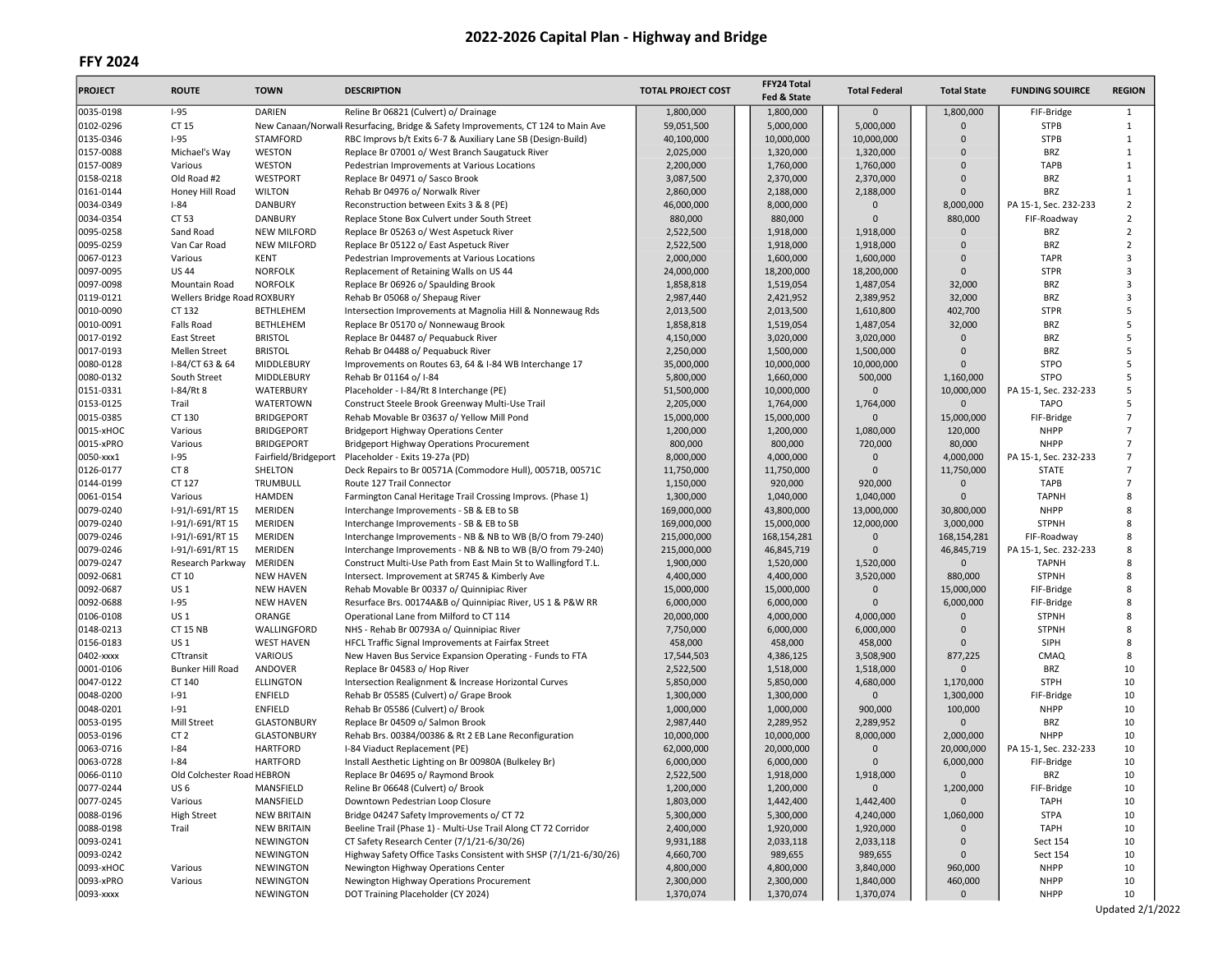# FFY 2024

| <b>PROJECT</b>         | <b>ROUTE</b>                       | <b>TOWN</b>              | <b>DESCRIPTION</b>                                                           | <b>TOTAL PROJECT COST</b> | FFY24 Total<br>Fed & State | <b>Total Federal</b>      | <b>Total State</b>   | <b>FUNDING SOUIRCE</b>     | <b>REGION</b> |
|------------------------|------------------------------------|--------------------------|------------------------------------------------------------------------------|---------------------------|----------------------------|---------------------------|----------------------|----------------------------|---------------|
| 0109-0173              | Trail                              | PLAINVILLE               | FCHT Phase 3 - Norton Park to Route 72 (RW)                                  | 300,000                   | 300,000                    | $\mathbf 0$               | 300,000              | PA 15-1, Sec. 232-233      | 10            |
| 0109-0174              | Crooked Street (SR ! PLAINVILLE    |                          | Replace Br 02214 o/ Pan Am RR                                                | 8,000,000                 | 8,000,000                  | $\Omega$                  | 8,000,000            | FIF-Bridge                 | 10            |
| 0109-0176              | Trail                              | PLAINVILLE               | FCHT Phase 2 - Route 72 to Northwest Dr (CN)                                 | 6,720,000                 | 6,720,000                  | $\Omega$                  | 6,720,000            | PA 15-1, Sec. 232-233      | 10            |
| 0131-0208              | <b>Newell Street</b>               | SOUTHINGTON              | Replace Br 04560 o/ Quinnipiac River                                         | 2,987,440                 | 2,289,952                  | 2,289,952                 | $\mathbf{0}$         | <b>BRZ</b>                 | 10            |
| 0134-0149              | Hydeville Road                     | <b>STAFFORD</b>          | Replace Br 04776 o/ Furnace Brook                                            | 1,858,820                 | 132,000                    | 100,000                   | 32,000               | <b>BRZ</b>                 | 10            |
| 0134-0150              | Whispering Pines Rc STAFFORD       |                          | Replace Br 06198 o/ Stream                                                   | 1,585,600                 | 132,000                    | 100,000                   | 32,000               | <b>BRZ</b>                 | 10            |
| 0142-0152              | CT 74                              | <b>TOLLAND</b>           | Replace Br 01120 o/ Skungamaug River                                         | 6,850,000                 | 5,000,000                  | 5,000,000                 | $\Omega$             | <b>STPR</b>                | 10            |
| 0159-0193              | CT 15                              | WETHERSFIELD             | Rehab Br 00811 o/ Conrail and Hartford Avenues                               | 4,500,000                 | 4,500,000                  | $\mathbf{0}$              | 4,500,000            | FIF-Bridge                 | 10            |
| 0160-0152              | $I-84$                             | <b>WILLINGTON</b>        | Rehab Br 02170 (Culvert) o/ Upper Ruby Brook                                 | 2,600,000                 | 2,600,000                  | $\Omega$                  | 2,600,000            | FIF-Bridge                 | 10            |
| 0049-0111              | CT 154                             | <b>ESSEX</b>             | Replace Traffic Control Signals at CT 9 NB Ramps & Old Dump Rd               | 1,251,000                 | 1,251,000                  | 1,125,900                 | 125,100              | <b>STPX</b>                | 11            |
| 0082-0318<br>0082-0318 | CT <sub>9</sub><br>CT <sub>9</sub> | MIDDLETOWN<br>MIDDLETOWN | Removal of Traffic Signals on Route 9                                        | 65,000,000                | 17,000,000                 | 17,000,000                | $\Omega$<br>$\Omega$ | <b>NHPP</b><br><b>STPH</b> | 11<br>11      |
| 0082-0323              | $I-91SB$                           | MIDDLETOWN               | Removal of Traffic Signals on Route 9<br>Replace Br 06891 (Culvert) o/ Brook | 65,000,000<br>1,200,000   | 5,000,000<br>1,200,000     | 5,000,000<br>$\mathbf{0}$ | 1,200,000            | FIF-Bridge                 | 11            |
| 0028-0207              | CT <sub>2</sub>                    | <b>COLCHESTER</b>        | RBC Program - Resurfacing, Br Rehab & Safety Improvements                    | 70,100,000                | 24,020,000                 | 10,000,000                | 14,020,000           | <b>NHPP</b>                | 13            |
| 0044-0156              | $I-95$                             | <b>EAST LYME</b>         | Improve I-95 Interchange 74 at CT 161                                        | 142,100,000               | 20,000,000                 | 20,000,000                | $\Omega$             | <b>NHPP</b>                | 13            |
| 0044-0156              | $I-95$                             | <b>EAST LYME</b>         | Improve I-95 Interchange 74 at CT 161                                        | 142,100,000               | 7,400,000                  | 7,400,000                 | $\Omega$             | NHPP-Exempt                | 13            |
| 0052-0093              | CT 207                             | <b>FRANKLIN</b>          | Replace Br 01547 o/ Beaver Brook                                             | 4,000,000                 | 4,000,000                  | $\mathbf{0}$              | 4,000,000            | FIF-Bridge                 | 13            |
| 0057-0121              | Carroll Road                       | GRISWOLD                 | Replace Br 04671 o/ Pachaug River                                            | 2,025,000                 | 1,320,000                  | 1,320,000                 | $\Omega$             | BRZ                        | 13            |
| 0057-0122              | CT 138                             | GRISWOLD                 | Replace Br 07036 (Culvert) o/ Brook                                          | 2,000,000                 | 2,000,000                  | $\Omega$                  | 2,000,000            | FIF-Bridge                 | 13            |
| 0058-0307              | <b>I-95 SB</b>                     |                          | Groton-N. Stonington Safety Improvs & Pvmt Rehab - Exit 89 to RI St Line     | 35,000,000                | 15,250,000                 | 15,250,000                | $\Omega$             | <b>NHPP</b>                | 13            |
| 0058-0338              | CT 215                             | <b>GROTON</b>            | Replace Culvert at Anderson Marsh and Beebe Cove                             | 1,780,000                 | 1,780,000                  | 1,424,000                 | 356,000              | <b>STPA</b>                | 13            |
| 0085-0146              | CT 85                              | Montville/Salem          | Corridor Improvements South of CT 82                                         | 37,800,000                | 17,560,000                 | 10,000,000                | 7,560,000            | <b>NHPP</b>                | 13            |
| 0094-0261              | <b>I-95 NB</b>                     | <b>NEW LONDON</b>        | NHS-Rehab Br 03819-NB Gold Star (Phase 1B)                                   | 99,000,000                | 35,524,382                 | $\Omega$                  | 35,524,382           | FIF-Bridge                 | 13            |
| 0094-0261              | <b>I-95 NB</b>                     | <b>NEW LONDON</b>        | NHS-Rehab Br 03819-NB Gold Star (Phase 1B)                                   | 99,000,000                | 16,666,667                 | 15,000,000                | 1,666,667            | <b>NHPP</b>                | 13            |
| 0094-0261              | <b>I-95 NB</b>                     | <b>NEW LONDON</b>        | NHS-Rehab Br 03819-NB Gold Star (Phase 1B)                                   | 99,000,000                | 46,808,951                 | 42,128,056                | 4,680,895            | <b>HIBA</b>                | 13            |
| 0103-0277              | Lawler Lane                        | NORWICH                  | Rehab Br 00279 o/ I-395                                                      | 5,000,000                 | 5,000,000                  | $\mathbf{0}$              | 5,000,000            | FIF-Bridge                 | 13            |
|                        |                                    |                          |                                                                              |                           |                            |                           |                      |                            |               |
| 0103-0278              | West Town Street                   | <b>NORWICH</b>           | Replace Guiderails on SR 642 EB                                              | 1,000,000                 | 1,000,000                  | 800,000                   | 200,000              | <b>STPA</b>                | 13            |
| 0103-0280              | New London Turnpil NORWICH         |                          | Ped/Bike Improvements between CT 82 and Town Street                          | 1,010,000                 | 808,000                    | 808,000                   | $\Omega$             | <b>TAPNL</b>               | 13            |
| 0163-0206              | US <sub>6</sub>                    | <b>WINDHAM</b>           | Rehab Br 06729 (Culvert) o/ Brook                                            | 1,000,000                 | 1,000,000                  | $\mathbf 0$               | 1,000,000            | FIF-Bridge                 | 13            |
| 0024-0091              | <b>England Road</b>                | <b>CHAPLIN</b>           | Replace Br 04603 o/ Natchaug River                                           | 2,835,000                 | 1,968,000                  | 1,968,000                 | $\Omega$             | BRZ                        | 15            |
| 0111-0125              | <b>Taft Pond Road</b>              | <b>POMFRET</b>           | Replace Br 05664 o/ Mashamoquet Brook                                        | 1,793,500                 | 1,334,800                  | 1,334,800                 | $\Omega$             | BRZ                        | 15            |
| 0111-0126              | Trail                              | <b>POMFRET</b>           | Air Line Trail Reconstruction                                                | 2,800,000                 | 2,648,676                  | 2,118,941                 | 529,735              | <b>TAPR</b>                | 15            |
| 0111-0126              | Trail                              | <b>POMFRET</b>           | Air Line Trail Reconstruction                                                | 2,800,000                 | 151,324                    | 121,059                   | 30,265               | <b>TAPW</b>                | 15            |
| 0170-3054              | Various                            | STATEWIDE                | Design of Pavement Preservation Projects                                     | 1,000,000                 | 1,000,000                  | $\mathbf{0}$              | 1,000,000            | FIF-Roadway                | 70            |
| 0170-3250              | Various                            | STATEWIDE                | DOT & CLE Services for Br. Prog. Oversight                                   | 4,000,000                 | 4,000,000                  | $\Omega$                  | 4,000,000            | FIF-Bridge                 | 70            |
| 0170-3322              | Various                            | STATEWIDE                | TAM Guiderail Replacement Program                                            | 5,000,000                 | 5,000,000                  | $\mathbf{0}$              | 5,000,000            | FIF-Roadway                | 70            |
| 0170-3377              | Various                            | STATEWIDE                | <b>Statewide Scoping Activities</b>                                          | 1,000,000                 | 1,000,000                  | $\mathbf{0}$              | 1,000,000            | <b>STATE</b>               | 70            |
| 0170-3425              | Various                            | STATEWIDE                | TAM - Install ADA Curb Ramps and Sidewalks                                   | 7,000,000                 | 7,000,000                  | $\mathbf{0}$              | 7,000,000            | <b>STATE</b>               | 70            |
| 0170-3581              |                                    | STATEWIDE                | Corrugated Metal Pipe (CMP) Sleeving Installation                            | 1,500,000                 | 1,500,000                  | $\Omega$                  | 1,500,000            | FIF-Roadway                | 70            |
| 0170-3583              |                                    | STATEWIDE                |                                                                              |                           |                            |                           |                      | <b>STPA</b>                | 70            |
|                        | Various                            |                          | Rapid Response Bridge Repairs by State Forces (thru 12/31/24)                | 600,000                   | 150,000                    | 120,000                   | 30,000               |                            |               |
| 0170-3588              | Various                            | STATEWIDE                | SF Bridge Insp - NHS Roads (9/1/21 - 8/31/26)                                | 10,000,000                | 2,000,000                  | 1,600,000                 | 400,000              | <b>NHPP</b>                | 70            |
| 0170-3589              | Various                            | STATEWIDE                | SF Bridge Insp - Non-NHS Roads (9/1/21 - 8/31/26)                            | 12,500,000                | 2,500,000                  | 2,000,000                 | 500,000              | <b>STPA</b>                | 70            |
| 0170-3590              | Various                            | STATEWIDE                | CE Bridge Insp - NHS Roads, NBI Bridges Only (9/1/21 - 8/31/26)              | 75,000,000                | 15,000,000                 | 12,000,000                | 3,000,000            | <b>NHPP</b>                | 70            |
| 0170-3591              | Various                            | STATEWIDE                | CE Bridge Insp - Non-NHS Roads (9/1/21 - 8/31/26)                            | 40,000,000                | 8,000,000                  | 6,400,000                 | 1,600,000            | <b>STPA</b>                | 70            |
| 0170-3592              | Various                            | STATEWIDE                | CE Sign Support Insp - NHS Roads (9/1/21 - 8/31/26)                          | 11,250,000                | 2,250,000                  | 1,800,000                 | 450,000              | <b>NHPP</b>                | 70            |
| 0170-3593              | Various                            | STATEWIDE                | CE Sign Support Insp - Non-NHS Roads (9/1/21 - 8/31/26)                      | 2,500,000                 | 500,000                    | 400,000                   | 100,000              | <b>STPA</b>                | 70            |
| 0170-3600              | Various                            | STATEWIDE                | Transyt Traffic Signal Upgrades - 3C                                         | 1,034,600                 | 357,100                    | $\mathbf{0}$              | 357,100              | FIF-Roadway                | 70            |
| 0170-3609              | Various                            | STATEWIDE                | Load Ratings for Bridges - NHS Roads (7/1/21-6/30/26)                        | 6,650,000                 | 1,050,000                  | 840,000                   | 210,000              | <b>NHPP</b>                | 70            |
| 0170-3610              | Various                            | STATEWIDE                | Load Ratings for Bridges - Non-NHS Roads (7/1/21-6/30/26)                    | 4,250,000                 | 850,000                    | 680,000                   | 170,000              | <b>STPA</b>                | 70            |
| 0170-3612              |                                    | STATEWIDE                | Federal Local Bridge Program Planning Activities (1/1/22-12/31/26)           | 3,570,000                 | 571,200                    | 571,200                   | $\mathsf{O}\xspace$  | BRZ                        | 70            |
| 0170-CCAM              | Various                            | STATEWIDE                | Community Connectivity & Alternative Mobility Prog Placeholder               | 12,000,000                | 12,000,000                 | $\mathsf{O}\xspace$       | 12,000,000           | <b>STATE</b>               | 70            |
| 0170-PTxx              | Various                            | STATEWIDE                | Public Trans Annual Program Placeholder                                      | 2,301,170                 | 2,301,170                  | 1,840,936                 | 460,234              | CMAQ                       | 70            |
|                        |                                    |                          |                                                                              |                           |                            |                           |                      |                            |               |
| 0170-PTxx              | Various                            | STATEWIDE                | Public Trans Annual Program Placeholder                                      | 3,665,640                 | 3,665,640                  | 2,932,512                 | 733,128              | <b>CMAQ 2.5</b>            | 70            |
| 0170-xHPR              |                                    | STATEWIDE                | HPR/SPR Placeholder                                                          | 9,500,000                 | 9,500,000                  | 9,500,000                 | $\mathbf 0$          | <b>HPR</b>                 | 70            |
| 0170-xxMP              |                                    | STATEWIDE                | MP Placeholder                                                               | 7,500,000                 | 6,750,000                  | 6,000,000                 | 750,000              | MP                         | 70            |
| 170S-COUR              | Various                            | STATEWIDE                | NBI Bridge Scour Monitoring (PH - effective 1/1/24)                          | 100,000                   | 100,000                    | 80,000                    | 20,000               | <b>STPA</b>                | 70            |

Updated 2/1/2022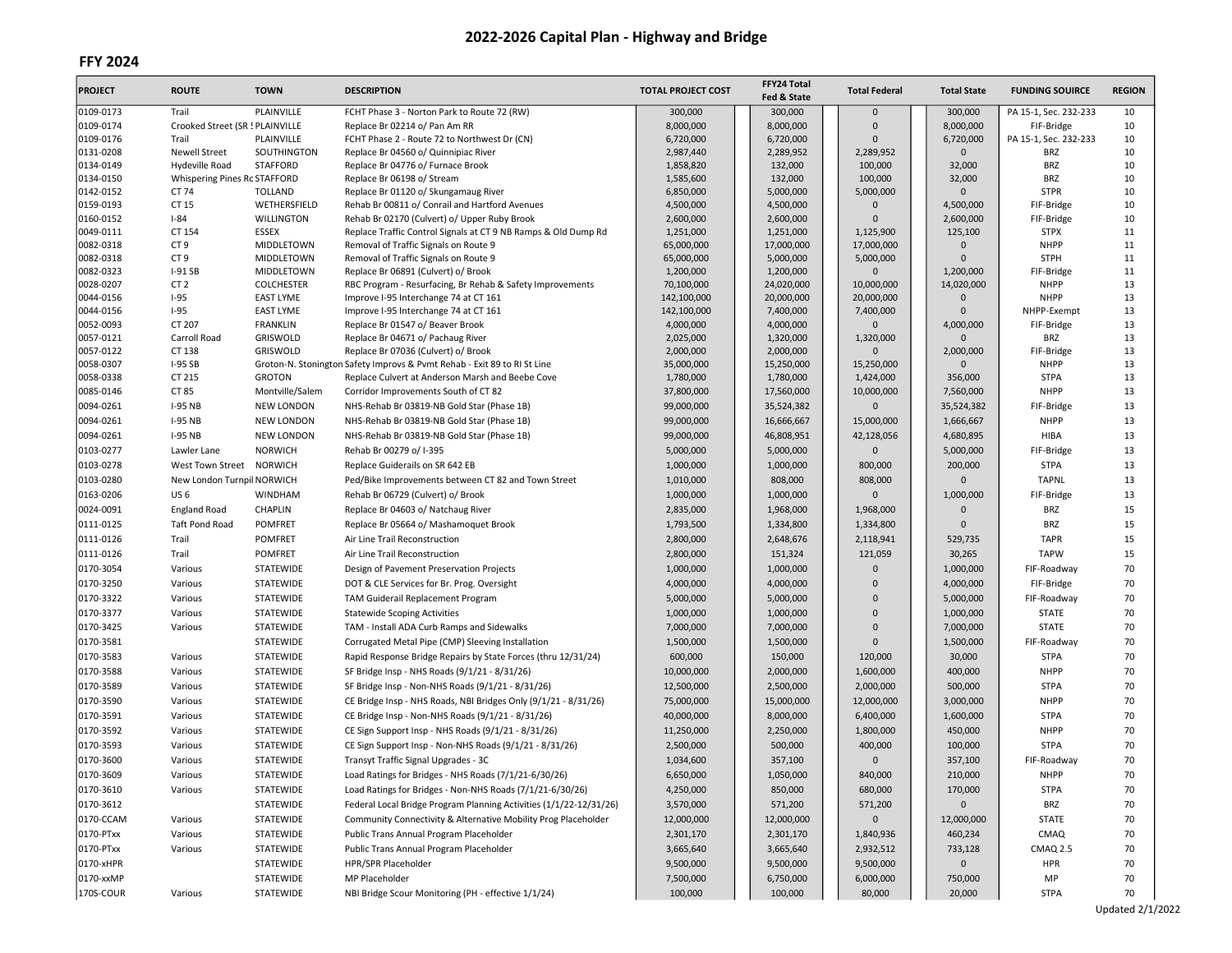| <b>PROJECT</b>   | <b>ROUTE</b> | <b>TOWN</b>       | <b>DESCRIPTION</b>                                               | <b>TOTAL PROJECT COST</b> | FFY24 Total<br>Fed & State | <b>Total Federal</b> | <b>Total State</b> | <b>FUNDING SOUIRCE</b> | <b>REGION</b> |
|------------------|--------------|-------------------|------------------------------------------------------------------|---------------------------|----------------------------|----------------------|--------------------|------------------------|---------------|
| 170U-Wnhs        | Various      | STATEWIDE         | CE Bridge Insp - Underwater - NHS Roads (PH Eff. 9/1/23)         | 3,000,000                 | 750,000                    | 600,000              | 150,000            | <b>NHPP</b>            | 70            |
| 170U-Wnon        | Various      | <b>STATEWIDE</b>  | CE Bridge Insp - Underwater - Non-NHS Roads (PH Eff. 9/1/23)     | 4,800,000                 | 1,200,000                  | 960,000              | 240,000            | <b>STPA</b>            | 70            |
| Asst-Mgmt        |              | <b>STATEWIDE</b>  | Asset Management Group                                           | 1,400,000                 | 1,400,000                  | 1,120,000            | 280,000            | <b>STPA</b>            | 70            |
| Brdg-BRUx        | Various      | STATEWIDE         | SFY25 BRU Bridge Preservation Repairs                            | 20,000,000                | 20,000,000                 | $\Omega$             | 20,000,000         | FIF-Bridge             | 70            |
| Brdg-Jnts        | Various      | STATEWIDE         | SFY25 Bridge Deck Joints following 2024 VIP                      | 5,000,000                 | 5,000,000                  | $\Omega$             | 5,000,000          | FIF-Bridge             | 70            |
| Brdg-Mgmt        |              | STATEWIDE         | <b>Bridge Management Group</b>                                   | 1,250,000                 | 1,250,000                  | 1,000,000            | 250,000            | <b>STPA</b>            | 70            |
| <b>Brdg-Pres</b> |              | <b>STATEWIDE</b>  | TAM Bridge Preservation or Previously Overprogrammed Projects    | 15,000,000                | 15,000,000                 | $\Omega$             | 15,000,000         | <b>STATE</b>           | 70            |
| CHMP-xxxx        | Various      | <b>STATEWIDE</b>  | <b>CHAMP Safety Service Patrol</b>                               | 4,537,000                 | 3,629,600                  | 3,629,600            |                    | <b>NHPP</b>            | 70            |
| CMAQ-COGS        | Various      | <b>STATEWIDE</b>  | Future COG Project Awards for CMAQ (Reserve)                     | 12,000,000                | 12,000,000                 | 12,000,000           | $\Omega$           | CMAQ                   | 70            |
| <b>ENVx-COMP</b> |              | <b>STATEWIDE</b>  | Environmental Compliance Program Placeholder                     | 9,925,000                 | 9,925,000                  | $\Omega$             | 9,925,000          | <b>ENV Comp</b>        | 70            |
| Illu-mntn        | Various      | STATEWIDE         | TAM Highway Illumination Replacement Program                     | 10,000,000                | 10,000,000                 | $\Omega$             | 10,000,000         | FIF-Roadway            | 70            |
| MASP-INSP        | Various      | STATEWIDE         | Mast Arm & Span Pole Inspections (PH, effective 1/1/24)          | 700,000                   | 700,000                    | 560,000              | 140,000            | <b>STPA</b>            | 70            |
| Pvmt-Mark        | Various      | STATEWIDE         | <b>TAM Pavement Markings Placeholder</b>                         | 8,000,000                 | 8,000,000                  | 8,000,000            |                    | <b>STPA</b>            | 70            |
| Pvmt-Pres        | Various      | STATEWIDE         | TAM Pavement Preservation (Pvmt Mgmt List)                       | 25,000,000                | 25,000,000                 | $\Omega$             | 25,000,000         | FIF-Roadway            | 70            |
| Pvmt-VIPx        | Various      | <b>STATEWIDE</b>  | TAM Maintenance Resurfacing (VIP) Program                        | 69,000,000                | 69,000,000                 | $\Omega$             | 69,000,000         | <b>STATE</b>           | 70            |
| Sgnl-Circ        |              | <b>STATEWIDE</b>  | Traffic Signal System Circuit Rider Program (annual req't)       | 300,000                   | 300,000                    | 300,000              |                    | CMAQ                   | 70            |
| Sgnl-Impr        | Various      | STATEWIDE         | Traffic Signal Safety & Technology Improvements Placeholder      | 1,035,000                 | 1,035,000                  | $\Omega$             | 1,035,000          | FIF-Roadway            | 70            |
| Sign-Pres        | Various      | STATEWIDE         | TAM Signs & Sign Supports Preservation Placeholder               | 30,000,000                | 30,000,000                 | 24,000,000           | 6,000,000          | <b>NHPP</b>            | 70            |
| Sign-Sprt        | Various      | STATEWIDE         | TAM Sign Support Replacements Placeholder                        | 4,000,000                 | 4,000,000                  | $\Omega$             | 4,000,000          | FIF-Roadway            | 70            |
| SIPH-xxxx        |              | STATEWIDE         | <b>TBD Safety Projects</b>                                       | 22,222,222                | 22,222,222                 | 20,000,000           | 2,222,222          | <b>SIPH</b>            | 70            |
| <b>TRAN-SCOM</b> |              |                   | Transfer to NJ for 2024 TRANSCOM Work Program                    | 286,029                   | 286,029                    | 286,029              | $\Omega$           | <b>NHPP</b>            | 70            |
| xSTP-PRES        |              | STATEWIDE         | TBD STP Infrastructure Preservation using STP-Suballocated Funds | 17,500,000                | 17,500,000                 | 14,000,000           | 3,500,000          | <b>STP Various</b>     | 70            |
| xVIP-IMPR        | Various      | STATEWIDE         | VIP Related Safety Improvements                                  | 27,000,000                | 27,000,000                 | $\mathbf{0}$         | 27,000,000         | <b>STATE</b>           | 70            |
| xVIP-SIGN        | Various      | STATEWIDE         | Sign Replacements on Roads Previously Paved thru VIP             | 4,500,000                 | 4,500,000                  | $\mathbf{0}$         | 4,500,000          | <b>STATE</b>           | 70            |
| 0171-0472        | Various      | <b>DISTRICT 1</b> | Install Curve Warning Signs at Various Locations                 | 575,000                   | 575,000                    | 575,000              | $\Omega$           | SIPH                   | 71            |
| 0171-0474        | Various      | <b>DISTRICT 1</b> | Clearance Interval Retiming for Local Traffic Signals            | 450,000                   | 450,000                    | 450,000              | $\Omega$           | SIPH                   | 71            |
| 0173-0520        | Various      | <b>DISTRICT 3</b> | Install Curve Warning Signs at Various Locations                 | 630,000                   | 630,000                    | 630,000              | $\Omega$           | SIPH                   | 73            |
| 0173-0522        | Various      | <b>DISTRICT 3</b> | Clearance Interval Retiming for Local Traffic Signals            | 850,000                   | 850,000                    | 850,000              | $\Omega$           | SIPH                   | 73            |
| 0174-0435        | Various      | <b>DISTRICT 4</b> | Traffic Signal Safety Improvements (Proj #1)                     | 4,500,000                 | 4,500,000                  | 4,500,000            | $\Omega$           | SIPH                   | 74            |
| 0174-0436        | Various      | <b>DISTRICT 4</b> | Traffic Signal Safety Improvements (Proj #2)                     | 4,500,000                 | 4,500,000                  | 4,500,000            | $\Omega$           | SIPH                   | 74            |
| 0174-0448        | Various      | <b>DISTRICT 4</b> | Replace Traffic Control Signals at Various Locations             | 5,700,000                 | 5,700,000                  | $\mathbf{0}$         | 5,700,000          | FIF-Roadway            | 74            |
| 0174-0453        | Various      | <b>DISTRICT 4</b> | Clearance Interval Retiming for Local Traffic Signals            | 150,000                   | 150,000                    | 150,000              | $\Omega$           | <b>SIPH</b>            | 74            |
| 0172-0513        | Various      | <b>DISTRICT 2</b> | Replace Traffic Control Signals at Various Locations             | 5,901,000                 | 5,901,000                  | $\Omega$             | 5,901,000          | FIF-Roadway            | 10,11,13,15   |
| 0304-xxxx        | <b>NHL</b>   | <b>VARIOUS</b>    | Waterbury Branch Service Expansion Operating - Funds to FTA      | 18,415,335                | 6,138,445                  | 4,910,756            | 1,227,689          | CMAQ                   | 5,6,8         |
| 0171-0471        | Various      | <b>DISTRICT 1</b> | Replace Traffic Control Signals at Various Locations             | 8,000,000                 | 8,000,000                  | $\Omega$             | 8,000,000          | FIF-Roadway            | 5,8,10        |
| 0173-0519        | Various      | <b>DISTRICT 3</b> | Traffic Control Signal Upgrades at Various Locations             | 5,364,000                 | 5,364,000                  | $\Omega$             | 5,364,000          | FIF-Roadway            | 7,8           |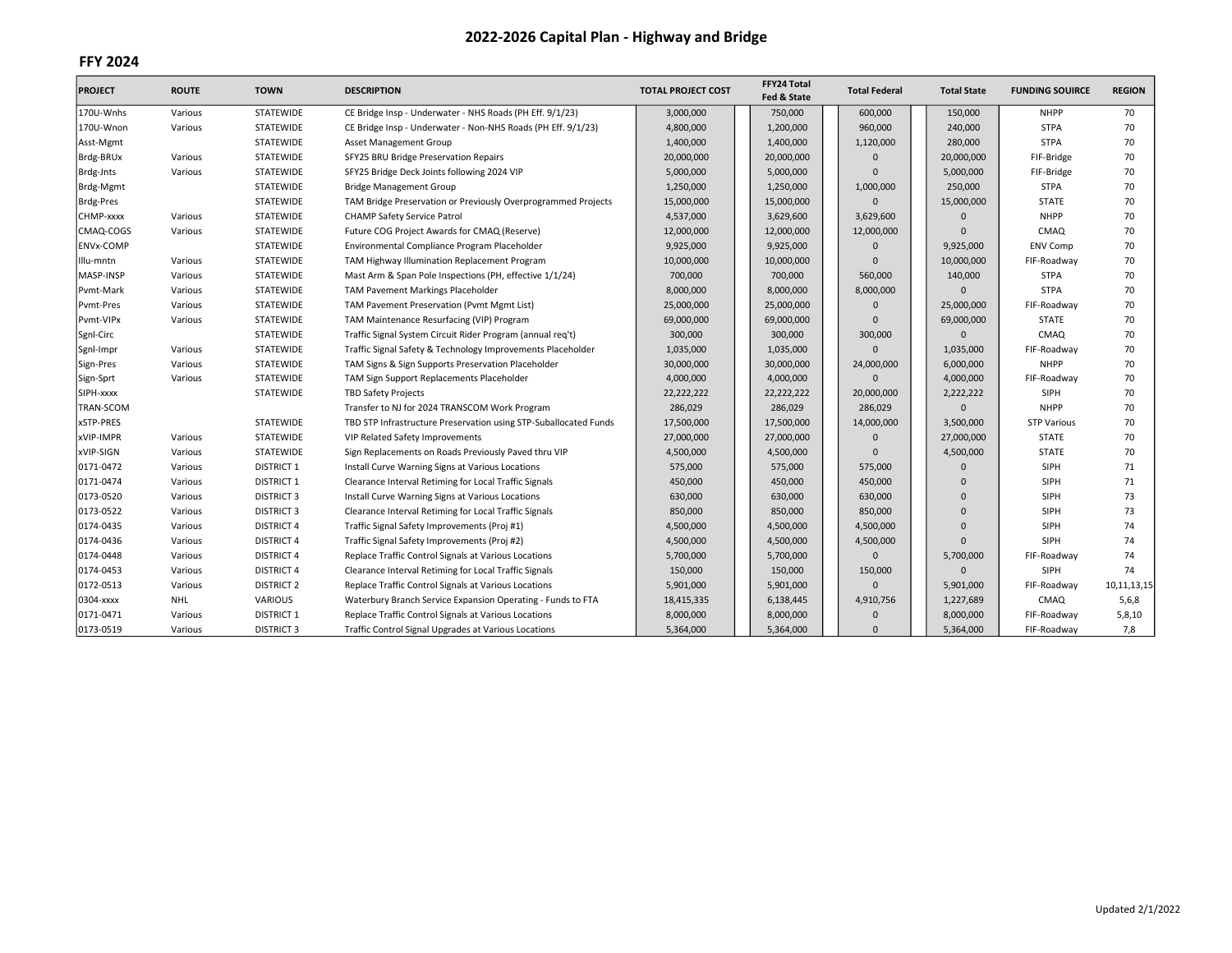| <b>PROJECT</b> | <b>ROUTE</b>                    | <b>TOWN</b>         | <b>DESCRIPTION</b>                                                       | <b>TOTAL PROJECT COST</b> | FFY25 Total<br>Fed & State | <b>Total Federal</b> | <b>Total State</b> | <b>FUNDING SOURCE</b> | <b>REGION</b>  |
|----------------|---------------------------------|---------------------|--------------------------------------------------------------------------|---------------------------|----------------------------|----------------------|--------------------|-----------------------|----------------|
| 0102-0358      | US 7/15                         | <b>NORWALK</b>      | Complete the Routes 15 & 7 Interchange                                   | 175,000,000               | 45,000,000                 | 10,000,000           | 35,000,000         | <b>STPB</b>           | 1              |
| 0102-0367      | $I-95$                          | <b>NORWALK</b>      | NHS - Rehab Br 07023 (Culvert) u/ I-95                                   | 8,000,000                 | 8,000,000                  | $\Omega$             | 8,000,000          | FIF-Bridge            | $\mathbf{1}$   |
| 0135-0346      | $I-95$                          | <b>STAMFORD</b>     | RBC Improvs b/t Exits 6-7 & Auxiliary Lane SB (Design-Build)             | 40,100,000                | 5,200,000                  | 5,200,000            | 0                  | <b>STPB</b>           | 1              |
| 0116-0135      | CT 53                           | REDDING             | Replace Br 01015 o/ Saugatuck Reservoir                                  | 3,500,000                 | 3,500,000                  | 2,800,000            | 700,000            | <b>STPR</b>           | $\overline{2}$ |
| 0017-0191      | CT 72                           | <b>BRISTOL</b>      | Realign CT 72 @ Memorial, Blakeslee & Downs                              | 7,300,000                 | 7,300,000                  | 5,840,000            | 1,460,000          | <b>NHPP</b>           | 5              |
| 0080-0128      | I-84/CT 63 & 64                 | MIDDLEBURY          | Improvements on Routes 63, 64 & I-84 WB Interchange 17                   | 35,000,000                | 3,500,000                  | 3,500,000            | 0                  | <b>STPO</b>           | 5              |
| 0080-0132      | South Street                    | MIDDLEBURY          | Rehab Br 01164 o/ I-84                                                   | 5,800,000                 | 4,140,000                  | 4,140,000            | $\Omega$           | <b>STPO</b>           | 5              |
| 0130-0186      | $I-84/US 6$                     | SOUTHBURY           | Culvert Relining - 6 Bridges                                             | 7,300,000                 | 7,300,000                  | $\Omega$             | 7,300,000          | FIF-Bridge            | 5              |
| 0126-0179      | CT 110                          | SHELTON             | Rehab Br 06697 (Culvert) o/ Butternut Hallow Brook                       | 1,240,000                 | 1,240,000                  | $\Omega$             | 1,240,000          | FIF-Bridge            | 6              |
| 0015-xHOC      | Various                         | <b>BRIDGEPORT</b>   | <b>Bridgeport Highway Operations Center</b>                              | 1,200,000                 | 1,200,000                  | 1,080,000            | 120,000            | <b>NHPP</b>           | $\overline{7}$ |
| 0015-xPRO      | Various                         | <b>BRIDGEPORT</b>   | <b>Bridgeport Highway Operations Procurement</b>                         | 800,000                   | 800,000                    | 720,000              | 80,000             | <b>NHPP</b>           | $\overline{7}$ |
| 0138-0252      | CT 15                           | <b>STRATFORD</b>    | Rehab Br 02150 o/ Freeman Brook                                          | 2,800,000                 | 2,800,000                  | $\mathbf{0}$         | 2,800,000          | FIF-Bridge            | $\overline{7}$ |
| 0079-0240      | I-91/I-691/RT 15                | MERIDEN             | Interchange Improvements - SB & EB to SB                                 | 169,000,000               | 42,000,000                 | 42,000,000           | $\Omega$           | <b>NHPP</b>           | 8              |
| 0083-0270      | SR 796                          | <b>MILFORD</b>      | Rehab Br 06770 (Culvert) o/ Brook                                        | 2,115,000                 | 2,115,000                  | $\mathbf{0}$         | 2,115,000          | FIF-Bridge            | 8              |
| 0092-0689      | CT 15                           |                     | New Haven / Woodbi Interchange 59/Route 69 Improvements (Phase 2)        | 33,021,000                | 7,604,200                  | 1,000,000            | 6,604,200          | <b>NHPP</b>           | 8              |
| 0100-0183      | CT 40                           | <b>NORTH HAVEN</b>  | Rehab Brs. 03408 & 03409 o/ CSX Railroad & Quinnipiac River              | 12,525,000                | 12,525,000                 | 0                    | 12,525,000         | FIF-Bridge            | 8              |
| 0011-0157      | CT 189                          | <b>BLOOMFIELD</b>   | Construct Roundabouts at CT 178 & Wintonbury Ave                         | 6,290,000                 | 6,290,000                  | 5,032,000            | 1,258,000          | <b>STPH</b>           | 10             |
| 0011-0159      | CT 305                          | <b>BLOOMFIELD</b>   | Replace Culvert at Mill Brook Crossing                                   | 2,900,000                 | 2,900,000                  | 2,320,000            | 580,000            | <b>STPH</b>           | 10             |
| 0063-0726      | $I-91$ SB                       | <b>HARTFORD</b>     | NHS - Rehab Br 01469B o/ CSRR, SR 598 & TR803 (Design-Build)             | 58,850,000                | 5,000,000                  | 5,000,000            | $\Omega$           | <b>NHPP</b>           | 10             |
| 0088-0197      | <b>Washington Street</b>        | <b>NEW BRITAIN</b>  | Superstructure Repairs to Br 04246 o/ CT 72                              | 2,500,000                 | 2,500,000                  | 2,000,000            | 500,000            | <b>STPA</b>           | 10             |
| 0093-0241      |                                 | <b>NEWINGTON</b>    | CT Safety Research Center (7/1/21-6/30/26)                               | 9,931,188                 | 2,133,856                  | 2,133,856            | $\mathbf{0}$       | Sect 154              | 10             |
| 0093-0242      |                                 | <b>NEWINGTON</b>    | Highway Safety Office Tasks Consistent with SHSP (7/1/21-6/30/26)        | 4,660,700                 | 1,055,021                  | 1,055,021            | $\mathbf{0}$       | Sect 154              | 10             |
| 0093-xHOC      | Various                         | <b>NEWINGTON</b>    | Newington Highway Operations Center                                      | 4,800,000                 | 4,800,000                  | 3,840,000            | 960,000            | <b>NHPP</b>           | 10             |
| 0093-xPRO      | Various                         | <b>NEWINGTON</b>    | Newington Highway Operations Procurement                                 | 2,300,000                 | 2,300,000                  | 1,840,000            | 460,000            | <b>NHPP</b>           | 10             |
| 0093-xxxx      |                                 | <b>NEWINGTON</b>    | DOT Training Placeholder (CY 2025)                                       | 1,370,074                 | 1,370,074                  | 1,370,074            | $\mathbf{0}$       | <b>NHPP</b>           | 10             |
| 0134-0149      | Hydeville Road                  | <b>STAFFORD</b>     | Replace Br 04776 o/ Furnace Brook                                        | 1,858,820                 | 1,387,056                  | 1,387,056            | $\Omega$           | <b>BRZ</b>            | 10             |
| 0134-0150      | Whispering Pines Rc STAFFORD    |                     | Replace Br 06198 o/ Stream                                               | 1,585,600                 | 1,168,480                  | 1,168,480            | $\mathbf{0}$       | <b>BRZ</b>            | 10             |
| 0155-0176      | US 44/CT 218 - CC WEST HARTFORD |                     | Intersection Modifications & Traffic Signal Replacement                  | 2,500,000                 | 2,500,000                  | 2,000,000            | 500,000            | <b>NHPP</b>           | 10             |
| 0040-0148      | CT 149                          | <b>EAST HADDAM</b>  | Replace Br 02698 o/ Brook                                                | 2,500,000                 | 2,500,000                  | 2,000,000            | 500,000            | <b>STPR</b>           | 11             |
| 0041-0121      | CT 16                           | <b>EAST HAMPTON</b> | Rehab Br 00853 o/ Salmon River                                           | 6,400,000                 | 6,400,000                  | $\mathbf{0}$         | 6,400,000          | FIF-Bridge            | 11             |
| 0082-0316      | RT 17/RT 9                      | MIDDLETOWN          | Reconfigure Rt 17 On-ramp to Rt 9 NB                                     | 42,500,000                | 5,000,000                  | 5,000,000            | $\mathbf 0$        | <b>NHPP</b>           | 11             |
| 0082-0318      | CT <sub>9</sub>                 | MIDDLETOWN          | Removal of Traffic Signals on Route 9                                    | 65,000,000                | 5,000,000                  | 5,000,000            | $\Omega$           | <b>NHPP</b>           | 11             |
| 0082-0318      | CT <sub>9</sub>                 | MIDDLETOWN          | Removal of Traffic Signals on Route 9                                    | 65,000,000                | 10,000,000                 | 10,000,000           | $\Omega$           | <b>STPH</b>           | 11             |
| 0028-0207      | CT <sub>2</sub>                 | COLCHESTER          | RBC Program - Resurfacing, Br Rehab & Safety Improvements                | 70,100,000                | 25,000,000                 | 25,000,000           | $\Omega$           | <b>NHPP</b>           | 13             |
| 0028-0208      | CT <sub>2</sub>                 | <b>COLCHESTER</b>   | Rehab Brs. 03395 & 03396 o/ CT 85                                        | 5,800,000                 | 5,800,000                  | $\Omega$             | 5,800,000          | FIF-Bridge            | 13             |
| 0044-0156      | $I-95$                          | <b>EAST LYME</b>    | Improve I-95 Interchange 74 at CT 161                                    | 142,100,000               | 5,660,000                  | 5,660,000            | $\mathbf{0}$       | <b>NHPP</b>           | 13             |
| 0044-0156      | $I-95$                          | <b>EAST LYME</b>    | Improve I-95 Interchange 74 at CT 161                                    | 142,100,000               | 7,400,000                  | 7,400,000            | $\mathbf 0$        | NHPP-Exempt           | 13             |
| 0058-0307      | <b>I-95 SB</b>                  |                     | Groton-N. Stonington Safety Improvs & Pvmt Rehab - Exit 89 to RI St Line | 35,000,000                | 15,250,000                 | 15,250,000           | $\Omega$           | <b>NHPP</b>           | 13             |
| 0085-0146      | CT 85                           | Montville/Salem     | Corridor Improvements South of CT 82                                     | 37,800,000                | 13,600,000                 | 13,600,000           | $\Omega$           | <b>NHPP</b>           | 13             |
| 0094-0264      | US 1                            | <b>NEW LONDON</b>   | NHS - Replace Br 02572 o/ I-95 Ramp 310 & SR 641                         | 13,800,000                | 13,800,000                 | $\Omega$             | 13,800,000         | FIF-Bridge            | 13             |
| 0103-0274      | CT 82                           | <b>NORWICH</b>      | Safety Improvements from Maple St to Fairmount St                        | 16,500,000                | 7,500,000                  | 5,000,000            | 2,500,000          | <b>STPNL</b>          | 13             |
| 0103-0274      | CT 82                           | <b>NORWICH</b>      | Safety Improvements from Maple St to Fairmount St                        | 16,500,000                | 4,000,000                  | 3,200,000            | 800,000            | <b>STPA</b>           | 13             |
| 0137-0164      | Alpha Avenue                    | <b>STONINGTON</b>   | Rehab Br 03906 o/ Amtrak RR & Local Roads                                | 9,035,000                 | 9,035,000                  | $\mathbf{0}$         | 9,035,000          | FIF-Bridge            | 13             |
| 0068-0217      | CT 101                          | KILLINGLY           | Replace Br 02599 o/ Alvia Chase Reservoir                                | 3,700,000                 | 3,700,000                  | 2,960,000            | 740,000            | <b>STPR</b>           | 15             |
| 0115-0122      | <b>US44</b>                     | PUTNAM              | Replace Retaining Wall Near Cargill Falls Mill                           | 6,990,000                 | 4,240,000                  | 3,392,000            | 848,000            | <b>NHPP</b>           | 15             |
| 0115-0122      | <b>US44</b>                     | PUTNAM              | Replace Retaining Wall Near Cargill Falls Mill                           | 6,990,000                 | 2,750,000                  | 2,200,000            | 550,000            | <b>STPW</b>           | 15             |
| 0170-3054      | Various                         | STATEWIDE           | Design of Pavement Preservation Projects                                 | 1,000,000                 | 1,000,000                  | 0                    | 1,000,000          | FIF-Roadway           | 70             |
| 0170-3250      | Various                         | STATEWIDE           | DOT & CLE Services for Br. Prog. Oversight                               | 4,000,000                 | 4,000,000                  | 0                    | 4,000,000          | FIF-Bridge            | 70             |
| 0170-3322      | Various                         | STATEWIDE           | TAM Guiderail Replacement Program                                        | 5,000,000                 | 5,000,000                  | 0                    | 5,000,000          | FIF-Roadway           | 70             |
| 0170-3377      | Various                         | STATEWIDE           | <b>Statewide Scoping Activities</b>                                      | 1,000,000                 | 1,000,000                  | $\Omega$             | 1,000,000          | <b>STATE</b>          | 70             |
| 0170-3425      | Various                         | STATEWIDE           | TAM - Install ADA Curb Ramps and Sidewalks                               | 7,000,000                 | 7,000,000                  | $\mathbf{0}$         | 7,000,000          | STATE                 | 70             |
| 0170-3581      |                                 | STATEWIDE           | Corrugated Metal Pipe (CMP) Sleeving Installation                        | 1,500,000                 | 1,500,000                  | $\mathbf 0$          | 1,500,000          | FIF-Roadway           | 70             |
| 0170-3588      | Various                         | STATEWIDE           | SF Bridge Insp - NHS Roads (9/1/21 - 8/31/26)                            | 10,000,000                | 2,000,000                  | 1,600,000            | 400,000            | <b>NHPP</b>           | 70             |
| 0170-3589      | Various                         | STATEWIDE           | SF Bridge Insp - Non-NHS Roads (9/1/21 - 8/31/26)                        | 12,500,000                | 2,500,000                  | 2,000,000            | 500,000            | <b>STPA</b>           | 70             |
| 0170-3590      | Various                         | STATEWIDE           | CE Bridge Insp - NHS Roads, NBI Bridges Only (9/1/21 - 8/31/26)          | 75,000,000                | 15,000,000                 | 12,000,000           | 3,000,000          | <b>NHPP</b>           | 70             |
| 0170-3591      | Various                         | STATEWIDE           | CE Bridge Insp - Non-NHS Roads (9/1/21 - 8/31/26)                        | 40,000,000                | 8,000,000                  | 6,400,000            | 1,600,000          | <b>STPA</b>           | 70             |
| 0170-3592      | Various                         | STATEWIDE           | CE Sign Support Insp - NHS Roads (9/1/21 - 8/31/26)                      | 11,250,000                | 2,250,000                  | 1,800,000            | 450,000            | <b>NHPP</b>           | 70             |
| 0170-3593      | Various                         | STATEWIDE           | CE Sign Support Insp - Non-NHS Roads (9/1/21 - 8/31/26)                  | 2,500,000                 | 500,000                    | 400,000              | 100,000            | <b>STPA</b>           | 70             |
| 0170-3609      | Various                         | STATEWIDE           | Load Ratings for Bridges - NHS Roads (7/1/21-6/30/26)                    | 6,650,000                 | 1,050,000                  | 840,000              | 210,000            | <b>NHPP</b>           | 70             |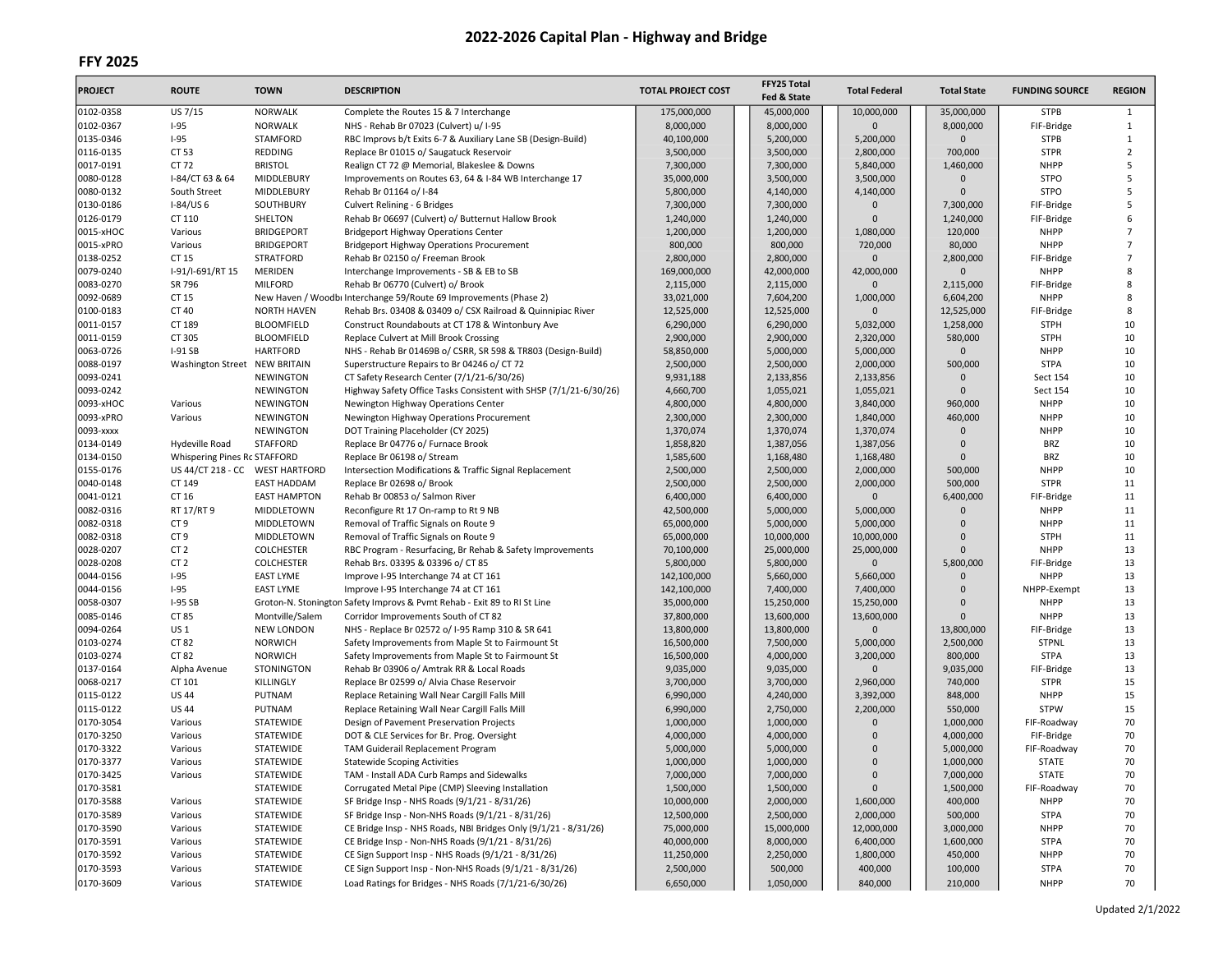| <b>PROJECT</b>   | <b>ROUTE</b> | <b>TOWN</b>       | <b>DESCRIPTION</b>                                                 | <b>TOTAL PROJECT COST</b> | FFY25 Total<br>Fed & State | <b>Total Federal</b> | <b>Total State</b> | <b>FUNDING SOURCE</b> | <b>REGION</b> |
|------------------|--------------|-------------------|--------------------------------------------------------------------|---------------------------|----------------------------|----------------------|--------------------|-----------------------|---------------|
| 0170-3610        | Various      | STATEWIDE         | Load Ratings for Bridges - Non-NHS Roads (7/1/21-6/30/26)          | 4,250,000                 | 850,000                    | 680,000              | 170,000            | <b>STPA</b>           | 70            |
| 0170-3612        |              | STATEWIDE         | Federal Local Bridge Program Planning Activities (1/1/22-12/31/26) | 3,570,000                 | 571,200                    | 571,200              | $\Omega$           | <b>BRZ</b>            | 70            |
| 0170-CCAM        | Various      | <b>STATEWIDE</b>  | Community Connectivity & Alternative Mobility Prog Placeholder     | 12,000,000                | 12,000,000                 | $\Omega$             | 12,000,000         | <b>STATE</b>          | 70            |
| 0170-PTxx        | Various      | <b>STATEWIDE</b>  | Public Trans Annual Program Placeholder                            | 2,301,170                 | 2,301,170                  | 1,840,936            | 460,234            | CMAQ                  | 70            |
| 0170-PTxx        | Various      | <b>STATEWIDE</b>  | Public Trans Annual Program Placeholder                            | 3,665,640                 | 3,665,640                  | 2,932,512            | 733,128            | <b>CMAQ 2.5</b>       | 70            |
| 0170-xHPR        |              | <b>STATEWIDE</b>  | HPR/SPR Placeholder                                                | 9,500,000                 | 9,500,000                  | 9,500,000            | $\mathbf{0}$       | <b>HPR</b>            | 70            |
| 0170-xxMP        |              | STATEWIDE         | MP Placeholder                                                     | 7,500,000                 | 6,750,000                  | 6,000,000            | 750,000            | MP                    | 70            |
| 170S-COUR        | Various      | STATEWIDE         | NBI Bridge Scour Monitoring (PH - effective 1/1/25)                | 100,000                   | 100,000                    | 80,000               | 20,000             | <b>STPA</b>           | 70            |
| 170U-Wnhs        | Various      | <b>STATEWIDE</b>  | CE Bridge Insp - Underwater - NHS Roads (PH Eff. 9/1/23)           | 3,000,000                 | 750,000                    | 600,000              | 150,000            | <b>NHPP</b>           | 70            |
| 170U-Wnon        | Various      | <b>STATEWIDE</b>  | CE Bridge Insp - Underwater - Non-NHS Roads (PH Eff. 9/1/23)       | 4,800,000                 | 1,200,000                  | 960,000              | 240,000            | <b>STPA</b>           | 70            |
| Asst-Mgmt        |              | <b>STATEWIDE</b>  | Asset Management Group                                             | 1,400,000                 | 1,400,000                  | 1,120,000            | 280,000            | <b>STPA</b>           | 70            |
| Brdg-BRUx        | Various      | <b>STATEWIDE</b>  | SFY26 BRU Bridge Preservation Repairs                              | 20,000,000                | 20,000,000                 | $\Omega$             | 20,000,000         | FIF-Bridge            | 70            |
| Brdg-Jnts        | Various      | STATEWIDE         | SFY26 Bridge Deck Joints following 2025 VIP                        | 5,000,000                 | 5,000,000                  | n                    | 5,000,000          | FIF-Bridge            | 70            |
| Brdg-Mgmt        |              | STATEWIDE         | <b>Bridge Management Group</b>                                     | 1,250,000                 | 1,250,000                  | 1,000,000            | 250,000            | <b>STPA</b>           | 70            |
| Brdg-OFFx        |              | <b>STATEWIDE</b>  | TBD Local Bridge Preservation Projects                             | 30,000,000                | 24,000,000                 | 24,000,000           | $\Omega$           | <b>BRZ</b>            | 70            |
| CHMP-xxxx        | Various      | STATEWIDE         | <b>CHAMP Safety Service Patrol</b>                                 | 4,537,000                 | 3,629,600                  | 3,629,600            | $\Omega$           | <b>NHPP</b>           | 70            |
| CMAQ-COGS        | Various      | STATEWIDE         | Future COG Project Awards for CMAQ (Reserve)                       | 12,000,000                | 12,000,000                 | 12,000,000           | $\Omega$           | <b>CMAQ</b>           | 70            |
| <b>ENVx-COMP</b> |              | STATEWIDE         | Environmental Compliance Program Placeholder                       | 9,925,000                 | 9,925,000                  | O                    | 9,925,000          | <b>ENV Comp</b>       | 70            |
| Illu-mntn        | Various      | <b>STATEWIDE</b>  | TAM Highway Illumination Replacement Program                       | 10,000,000                | 10,000,000                 | 8,000,000            | 2,000,000          | <b>STPA</b>           | 70            |
| MASP-INSP        | Various      | <b>STATEWIDE</b>  | Mast Arm & Span Pole Inspections (PH, effective 1/1/25)            | 700,000                   | 700,000                    | 560,000              | 140,000            | <b>STPA</b>           | 70            |
| Pvmt-Mark        | Various      | STATEWIDE         | <b>TAM Pavement Markings Placeholder</b>                           | 8,000,000                 | 8,000,000                  | 8,000,000            | $\Omega$           | <b>STPA</b>           | 70            |
| Pvmt-Pres        | Various      | STATEWIDE         | TAM Pavement Preservation (Pvmt Mgmt List)                         | 25,000,000                | 25,000,000                 | $\Omega$             | 25,000,000         | FIF-Roadway           | 70            |
| Pvmt-VIPx        | Various      | STATEWIDE         | TAM Maintenance Resurfacing (VIP) Program                          | 69,000,000                | 69,000,000                 | $\Omega$             | 69,000,000         | <b>STATE</b>          | 70            |
| Sgnl-Circ        |              | STATEWIDE         | Traffic Signal System Circuit Rider Program (annual reg't)         | 300,000                   | 300,000                    | 300,000              | $\Omega$           | <b>CMAQ</b>           | 70            |
| Sgnl-Impr        | Various      | STATEWIDE         | Traffic Signal Safety & Technology Improvements Placeholder        | 9,414,000                 | 9,414,000                  | $\Omega$             | 9,414,000          | FIF-Roadway           | 70            |
| Sgnl-Pres        | Various      | STATEWIDE         | TAM Traffic Signals Preservation Placeholder                       | 15,000,000                | 15,000,000                 | 15,000,000           | $\Omega$           | <b>STPA</b>           | 70            |
| Sign-Pres        | Various      | <b>STATEWIDE</b>  | TAM Signs & Sign Supports Preservation Placeholder                 | 30,000,000                | 30,000,000                 | 24,000,000           | 6,000,000          | <b>NHPP</b>           | 70            |
| Sign-Sprt        | Various      | STATEWIDE         | TAM Sign Support Replacements Placeholder                          | 4,000,000                 | 4,000,000                  | $\Omega$             | 4,000,000          | FIF-Roadway           | 70            |
| SIPH-xxxx        |              | STATEWIDE         | <b>TBD Safety Projects</b>                                         | 27,777,778                | 27,777,778                 | 25,000,000           | 2,777,778          | SIPH                  | 70            |
| TRAN-SCOM        |              |                   | Transfer to NJ for 2025 TRANSCOM Work Program                      | 286,029                   | 286,029                    | 286,029              | $\mathbf{0}$       | <b>NHPP</b>           | 70            |
| xSTP-PRES        |              | <b>STATEWIDE</b>  | TBD STP Infrastructure Preservation using STP-Suballocated Funds   | 8,750,000                 | 8,750,000                  | 7,000,000            | 1,750,000          | <b>STP Various</b>    | 70            |
| xVIP-IMPR        | Various      | STATEWIDE         | VIP Related Safety Improvements                                    | 27,000,000                | 27,000,000                 | $\Omega$             | 27,000,000         | <b>STATE</b>          | 70            |
| xVIP-SIGN        | Various      | STATEWIDE         | Sign Replacements on Roads Previously Paved thru VIP               | 4,500,000                 | 4,500,000                  | O                    | 4,500,000          | <b>STATE</b>          | 70            |
| 0171-0462        | Various      | <b>DISTRICT 1</b> | Traffic Signal Safety Improvements (Project #1)                    | 5,300,000                 | 5,300,000                  | 4,770,000            | 530,000            | SIPH                  | 71            |
| 0171-0463        | Various      | <b>DISTRICT 1</b> | Traffic Signal Safety Improvements (Project #2)                    | 5,286,000                 | 5,286,000                  | 4,757,400            | 528,600            | SIPH                  | 71            |
| 0304-xxxx        | <b>NHL</b>   | <b>VARIOUS</b>    | Waterbury Branch Service Expansion Operating - Funds to FTA        | 18,415,335                | 4,603,834                  | 3,683,067            | 920,767            | CMAQ                  | 5,6,8         |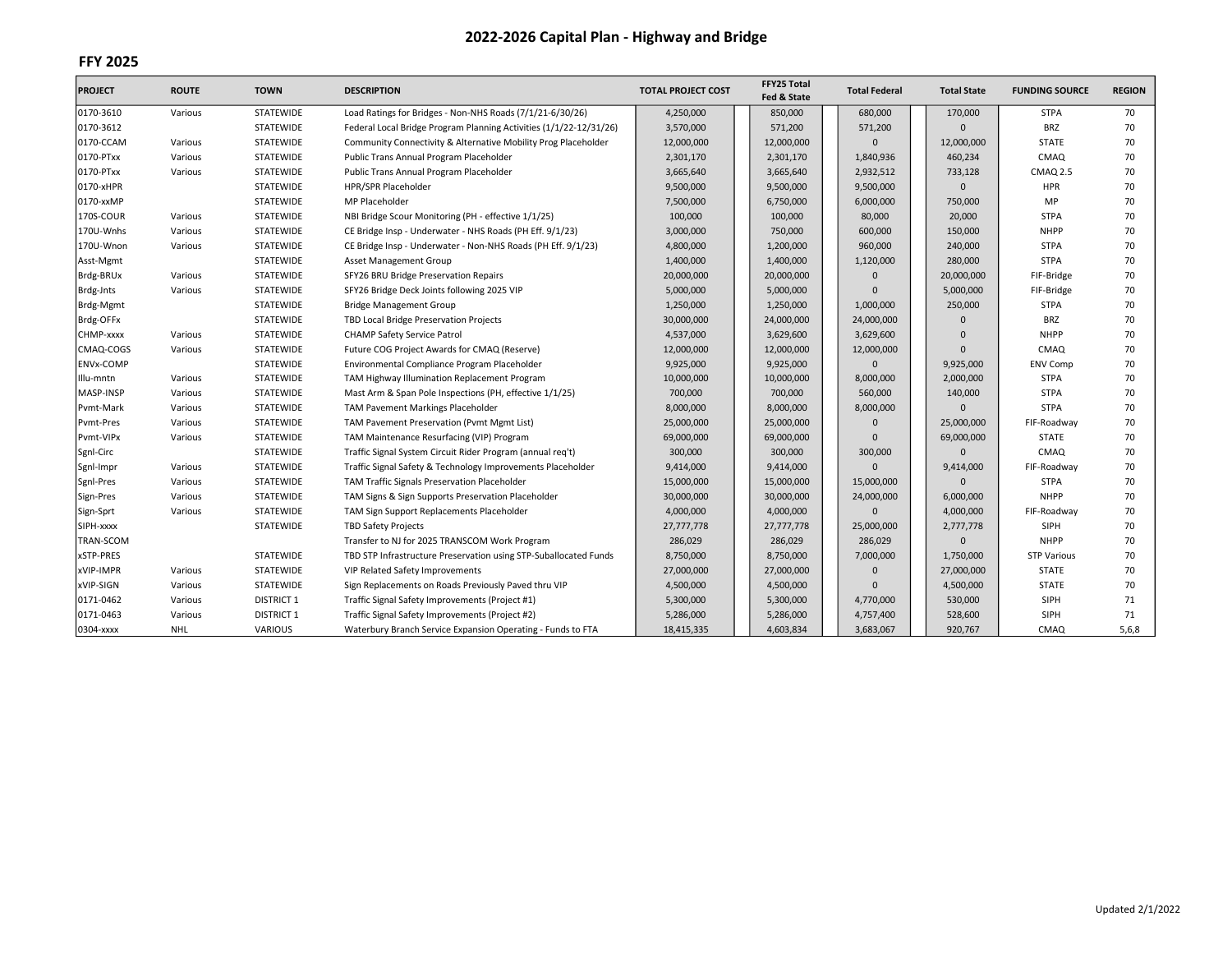| <b>PROJECT</b>   | <b>ROUTE</b>     | <b>TOWN</b>                   | <b>DESCRIPTION</b>                                                  | <b>TOTAL PROJECT COST</b> | FFY26 Total<br>Fed & State | <b>Total Federal</b> | <b>Total State</b> | <b>FUNDING SOURCE</b>      | <b>REGION</b>  |
|------------------|------------------|-------------------------------|---------------------------------------------------------------------|---------------------------|----------------------------|----------------------|--------------------|----------------------------|----------------|
| 0102-0358        | US 7/15          | <b>NORWALK</b>                | Complete the Routes 15 & 7 Interchange                              | 175,000,000               | 35,000,000                 | 35,000,000           | $\mathbf{0}$       | <b>NHPP</b>                | 1              |
| 0015-xHOC        | Various          | <b>BRIDGEPORT</b>             | <b>Bridgeport Highway Operations Center</b>                         | 1,200,000                 | 1,200,000                  | 1,080,000            | 120,000            | <b>NHPP</b>                | 7              |
| 0015-xPRO        | Various          | <b>BRIDGEPORT</b>             | <b>Bridgeport Highway Operations Procurement</b>                    | 800,000                   | 800,000                    | 720,000              | 80,000             | <b>NHPP</b>                | $\overline{7}$ |
| 0079-0240        | I-91/I-691/RT 15 | <b>MERIDEN</b>                | Interchange Improvements - SB & EB to SB                            | 169,000,000               | 43,000,000                 | 43,000,000           | $\Omega$           | <b>NHPP</b>                | 8              |
| 0092-0689        | CT 15            |                               | New Haven / Woodbi Interchange 59/Route 69 Improvements (Phase 2)   | 33,021,000                | 25,416,800                 | 25,416,800           | $\Omega$           | <b>NHPP</b>                | 8              |
| 0100-0182        | CT 15            | <b>NORTH HAVEN</b>            | Exit 62 NB Ramps Reconfiguration                                    | 20,001,000                | 20,001,000                 | $\Omega$             | 20,001,000         | FIF-Roadway                | 8              |
| 0093-CSRC        |                  | NEWINGTON                     | CT Safety Research Center (Annual Requirement)                      | 2,200,000                 | 2,200,000                  | 2,200,000            | 0                  | Sect 154                   | 10             |
| 0093-SHSP        |                  | NEWINGTON                     | Highway Safety Office Tasks Consistent with SHSP (Annual Req't)     | 1,100,000                 | 1,100,000                  | 1,100,000            | $\Omega$           | Sect 154                   | 10             |
| 0093-xHOC        | Various          | NEWINGTON                     | Newington Highway Operations Center                                 | 4,800,000                 | 4,800,000                  | 3,840,000            | 960,000            | <b>NHPP</b>                | 10             |
| 0093-xPRO        | Various          | <b>NEWINGTON</b>              | Newington Highway Operations Procurement                            | 2,300,000                 | 2,300,000                  | 1,840,000            | 460,000            | <b>NHPP</b>                | 10             |
| 0093-xxxx        |                  | <b>NEWINGTON</b>              | DOT Training Placeholder (CY 2026)                                  | 1,370,074                 | 1,370,074                  | 1,370,074            | $\overline{0}$     | <b>NHPP</b>                | 10             |
| 0082-0318        | CT <sub>9</sub>  | MIDDLETOWN                    | Removal of Traffic Signals on Route 9                               | 65,000,000                | 14,000,000                 | 14,000,000           | $\Omega$           | <b>NHPP</b>                | 11             |
| 0028-0207        | CT <sub>2</sub>  | <b>COLCHESTER</b>             | RBC Program - Resurfacing, Br Rehab & Safety Improvements           | 70,100,000                | 21,080,000                 | 21,080,000           | 0                  | <b>NHPP</b>                | 13             |
| 0044-0156        | $I-95$           | <b>EAST LYME</b>              | Improve I-95 Interchange 74 at CT 161                               | 142,100,000               | 21,020,000                 | 21,020,000           | $\overline{0}$     | <b>NHPP</b>                | 13             |
| 0044-0156        | $I-95$           | <b>EAST LYME</b>              | Improve I-95 Interchange 74 at CT 161                               | 142,100,000               | 7,400,000                  | 7,400,000            | $\Omega$           | NHPP-Exempt                | 13             |
| 0085-0146        | CT 85            | Montville/Salem               | Corridor Improvements South of CT 82                                | 37,800,000                | 6,640,000                  | 6,640,000            | $\Omega$           | <b>NHPP</b>                | 13             |
| 0103-0274        | CT 82            | <b>NORWICH</b>                | Safety Improvements from Maple St to Fairmount St                   | 16,500,000                | 5,000,000                  | 5,000,000            | $\Omega$           | <b>STPNL</b>               | 13             |
| 0170-3054        | Various          | STATEWIDE                     | Design of Pavement Preservation Projects                            | 1,000,000                 | 1,000,000                  | n                    | 1,000,000          | FIF-Roadway                | 70             |
| 0170-3250        | Various          | STATEWIDE                     | DOT & CLE Services for Br. Prog. Oversight                          | 4,000,000                 | 4,000,000                  | $\Omega$             | 4,000,000          | FIF-Bridge                 | 70             |
| 0170-3322        | Various          | STATEWIDE                     | TAM Guiderail Replacement Program                                   | 5,000,000                 | 5,000,000                  | $\Omega$             | 5,000,000          | FIF-Roadway                | 70             |
| 0170-3377        | Various          | <b>STATEWIDE</b>              | <b>Statewide Scoping Activities</b>                                 | 1,000,000                 | 1,000,000                  | $\Omega$             | 1,000,000          | <b>STATE</b>               | 70             |
| 0170-3425        | Various          | STATEWIDE                     | TAM - Install ADA Curb Ramps and Sidewalks                          | 7,000,000                 | 7,000,000                  | $\Omega$             | 7,000,000          | <b>STATE</b>               | 70             |
| 0170-3581        |                  | STATEWIDE                     | Corrugated Metal Pipe (CMP) Sleeving Installation                   | 1,500,000                 | 1,500,000                  | 0                    | 1,500,000          | FIF-Roadway                | 70             |
| 0170-3612        |                  | STATEWIDE                     | Federal Local Bridge Program Planning Activities (1/1/22-12/31/26)  | 3,570,000                 | 571,200                    | 571,200              | $\Omega$           | <b>BRZ</b>                 | 70             |
| 0170-CCAM        | Various          | STATEWIDE                     | Community Connectivity & Alternative Mobility Prog Placeholder      | 12,000,000                | 12,000,000                 | $\mathbf{0}$         | 12,000,000         | <b>STATE</b>               | 70             |
| 0170-PTxx        | Various          | STATEWIDE                     | Public Trans Annual Program Placeholder                             | 2,301,170                 | 2,301,170                  | 1,840,936            | 460,234            | <b>CMAQ</b>                | 70             |
| 0170-PTxx        | Various          | STATEWIDE                     | Public Trans Annual Program Placeholder                             | 3,665,640                 | 3,665,640                  | 2,932,512            | 733,128            | CMAQ 2.5                   | 70             |
| 0170-xHPR        |                  | STATEWIDE                     | HPR/SPR Placeholder                                                 | 9,500,000                 | 9,500,000                  | 9,500,000            | $\Omega$           | <b>HPR</b>                 | 70             |
| 0170-xxMP        |                  | <b>STATEWIDE</b>              | MP Placeholder                                                      | 7,500,000                 | 6,750,000                  | 6,000,000            | 750,000            | MP                         | 70             |
| 170C-Enhs        | Various          | STATEWIDE                     | CE Bridge Insp - NHS Roads, NBI Bridges Only (Annual Requirement)   | 15,000,000                | 15,000,000                 | 12,000,000           | 3,000,000          | <b>NHPP</b>                | 70             |
| 170C-Enon        | Various          | STATEWIDE                     | CE Bridge Insp - Non-NHS Roads (Annual Requirement)                 | 8,000,000                 | 8,000,000                  | 6,400,000            | 1,600,000          | <b>STPA</b>                | 70             |
| 170S-COUR        | Various          | STATEWIDE                     | NBI Bridge Scour Monitoring (PH - effective 1/1/26)                 | 100,000                   | 100,000                    | 80,000               | 20,000             | <b>STPA</b>                | 70             |
| 170S-Fnhs        | Various          | STATEWIDE                     | SF Bridge Insp - NHS Roads (Annual Requirement)                     | 2,000,000                 | 2,000,000                  | 1,600,000            | 400,000            | <b>NHPP</b>                | 70             |
| 170S-Fnon        | Various          | STATEWIDE                     | SF Bridge Insp - Non-NHS Roads (Annual Requirement)                 | 2,500,000                 | 2,500,000                  | 2,000,000            | 500,000            | <b>STPA</b>                | 70             |
| 170S-Snhs        | Various          | STATEWIDE                     | CE Sign Support Insp - NHS Roads (Annual Requirement)               | 2,250,000                 | 2,250,000                  | 1,800,000            | 450,000            | <b>NHPP</b>                | 70             |
| 170S-Snon        | Various          | STATEWIDE                     | CE Sign Support Insp - Non-NHS Roads (Annual Requirement)           | 500,000                   | 500,000                    | 400,000              | 100,000            | <b>STPA</b>                | 70             |
| 170U-Wnhs        | Various          | STATEWIDE                     | CE Bridge Insp - Underwater - NHS Roads (PH Eff. 9/1/23)            | 3,000,000                 | 750,000                    | 600,000              | 150,000            | <b>NHPP</b>                | 70             |
| 170U-Wnon        | Various          | STATEWIDE                     | CE Bridge Insp - Underwater - Non-NHS Roads (PH Eff. 9/1/23)        | 4,800,000                 | 1,200,000                  | 960,000              | 240,000            | <b>STPA</b>                | 70             |
| Asst-Mgmt        |                  | STATEWIDE                     | Asset Management Group                                              | 1,400,000                 | 1,400,000                  | 1,120,000            | 280,000            | <b>STPA</b>                | 70             |
| Brdg-BRUx        | Various          | STATEWIDE                     | SFY27 BRU Bridge Preservation Repairs                               | 20,000,000                | 20,000,000                 | 0                    | 20,000,000         | FIF-Bridge                 | 70             |
| Brdg-Jnts        | Various          | STATEWIDE                     | SFY27 Bridge Deck Joints following 2026 VIP                         | 5,000,000                 | 5,000,000                  | $\Omega$             | 5,000,000          | FIF-Bridge                 | 70             |
| Brdg-LRNH        | Various          | STATEWIDE                     | Load Ratings for Bridges - NHS Roads (annual req't eff. 7/1/26)     | 1,050,000                 | 1,050,000                  | 840,000              | 210,000            | <b>NHPP</b><br><b>STPA</b> | 70<br>70       |
| Brdg-LRNO        | Various          | STATEWIDE<br><b>STATEWIDE</b> | Load Ratings for Bridges - Non-NHS Roads (annual req't eff. 7/1/26) | 850,000                   | 850,000                    | 680,000              | 170,000            |                            |                |
| Brdg-Mgmt        |                  |                               | <b>Bridge Management Group</b>                                      | 1,250,000                 | 1,250,000                  | 1,000,000            | 250,000            | <b>STPA</b>                | 70             |
| Brdg-OFFx        |                  | STATEWIDE                     | TBD Local Bridge Preservation Projects                              | 30,000,000                | 24,000,000                 | 24,000,000           | $\mathbf{0}$       | <b>BRZ</b>                 | 70             |
| Brdg-Pres        |                  | STATEWIDE                     | TAM Bridge Preservation or Previously Overprogrammed Projects       | 50,000,000                | 50,000,000                 | $\Omega$             | 50,000,000         | FIF-Bridge                 | 70             |
| CHMP-xxxx        | Various          | STATEWIDE                     | <b>CHAMP Safety Service Patrol</b>                                  | 4,537,000                 | 3,629,600                  | 3,629,600            | 0                  | <b>NHPP</b>                | 70             |
| CMAQ-COGS        | Various          | <b>STATEWIDE</b>              | Future COG Project Awards for CMAQ (Reserve)                        | 12,000,000                | 12,000,000                 | 12,000,000           | $\Omega$           | CMAQ                       | 70             |
| <b>ENVx-COMP</b> |                  | STATEWIDE                     | Environmental Compliance Program Placeholder                        | 9,925,000                 | 9,925,000                  | $\mathbf{0}$         | 9,925,000          | <b>ENV Comp</b>            | 70             |
| Illu-mntn        | Various          | STATEWIDE                     | TAM Highway Illumination Replacement Program                        | 10,000,000                | 10,000,000                 | 8,000,000            | 2,000,000          | STPA                       | 70             |
| INTR-Axxx        |                  | STATEWIDE                     | TBD Infrastructure Preservation                                     | 100,000,000               | 100,000,000                | $\mathbf 0$          | 100,000,000        | STATE                      | 70             |
| MASP-INSP        | Various          | STATEWIDE                     | Mast Arm & Span Pole Inspections (PH, effective 1/1/26)             | 700,000                   | 700,000                    | 560,000              | 140,000            | <b>STPA</b>                | 70             |
|                  |                  |                               |                                                                     |                           |                            |                      | $\mathbf{0}$       |                            |                |
| Pvmt-Mark        | Various          | STATEWIDE                     | TAM Pavement Markings Program                                       | 8,000,000                 | 8,000,000                  | 8,000,000            |                    | <b>STPA</b>                | 70             |
| Pvmt-Pres        | Various          | STATEWIDE                     | TAM Pavement Preservation (Pvmt Mgmt List)                          | 25,000,000                | 25,000,000                 | $\mathsf{O}\xspace$  | 25,000,000         | FIF-Roadway                | 70             |
| Pvmt-VIPx        | Various          | STATEWIDE                     | TAM Maintenance Resurfacing (VIP) Program                           | 69,000,000                | 69,000,000                 | $\mathbf 0$          | 69,000,000         | <b>STATE</b>               | 70             |
| Sgnl-Circ        |                  | STATEWIDE                     | Traffic Signal System Circuit Rider Program (annual reg't)          | 300,000                   | 300,000                    | 300,000              | $\mathbf 0$        | CMAQ                       | 70             |
| Sgnl-Impr        | Various          | STATEWIDE                     | Traffic Signal Safety & Technology Improvements Placeholder         | 20,000,000                | 20,000,000                 | $\mathbf 0$          | 20,000,000         | FIF-Roadway                | 70             |
| Sgnl-Pres        | Various          | STATEWIDE                     | TAM Traffic Signals Preservation Placeholder                        | 15,000,000                | 15,000,000                 | 15,000,000           | $\mathbf{0}$       | <b>STPA</b>                | 70             |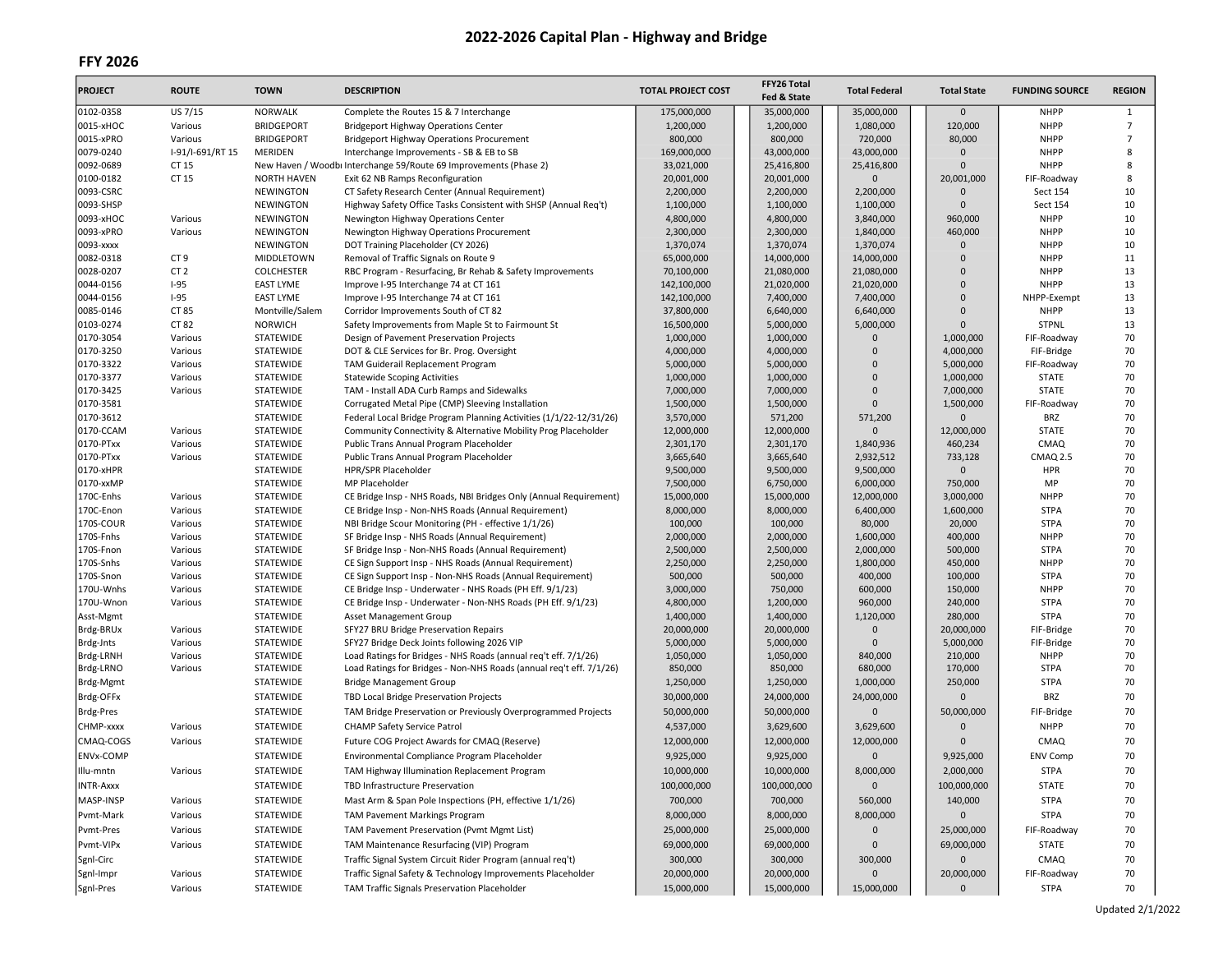| <b>PROJECT</b>   | <b>ROUTE</b> | <b>TOWN</b>      | <b>DESCRIPTION</b>                                               | <b>TOTAL PROJECT COST</b> | FFY26 Total<br>Fed & State | <b>Total Federal</b> | <b>Total State</b> | <b>FUNDING SOURCE</b> | <b>REGION</b> |
|------------------|--------------|------------------|------------------------------------------------------------------|---------------------------|----------------------------|----------------------|--------------------|-----------------------|---------------|
| Sign-Pres        | Various      | <b>STATEWIDE</b> | TAM Signs & Sign Supports Preservation Placeholder               | 30,000,000                | 30,000,000                 | 24,000,000           | 6,000,000          | <b>NHPP</b>           | 70            |
| Sign-Sprt        | Various      | <b>STATEWIDE</b> | TAM Sign Support Replacements Placeholder                        | 4,000,000                 | 4,000,000                  |                      | 4,000,000          | FIF-Roadway           | 70            |
| SIPH-xxxx        |              | <b>STATEWIDE</b> | <b>TBD Safety Projects</b>                                       | 27,777,778                | 27,777,778                 | 25,000,000           | 2,777,778          | <b>SIPH</b>           | 70            |
| <b>TRAN-SCOM</b> |              |                  | Transfer to NJ for 2026 TRANSCOM Work Program                    | 286,029                   | 286,029                    | 286,029              |                    | <b>NHPP</b>           | 70            |
| xSTP-PRES        |              | <b>STATEWIDE</b> | TBD STP Infrastructure Preservation using STP-Suballocated Funds | 75,000,000                | 75,000,000                 | 60,000,000           | 15,000,000         | STP Various           | 70            |
| xTAP-COGS        |              | <b>STATEWIDE</b> | Future COG Project Awards for TAP                                | 5,000,000                 | 4,000,000                  | 4,000,000            |                    | <b>TAP Various</b>    | 70            |
| xVIP-IMPR        | Various      | <b>STATEWIDE</b> | VIP Related Safety Improvements                                  | 27,000,000                | 27,000,000                 | $\Omega$             | 27,000,000         | <b>STATE</b>          | 70            |
| xVIP-SIGN        | Various      | <b>STATEWIDE</b> | Sign Replacements on Roads Previously Paved thru VIP             | 4,500,000                 | 4,500,000                  |                      | 4,500,000          | <b>STATE</b>          | 70            |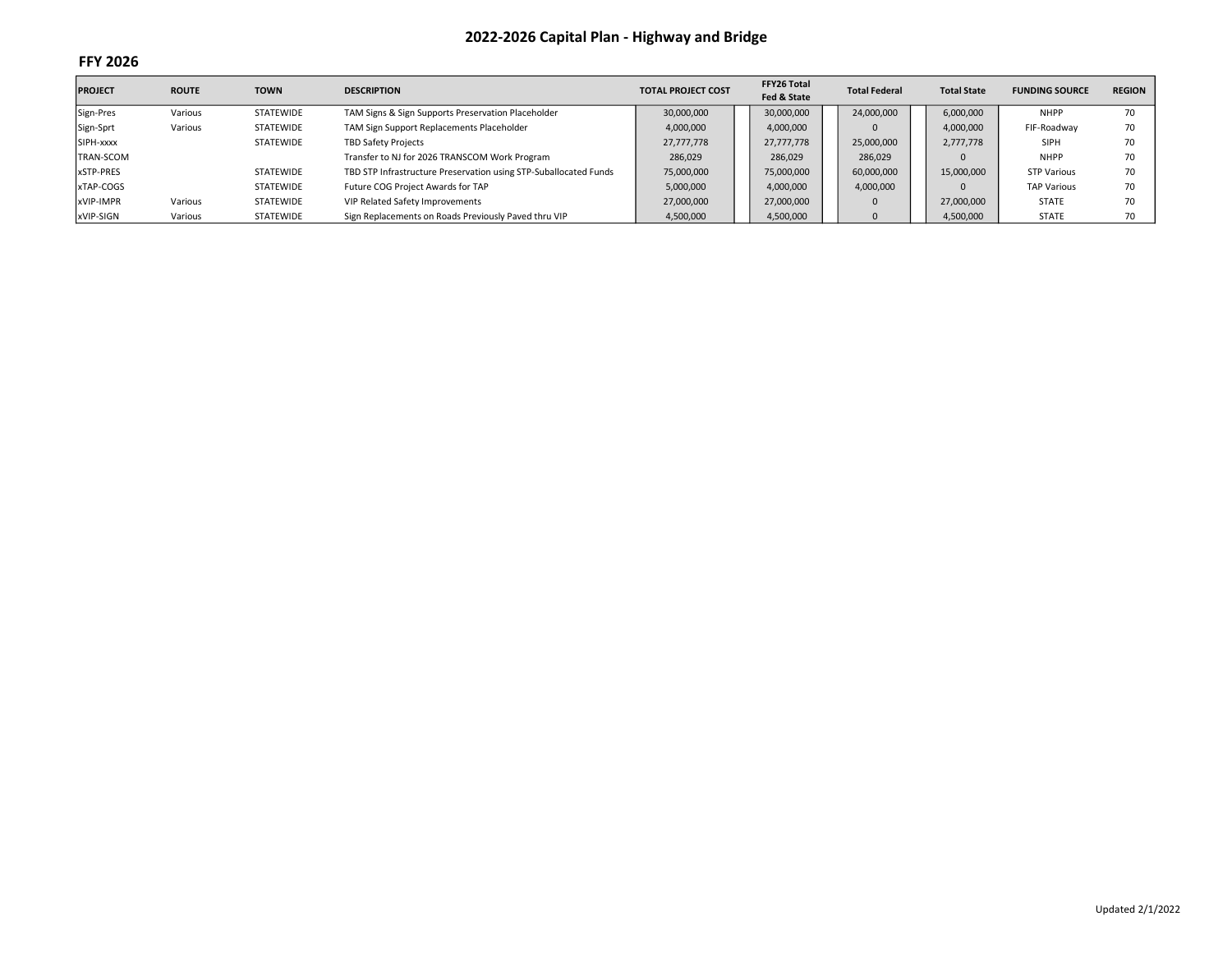# 2022-2026 Capital Plan - Highway and Bridge Overprogramming

| <b>PROJECT</b> | <b>ROUTE</b> | <b>TOWN</b>      | <b>DESCRIPTION</b>                                                         | <b>TOTAL COST</b> | <b>YEAR</b> | <b>REGION</b>  |
|----------------|--------------|------------------|----------------------------------------------------------------------------|-------------------|-------------|----------------|
| 0135-xxx1      | $I-95$       | <b>STAMFORD</b>  | Realign I-95 & Replace Br 00032 (PD)                                       | 15,000,000        | 2023        | 1              |
| 0135-xxx1      | $I-95$       | <b>STAMFORD</b>  | Realign I-95 & Replace Br 00032 (FD)                                       | 20,000,000        | 2025        | $\mathbf{1}$   |
| 0158-0214      | CT 136       | <b>WESTPORT</b>  | Rehab/Replace Br 01349 o/ Saugatuck River                                  | 40,000,000        | 2025        | $\mathbf{1}$   |
| 0034-0349      | $I-84$       | <b>DANBURY</b>   | Reconstruction between Exits 3 & 8 (PE funds needed for 2025)              | 9,000,000         | 2025        | $\overline{2}$ |
| 0034-0349      | $I-84$       | <b>DANBURY</b>   | Reconstruction between Exits 3 & 8 (PE funds needed for 2026)              | 9,000,000         | 2026        | $\overline{2}$ |
| 0050-xxx1      | $I-95$       |                  | Fairfield/Bridgeport Placeholder - Exits 19-27a (FD funds needed for 2025) | 4,000,000         | 2025        | $\overline{7}$ |
| 0050-xxx1      | $I-95$       |                  | Fairfield/Bridgeport Placeholder - Exits 19-27a (FD funds needed for 2026) | 4,000,000         | 2026        | $\overline{7}$ |
| 0167-0108      | CT 15        |                  | Woodbridge/New Ha Heroes Tunnel Improvement under West Rock Ridge          | 200,000,000       | 2025        | 8              |
| 0063-0716      | $I-84$       | <b>HARTFORD</b>  | I-84 Viaduct Replacement (PE funds needed for 2025)                        | 20,000,000        | 2025        | 10             |
| 0063-0716      | $I-84$       | <b>HARTFORD</b>  | I-84 Viaduct Replacement (PE funds needed for 2026)                        | 20,000,000        | 2026        | 10             |
| 0109-0173      | Trail        | PLAINVILLE       | FCHT Phase 3 - Norton Park to Route 72 (CN)                                | 15,000,000        | 2026        | 10             |
| 0084-0114      | CT 34        | Monroe/Oxford    | NHS - Replace Br 01843 o/ Stevenson Dam & Housatonic River (FD)            | 9,000,000         | 2023        | 5,7            |
| 0084-0114      | CT 34        | Monroe/Oxford    | NHS - Replace Br 01843 o/ Stevenson Dam & Housatonic River (RW)            | 1,500,000         | 2023        | 5,7            |
| 0084-0114      | CT 34        | Monroe/Oxford    | NHS - Replace Br 01843 o/ Stevenson Dam & Housatonic River                 | 124,000,000       | 2026        | 5,7            |
| CTSS-Repl      | Various      | STATEWIDE        | Computerized Traffic Signal System Replacement/Upgrade Program             | 20,000,000        | 2023        | 70             |
| CTSS-Repl      | Various      | STATEWIDE        | Computerized Traffic Signal System Replacement/Upgrade Program             | 20,000,000        | 2024        | 70             |
| CTSS-Repl      | Various      | <b>STATEWIDE</b> | Computerized Traffic Signal System Replacement/Upgrade Program             | 20,000,000        | 2025        | 70             |
| CTSS-Repl      | Various      | <b>STATEWIDE</b> | Computerized Traffic Signal System Replacement/Upgrade Program             | 20,000,000        | 2026        | 70             |
| Drai-nage      | Various      | <b>STATEWIDE</b> | TAM Corrugated Metal Pipe / Drainage Replacement Program                   | 5,000,000         | 2022        | 70             |
| Drai-nage      | Various      | <b>STATEWIDE</b> | TAM Corrugated Metal Pipe / Drainage Replacement Program                   | 7,500,000         | 2023        | 70             |
| Drai-nage      | Various      | STATEWIDE        | TAM Corrugated Metal Pipe / Drainage Replacement Program                   | 7,500,000         | 2024        | 70             |
| Drai-nage      | Various      | STATEWIDE        | TAM Corrugated Metal Pipe / Drainage Replacement Program                   | 7,500,000         | 2025        | 70             |
| Drai-nage      | Various      | STATEWIDE        | TAM Corrugated Metal Pipe / Drainage Replacement Program                   | 7,500,000         | 2026        | 70             |
| Guid-Rail      | Various      | STATEWIDE        | TAM Guiderail Replacement Program                                          | 5,000,000         | 2022        | 70             |
| Guid-Rail      | Various      | STATEWIDE        | TAM Guiderail Replacement Program                                          | 5,000,000         | 2023        | 70             |
| Guid-Rail      | Various      | STATEWIDE        | TAM Guiderail Replacement Program                                          | 5,000,000         | 2024        | 70             |
| Guid-Rail      | Various      | STATEWIDE        | TAM Guiderail Replacement Program                                          | 5,000,000         | 2025        | 70             |
| Guid-Rail      | Various      | STATEWIDE        | TAM Guiderail Replacement Program                                          | 5,000,000         | 2026        | 70             |
| Illu-mntn      | Various      | STATEWIDE        | TAM Highway Illumination Replacement Program                               | 6,400,000         | 2023        | 70             |
| Nois-Wall      | Various      | STATEWIDE        | TAM Noise Wall Replacement Program                                         | 3,000,000         | 2022        | 70             |
| Nois-Wall      | Various      | STATEWIDE        | TAM Noise Wall Replacement Program                                         | 5,000,000         | 2023        | 70             |
| Nois-Wall      | Various      | STATEWIDE        | TAM Noise Wall Replacement Program                                         | 5,000,000         | 2024        | 70             |
| Nois-Wall      | Various      | STATEWIDE        | TAM Noise Wall Replacement Program                                         | 5,000,000         | 2025        | 70             |
| Nois-Wall      | Various      | STATEWIDE        | TAM Noise Wall Replacement Program                                         | 5,000,000         | 2026        | 70             |
| Pvmt-Pres      | Various      | STATEWIDE        | TAM Pavement Preservation (Pvmt Mgmt List)                                 | 25,000,000        | 2023        | 70             |
| Pvmt-Pres      | Various      | STATEWIDE        | TAM Pavement Preservation (Pvmt Mgmt List)                                 | 25,000,000        | 2024        | 70             |
| Pvmt-Pres      | Various      | STATEWIDE        | TAM Pavement Preservation (Pvmt Mgmt List)                                 | 25,000,000        | 2025        | 70             |
| Pvmt-Pres      | Various      | <b>STATEWIDE</b> | TAM Pavement Preservation (Pvmt Mgmt List)                                 | 25,000,000        | 2026        | 70             |
| Rtng-Wall      | Various      | STATEWIDE        | TAM Retaining Wall Repairs Program                                         | 5,000,000         | 2022        | 70             |
| Rtng-Wall      | Various      | STATEWIDE        | TAM Retaining Wall Repairs Program                                         | 7,500,000         | 2023        | 70             |
| Rtng-Wall      | Various      | STATEWIDE        | <b>TAM Retaining Wall Repairs Program</b>                                  | 7,500,000         | 2024        | 70             |
| Rtng-Wall      | Various      | <b>STATEWIDE</b> | TAM Retaining Wall Repairs Program                                         | 7,500,000         | 2025        | 70             |
| Rtng-Wall      | Various      | <b>STATEWIDE</b> | TAM Retaining Wall Repairs Program                                         | 7,500,000         | 2026        | 70             |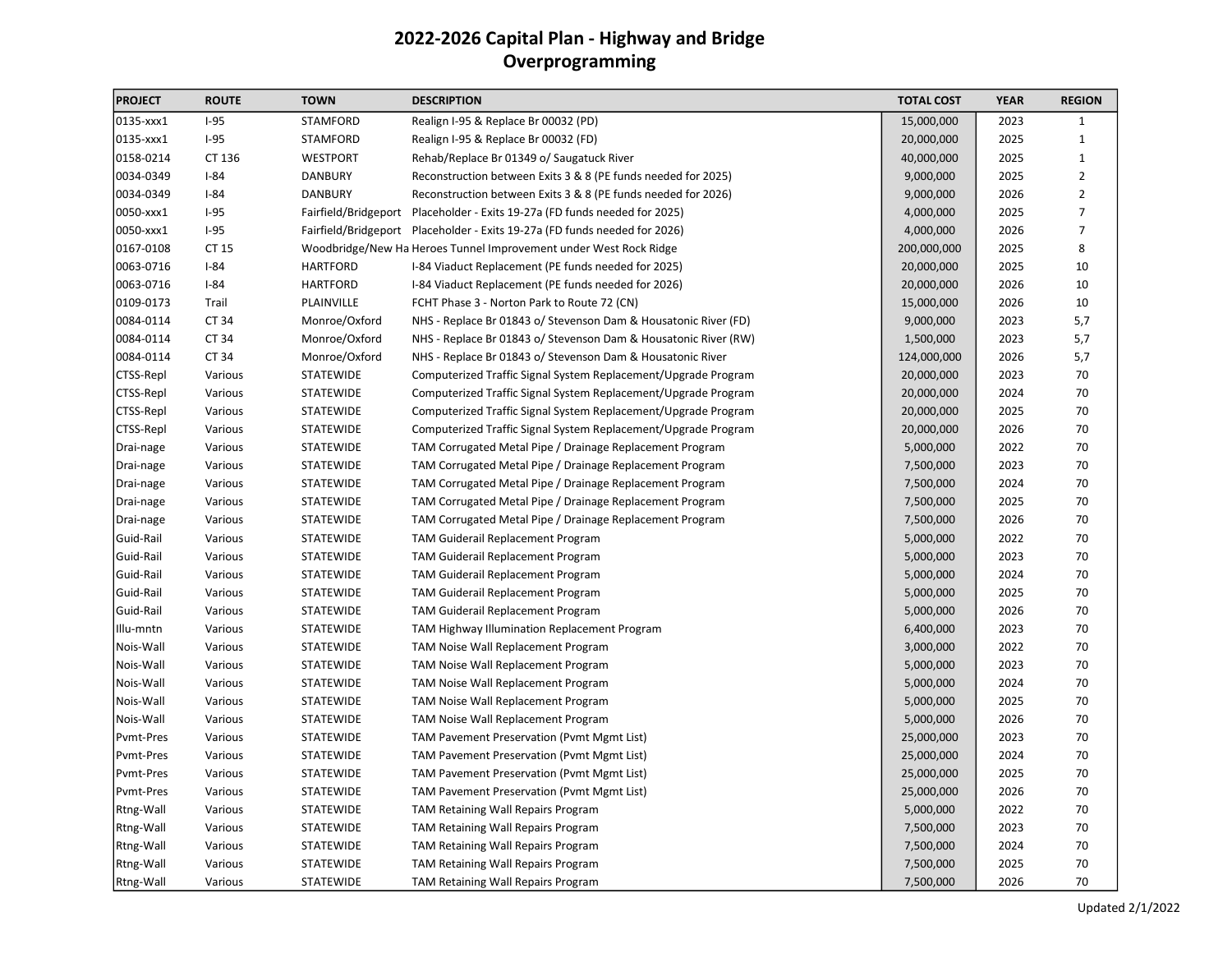| <b>PROJECT</b> | <b>PHASE</b>   | <b>ROUTE</b>      | <b>TOWN</b>    | <b>DESCRIPTION</b>                                                        | <b>TOTAL PROJECT COST</b> | FFY22 Total<br>Fed & State | <b>Total Federal</b> | <b>Total State</b> | <b>FUNDING SOURCE</b> | <b>REGION</b>           |
|----------------|----------------|-------------------|----------------|---------------------------------------------------------------------------|---------------------------|----------------------------|----------------------|--------------------|-----------------------|-------------------------|
| VARIOUS        | ALL            | <b>VARIOUS</b>    | VARIOUS        | Section 5310 Program - FFY 2022 (See Program of Projects)                 | 4,396,947                 | 4,396,947                  | 4,396,947            |                    | 5310                  | 70                      |
| VARIOUS        | ALL            | VARIOUS           | <b>VARIOUS</b> | Section 5311 Program - FFY 2022 (See Program of Projects)                 | 3,350,402                 | 3,350,402                  | 3,350,402            |                    | 5311                  | 70                      |
| DOT01702384    | AD             | <b>NA</b>         | VARIOUS        | <b>Transit Capital Planning</b>                                           | 500,000                   | 500,000                    | 400,000              | 100,000            | 5307                  | 70                      |
| DOT03000191PE  | PE             | <b>NHL</b>        | VARIOUS        | NHL - Station Improvement Program (Design)                                | 4,000,000                 | 4,000,000                  |                      | 4,000,000          | <b>STATE</b>          | 78                      |
| DOT03040022PE  | PE             | <b>NHL</b>        | <b>VARIOUS</b> | Waterbury Branch High Level Platform Design (Addl Derby)                  | 2,000,000                 | 2,000,000                  |                      | 2,000,000          | <b>STATE</b>          | 78                      |
| DOT0304        | PE             | <b>NHL</b>        | VARIOUS        | Waterbury Branch-Waterbury Station Passenger Waiting Area Improve         | 1,000,000                 | 1,000,000                  |                      | 1,000,000          | <b>STATE</b>          | 78                      |
| DOT03000191CN  | <b>CN</b>      | <b>NHL</b>        | VARIOUS        | NHL - Station Improvement Program (SOGR projects)                         | 5,000,000                 | 5,000,000                  |                      | 5,000,000          | <b>STATE</b>          | 78                      |
| DOT0301        | PE             | <b>NHL</b>        | Stamford       | NHL - Station Improvement Program- Stamford (Phase 2 Design)              | 2,000,000                 | 2,000,000                  |                      | 2,000,000          | <b>STATE</b>          | $\mathbf 1$             |
| DOT03000526CN  | <b>CN</b>      | <b>NHL</b>        | South Norwalk  | NHL - South Norwalk Station Platform Rehabilitation and Repair            | 2,600,000                 | 2,600,000                  | $\Omega$             | 2,600,000          | <b>STATE</b>          | $\mathbf{1}$            |
| DOT03010507CN  | CN             | <b>NHL</b>        | Stamford       | Stamford ITC Improvements - BUILD Grant Award (Addl to meet low bi        | 12,000,000                | 12,000,000                 | $\Omega$             | 12,000,000         | <b>STATE</b>          | $\mathbf{1}$            |
| DOT03100072CN  | <b>CN</b>      | <b>SLE</b>        | VARIOUS        | SLE - Public Information Display Upgrades                                 | 5,000,000                 | 5,000,000                  | $\mathbf 0$          | 5,000,000          | <b>STATE</b>          | 13                      |
| DOT0300        | CN             | NHL               | <b>VARIOUS</b> | S program/Timber Program (S-25)                                           | 7,000,000                 | 7,000,000                  |                      | 7,000,000          | <b>STATE</b>          | 78                      |
| DOT03000213CN  | CN             | <b>NHL</b>        | <b>VARIOUS</b> | S program/Timber Program (S-24 Additional)                                | 5,000,000                 | 5,000,000                  | $\mathbf 0$          | 5,000,000          | <b>STATE</b>          | 78                      |
| DOT03000175PE  | PE             | <b>NHL</b>        | VARIOUS        | <b>Bridge Design</b>                                                      | 8,000,000                 | 8,000,000                  |                      | 8,000,000          | <b>STATE</b>          | 78                      |
| DOT0300        | <b>CN</b>      | <b>NHL</b>        | <b>VARIOUS</b> | <b>Bridge Replacement Program</b>                                         | 10,000,000                | 10,000,000                 |                      | 10,000,000         | <b>STATE</b>          | 78                      |
| DOT03000196CN  | CN             | <b>NHL</b>        | VARIOUS        | Scour Rehabilitation 4 NHL Bridges (FDP 4/27/2022)                        | 8,125,000                 | 8,125,000                  | 6,500,000            | 1,625,000          | 5307/5337             | 78                      |
| DOT03010189PE  | PE             | <b>NHL</b>        | VARIOUS        | NHL Undergrade Bridges Norwalk - Addl Design (Strawberry Hill)            | 600,000                   | 600,000                    |                      | 600,000            | <b>STATE</b>          | $\mathbf{1}$            |
| DOT03010176CN  | <b>CN</b>      | <b>NHL</b>        | Norwalk        | NHL - WALK Moveable Bridge                                                | 186,240,440               | 186,240,440                | 109,600,000          | 76,640,440         | FRA/STATE             | 78                      |
| DOT03010524CN  | <b>CN</b>      | NHL               | Norwalk        | NHL - WALK Moveable Bridge - Adv Catenary/Track work                      | 60,500,000                | 60,500,000                 |                      | 60,500,000         | <b>STATE</b>          | $\mathbf{1}$            |
| DOT0300        | <b>CN</b>      | <b>NHL</b>        | <b>VARIOUS</b> | New Haven Line Track Program - Annual (Cyclical)                          | 43,750,000                | 43,750,000                 | 35,000,000           | 8,750,000          | 5307/5337             | 78                      |
| VARIOUS        | <b>CN</b>      | <b>NHL</b>        | VARIOUS        | <b>Grade Crossing Renewal</b>                                             | 6,200,000                 | 6,200,000                  |                      | 6,200,000          | <b>STATE</b>          | 78                      |
| DOT01705017PE  | PE             | Off System        | Cromwell       | ED - Wethersfield Secondary Track Washout - Cromwell                      | 500,000                   | 500,000                    |                      | 500,000            | <b>STATE</b>          | 11/12                   |
| DOT01705017RW  | <b>RW</b>      | Off System        | Cromwell       | ED - Wethersfield Secondary Track Washout - Cromwell                      | 100,000                   | 100,000                    |                      | 100,000            | <b>STATE</b>          | 11/12                   |
| DOT01705017CN  | <b>CN</b>      | Off System        | Cromwell       | ED - Wethersfield Secondary Track Washout - Cromwell                      | 4,300,000                 | 4,300,000                  |                      | 4,300,000          | <b>STATE</b>          | 11/12                   |
| VARIOUS        | CN             | <b>NHL</b>        | <b>VARIOUS</b> | Rail Maintenance Facilities SOGR                                          | 3,000,000                 | 3,000,000                  |                      | 3,000,000          | <b>STATE</b>          | 78                      |
| DOT03020023CN  | <b>CN</b>      | <b>NHL</b>        | VARIOUS        | Danbury Branch - Slope and Track Stablilization (FDP 7/14/21)             | 12,500,000                | 12,500,000                 | 10,000,000           | 2,500,000          | 5307/5337             | $\mathbf{1}$            |
| DOT03000215CN  | <b>CN</b>      | <b>NHL</b>        | VARIOUS        | Network Infrastructure Upgrade Phase 4 CN (FDP 5/11/22)                   | 30,000,000                | 30,000,000                 | 24,000,000           | 6,000,000          | 5307/5337             | 78                      |
| DOT03010520PE  | PE             | <b>NHL</b>        | VARIOUS        | New Haven Line Power Program (Phase 1)                                    | 6,000,000                 | 6,000,000                  |                      | 6,000,000          | <b>STATE</b>          | 78                      |
| DOT03010527CN  | CN             | <b>NHL</b>        | VARIOUS        | NHL - Powell Circuit Breaker Replacement and Refurbishment                | 6,400,000                 | 6,400,000                  |                      | 6,400,000          | <b>STATE</b>          | 78                      |
| DOT03010528CN  | <b>CN</b>      | <b>NHL</b>        | VARIOUS        | NHL - Motor Generator Set Replacement - Cos Cob and Fair St               | 600,000                   | 600,000                    |                      | 600,000            | <b>STATE</b>          | 78                      |
| DOT03020028CN  | <b>CN</b>      | <b>NHL</b>        | Danbury        | Danbury Fueling Facility (FDP 5/25/22)                                    | 6,250,000                 | 6,250,000                  | 5,000,000            | 1,250,000          | 5307/5337             | $\overline{\mathbf{c}}$ |
| DOT03010528CN  | ${\sf CN}$     | NHL               | VARIOUS        | NHL - New Haven Cut Fence Repair -Substation - Howard Ave                 | 1,000,000                 | 1,000,000                  |                      | 1,000,000          | <b>STATE</b>          | 8                       |
| DOT03010088PE  | PE             | <b>NHL</b>        | New Haven      | NHY - Design and Program Management                                       | 15,000,000                | 15,000,000                 |                      | 15,000,000         | <b>STATE</b>          | 8                       |
| DOT0300        | <b>RS</b>      | ALL               | VARIOUS        | Rail Fleet (Locomotives / Coaches)                                        | 280,000,000               | 280,000,000                |                      | 280,000,000        | PA 15-1, Sec. 232-233 | 70                      |
| DOT03200022CN  | CN             | Hartford Line     | Enfiled        | Hartford Line - Enfield Station                                           | 30,000,000                | 30,000,000                 |                      | 30,000,000         | PA 15-1, Sec. 232-233 | 8                       |
| DOT03200023CN  | <b>CN</b>      | Hartford Line     | VARIOUS        | Hartford Line-Windsor Locks Station (CSO Breakout) (Additional)           | 10,000,000                | 10,000,000                 |                      | 10,000,000         | <b>STATE</b>          | 70                      |
| DOT03200016CN  | CN             | Hartford Line     | VARIOUS        | Hartford Line-Windsor Locks Station (FRA Grant / Additional)              | 37,190,000                | 37,190,000                 | 17,190,000           | 20,000,000         | FRA, PA 15-1, State   | 70                      |
| DOT03010114CN  | CN             | NHL               | New Haven      | New Haven Union Station Improvements / Parking                            | 65,000,000                | 65,000,000                 |                      | 65,000,000         | PA 15-1, Sec. 232-233 | 8                       |
| DOT0400        | EQ             | CT Transit        | <b>VARIOUS</b> | CTTransit Misc Admin Captial/Facility Improvements FY22                   | 3,750,000                 | 3,750,000                  | 3,000,000            | 750,000            | 5307                  | 79                      |
| DOT01710464CN  | CN             | CTFastrak         | <b>VARIOUS</b> | CTFastrak - V2X - Signal Upgrades                                         | 2,500,000                 | 2,500,000                  | 2,000,000            | 500,000            | 5307                  | 70                      |
| VARIOUS        | <b>RS</b>      | CT Transit        | VARIOUS        | CT Transit Bus Replacements/Battery Electric Bus Program                  | 75,000,000                | 75,000,000                 | 60,000,000           | 15,000,000         | 5307                  | 79                      |
| DOT0170        | <b>CN</b>      | <b>VARIOUS</b>    | VARIOUS        | Statewide Bus Shelter Enhancement Program                                 | 2,000,000                 | 2,000,000                  |                      | 2,000,000          | <b>STATE</b>          | 79                      |
| DOT0400        | PE/CN          | <b>CT Transit</b> | VARIOUS        | CT Transit Facility Improvements/Electric Upgrades                        | 5,000,000                 | 5,000,000                  |                      | 5,000,000          | <b>STATE</b>          | 79                      |
| DOT0403        | ${\sf CN}$     | <b>CT Transit</b> | Waterbury      | CT Transit Facility Waterbury Electric Upgrades/Electrific Bus Fleet (Lov | 13,134,600                | 13,134,600                 | 7,404,210            | 5,730,390          | Low-No /State         | 79                      |
| <b>DOT</b>     | PE             | <b>CT Transit</b> | New Haven      | CT Transit - Move NH Infrastructure Improvements - Design                 | 2,000,000                 | 2,000,000                  |                      | 2,000,000          | <b>STATE</b>          | 8                       |
| DOT0430        | <b>RS</b>      | CTTransit         | Waterbury      | CTTransit/Wtbry - Replace Small Buses 2016 (12) FY 22                     | 1,020,000                 | 1,020,000                  | 816,000              | 204,000            | 5307                  | 5                       |
| DOT0426        | <b>RS</b>      | GHTD              | Hartford       | GHTD - Replace Paratransit Vehicles FY 22                                 | 2,300,000                 | 2,300,000                  | 1,840,000            | 460,000            | 5307                  | 10                      |
| DOT0426        | <b>CN</b>      | GHTD              | Hartford       | GHTD - Union Station Rehab/Improvements FY 22                             | 3,500,000                 | 3,500,000                  | 2,800,000            | 700,000            | 5307                  | 10                      |
| DOT0426        | EQ             | GHTD              | Hartford       | GHTD - Admin Capital/Misc Support FY 22                                   | 1,500,000                 | 1,500,000                  | 1,200,000            | 300,000            | 5307                  | 10                      |
| DOT0422        | CN             | MAT               | Middletown     | <b>MAT Facility Improvements</b>                                          | 500,000                   | 500,000                    | 400,000              | 100,000            | 5307                  | 11/12                   |
| DOT0422        | <b>CN</b>      | MAT               | Middletown     | MAT New site/Surface parking/building rehab                               | 5,000,000                 | 5,000,000                  |                      | 5,000,000          | <b>STATE</b>          | 11/12                   |
| DOT0422        | EQ             | MAT               | Middletown     | MAT - Admin Capital/Misc Support FY 22                                    | 300,000                   | 300,000                    | 240,000              | 60,000             | 5307                  | 11/12                   |
| DOT0422        | EQ             | MAT               | Middletown     | MAT - Radio System FY 2022                                                | 575,000                   | 575,000                    |                      | 575,000            | <b>STATE</b>          | 11/12                   |
| DOT0427        | <b>RS</b>      | <b>GNHTD</b>      | Hamden         | GNHTD - Replace Paratransit Vehicles FY 22                                | 1,800,000                 | 1,800,000                  | 1,440,000            | 360,000            | 5307                  | 8                       |
| DOT0427        | EQ             | GNHTD             | Hamden         | GNHTD - Admin Capital/Misc Support FY 22                                  | 500,000                   | 500,000                    | 400,000              | 100,000            | 5307                  | 8                       |
| DOT0410        | EQ             | GBTA              | Bridgeport     | GBTA Admin Capital/Misc Support FY 2022                                   | 680,000                   | 680,000                    | 544,000              | 136,000            | 5307                  | $\overline{7}$          |
| DOT0410        | C <sub>N</sub> | GBTA              | Bridgeport     | GBTA - Bridgeport Intermodal Center Improvements FY 22                    | 200,000                   | 200,000                    | 160,000              | 40,000             | 5307                  | $7\overline{}$          |
| DOT0410        | EQ             | GBTA              | Bridgeport     | GBTA - Radio System FY 2022                                               | 2,314,000                 | 2,314,000                  |                      | 2,314,000          | <b>STATE</b>          | 7                       |
| DOT0424        | <b>RS</b>      | MLFD TD           | Milford        | Milford TD - Paratransit Vehicles FY 2022                                 | 250,000                   | 250,000                    | 200,000              | 50,000             | 5307                  | 8                       |
| DOT0424        | <b>CN</b>      | MLFD TD           | Milford        | Milford TD - Facility Improvements                                        | 75,000                    | 75,000                     | 60,000               | 15,000             | 5307                  | 8                       |
| <b>DOT0424</b> | EQ             | MLFD TD           | Milford        | Milford TD - Admin Capital/Misc Support FY 2022                           | 400,000                   | 400,000                    | 320,000              | 80,000             | 5307                  | 8                       |
| DOT0412        | <b>RS</b>      | <b>NTD</b>        | Norwalk        | Norwalk TD Replace 2010 Buses (1 30ft/2 35ft/1 40 ft)FY 22                | 2,250,000                 | 2,250,000                  | 1,800,000            | 450,000            | 5307                  | $\mathbf{1}$            |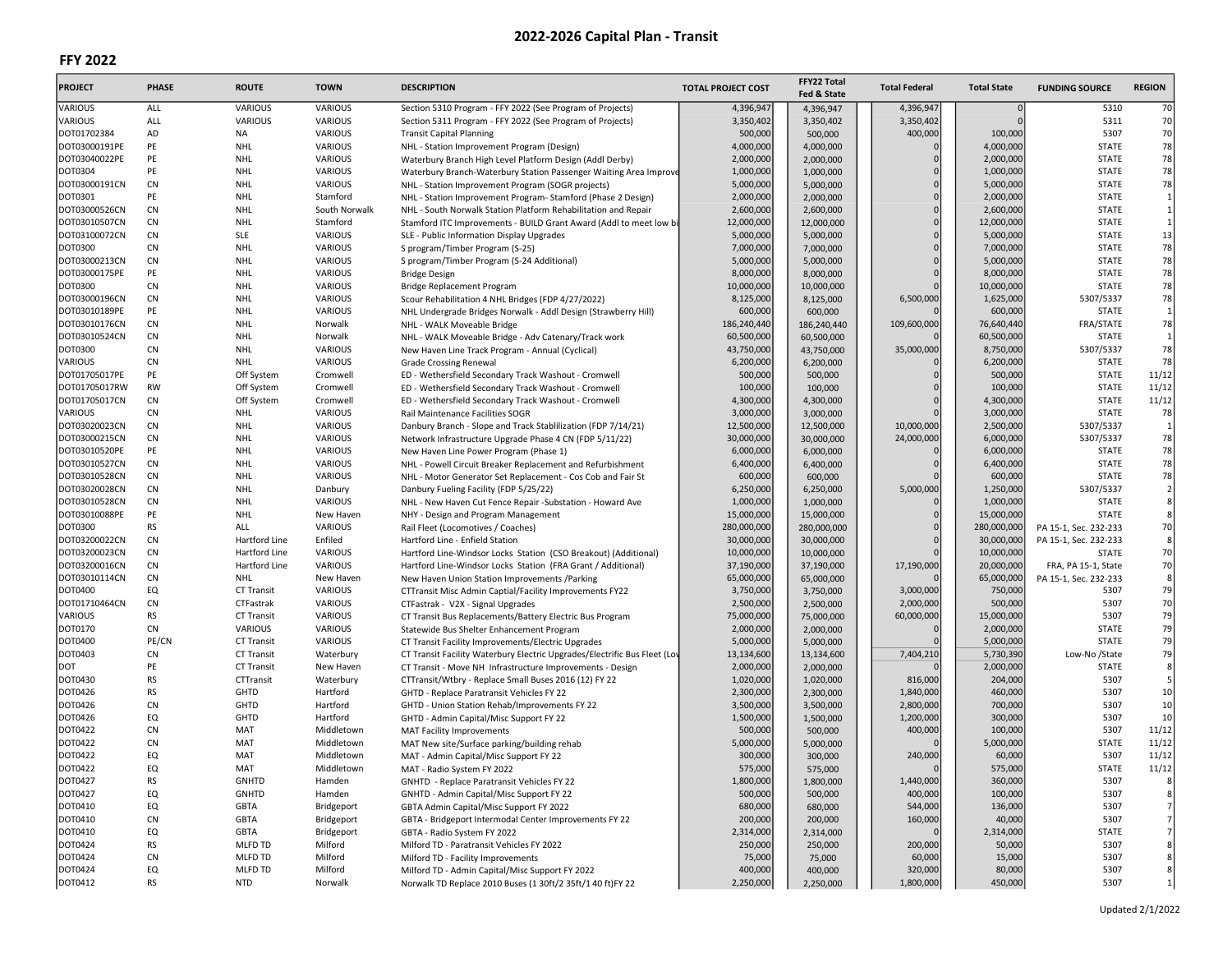| <b>PROJECT</b> | <b>PHASE</b> | <b>ROUTE</b>      | <b>TOWN</b>    | <b>DESCRIPTION</b>                                            | <b>TOTAL PROJECT COST</b> | FFY22 Total<br>Fed & State | <b>Total Federal</b> | <b>Total State</b> | <b>FUNDING SOURCE</b> | <b>REGION</b> |
|----------------|--------------|-------------------|----------------|---------------------------------------------------------------|---------------------------|----------------------------|----------------------|--------------------|-----------------------|---------------|
| DOT0412        | <b>RS</b>    | <b>NTD</b>        | Norwalk        | Norwalk TD - Replace Paratransit Vehicles (10) FY 22          | 1,100,000                 | 1,100,000                  | 880,000              | 220,000            | 5307                  |               |
| DOT0412        | EQ           | <b>NTD</b>        | Norwalk        | Norwalk TD - Admin Capital/Misc Support FY 2022               | 625,000                   | 625,000                    | 500,000              | 125,000            | 5307                  |               |
| DOT0412        | EQ           | <b>NTD</b>        | Norwalk        | Norwalk TD - Radio System FY 2022                             | 1,525,000                 | 1,525,000                  |                      | 1,525,000          | STATE                 |               |
| DOT0036        | EQ           | <b>VTD</b>        | Waterbury      | NVCOG/VTD - Admin Capital/Misc Support FY 2022                | 400,000                   | 400,000                    | 320,000              | 80,000             | 5307                  |               |
| DOT0416        | <b>RS</b>    | <b>HART</b>       | Danbury        | HART - Replace Paratransit Vehicles FY 22                     | 500,000                   | 500,000                    | 400,000              | 100,000            | 5307                  |               |
| DOT0416        | EQ           | <b>HART</b>       | Danbury        | HART - Admin Capital/Misc Support FY 22                       | 200,000                   | 200,000                    | 160,000              | 40,000             | 5307                  |               |
| DOT0416        | OP           | <b>HART</b>       | Danbury        | HART - Operating Assitance FY 22                              | 615,302                   | 615,302                    | 615,302              |                    | 5307                  |               |
| DOT0416        | <b>CN</b>    | <b>HART</b>       | Danbury        | HART - Facility Rehab/Improvements FY 22                      | 1,500,000                 | 1,500,000                  | 1,200,000            | 300,000            | 5307                  |               |
| DOT0416        | EQ           | <b>HART</b>       | Danbury        | HART - Radio System FY 2022                                   | 600,000                   | 600,000                    |                      | 600,000            | <b>STATE</b>          |               |
| DOT0414        | <b>CN</b>    | <b>SEAT</b>       | Norwich        | SEAT - New Admin/Maint Facility - Design FY 22                | 1,000,000                 | 1,000,000                  | 800,000              | 200,000            | 5307                  | 13            |
| DOT0414        | EQ           | <b>SEAT</b>       | Norwich        | SEAT - Admin Capital/Misc Support FY 22                       | 725,000                   | 725,000                    | 580,000              | 145,000            | 5307                  | 13            |
| Idot           | <b>RW</b>    | <b>NWTD</b>       | Torrington     | NWTD - New Facility Site                                      | 1,800,000                 | 1,800,000                  |                      | 1,800,000          | STATE                 |               |
| DOT0478        | <b>RS</b>    | <b>Esutary TD</b> | Centerbrook    | Estuary TD - Replace Small Buses FY 2022                      | 300,000                   | 300,000                    | 240,000              | 60,000             | 5307                  | 11/12         |
| DOT0478        | EQ           | Esutary TD        | Centerbrook    | Estuary TD - Admin Capital/Misc Support FY 2022               | 70,000                    | 70,000                     | 56,000               | 14,000             | 5307                  | 11/12         |
| DOT0478        | EQ           | Esutary TD        | Centerbrook    | Estuary TD - Radio System FY 2022                             | 450,000                   | 450,000                    |                      | 450000             | <b>STATE</b>          | 11/12         |
| DOT04740095CN  | <b>CN</b>    | Windham TD        | Windham        | Windham TD Facility Improvements                              | 4,000,000                 | 4,000,000                  |                      | 4000000            | <b>STATE</b>          | 13            |
| DOT047740073EQ | EQ           | Windham TD        | Windham        | Windham TD - Radio System FY 2022                             | 750,000                   | 750,000                    |                      | 750000             | <b>STATE</b>          | 13            |
| <b>DOT</b>     | ALL          | <b>VARIOUS</b>    | <b>VARIOUS</b> | Discretionary NOFO Match Requirements                         | 15,000,000                | 15,000,000                 |                      | 15000000           | <b>STATE</b>          | 70            |
| DOT01703438EQ  | EQ           | VARIOUS           | <b>VARIOUS</b> | <b>Transit District Match Requirements</b>                    | 7,000,000                 | 7,000,000                  |                      | 7000000            | <b>STATE</b>          | 70            |
| <b>VARIOUS</b> | <b>CN</b>    | VARIOUS           | <b>VARIOUS</b> | Transit District Facility Upgrades for Battery Electric Buses | 12,500,000                | 12,500,000                 | 10,000,000           | 2,500,000          | 5307                  | 70            |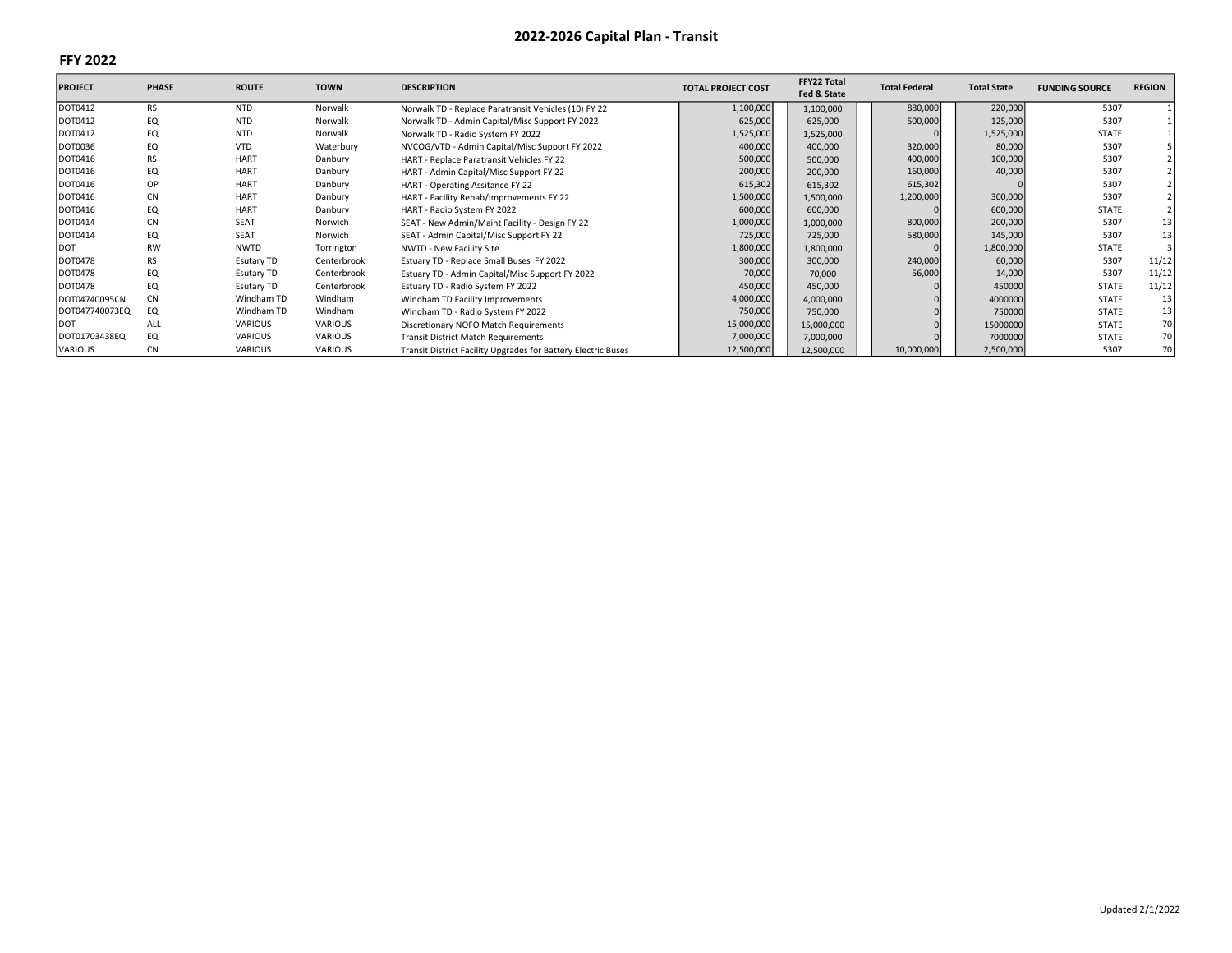| <b>PROJECT</b> | <b>PHASE</b> | <b>ROUTE</b>      | <b>TOWN</b>       | <b>DESCRIPTION</b>                                               | <b>TOTAL PROJECT COST</b> | FFY23 Total<br>Fed & State | <b>Total Federal</b> | <b>Total State</b> | <b>FUNDING SOURCE</b> | <b>REGION</b>  |
|----------------|--------------|-------------------|-------------------|------------------------------------------------------------------|---------------------------|----------------------------|----------------------|--------------------|-----------------------|----------------|
| VARIOUS        |              | <b>VARIOUS</b>    | VARIOUS           | Section 5310 Program - FFY 2023 (See Program of Projects)        | 4,396,947                 | 4,396,947                  | 4,396,947            |                    | 5310                  | 70             |
| <b>VARIOUS</b> |              | VARIOUS           | VARIOUS           | Section 5311 Program - FFY 2023 (See Program of Projects)        | 3,350,402                 | 3,350,402                  | 3,350,402            |                    | 5311                  | 70             |
| DOT01702384    | AD           | NA                | VARIOUS           | <b>Transit Capital Planning</b>                                  | 500,000                   | 500,000                    | 400,000              | 100,000            | 5307                  | 70             |
| DOT03000191PE  | PE           | <b>NHL</b>        | VARIOUS           | NHL - Station Improvement Program (Design)                       | 5,000,000                 | 5,000,000                  |                      | 5,000,000          | <b>STATE</b>          | 78             |
| <b>DOT0301</b> | CN           | <b>NHL</b>        | Fairfield         | NHL - Station Improvement Program                                | 20,000,000                | 20,000,000                 | 16,000,000           | 4,000,000          | 5307/5337             | 78             |
| <b>DOT0304</b> | <b>CN</b>    | <b>NHL</b>        | <b>VARIOUS</b>    | Waterbury Branch High Level Platform Construction                | 60,000,000                | 60,000,000                 | 48,000,000           | 12,000,000         | 5307/5337             | 78             |
| <b>DOT0304</b> | CN           | <b>NHL</b>        | <b>VARIOUS</b>    | Naugatuck Station                                                | 12,500,000                | 12,500,000                 | 10,000,000           | 2,500,000          | 5307/5337             | 78             |
| DOT03000199CN  | <b>NHL</b>   | <b>NHL</b>        | VARIOUS           | NHL - Customer Service Initiative                                | 10,000,000                | 10,000,000                 |                      | 10,000,000         | <b>STATE</b>          | 78             |
| <b>DOT0300</b> | CN           | <b>NHL</b>        | VARIOUS           | S program/Timber Program                                         | 6,000,000                 | 6,000,000                  | $\Omega$             | 6,000,000          | <b>STATE</b>          | 78             |
| DOT03000175PE  | PE           | <b>NHL</b>        | VARIOUS           | <b>Bridge Design</b>                                             | 6,500,000                 | 6,500,000                  | $\Omega$             | 6,500,000          | <b>STATE</b>          | 78             |
| <b>DOT0300</b> | <b>CN</b>    | NHL               | <b>VARIOUS</b>    | Bridge Replacement Program                                       | 11,500,000                | 11,500,000                 | $\Omega$             | 11,500,000         | <b>STATE</b>          | 78             |
| DOT00820317CN  | CN           | Off-System        | Middletown        | Middletown Swing Bridge - SOGR (4/8/2022)                        | 14,000,000                | 14,000,000                 |                      | 14,000,000         | <b>STATE</b>          | 11/12          |
| <b>DOT0301</b> | CN           | NHL               | Milford           | NHL - Indian River Bridge - Milford                              | 10,000,000                | 10,000,000                 | 8,000,000            | 2,000,000          | 5307/5337             |                |
| DOT03010176CN  | <b>CN</b>    | <b>NHL</b>        | Norwalk           | NHL - WALK Moveable Bridge                                       | 160,000,000               | 160,000,000                | 26,000,000           | 134,000,000        | 5307/5337             | $\mathbf{1}$   |
| DOT03010187CN  | <b>CN</b>    | <b>NHL</b>        | Norwalk           | Replacement-East Ave Bridge, Norwalk/East Norwalk Station        | 60,000,000                | 60,000,000                 | 48,000,000           | 12,000,000         | 5307/5337             | $\mathbf{1}$   |
| DOT03010188CN  | CN           | <b>NHL</b>        | Norwalk           | Bridge Replacement Program-Osborne Ave Bridge, Norwalk           | 15,000,000                | 15,000,000                 | 12,000,000           | 3,000,000          | 5307/5337             | $\mathbf{1}$   |
| DOT03010189CN  | CN           | <b>NHL</b>        | Norwalk           | Bridge Replacement Program-Fort Point St Bridge, Norwalk         | 50,000,000                | 50,000,000                 | 40,000,000           | 10,000,000         | 5307/5337             | $\mathbf{1}$   |
| DOT03010529CN  | CN           | <b>NHL</b>        | Norwalk           | Bridge Replacement Program-Strawberry Hill Ave Bridge, Norwalk   | 6,250,000                 | 6,250,000                  | 5,000,000            | 1,250,000          | 5307/5337             | $\mathbf{1}$   |
| DOT03010168    | PE           | <b>NHL</b>        | Milford/Stratford | NHL-Devon Movable Bridge (Additional PE)                         | 15,000,000                | 15,000,000                 | 12,000,000           | 3,000,000          | 5307/5337             | $\overline{7}$ |
| <b>DOT0300</b> | <b>CN</b>    | NHL               | <b>VARIOUS</b>    |                                                                  | 25,000,000                | 25,000,000                 | 20,000,000           | 5,000,000          | 5307/5337             | 78             |
|                | CN           | <b>NHL</b>        | <b>VARIOUS</b>    | New Haven Line Track Program - Annual (Cyclical)                 |                           |                            |                      |                    | <b>STATE</b>          | 78             |
| <b>DOT0300</b> |              |                   |                   | Rail Maintenance Facilities SOGR                                 | 3,500,000                 | 3,500,000                  |                      | 3,500,000          |                       | $\mathbf{1}$   |
| DOT03010192CN  | CN           | <b>NHL</b>        | Stamford          | Stamford Yard Catenary Leads and Car Wash Facility (FDP 12/7/22) | 50,000,000                | 50,000,000                 | 40,000,000           | 10,000,000         | 5307/5337             |                |
| DOT03010520PE  | PE           | <b>NHL</b>        | VARIOUS           | New Haven Line Power Program (Phase 2)                           | 3,000,000                 | 3,000,000                  |                      | 3,000,000          | <b>STATE</b>          | 78             |
| DOT03010146CN  | CN           | <b>NHL</b>        | New Haven         | NHRY - Wheel Mill Upgrade                                        | 31,250,000                | 31,250,000                 | 25,000,000           | 6,250,000          | 5307/5337             | 8              |
| DOT03010130CN  | <b>CN</b>    | <b>NHL</b>        | New Haven         | NH Rail Yard - Master Complex (Car & Diesel Shop)                | 75,000,000                | 75,000,000                 | 60,000,000           | 15,000,000         | 5307/5337             | $\bf 8$        |
| DOT03010088PE  | PE           | <b>NHL</b>        | New Haven         | NHY - Design and Program Management                              | 10,000,000                | 10,000,000                 |                      | 10,000,000         | <b>STATE</b>          | 8              |
| <b>DOT0170</b> | PE           | ALL               | <b>VARIOUS</b>    | Transit Intermodal Fare Technology Upgrades - Design             | 3,000,000                 | 3,000,000                  |                      | 3,000,000          | <b>STATE</b>          | 70             |
| <b>DOT0170</b> | PE           | ALL               | <b>VARIOUS</b>    | <b>EV Charging Stations Program</b>                              | 5,000,000                 | 5,000,000                  |                      | 5,000,000          | <b>STATE</b>          | 70             |
| <b>DOT0400</b> | EQ           | <b>CT Transit</b> | <b>VARIOUS</b>    | CTTransit - Misc Admin Capital/Fac Improvements FY 23            | 1,000,000                 | 1,000,000                  | 800,000              | 200,000            | 5307                  | 79             |
| <b>DOT0170</b> | <b>CN</b>    | <b>VARIOUS</b>    | VARIOUS           | Statewide Bus Shelter Enhancement Program                        | 6,000,000                 | 6,000,000                  | 4,800,000            | 1,200,000          | 5307                  | 79             |
| <b>DOT0403</b> | CN           | <b>CT Transit</b> | Waterbury         | CT Transit Facility Waterbury - Improvements                     | 2,500,000                 | 2,500,000                  |                      | 2,500,000          | <b>STATE</b>          | 5              |
| <b>DOT0430</b> | <b>RS</b>    | CTTransit         | Waterbury         | CTTransit/Wtbry - Replace Small Buses 2017 (10) FY 23            | 850,000                   | 850,000                    | 680,000              | 170,000            | 5307                  | 5              |
| <b>DOT0426</b> | <b>RS</b>    | GHTD              | Hartford          | GHTD - Replace Paratransit Vehicles FY 23                        | 3,000,000                 | 3,000,000                  | 2,400,000            | 600,000            | 5307                  | 10             |
| <b>DOT0426</b> | CN           | GHTD              | Hartford          | GHTD - Union Station Rehab/Improvements FY 23                    | 2,000,000                 | 2,000,000                  | 1,600,000            | 400,000            | 5307                  | 10             |
| <b>DOT0426</b> | EQ           | GHTD              | Hartford          | GHTD - Admin Capital/Misc Support FY 23                          | 1,500,000                 | 1,500,000                  | 1,200,000            | 300,000            | 5307                  | 10             |
| DOT0422        | EQ           | MAT               | Middletown        | MAT - Admin Capital/Misc Support FY 22                           | 300,000                   | 300,000                    | 240,000              | 60,000             | 5307                  | 11/12          |
| <b>DOT0427</b> | <b>RS</b>    | <b>GNHTD</b>      | Hamden            | GNHTD - Replace Paratransit Vehicles FY 23                       | 1,500,000                 | 1,500,000                  | 1,200,000            | 300,000            | 5307                  | 8              |
| DOT0427        | EQ           | <b>GNHTD</b>      | Hamden            | GNHTD - Admin Capital/Misc Support FY 23                         | 500,000                   | 500,000                    | 400,000              | 100,000            | 5307                  | 8              |
| <b>DOT0427</b> | CN           | GNHTD             | Hamden            | GNHTD - New Facility FY 21(Moved to 2023)                        | 32,500,000                | 32,500,000                 | 26,000,000           | 6,500,000          | 5307                  | 8              |
| <b>DOT0410</b> | <b>RS</b>    | <b>GBTA</b>       | Bridgeport        | GBTA Replace Buses (Replace 17 2011& 2012)                       | 13,750,000                | 13,750,000                 | 11,000,000           | 2,750,000          | 5307                  | 7              |
| <b>DOT0410</b> | <b>RS</b>    | <b>GBTA</b>       | Bridgeport        | GBTA Paratransit Vehicles FY 2023                                | 605,000                   | 605,000                    | 484,000              | 121,000            | 5307                  | $\overline{7}$ |
| <b>DOT0410</b> | EQ           | <b>GBTA</b>       | Bridgeport        | GBTA Admin Capital/Misc Support FY 2023                          | 435,000                   | 435,000                    | 348,000              | 87,000             | 5307                  | 7              |
| <b>DOT0424</b> | <b>CN</b>    | <b>MLFD TD</b>    | Milford           | Milford TD - Facility Improvements                               | 75,000                    | 75,000                     | 60,000               | 15,000             | 5307                  | 8              |
| <b>DOT0424</b> | EQ           | MLFD TD           | Milford           | Milford TD - Admin Capital/Misc Support FY 2023                  | 400,000                   | 400,000                    | 320,000              | 80,000             | 5307                  | 8              |
| DOT0412        | EQ           | <b>NTD</b>        | Norwalk           | Norwalk TD - Admin Capital/Misc Support FY 23                    | 625,000                   | 625,000                    | 500,000              | 125,000            | 5307                  | $\mathbf{1}$   |
| <b>DOT0036</b> | <b>RS</b>    | <b>VTD</b>        | Waterbury         | NVCOG/VTD - Replace Small Busess FY 2023                         | 1,250,000                 | 1,250,000                  | 1,000,000            | 250,000            | 5307                  | 5              |
| <b>DOT0036</b> | EQ           | <b>VTD</b>        | Waterbury         | NVCOG/VTD - Admin Capital/Misc Support FY 2023                   | 400,000                   | 400,000                    | 320,000              | 80,000             | 5307                  | 5              |
| <b>DOT0416</b> | EQ           | <b>HART</b>       | Danbury           | HART Admin Capital/Misc Support                                  | 200,000                   | 200,000                    | 160,000              | 40,000             | 5307                  | $\overline{2}$ |
| <b>DOT0416</b> | EQ           | <b>HART</b>       | Danbury           | HART - Midlife Engine Rebuild 2017 Giligs                        | 260,000                   | 260,000                    | 208,000              | 52,000             | 5307                  | $\overline{2}$ |
| <b>DOT0416</b> | CN           | <b>HART</b>       | Danbury           | HART - Pulse Point Rehab FY 23                                   | 800,000                   | 800,000                    | 640,000              | 160,000            | 5307                  | $\overline{2}$ |
| <b>DOT0416</b> | OP           | <b>HART</b>       |                   |                                                                  | 615,302                   |                            | 615,302              |                    | 5307                  | $\overline{2}$ |
|                | EQ           |                   | Danbury           | <b>HART Operating Assitance</b>                                  |                           | 615,302                    |                      |                    | 5307                  | 13             |
| <b>DOT0414</b> |              | SEAT              | Norwich           | SEAT - Admin Capital/Misc Support FY 23                          | 450,000                   | 450,000                    | 360,000              | 90,000             |                       |                |
| <b>DOT0478</b> | EQ           | <b>Esutary TD</b> | Centerbrook       | Estuary TD - Admin Capital/Misc Support FY 2023                  | 56,000                    | 56,000                     | 44,800               | 11,200             | 5307                  | 11/12          |
| DOT            | ALL          | VARIOUS           | VARIOUS           | Discretionary NOFO Match Requirements                            | 6,000,000                 | 6,000,000                  |                      | 6,000,000          | <b>STATE</b>          | 70             |
| DOT01703438EQ  | EQ           | VARIOUS           | VARIOUS           | <b>Transit District Match Requirements</b>                       | 7,000,000                 | 7,000,000                  |                      | 7,000,000          | <b>STATE</b>          | 70             |
| <b>VARIOUS</b> | CN           | VARIOUS           | VARIOUS           | Transit District Facility Upgrades for Battery Electric Buses    | 5,000,000                 | 5.000.000                  | 4,000,000            | 1,000,000          | 5307                  | 70             |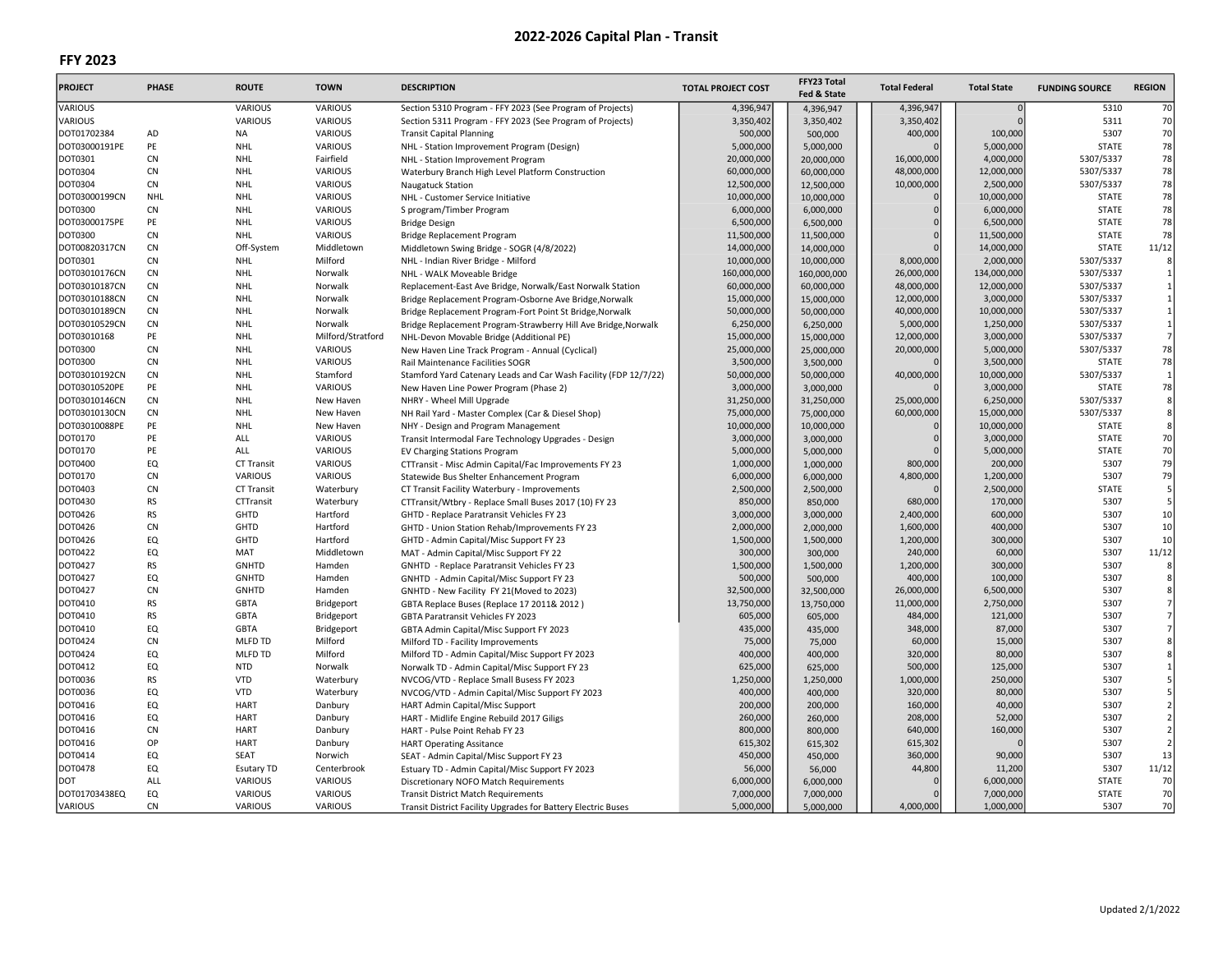| <b>PROJECT</b> | <b>PHASE</b> | <b>ROUTE</b>      | <b>TOWN</b>    | <b>DESCRIPTION</b>                                                | <b>TOTAL PROJECT COST</b> | FFY24 Total<br>Fed & State | <b>Total Federal</b> | <b>Total State</b> | <b>FUNDING SOUIRCE</b> | <b>REGION</b>           |
|----------------|--------------|-------------------|----------------|-------------------------------------------------------------------|---------------------------|----------------------------|----------------------|--------------------|------------------------|-------------------------|
| <b>VARIOUS</b> |              | VARIOUS           | <b>VARIOUS</b> | Section 5310 Program - FFY 2024 (See Program of Projects)         | 4,396,947                 | 4,396,947                  | 4,396,947            | $\Omega$           | 5310                   | 70                      |
| VARIOUS        |              | VARIOUS           | <b>VARIOUS</b> | Section 5311 Program - FFY 2024 (See Program of Projects)         | 3,350,402                 | 3,350,402                  | 3,350,402            | $\Omega$           | 5311                   | 70                      |
| DOT01702384    | AD           | NA                | VARIOUS        | <b>Transit Capital Planning</b>                                   | 500,000                   | 500,000                    | 400,000              | 100,000            | 5307                   | 70                      |
| DOT03000191PE  | PE           | <b>NHL</b>        | <b>VARIOUS</b> | NHL - Station Improvement Program (Design)                        | 5,000,000                 | 5,000,000                  |                      | 5,000,000          | <b>STATE</b>           | 78                      |
| DOT0304        | <b>CN</b>    | <b>NHL</b>        | VARIOUS        | Waterbury Branch-Waterbury Station Passenger Waiting Area Improve | 5,000,000                 | 5,000,000                  | $\Omega$             | 5,000,000          | <b>STATE</b>           | 78                      |
| DOT0300        | <b>CN</b>    | <b>NHL</b>        | <b>VARIOUS</b> | S program/Timber Program                                          | 7,000,000                 | 7,000,000                  | $\Omega$             | 7,000,000          | <b>STATE</b>           | 78                      |
| DOT03000175PE  | PE           | <b>NHL</b>        | <b>VARIOUS</b> | <b>Bridge Design</b>                                              | 6,500,000                 | 6,500,000                  | $\Omega$             | 6,500,000          | <b>STATE</b>           | 78                      |
| DOT0300        | <b>CN</b>    | <b>NHL</b>        | <b>VARIOUS</b> | Bridge Replacement Program                                        | 20,000,000                | 20,000,000                 | $\Omega$             | 20,000,000         | <b>STATE</b>           | 78                      |
| DOT03010176CN  | <b>CN</b>    | <b>NHL</b>        | Norwalk        | NHL - WALK Moveable Bridge                                        | 168,750,000               | 168,750,000                | 15,000,000           | 153,750,000        | 5307/5337              | $\mathbf{1}$            |
| DOT0300        | <b>CN</b>    | <b>NHL</b>        | <b>VARIOUS</b> | New Haven Line Track Program - Annual (Cyclical)                  | 11,875,000                | 11,875,000                 | 9,500,000            | 2,375,000          | 5307/5337              | 78                      |
| DOT0300        | <b>CN</b>    | <b>NHL</b>        | <b>VARIOUS</b> | Rail Maintenance Facilities SOGR                                  | 6,500,000                 | 6,500,000                  |                      | 6,500,000          | <b>STATE</b>           | 78                      |
| DOT03010154    | <b>CN</b>    | <b>NHL</b>        | <b>VARIOUS</b> | NHL - Signal System Replacement Phase 4 Continued                 | 25,000,000                | 25,000,000                 | 20,000,000           | 5,000,000          | 5307/5337              | 77                      |
| DOT03010520CN  | <b>CN</b>    | <b>NHL</b>        | <b>VARIOUS</b> | New Haven Line Power Program (Phase 1)                            | 35,000,000                | 35,000,000                 | 28,000,000           | 7,000,000          | 5307/5337              | 78                      |
| DOT03010520PE  | PE           | <b>NHL</b>        | VARIOUS        | New Haven Line Power Program (Phase 3)                            | 2,000,000                 | 2,000,000                  |                      | 2,000,000          | <b>STATE</b>           | 78                      |
| DOT0300        | <b>CN</b>    | <b>NHL</b>        | Stamford       | Stamford MOE Building - State of Good Repair                      | 62,500,000                | 62,500,000                 | 50,000,000           | 12,500,000         | 5307/5337              | $\mathbf{1}$            |
| DOT03010192CN  | <b>CN</b>    | <b>NHL</b>        | Stamford       | Stamford Yard Catenary Leads and Car Wash Facility (FDP 12/7/22)  | 50,000,000                | 50,000,000                 | 40,000,000           | 10,000,000         | 5307/5337              | $\mathbf{1}$            |
| DOT0301        | <b>CN</b>    | <b>NHL</b>        | New Haven      | NHY-Master Complex                                                | 5,000,000                 | 5,000,000                  | 4,000,000            | 1,000,000          | 5307/5337              | 8 <sup>1</sup>          |
| DOT03010088PE  | PE           | <b>NHL</b>        | New Haven      | NHY - Design and Program Management                               | 10,000,000                | 10,000,000                 |                      | 10,000,000         | <b>STATE</b>           | 8                       |
| DOT0400        | EQ           | <b>CT Transit</b> | <b>VARIOUS</b> |                                                                   | 1,200,000                 | 1,200,000                  | 800,000              | 400,000            | 5307                   | 79                      |
| DOT0400        | <b>RS</b>    | <b>CT Transit</b> | <b>VARIOUS</b> | CTTransit - Misc Admin Capital/ Fac Improvements FY 24            | 21,250,000                |                            | 17,000,000           | 4,250,000          | 5307                   | 79                      |
| DOT0170        | <b>CN</b>    | <b>VARIOUS</b>    | <b>VARIOUS</b> | CT Transit Bus Replacements/Battery Electric Bus Program          | 6,250,000                 | 21,250,000                 | 5,000,000            |                    | 5307                   | 79                      |
|                | <b>CN</b>    |                   |                | Statewide Bus Shelter Enhancement Program                         |                           | 6,250,000                  |                      | 1,250,000          |                        | 79                      |
| DOT0400        |              | <b>CT Transit</b> | VARIOUS        | CT Transit Facility Improvements (Hartford/Stamford)              | 48,450,000                | 48,450,000                 | 39,700,000           | 8,750,000          | 5307/5339              |                         |
| DOT0430        | <b>RS</b>    | CTTransit         | Waterbury      | CTTransit/Wtbry - Replace Small Buses 2017 BEB (10) FY 24         | 850,000                   | 850,000                    | 680,000              | 170,000            | 5307                   | 5                       |
| DOT0426        | <b>RS</b>    | GHTD              | Hartford       | GHTD - Replace Paratransit Vehicles FY 24                         | 3,000,000                 | 3,000,000                  | 2,400,000            | 600,000            | 5307                   | 10                      |
| DOT0426        | <b>CN</b>    | GHTD              | Hartford       | GHTD - Union Station Rehab/Improvements FY 24                     | 1,000,000                 | 1,000,000                  | 800,000              | 200,000            | 5307                   | 10                      |
| DOT0426        | EQ           | GHTD              | Hartford       | GHTD - Admin Capital/Misc Support FY 24                           | 750,000                   | 750,000                    | 600,000              | 150,000            | 5307                   | 10                      |
| DOT0422        | <b>RS</b>    | MAT               | Middletown     | MAT - Replace 3 2012 30ft Buses FY 24                             | 1,875,000                 | 1,875,000                  | 1,500,000            | 375,000            | 5307                   | 11/12                   |
| DOT0422        | CN           | MAT               | Middletown     | MAT Facility Improvements FY 24                                   | 500,000                   | 500,000                    | 400,000              | 100,000            | 5307                   | 11/12                   |
| DOT0422        | EQ           | MAT               | Middletown     | MAT - Admin Capital/Misc Support FY 24                            | 300,000                   | 300,000                    | 240,000              | 60,000             | 5307                   | 11/12                   |
| <b>DOT0427</b> | <b>RS</b>    | <b>GNHTD</b>      | Hamden         | <b>GNHTD - Replace Paratransit Vehicles FY 24</b>                 | 1,800,000                 | 1,800,000                  | 1,440,000            | 360,000            | 5307                   | 8                       |
| DOT0427        | EQ           | <b>GNHTD</b>      | Hamden         | GNHTD - Admin Capital/Misc Support FY 24                          | 500,000                   | 500,000                    | 400,000              | 100,000            | 5307                   | 8                       |
| DOT0410        | EQ           | <b>GBTA</b>       | Bridgeport     | GBTA Admin Capital/Misc Support FY 24                             | 575,000                   | 575,000                    | 460,000              | 115,000            | 5307                   | 7                       |
| DOT0410        | CN           | <b>GBTA</b>       | Bridgeport     | GBTA - Bridgeport Intermodal Center Improvements FY 24            | 200,000                   | 200,000                    | 160,000              | 40,000             | 5307                   | 7                       |
| DOT0424        | <b>CN</b>    | <b>MLFD TD</b>    | Milford        | Milford TD - Facility Improvements FY 24                          | 120,000                   | 120,000                    | 80,000               | 40,000             | 5307                   | 8 <sup>1</sup>          |
| DOT0424        | EQ           | <b>MLFD TD</b>    | Milford        | Milford TD - Admin Capital/Misc Support FY 24                     | 400,000                   | 400,000                    | 320,000              | 80,000             | 5307                   | 8 <sup>1</sup>          |
| DOT0412        | <b>RS</b>    | <b>NTD</b>        | Norwalk        | Norwalk TD - Paratransit Vehicles FY 24                           | 1,250,000                 | 1,250,000                  | 1,000,000            | 250,000            | 5307                   | $\mathbf{1}$            |
| DOT0412        | EQ           | <b>NTD</b>        | Norwalk        | Norwalk TD - Admin Capital/Misc Support FY 24                     | 625,000                   | 625,000                    | 500,000              | 125,000            | 5307                   | $\mathbf{1}$            |
| DOT0412        | CN           | <b>NTD</b>        | Norwalk        | Norwalk TD - Facility SOGR                                        | 900,000                   | 900,000                    | 600,000              | 300,000            | 5307                   | $\mathbf{1}$            |
| DOT00360199EQ  | EQ           | VTD               | Waterbury      | NVCOG/VTD - Admin Capital/Misc Support FY 24                      | 400,000                   | 400,000                    | 320,000              | 80,000             | 5307                   | $5\overline{)}$         |
| DOT0416        | <b>RS</b>    | <b>HART</b>       | Danbury        | HART-Paratransit Vehicles FY 24                                   | 800,000                   | 800,000                    | 640,000              | 160,000            | 5307                   | $\overline{2}$          |
| DOT0416        | EQ           | <b>HART</b>       | Danbury        | HART Admin Capital/Misc Support FY 24                             | 200,000                   | 200,000                    | 160,000              | 40,000             | 5307                   | $\overline{2}$          |
| DOT0416        | <b>CN</b>    | <b>HART</b>       | Danbury        | HART - Facility Replace Fuel Storage Tanks FY 24                  | 1,000,000                 | 1,000,000                  | 800,000              | 200,000            | 5307                   | $\overline{2}$          |
| DOT0416        | OP           | <b>HART</b>       | Danbury        | <b>HART Operating Assitance FY 24</b>                             | 615,302                   | 615,302                    | 615,302              |                    | 5307                   | $\overline{2}$          |
| DOT0414        | <b>RS</b>    | <b>SEAT</b>       | Norwich        | SEAT Paratransit Vehicles FY 24                                   | 375,000                   | 375,000                    | 300,000              | 75,000             | 5307                   | 13                      |
| DOT0414        | EQ           | <b>SEAT</b>       | Norwich        | SEAT - Admin Capital/Misc Support FY 24                           | 300,000                   | 300,000                    | 240,000              | 60,000             | 5307                   | 13                      |
| DOT            | CN           | <b>NWTD</b>       | Torrington     | NWTD - New Facility Site                                          | 5,000,000                 | 5,000,000                  |                      | 5,000,000          | <b>STATE</b>           | $\overline{\mathbf{3}}$ |
| <b>DOT0478</b> | CN           | <b>Esutary TD</b> | Centerbrook    | Estuary TD - New Facility (moved to 2024)                         | 25,000,000                | 25,000,000                 | 20,000,000           | 5,000,000          | 5307                   | 11/12                   |
| DOT0478        | EQ           | <b>Esutary TD</b> | Centerbrook    | Estuary TD - Admin Capital/Misc Support FY 24                     | 400,000                   | 400,000                    | 320,000              | 80,000             | 5307                   | 11/12                   |
| DOT            | ALL          | <b>VARIOUS</b>    | <b>VARIOUS</b> | Discretionary NOFO Match Requirements                             | 6,000,000                 | 6,000,000                  |                      | 6,000,000          | <b>STATE</b>           | 70                      |
| DOT01703438EQ  | EQ           | VARIOUS           | <b>VARIOUS</b> | <b>Transit District Match Requirements</b>                        | 7,000,000                 | 7,000,000                  |                      | 7,000,000          | <b>STATE</b>           | 70                      |
| <b>VARIOUS</b> | <b>CN</b>    | VARIOUS           | <b>VARIOUS</b> | Transit District Facility Upgrades for Battery Electric Buses     | 5,000,000                 | 5,000,000                  | 4,000,000            | 1,000,000          | 5307                   | 70                      |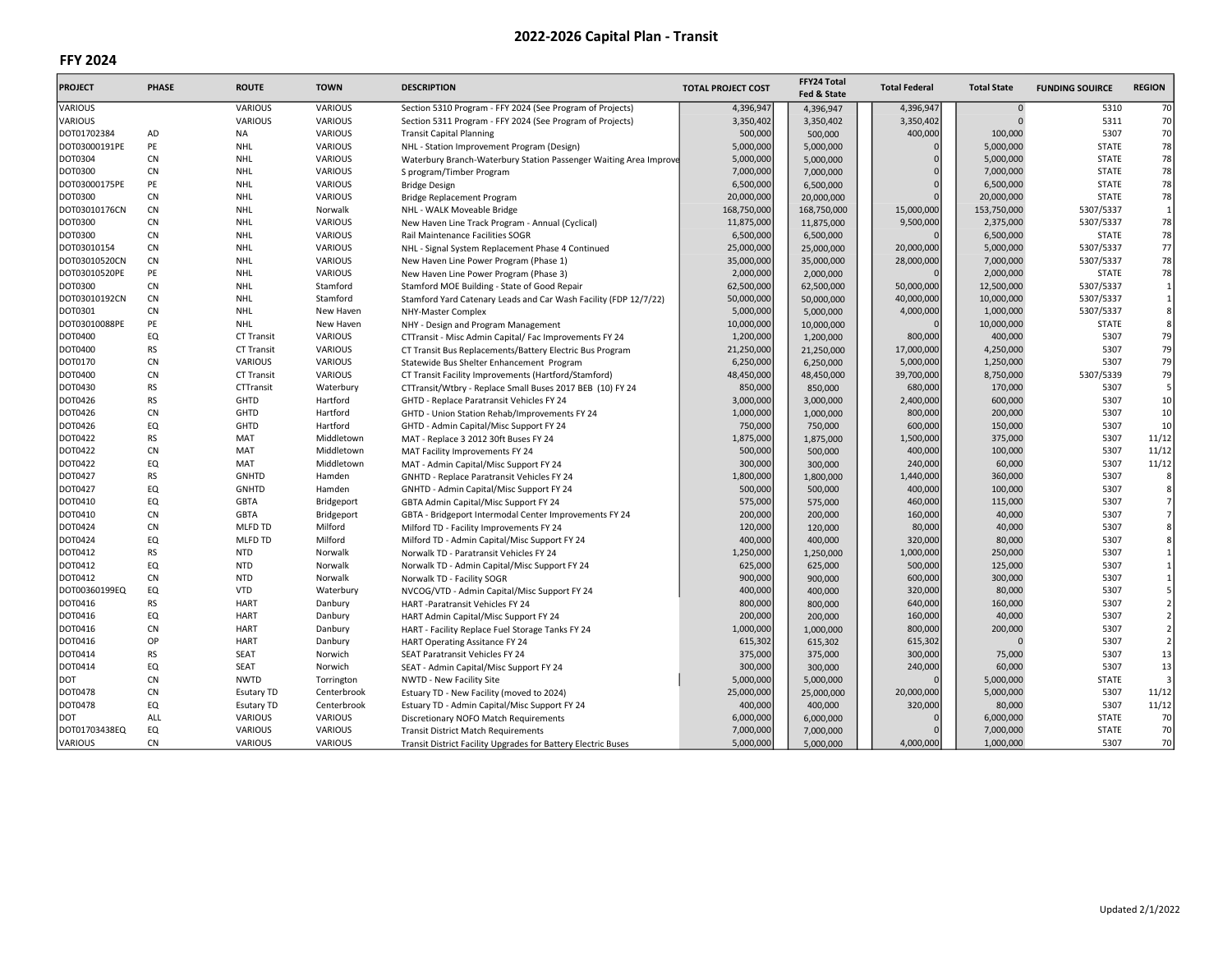| <b>PROJECT</b> | <b>PHASE</b> | <b>ROUTE</b>           | <b>TOWN</b>           | <b>DESCRIPTION</b>                                                                   | <b>TOTAL PROJECT COST</b> | FFY25 Total        | <b>Total Federal</b> | <b>Total State</b> | <b>FUNDING SOURCE</b> | <b>REGION</b>  |
|----------------|--------------|------------------------|-----------------------|--------------------------------------------------------------------------------------|---------------------------|--------------------|----------------------|--------------------|-----------------------|----------------|
|                |              |                        |                       |                                                                                      |                           | Fed & State        |                      |                    |                       |                |
| VARIOUS        |              | <b>VARIOUS</b>         | <b>VARIOUS</b>        | Section 5310 Program - FFY 2025 (See Program of Projects)                            | 4,396,947                 | 4,396,947          | 4,396,947            | $\mathbf 0$        | 5310                  | 70             |
| <b>VARIOUS</b> |              | <b>VARIOUS</b>         | VARIOUS               | Section 5311 Program - FFY 2025 (See Program of Projects)                            | 3,350,402                 | 3,350,402          | 3,350,402            | $\Omega$           | 5311                  | 70             |
| DOT01702384    | <b>AD</b>    | <b>NA</b>              | VARIOUS               | <b>Transit Capital Planning</b>                                                      | 500,000                   | 500,000            | 400,000              | 100,000            | 5307                  | 70             |
| DOT03000191PE  | PE           | <b>NHL</b>             | <b>VARIOUS</b>        | NHL - Station Improvement Program (Design)                                           | 6,000,000                 | 6,000,000          |                      | 6,000,000          | <b>STATE</b>          | 78             |
| DOT03010522PE  | <b>CN</b>    | <b>NHL</b>             | New Haven             | NHL - New Haven Union Station Platform Replacement                                   | 117,500,000               | 117,500,000        | 70,000,000           | 47,500,000         | 5307/5337             | 8              |
| <b>DOT0304</b> | <b>CN</b>    | <b>NHL</b>             | Derby/Shelton         | NHL - Derby Shelton Intermodal (FFY 2021 RAISE Grant)                                | 25,000,000                | 25,000,000         | 12,400,000           | 12,600,000         | RAISE/STATE           | 7              |
| DOT0300        | <b>CN</b>    | NHL                    | <b>VARIOUS</b>        | S program/Timber Program                                                             | 7,000,000                 | 7,000,000          |                      | 7,000,000          | <b>STATE</b>          | 78             |
| DOT03000175PE  | PE           | <b>NHL</b>             | VARIOUS               | <b>Bridge Design</b>                                                                 | 6,000,000                 | 6,000,000          | $\Omega$             | 6,000,000          | <b>STATE</b>          | 78             |
| DOT0300        | <b>CN</b>    | NHL                    | VARIOUS               | <b>Bridge Replacement Program</b>                                                    | 10,000,000                | 10,000,000         | $\Omega$             | 10,000,000         | <b>STATE</b>          | 78             |
| DOT03010176CN  | CN           | <b>NHL</b>             | Norwalk               | NHL - WALK Moveable Bridge                                                           | 110,000,000               | 110,000,000        | 24,000,000           | 86,000,000         | 5307/5337             | $\mathbf{1}$   |
| DOT03000214CN  | <b>CN</b>    | <b>NHL</b>             | Bridgeport            | NHL-TIME Phase 1(5 Bridges- West Broad, King, Main, Bruce, Bishop)                   | 70,000,000                | 70,000,000         | 20,000,000           | 50,000,000         | 5307/5337             | 78             |
| DOT0300        | <b>CN</b>    | NHL                    | <b>VARIOUS</b>        | New Haven Line Track Program - Annual (Cyclical)                                     | 21,250,000                | 21,250,000         | 17,000,000           | 4,250,000          | 5307/5337             | 78             |
| DOT0300        | PE           | <b>NHL</b>             | <b>VARIOUS</b>        | Rail Maintenance Facilities SOGR                                                     | 5,500,000                 | 5,500,000          |                      | 5,500,000          | <b>STATE</b>          | 78             |
| DOT03010154    | EQ           | <b>NHL</b>             | VARIOUS               | NHL - Catenary System - State of Good Repair                                         | 30,000,000                | 30,000,000         | $\Omega$             | 30,000,000         | <b>STATE</b>          | 77             |
| DOT03010520CN  | <b>CN</b>    | <b>NHL</b>             | <b>VARIOUS</b>        | New Haven Line Power Program (Phase 2)                                               | 30,000,000                | 30,000,000         | 24,000,000           | 6,000,000          | 5307/5337             | 78             |
| DOT03010520PE  | PE           | <b>NHL</b>             | <b>VARIOUS</b>        | New Haven Line Power Program (Phase 4)                                               | 3,000,000                 | 3,000,000          |                      | 3,000,000          | <b>STATE</b>          | 78             |
| DOT0301        | <b>CN</b>    | NHL                    | New Haven             | NHY-Master Complex                                                                   | 20,000,000                | 20,000,000         | $\Omega$             | 20,000,000         | <b>STATE</b>          | 8              |
| DOT03010088PE  | <b>CN</b>    | <b>NHL</b>             | New Haven             | NHY - Design and Program Management                                                  | 5,000,000                 | 5,000,000          |                      | 5,000,000          | <b>STATE</b>          | 8              |
| <b>DOT0170</b> | AQ           | ALL                    | VARIOUS               | Transit Intermodal Fare Technology Upgrades - Implementation                         | 15,000,000                | 15,000,000         | $\Omega$             | 15,000,000         | <b>STATE</b>          | 70             |
| DOT0400        | <b>CN</b>    | <b>CT Transit</b>      | <b>VARIOUS</b>        | CTTransit - Misc Admin Capital/ Fac Improvements FY 25                               | 1,000,000                 | 1,000,000          | 800,000              | 200,000            | 5307                  | 79             |
| <b>DOT0400</b> | <b>RS</b>    | <b>CT Transit</b>      | <b>VARIOUS</b>        | CT Transit Bus Replacements/Battery Electric Bus Program                             | 5,000,000                 | 5,000,000          | 4,000,000            | 1,000,000          | 5307                  | 79             |
| DOT0170        | <b>RS</b>    | VARIOUS                | <b>VARIOUS</b>        | Statewide Bus Shelter Enhancement Program                                            | 1,500,000                 | 1,500,000          | 1,200,000            | 300,000            | 5307                  | 79             |
| DOT0400        | <b>CN</b>    | <b>CT Transit</b>      | <b>VARIOUS</b>        | CT Transit Facility Improvements (Hartford/Stamford)                                 | 42,100,000                | 42,100,000         | 34,600,000           | 7,500,000          | 5307/5339             | 79             |
| DOT0402        | <b>CN</b>    | <b>CT Transit</b>      | <b>VARIOUS</b>        | CT Transit - Move NH Infrastructure Improvements                                     | 20,000,000                | 20,000,000         | 16,000,000           | 4,000,000          | 5307                  | 8              |
| DOT0426        | EQ           | GHTD                   | Hartford              | GHTD - Replace Paratransit Vehicles FY 25                                            | 3,000,000                 | 3,000,000          | 2,400,000            | 600,000            | 5307                  | 10             |
| DOT0426        | <b>RS</b>    | GHTD                   | Hartford              | GHTD - Union Station Rehab/Improvements FY 25                                        | 1,000,000                 | 1,000,000          | 800,000              | 200,000            | 5307                  | 10             |
| DOT0426        | <b>CN</b>    | GHTD                   | Hartford              | GHTD - Admin Capital/Misc Support FY 25                                              | 750,000                   | 750,000            | 600,000              | 150,000            | 5307                  | 10             |
| DOT0422        | EQ           | MAT                    | Middletown            |                                                                                      | 500,000                   |                    | 400,000              | 100,000            | 5307                  | 11/12          |
| DOT0422        | <b>RS</b>    | MAT                    | Middletown            | MAT Facility Improvements FY 25                                                      | 300,000                   | 500,000<br>300,000 | 240,000              | 60,000             | 5307                  | 11/12          |
| DOT0427        | EQ           | <b>GNHTD</b>           | Hamden                | MAT - Admin Capital/Misc Support FY 25<br>GNHTD - Replace Paratransit Vehicles FY 25 | 1,750,000                 | 1,750,000          | 1,400,000            | 350,000            | 5307                  | 8              |
| DOT0427        | <b>RS</b>    | <b>GNHTD</b>           | Hamden                |                                                                                      | 500,000                   | 500,000            | 400,000              | 100,000            | 5307                  | 8              |
| <b>DOT0410</b> | <b>RS</b>    | <b>GBTA</b>            | Bridgeport            | GNHTD - Admin Capital/Misc Support FY 25                                             | 575,000                   |                    | 460,000              | 115,000            | 5307                  | $\overline{7}$ |
| DOT0410        | EQ           |                        |                       | GBTA Admin Capital/Misc Support FY 25                                                |                           | 575,000            |                      |                    | 5307                  | 7              |
| <b>DOT0424</b> | <b>CN</b>    | <b>GBTA</b><br>MLFD TD | Bridgeport<br>Milford | GBTA - Bridgeport Intermodal Center Improvements FY 25                               | 200,000                   | 200,000            | 160,000              | 40,000             | 5307                  | 8              |
| DOT0424        | <b>RS</b>    | MLFD TD                | Milford               | Milford TD - Paratransit Vehicles FY 25                                              | 375,000<br>100,000        | 375,000            | 300,000<br>80,000    | 75,000             | 5307                  | 8              |
|                |              |                        |                       | Milford TD - Facility Improvements FY 25                                             |                           | 100,000            |                      | 20,000             |                       | 8              |
| <b>DOT0424</b> | <b>CN</b>    | MLFD TD                | Milford               | Milford TD - Admin Capital/Misc Support FY 25                                        | 400,000                   | 400,000            | 320,000              | 80,000             | 5307                  |                |
| DOT0412        | EQ           | <b>NTD</b>             | Norwalk               | Norwalk TD - Paratransit Vehicles FY 25                                              | 1,000,000                 | 1,000,000          | 800,000              | 200,000            | 5307                  | $\mathbf{1}$   |
| DOT0412        | <b>RS</b>    | <b>NTD</b>             | Norwalk               | Norwalk TD - Admin Capital/Misc Support FY 25                                        | 500,000                   | 500,000            | 400,000              | 100,000            | 5307                  | $\mathbf{1}$   |
| DOT00360199EQ  | EQ           | <b>VTD</b>             | Waterbury             | NVCOG/VTD - Admin Capital/Misc Support FY 25                                         | 400,000                   | 400,000            | 320,000              | 80,000             | 5307                  | 5              |
| DOT0416        | CN           | <b>HART</b>            | Danbury               | HART -Paratransit Vehicles FY 25                                                     | 750,000                   | 750,000            | 600,000              | 150,000            | 5307                  | $\overline{2}$ |
| DOT0416        | EQ           | <b>HART</b>            | Danbury               | HART Admin Capital/Misc Support FY 25                                                | 200,000                   | 200,000            | 160,000              | 40,000             | 5307                  | $\overline{2}$ |
| DOT0416        | <b>RS</b>    | <b>HART</b>            | Danbury               | HART Operating Assitance FY 25                                                       | 615,302                   | 615,302            | 615,302              | $\Omega$           | 5307                  | $\overline{2}$ |
| DOT0414        | EQ           | SEAT                   | Norwich               | SEAT Paratransit Vehicles FY 25                                                      | 375,000                   | 375,000            | 300,000              | 75,000             | 5307                  | 13             |
| DOT0414        | CN           | SEAT                   | Norwich               | SEAT - Admin Capital/Misc Support FY 25                                              | 300,000                   | 300,000            | 240,000              | 60,000             | 5307                  | 13             |
| DOT0478        | OP           | <b>Esutary TD</b>      | Centerbrook           | Estuary TD - Admin Capital/Misc Support FY 25                                        | 400,000                   | 400,000            | 320,000              | 80,000             | 5307                  | 11/12          |
| <b>DOT</b>     | ALL          | VARIOUS                | <b>VARIOUS</b>        | Discretionary NOFO Match Requirements                                                | 6,000,000                 | 6,000,000          |                      | 6,000,000          | <b>STATE</b>          | 70             |
| DOT01703438EQ  | EQ           | VARIOUS                | <b>VARIOUS</b>        | <b>Transit District Match Requirements</b>                                           | 7,000,000                 | 7,000,000          | $\Omega$             | 7,000,000          | <b>STATE</b>          | 70             |
| <b>VARIOUS</b> | <b>RS</b>    | <b>VARIOUS</b>         | VARIOUS               | <b>Transit District Bus Replacements</b>                                             | 6,250,000                 | 6,250,000          | 5,000,000            | 1,250,000          | 5307                  | 70             |
| <b>VARIOUS</b> | CN           | <b>VARIOUS</b>         | VARIOUS               | Transit District Facility Upgrades for Battery Electric Buses                        | 5.000.000                 | 5,000,000          | 4,000,000            | 1,000,000          | 5307                  | 70             |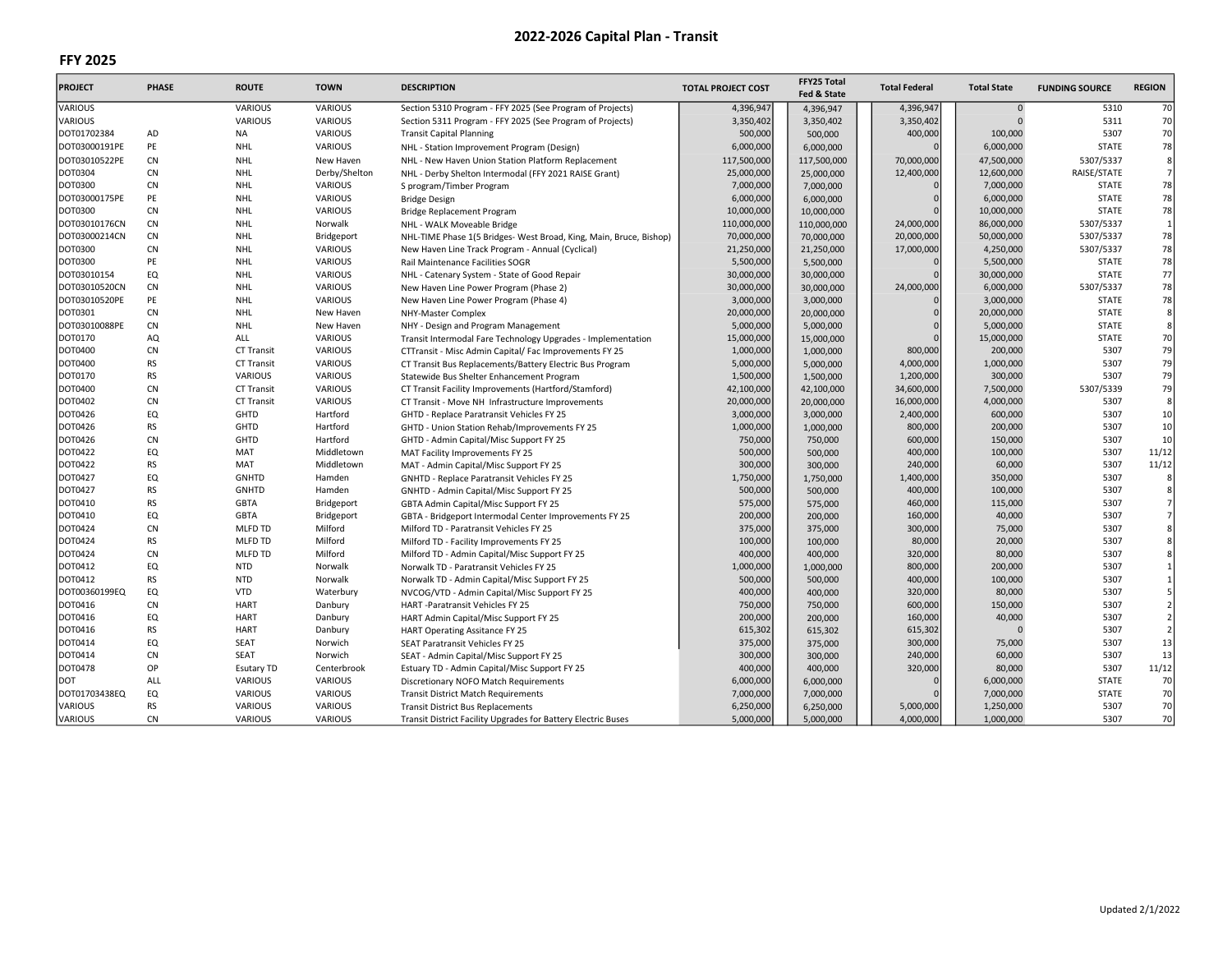| <b>PROJECT</b> | <b>PHASE</b> | <b>ROUTE</b>      | <b>TOWN</b>    | <b>DESCRIPTION</b>                                                 | <b>TOTAL PROJECT COST</b> | FFY26 Total<br>Fed & State | <b>Total Federal</b> | <b>Total State</b> | <b>FUNDING SOURCE</b> | <b>REGION</b>  |
|----------------|--------------|-------------------|----------------|--------------------------------------------------------------------|---------------------------|----------------------------|----------------------|--------------------|-----------------------|----------------|
| VARIOUS        |              | <b>VARIOUS</b>    | VARIOUS        | Section 5310 Program - FFY 2026(See Program of Projects)           | 4,396,947                 | 4,396,947                  | 4,396,947            |                    | 5310                  | 70             |
| VARIOUS        |              | VARIOUS           | <b>VARIOUS</b> | Section 5311 Program - FFY 20256(See Program of Projects)          | 3,350,402                 | 3,350,402                  | 3,350,402            |                    | 5311                  | 70             |
| DOT01702384    | AD           | <b>NA</b>         | <b>VARIOUS</b> | <b>Transit Capital Planning</b>                                    | 450,000                   | 450,000                    | 360,000              | 90,000             | 5307                  | 70             |
| DOT03000191PE  | PE           | <b>NHL</b>        | <b>VARIOUS</b> | NHL - Station Improvement Program (Design)                         | 5,500,000                 | 5,500,000                  |                      | 5,500,000          | <b>STATE</b>          | 78             |
| DOT03010522CN  | <b>CN</b>    | <b>NHL</b>        | New Haven      | NHL - New Haven Union Station Platform Replacement                 | 81,250,000                | 81,250,000                 | 45,000,000           | 36,250,000         | 5307/5337             | 8              |
| <b>DOT0300</b> | <b>CN</b>    | NHL               | <b>VARIOUS</b> | S program/Timber Program                                           | 7,000,000                 | 7,000,000                  |                      | 7,000,000          | <b>STATE</b>          | 78             |
| DOT03000175PE  | PE           | <b>NHL</b>        | <b>VARIOUS</b> | <b>Bridge Design</b>                                               | 6,500,000                 | 6,500,000                  |                      | 6,500,000          | <b>STATE</b>          | 78             |
| <b>DOT0300</b> | <b>CN</b>    | <b>NHL</b>        | <b>VARIOUS</b> | Bridge Replacement Program                                         | 10,000,000                | 10,000,000                 |                      | 10,000,000         | <b>STATE</b>          | 78             |
| DOT03010176CN  | CN           | <b>NHL</b>        | Norwalk        | NHL - WALK Moveable Bridge                                         | 110,000,000               | 110,000,000                | 24,000,000           | 86,000,000         | 5307/5337             | $\mathbf{1}$   |
| DOT03000214CN  | CN           | <b>NHL</b>        | Bridgeport     | NHL-TIME Phase 1(5 Bridges- West Broad, King, Main, Bruce, Bishop) | 117,500,000               | 117,500,000                | 78,000,000           | 39,500,000         | 5307/5337             | 8              |
| <b>DOT0300</b> | <b>CN</b>    | NHL               | <b>VARIOUS</b> | New Haven Line Track Program                                       | 15,625,000                | 15,625,000                 | 12,500,000           | 3,125,000          | 5307/5337             | 78             |
| <b>DOT0300</b> | <b>CN</b>    | NHL               | <b>VARIOUS</b> | Rail Maintenance Facilities SOGR                                   | 3,000,000                 | 3,000,000                  |                      | 3,000,000          | <b>STATE</b>          | 78             |
| DOT03010154    | CN           | <b>NHL</b>        | <b>VARIOUS</b> | NHL - Catenary System - State of Good Repair                       | 20,000,000                | 20,000,000                 |                      | 20,000,000         | <b>STATE</b>          | 77             |
| DOT03010520CN  | PE           | <b>NHL</b>        | <b>VARIOUS</b> | New Haven Line Power Program (Phase 3)                             | 15,000,000                | 15,000,000                 | 12,000,000           | 3,000,000          | 5307/5337             | 78             |
| DOT0301        | EQ           | <b>NHL</b>        | New Haven      | NHY - Master Complex                                               | 40,000,000                | 40,000,000                 |                      | 40,000,000         | <b>STATE</b>          | 8              |
| DOT03010088PE  | <b>CN</b>    | <b>NHL</b>        | New Haven      | NHY - Design and Program Management                                | 10,000,000                | 10,000,000                 |                      | 10,000,000         | <b>STATE</b>          | 8              |
| DOT0400        | PE           | <b>CT Transit</b> | <b>VARIOUS</b> | CTTransit - Misc Admin Capital/Fac Improvements FY 26              | 1,000,000                 | 1,000,000                  | 800,000              | 200,000            | 5307                  | 79             |
| DOT0400        | <b>RS</b>    | <b>CT Transit</b> | <b>VARIOUS</b> | CT Transit Bus Replacements/Battery Electric Bus Program           | 5,875,000                 | 5,875,000                  | 4,700,000            | 1,175,000          | 5307                  | 79             |
| DOT0170        | <b>CN</b>    | VARIOUS           | <b>VARIOUS</b> | Statewide Bus Shelter Enhancement Program                          | 1,500,000                 | 1,500,000                  | 1,200,000            | 300,000            | 5307                  | 79             |
| DOT0400        | <b>CN</b>    | <b>CT Transit</b> | <b>VARIOUS</b> | CT Transit Facility Improvements (Hartford/Stamford/NH)            | 6,250,000                 | 6,250,000                  | 5,000,000            | 1,250,000          | 5307/5339             | 79             |
| DOT0426        | <b>CN</b>    | GHTD              | Hartford       | GHTD - Replace Paratransit Vehicles FY 26                          | 3,000,000                 | 3,000,000                  | 2,400,000            | 600,000            | 5307                  | 10             |
| DOT0426        | CN           | GHTD              | Hartford       | GHTD - Union Station Rehab/Improvements FY 26                      | 1,000,000                 | 1,000,000                  | 800,000              | 200,000            | 5307                  | 10             |
| DOT0426        | <b>CN</b>    | GHTD              | Hartford       | GHTD - Admin Capital/Misc Support FY 26                            | 750,000                   | 750,000                    | 600,000              | 150,000            | 5307                  | 10             |
| DOT0422        | <b>RS</b>    | MAT               | Middletown     | MAT Facility Improvements FY 26                                    | 500,000                   | 500,000                    | 400,000              | 100,000            | 5307                  | 11/12          |
| DOT0422        | <b>RS</b>    | MAT               | Middletown     | MAT - Admin Capital/Misc Support FY 26                             | 300,000                   | 300,000                    | 240,000              | 60,000             | 5307                  | 11/12          |
| DOT0427        | CN           | <b>GNHTD</b>      | Hamden         | GNHTD - Replace Paratransit Vehicles FY 26                         | 1,800,000                 | 1,800,000                  | 1,440,000            | 360,000            | 5307                  | 8              |
| DOT0427        | <b>CN</b>    | <b>GNHTD</b>      | Hamden         | GNHTD - Admin Capital/Misc Support FY 26                           | 500,000                   | 500,000                    | 400,000              | 100,000            | 5307                  | 8              |
| DOT0410        | EQ           | <b>GBTA</b>       | Bridgeport     | GBTA Admin Capital/Misc Support FY 26                              | 575,000                   | 575,000                    | 460,000              | 115,000            | 5307                  | $\overline{7}$ |
| DOT0410        | <b>RS</b>    | <b>GBTA</b>       | Bridgeport     | GBTA - Bridgeport Intermodal Center Improvements FY 26             | 200,000                   | 200,000                    | 160,000              | 40,000             | 5307                  | $\overline{7}$ |
| DOT0424        | <b>CN</b>    | MLFD TD           | Milford        | Milford TD - Paratransit Vehicles FY 26                            | 375,000                   | 375,000                    | 300,000              | 75,000             | 5307                  | 8              |
| DOT0424        | EQ           | MLFD TD           | Milford        | Milford TD - Facility Improvements FY 26                           | 100,000                   | 100,000                    | 80,000               | 20,000             | 5307                  |                |
| DOT0424        | <b>RS</b>    | MLFD TD           | Milford        | Milford TD - Admin Capital/Misc Support FY 26                      | 400,000                   | 400,000                    | 320,000              | 80,000             | 5307                  |                |
| DOT0412        | EQ           | <b>NTD</b>        | Norwalk        | Norwalk TD - Paratransit Vehicles FY 26                            | 1,250,000                 | 1,250,000                  | 1,000,000            | 250,000            | 5307                  | $\mathbf{1}$   |
| DOT0412        | <b>RS</b>    | <b>NTD</b>        | Norwalk        | Norwalk TD - Admin Capital/Misc Support FY 26                      | 500,000                   | 500,000                    | 400,000              | 100,000            | 5307                  |                |
| DOT00360199EQ  | <b>RS</b>    | <b>VTD</b>        | Waterbury      | NVCOG/VTD - Admin Capital/Misc Support FY 26                       | 400,000                   | 400,000                    | 320,000              | 80,000             | 5307                  |                |
| DOT0416        | EQ           | <b>HART</b>       | Danbury        | HART -Paratransit Vehicles FY 26                                   | 800,000                   | 800,000                    | 640,000              | 160,000            | 5307                  | $\overline{2}$ |
| DOT0416        | <b>CN</b>    | <b>HART</b>       | Danbury        | HART Admin Capital/Misc Support FY 26                              | 200,000                   | 200,000                    | 160,000              | 40,000             | 5307                  | $\overline{2}$ |
| DOT0416        | <b>RS</b>    | <b>HART</b>       | Danbury        | HART Operating Assitance FY 26                                     | 492,302                   | 492,302                    | 492,302              |                    | 5307                  | $\overline{2}$ |
| DOT0414        | CN           | <b>SEAT</b>       | Norwich        | SEAT - Admin Capital/Misc Support FY 26                            | 300,000                   | 300,000                    | 240,000              | 60,000             | 5307                  | 13             |
| DOT0478        | EQ           | <b>Esutary TD</b> | Centerbrook    | Estuary TD - Admin Capital/Misc Support FY 26                      | 400,000                   | 400,000                    | 320,000              | 80,000             | 5307                  | 11/12          |
| DOT01703438EQ  | <b>RS</b>    | <b>VARIOUS</b>    | <b>VARIOUS</b> | <b>Transit District Match Requirements</b>                         | 5,000,000                 | 5,000,000                  |                      | 5,000,000          | <b>STATE</b>          | 70             |
| VARIOUS        | <b>CN</b>    | VARIOUS           | <b>VARIOUS</b> | Transit District Facility Upgrades for Battery Electric Buses      | 3,000,000                 | 3,000,000                  | 2,400,000            | 600,000            | 5307                  | 70             |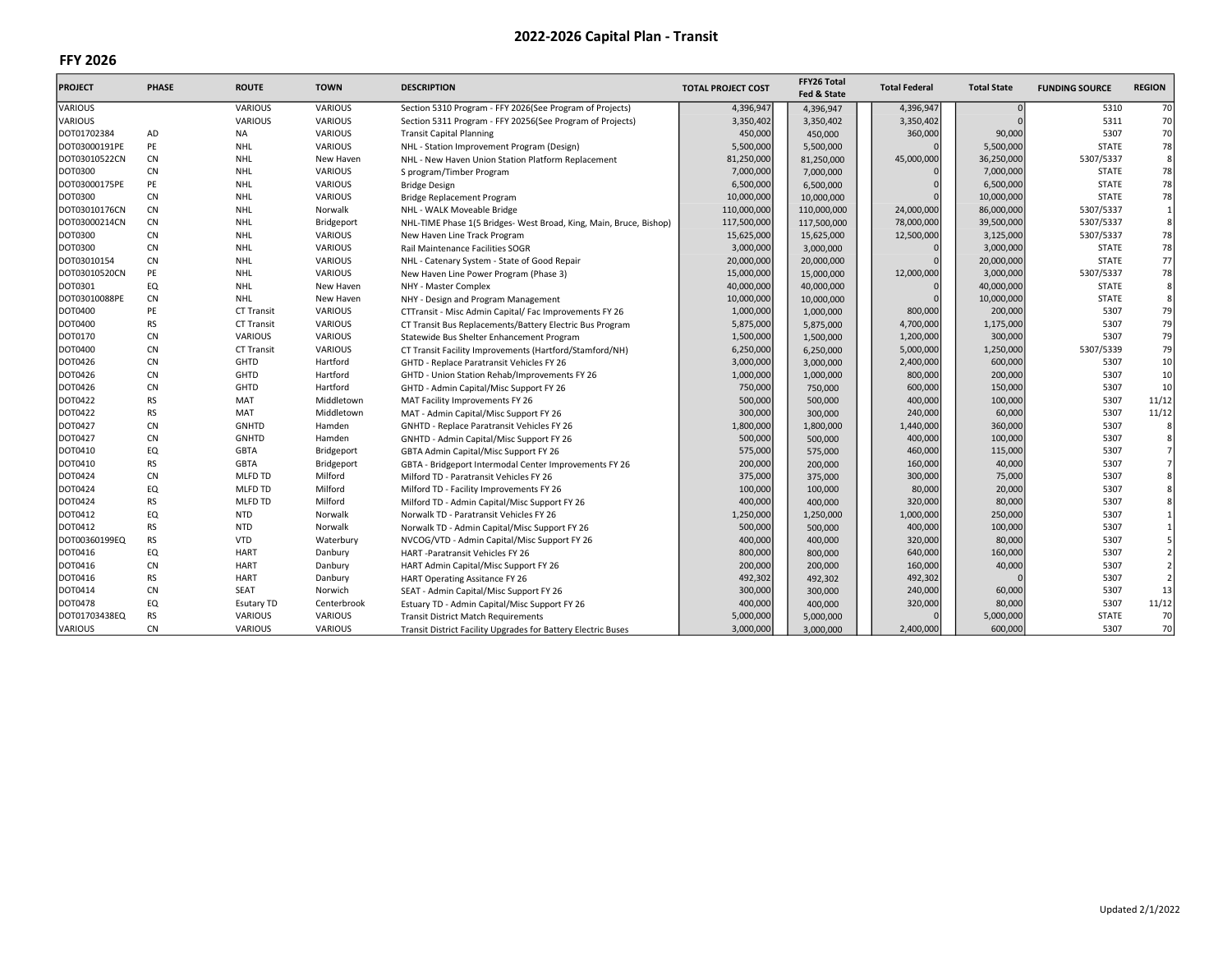# 2022-2026 Capital Plan - Transit Overprogramming

| <b>PROJECT</b> | <b>ROUTE</b>      | <b>TOWN</b>    | <b>DESCRIPTION</b>                                            | <b>TOTAL COST</b> | <b>YEAR</b> | <b>REGION</b> |
|----------------|-------------------|----------------|---------------------------------------------------------------|-------------------|-------------|---------------|
| DOT03200012CN  | Hartford Line     | North Haven    | Hartford Line-North Haven Station                             | 52,000,000        | <b>TBD</b>  | 70            |
| DOT03200013CN  | Hartford Line     | Newington      | Hartford Line-Newington Station                               | 52,000,000        | <b>TBD</b>  | 70            |
| DOT03200008CN  | Hartford Line     | <b>VARIOUS</b> | Hartford Line (Phase 3b)                                      | 256,000,000       | <b>TBD</b>  | 70            |
| DOT03200014CN  | Hartford Line     | West Hartford  | Hartford Line-West Hartford Station                           | 70,000,000        | <b>TBD</b>  | 70            |
| DOT03200015CN  | Hartford Line     | Windsor        | <b>Hartford Line-Windsor Station</b>                          | 60,000,000        | <b>TBD</b>  | 70            |
| DOT0402        | <b>CT Transit</b> | New Haven      | CT Transit - Move NH Infrastructure Improvements - CN Phase 2 | 80,000,000        | <b>TBD</b>  | 81            |
| ltbd.          | New Canaan        | New Canaan     | New Canaan Branch Siding                                      | <b>TBD</b>        | <b>TBD</b>  | 11            |
| <b>TBD</b>     | <b>VARIOUS</b>    | <b>VARIOUS</b> | Electrification (Hartford Line, Waterbury Line, Danbury Line) | <b>TBD</b>        | <b>TBD</b>  | 70            |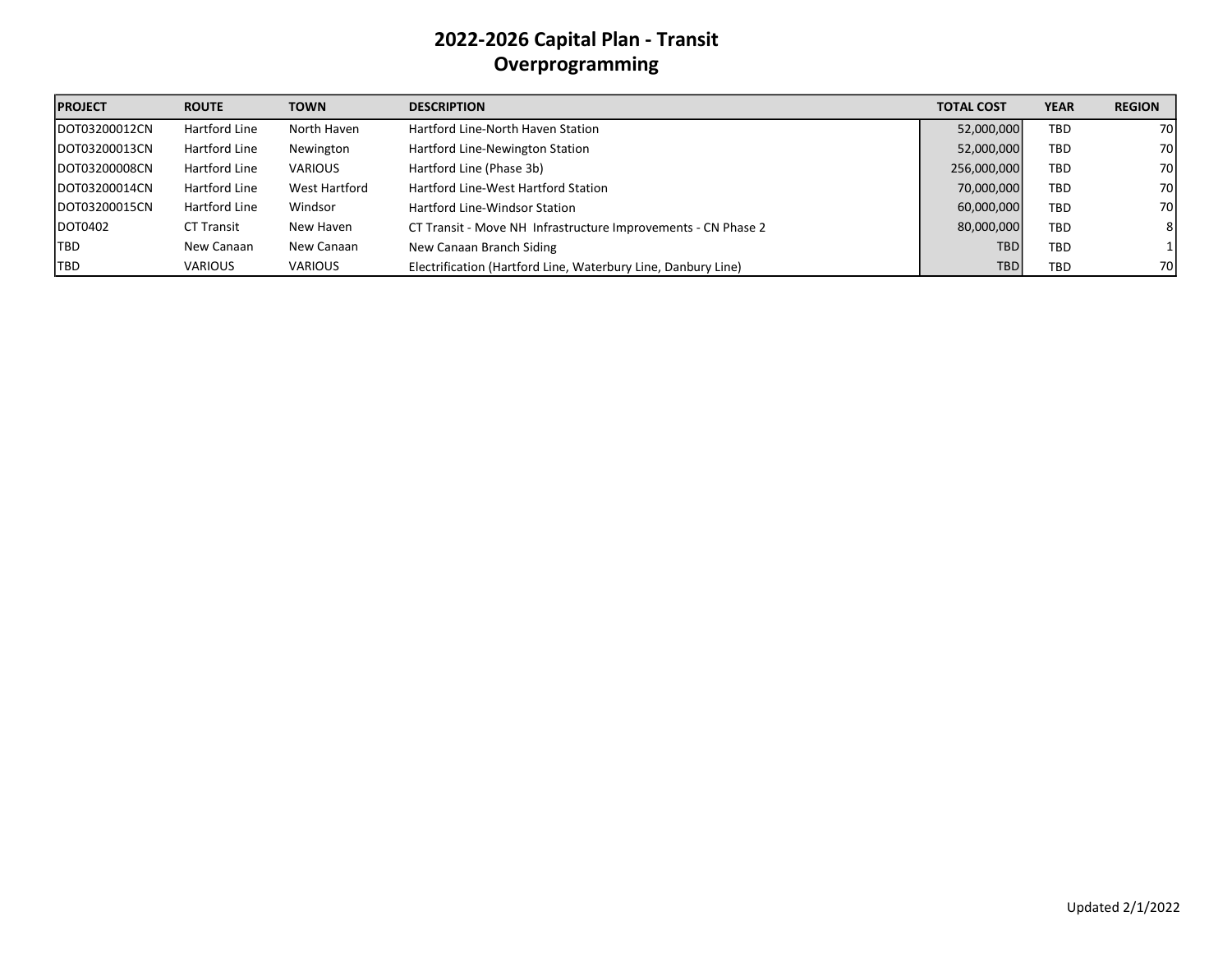| <b>PROJECT</b> | <b>PHASE</b> | <b>TOWN</b>          | <b>DESCRIPTION</b>                                  | <b>TOTAL PROJECT COST</b> | FFY22 Total<br>Fed & State | <b>Total Federal</b> | <b>Total State</b> | <b>FUNDING SOURCE</b> | <b>REGION</b> |
|----------------|--------------|----------------------|-----------------------------------------------------|---------------------------|----------------------------|----------------------|--------------------|-----------------------|---------------|
| 0095-0255      | <b>CN</b>    | <b>NEW MILFORD</b>   | Construct New (Replacement) Maintenance Facility    | 12,644,440                | 12,644,440                 |                      | 12,644,440         | <b>Facility Bonds</b> |               |
| 0031-XXXX      | <b>CN</b>    | CORNWALL             | Replace Maintenance Facility Roof                   | 700,000                   | 700.000                    |                      | 700.000            | <b>Facility Bonds</b> |               |
| 0106-0129      | <b>CN</b>    | ORANGE               | <b>Construct New Maintenance Facility</b>           | 20,000,000                | 20,000,000                 |                      | 20,000,000         | <b>Facility Bonds</b> |               |
| 0042-0324      | <b>CN</b>    | <b>EAST HARTFORD</b> | Construct New Maintenance/Signs & Markings Facility | 30,100,000                | 30,100,000                 |                      | 30,100,000         | <b>Facility Bonds</b> | 10            |
| 0051-0273      | PE           | <b>FARMINGTON</b>    | Design New Maintenance Facility                     | 1,035,000                 | 1,035,000                  | $\Omega$             | 1,035,000          | <b>Facility Bonds</b> | 10            |
| 0028-XXXX      | <b>CN</b>    | <b>COLCHESTER</b>    | Replace Maintenance Facility Roof                   | 650,000                   | 650,000                    |                      | 650,000            | <b>Facility Bonds</b> | 13            |
| 0022-0106      | PE           | <b>CANTERBURY</b>    | Design New Maintenance Facility                     | 900,000                   | 900,000                    |                      | 900,000            | <b>Facility Bonds</b> | 15            |
| 0170-3421      | PE           | <b>STATEWIDE</b>     | Surveys for Facilities Design                       | 100,000                   | 100,000                    |                      | 100,000            | <b>Facility Bonds</b> | 70            |
| 0170-3522      | <b>CN</b>    | <b>STATEWIDE</b>     | Demolition of Unsafe Structures                     | 250,000                   | 250,000                    |                      | 250,000            | <b>Facility Bonds</b> | 70            |
| 0170-3523      | PE           | <b>STATEWIDE</b>     | <b>Facility Roof Designs</b>                        | 100,000                   | 100,000                    |                      | 100,000            | <b>Facility Bonds</b> | 70            |
| 0170-3526      | <b>CN</b>    | <b>VARIOUS</b>       | Weigh Station Improvements                          | 250,000                   | 250,000                    |                      | 250,000            | <b>Facility Bonds</b> | 70            |
| 0170-3552      | <b>CN</b>    | <b>VARIOUS</b>       | Rest Area Improvements                              | 100,000                   | 100.000                    |                      | 100.000            | <b>Facility Bonds</b> | 70            |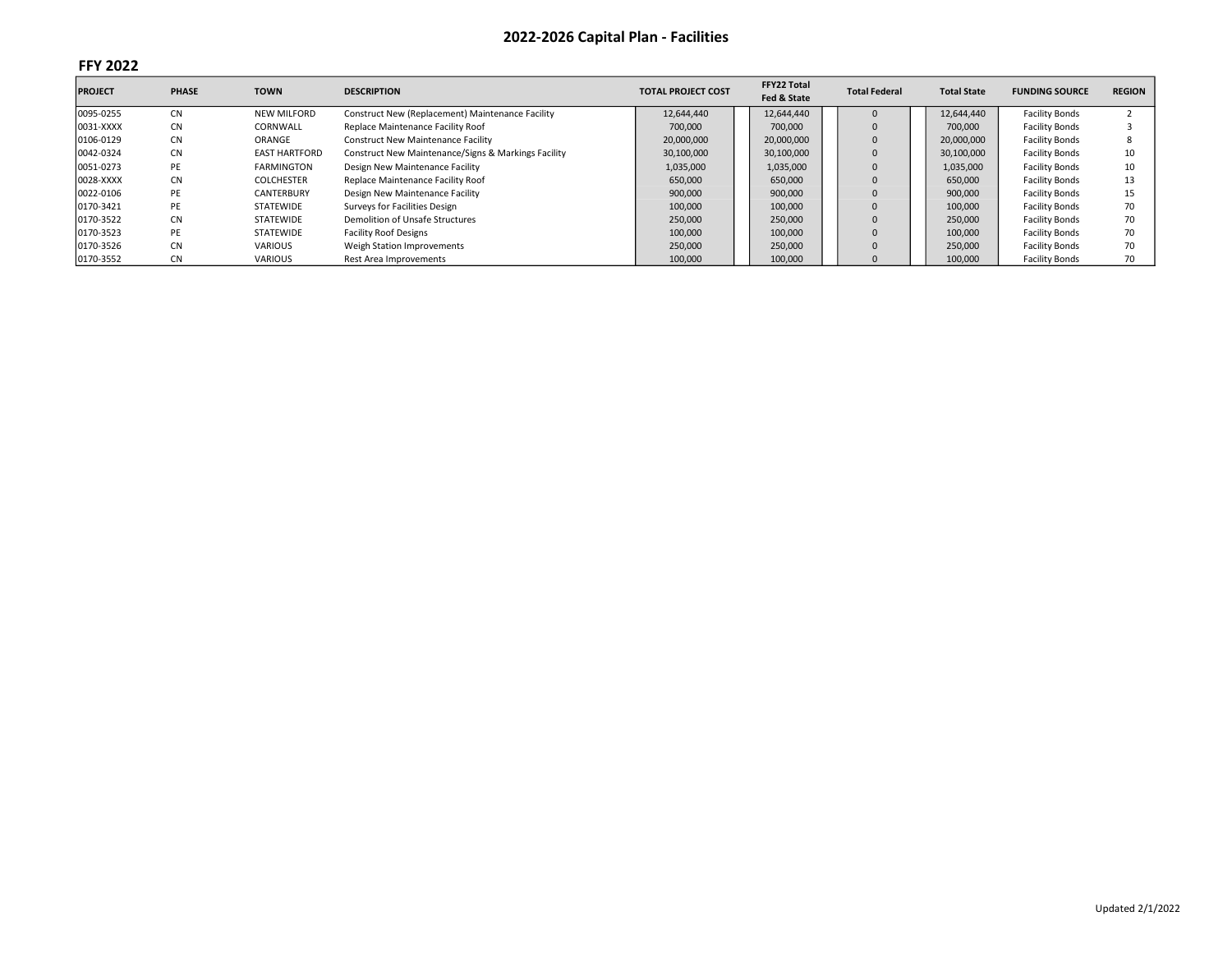| <b>PROJECT</b> | <b>PHASE</b> | <b>TOWN</b>        | <b>DESCRIPTION</b>                         | <b>TOTAL PROJECT COST</b> | FFY23 Total<br>Fed & State | <b>Total Federal</b> | <b>Total State</b> | <b>FUNDING SOURCE</b> | <b>REGION</b> |
|----------------|--------------|--------------------|--------------------------------------------|---------------------------|----------------------------|----------------------|--------------------|-----------------------|---------------|
| 0051-0273      | <b>CN</b>    | <b>FARMINGTON</b>  | <b>Construct New Maintenance Facility</b>  | 17,000,000                | 17,000,000                 |                      | 17,000,000         | <b>Facility Bonds</b> | 10            |
| 0053-0197      | PE           | <b>GLASTONBURY</b> | Design Maintenance Facility Roof           | 260,000                   | 260,000                    |                      | 260,000            | <b>Facility Bonds</b> | 10            |
| 0053-0197      | <b>CN</b>    | <b>GLASTONBURY</b> | <b>Construct Maintenance Facility Roof</b> | 700,000                   | 700,000                    |                      | 700,000            | <b>Facility Bonds</b> | 10            |
| 0093-0237      | <b>CN</b>    | <b>NEWINGTON</b>   | Renovate Pascone Place Facility            | 3,000,000                 | 3,000,000                  |                      | 3,000,000          | <b>Facility Bonds</b> | 10            |
| 0118-0182      | <b>CN</b>    | <b>NEWINGTON</b>   | Construct New Signal Lab                   | 12,000,000                | 12,000,000                 |                      | 12,000,000         | <b>Facility Bonds</b> | 10            |
| 0146-0201      | PE           | <b>VERNON</b>      | Design Renovation of Maintenance Facility  | 644,000                   | 644,000                    |                      | 644,000            | <b>Facility Bonds</b> | 10            |
| 0082-xxxx      | PE           | MIDDLETOWN         | Design Facility Roofs                      | 244,000                   | 244,000                    |                      | 244,000            | <b>Facility Bonds</b> |               |
| 0082-xxxx      | <b>CN</b>    | MIDDLETOWN         | <b>Construct Facility Roofs</b>            | 650,000                   | 650,000                    |                      | 650,000            | <b>Facility Bonds</b> |               |
| 0052-0092      | PE           | <b>FRANKLIN</b>    | Design New Bridge Facility                 | 950,000                   | 950,000                    |                      | 950,000            | <b>Facility Bonds</b> | 13            |
| 0022-0106      | <b>CN</b>    | <b>CANTERBURY</b>  | <b>Construct New Maintenance Facility</b>  | 15,000,000                | 15,000,000                 |                      | 15,000,000         | <b>Facility Bonds</b> | 15            |
| 0170-3421      | PE           | <b>STATEWIDE</b>   | Surveys for Facilities Design              | 100,000                   | 100,000                    |                      | 100,000            | <b>Facility Bonds</b> | 70            |
| 0170-3522      | <b>CN</b>    | <b>STATEWIDE</b>   | Demolition of Unsafe Structures            | 250,000                   | 250,000                    |                      | 250,000            | <b>Facility Bonds</b> | 70            |
| 0170-3523      | PE           | <b>STATEWIDE</b>   | <b>Facility Roof Designs</b>               | 100,000                   | 100,000                    |                      | 100,000            | <b>Facility Bonds</b> | 70            |
| 0170-3526      | <b>CN</b>    | <b>VARIOUS</b>     | Weigh Station Improvements                 | 275,000                   | 275,000                    |                      | 275,000            | <b>Facility Bonds</b> | 70            |
| 0170-3552      | <b>CN</b>    | <b>VARIOUS</b>     | Rest Area Improvements                     | 100,000                   | 100,000                    |                      | 100,000            | <b>Facility Bonds</b> | 70            |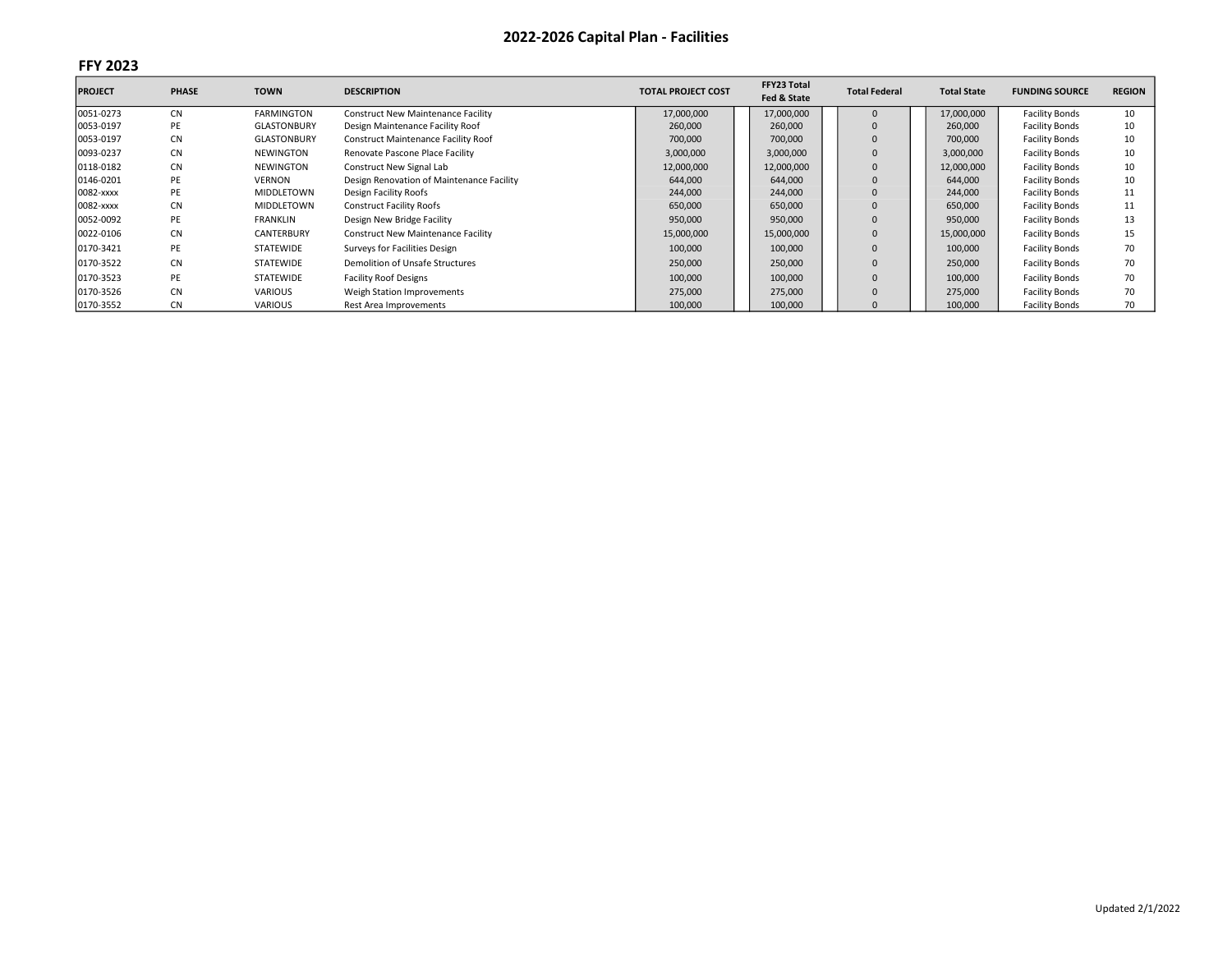| <b>PROJECT</b> | <b>PHASE</b> | <b>TOWN</b>       | <b>DESCRIPTION</b>                                        | <b>TOTAL PROJECT COST</b> | FFY24 Total<br>Fed & State | <b>Total Federal</b> | <b>Total State</b> | <b>FUNDING SOURCE</b> | <b>REGION</b> |
|----------------|--------------|-------------------|-----------------------------------------------------------|---------------------------|----------------------------|----------------------|--------------------|-----------------------|---------------|
| 0138-XXXX      | PE           | <b>STRATFORD</b>  | Design Maintenance Facility Roof                          | 160,000                   | 160,000                    |                      | 160,000            | <b>Facility Bonds</b> |               |
| 0138-XXXX      | <b>CN</b>    | STRATFORD         | Construct Maintenance Facility Roof                       | 450,000                   | 450,000                    |                      | 450,000            | <b>Facility Bonds</b> |               |
| 0004-0134      | PE           | <b>AVON</b>       | Design New Maintenance Facility                           | 1,500,000                 | 1,500,000                  |                      | 1,500,000          | <b>Facility Bonds</b> | 10            |
| 0118-0181      | <b>CN</b>    | <b>ROCKY HILL</b> | Construct Bridge Safety Office & Vehicle Storage Facility | 8,000,000                 | 8,000,000                  |                      | 8,000,000          | <b>Facility Bonds</b> | 10            |
| 0128-0155      | PE           | SIMSBURY          | Design Maintenance Facility Roof                          | 100,000                   | 100,000                    |                      | 100,000            | <b>Facility Bonds</b> |               |
| 0128-0155      | <b>CN</b>    | SIMSBURY          | Construct Maintenance Facility Roof                       | 275,000                   | 275,000                    |                      | 275,000            | <b>Facility Bonds</b> | 10            |
| 0146-0201      | <b>CN</b>    | <b>VERNON</b>     | Renovate Maintenance Facility                             | 7,250,000                 | 7,250,000                  |                      | 7,250,000          | <b>Facility Bonds</b> |               |
| 0052-0092      | <b>CN</b>    | <b>FRANKLIN</b>   | <b>Construct New Bridge Facility</b>                      | 15,000,000                | 15,000,000                 |                      | 15,000,000         | <b>Facility Bonds</b> |               |
| 0145-0105      | PE           | <b>UNION</b>      | Design Renovation of Maintenance Facility                 | 1,500,000                 | 1,500,000                  |                      | 1,500,000          | <b>Facility Bonds</b> | 15            |
| 0170-3421      | PE           | STATEWIDE         | Surveys for Facilities Design                             | 100,000                   | 100,000                    |                      | 100,000            | <b>Facility Bonds</b> | 70            |
| 0170-3522      | <b>CN</b>    | STATEWIDE         | Demolition of Unsafe Structures                           | 250,000                   | 250,000                    |                      | 250,000            | <b>Facility Bonds</b> | 70            |
| 0170-3523      | PE           | STATEWIDE         | <b>Facility Roof Designs</b>                              | 150,000                   | 150,000                    |                      | 150,000            | <b>Facility Bonds</b> | 70            |
| 0170-3552      | <b>CN</b>    | <b>VARIOUS</b>    | Rest Area Improvements                                    | 100,000                   | 100,000                    |                      | 100,000            | <b>Facility Bonds</b> | 70            |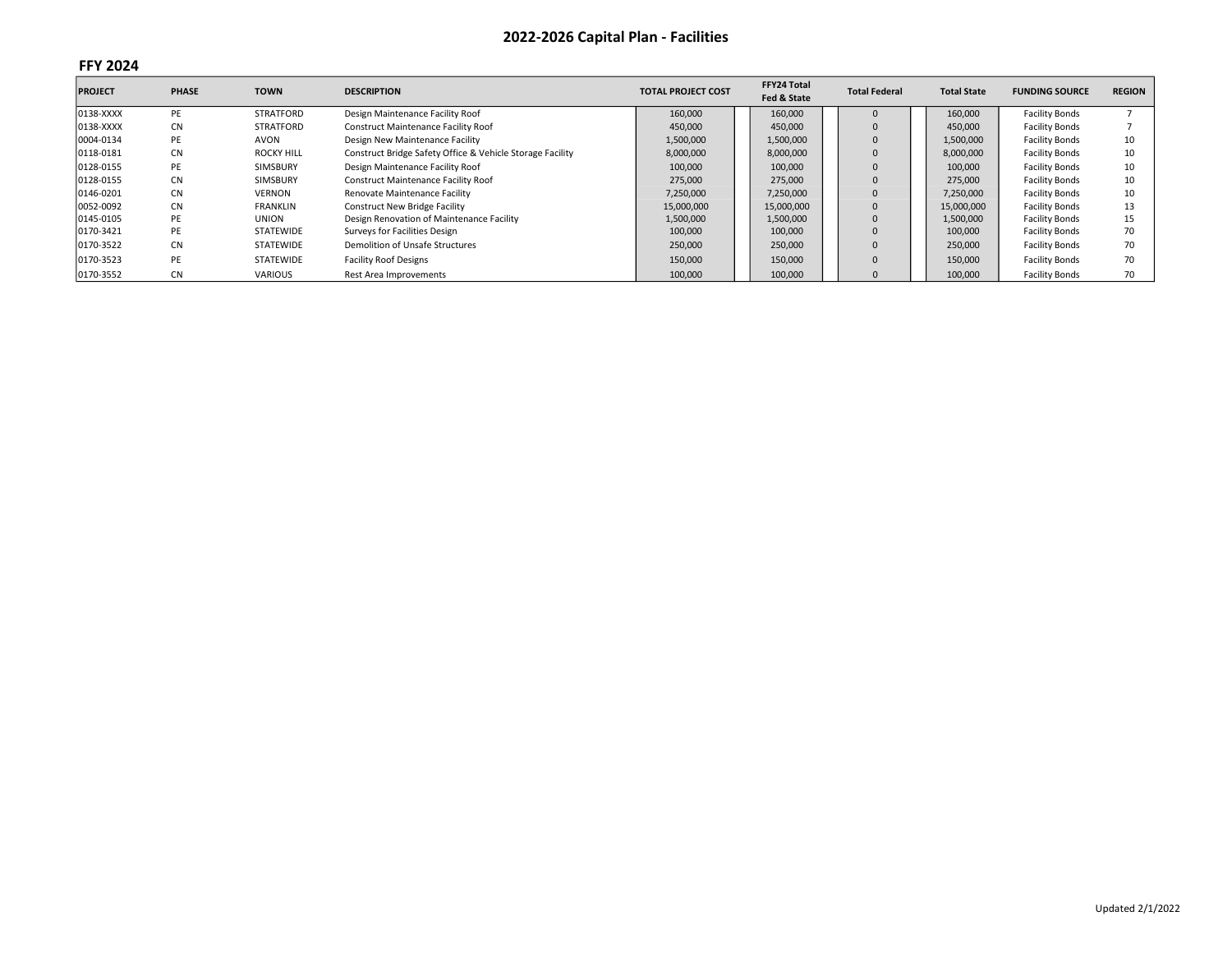| <b>PROJECT</b> | <b>PHASE</b> | <b>TOWN</b>       | <b>DESCRIPTION</b>                                  | <b>TOTAL PROJECT COST</b> | FFY25 Total<br>Fed & State | <b>Total Federal</b> | <b>Total State</b> | <b>FUNDING SOURCE</b> | <b>REGION</b> |
|----------------|--------------|-------------------|-----------------------------------------------------|---------------------------|----------------------------|----------------------|--------------------|-----------------------|---------------|
| 0166-0104      | PE           | WOLCOTT           | Design Renovation of Maintenance Facility           | 1,500,000                 | 1,500,000                  |                      | 1,500,000          | <b>Facility Bonds</b> |               |
| 0004-0134      | <b>CN</b>    | AVON              | <b>Construct New Maintenance Facility</b>           | 16,000,000                | 16,000,000                 |                      | 16,000,000         | <b>Facility Bonds</b> | 10            |
| 0063-XXXX      | PE           | <b>HARTFORD</b>   | Design Renovation of Bridge and Electrical Facility | 1,500,000                 | 1,500,000                  |                      | 1,500,000          | <b>Facility Bonds</b> | 10            |
| 0093-XXXX      | PE           | <b>NEWINGTON</b>  | Design Region 1 Roof                                | 140,000                   | 140,000                    |                      | 140,000            | <b>Facility Bonds</b> | 10            |
| 0093-XXXX      | <b>CN</b>    | <b>NEWINGTON</b>  | Construct Region 1 Roof                             | 400,000                   | 400,000                    |                      | 400,000            | <b>Facility Bonds</b> | 10            |
| 0118-0171      | <b>CN</b>    | <b>ROCKY HILL</b> | Construct New D1 HQ & Materials Testing Lab         | 105,000,000               | 105,000,000                |                      | 105,000,000        | <b>Facility Bonds</b> | 10            |
| 0172-XXXX      | PE           | E. Lyme/Waterford | Design Facility Roofs                               | 146,000                   | 146,000                    |                      | 146,000            | <b>Facility Bonds</b> | 13            |
| 0172-XXXX      | <b>CN</b>    | E. Lyme/Waterford | <b>Construct Facility Roofs</b>                     | 400,000                   | 400,000                    |                      | 400,000            | <b>Facility Bonds</b> | 13            |
| 0145-0105      | <b>CN</b>    | <b>UNION</b>      | Renovate Maintenance Facility                       | 7,500,000                 | 7,500,000                  |                      | 7,500,000          | <b>Facility Bonds</b> | 15            |
| 0170-3421      | PE           | STATEWIDE         | Surveys for Facilities Design                       | 100,000                   | 100,000                    |                      | 100,000            | <b>Facility Bonds</b> | 70            |
| 0170-3522      | <b>CN</b>    | STATEWIDE         | Demolition of Unsafe Structures                     | 250,000                   | 250,000                    |                      | 250,000            | <b>Facility Bonds</b> | 70            |
| 0170-3523      | PE           | STATEWIDE         | <b>Facility Roof Designs</b>                        | 150,000                   | 150,000                    |                      | 150,000            | <b>Facility Bonds</b> | 70            |
| 0170-3552      | <b>CN</b>    | <b>VARIOUS</b>    | Rest Area Improvements                              | 100,000                   | 100,000                    |                      | 100,000            | <b>Facility Bonds</b> | 70            |